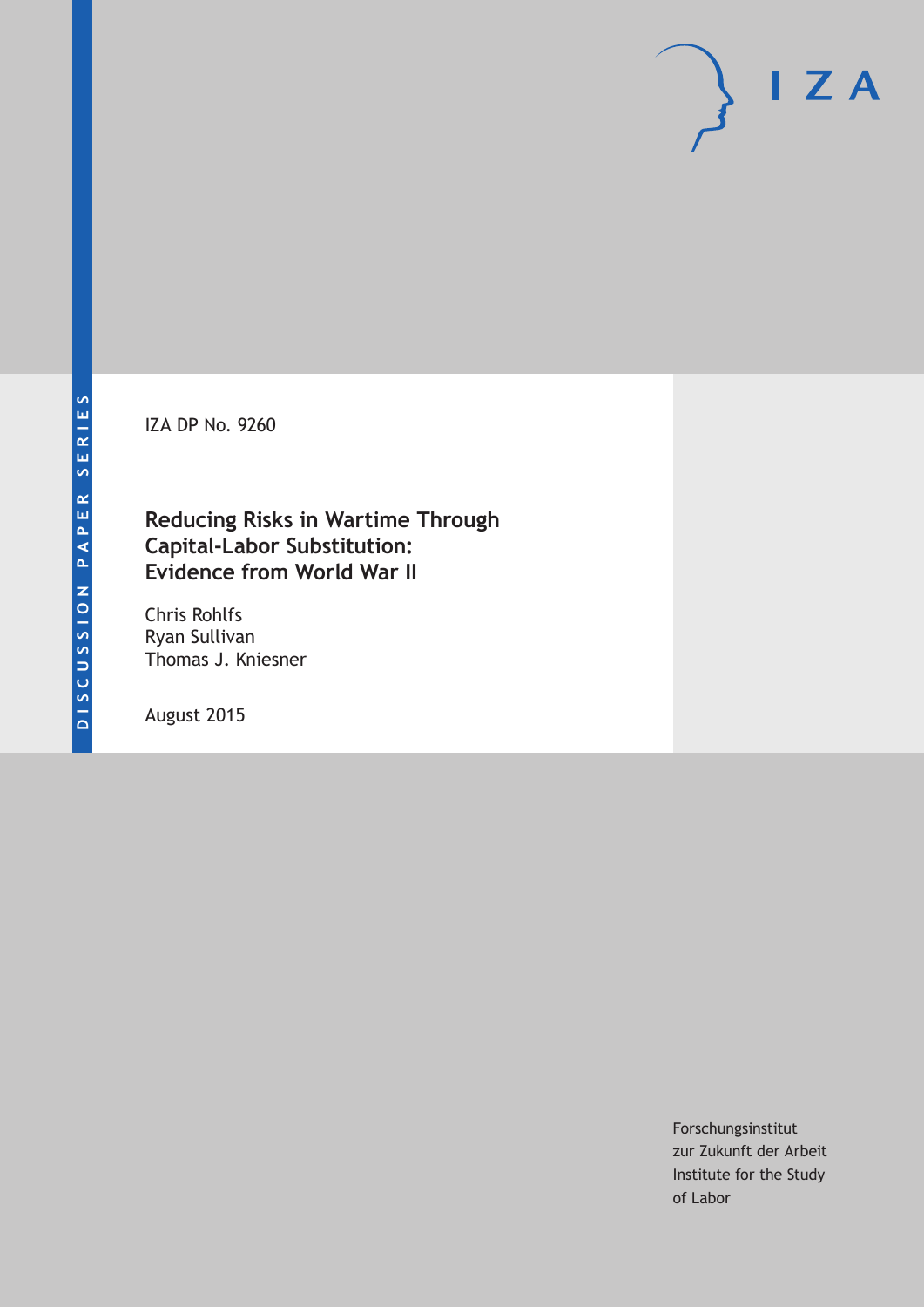# **Reducing Risks in Wartime Through Capital-Labor Substitution: Evidence from World War II**

## **Chris Rohlfs**

*Morgan Stanley* 

### **Ryan Sullivan**

*Naval Postgraduate School* 

### **Thomas J. Kniesner**

*Claremont Graduate University, Syracuse University (Emeritus) and IZA*

Discussion Paper No. 9260 August 2015

IZA

P.O. Box 7240 53072 Bonn Germany

Phone: +49-228-3894-0 Fax: +49-228-3894-180 E-mail: iza@iza.org

Any opinions expressed here are those of the author(s) and not those of IZA. Research published in this series may include views on policy, but the institute itself takes no institutional policy positions. The IZA research network is committed to the IZA Guiding Principles of Research Integrity.

The Institute for the Study of Labor (IZA) in Bonn is a local and virtual international research center and a place of communication between science, politics and business. IZA is an independent nonprofit organization supported by Deutsche Post Foundation. The center is associated with the University of Bonn and offers a stimulating research environment through its international network, workshops and conferences, data service, project support, research visits and doctoral program. IZA engages in (i) original and internationally competitive research in all fields of labor economics, (ii) development of policy concepts, and (iii) dissemination of research results and concepts to the interested public.

IZA Discussion Papers often represent preliminary work and are circulated to encourage discussion. Citation of such a paper should account for its provisional character. A revised version may be available directly from the author.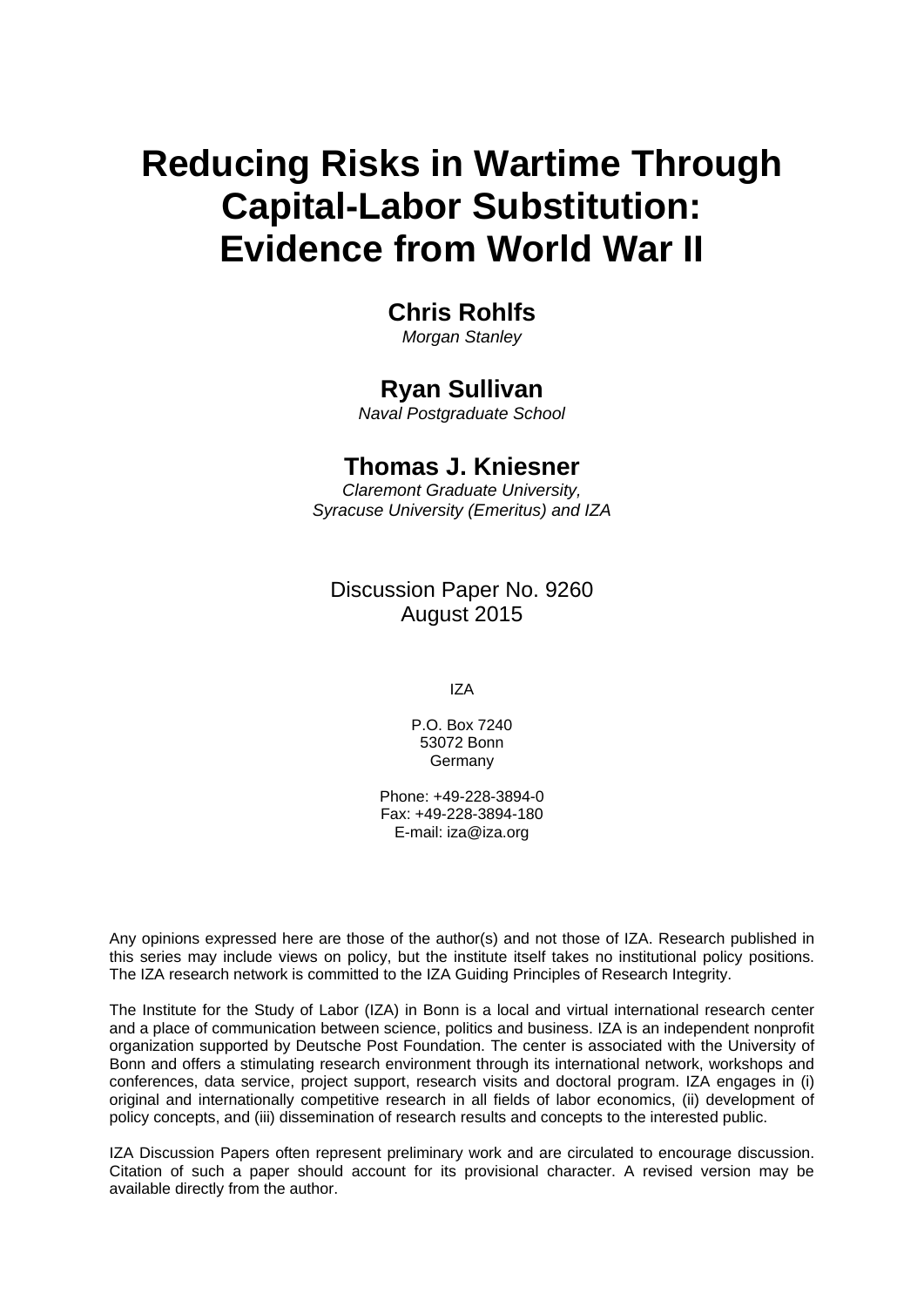IZA Discussion Paper No. 9260 August 2015

# **ABSTRACT**

### **Reducing Risks in Wartime Through Capital-Labor Substitution: Evidence from World War II\***

Our research uses data from multiple archival sources to examine substitution among armored (tank-intensive), infantry (troop-intensive), and airborne (also troop-intensive) military units, as well as mid-war reorganizations of each type, to estimate the marginal cost of reducing U.S. fatalities in World War II, holding constant mission effectiveness, usage intensity, and task difficulty. If the government acted as though it equated marginal benefits and costs, the marginal cost figure measures the implicit value placed on soldiers' lives. Our preferred estimates indicate that infantrymen's lives were valued in 2009 dollars between \$0 and \$0.5 million and armored troops' lives were valued between \$2 million and \$6 million, relative to the efficient \$1 million to \$2 million 1940s-era private value of life. We find that the reorganizations of the armored and airborne divisions both increased efficiency, one by reducing costs with little increase in fatalities and the other by reducing fatalities with little increase in costs.

JEL Classification: H56, J17, N42, D24, J24, L11

Keywords: cost of saving lives, World War II, military cost functions, military capital-labor substitution, European theater of operation

Corresponding author:

Thomas J. Kniesner Claremont Graduate University Harper East 216 Claremont, CA 91711 USA E-mail: thomas.kniesner@cgu.edu

 $\overline{\phantom{a}}$ \* The views expressed here are those of the authors and do not reflect the official policy or position of the Department of Defense or the U.S. Government. Distribution for this article is unlimited. Special thanks for generous financial assistance from the National Bureau of Economic Research and the Maxwell School of Syracuse University and for data generously provided by The Dupuy Institute. Thanks also for expert research assistance provided by Jeremy Goucher, Siddhartha Gottipamula, Caleb Sheldon, Melanie Zilora, the National Archives and Records Administration, and Santosh Gurlahosur and Ashim Roy of Comat Technologies. This paper benefited very much from help and guidance from people too numerous to list but particularly from Michael Greenstone, Mark Duggan, Steve Levitt, and Casey Mulligan, and from Richard Anderson, Marty Feldstein, Rodney Row, Chris Lawrence, and an anonymous referee.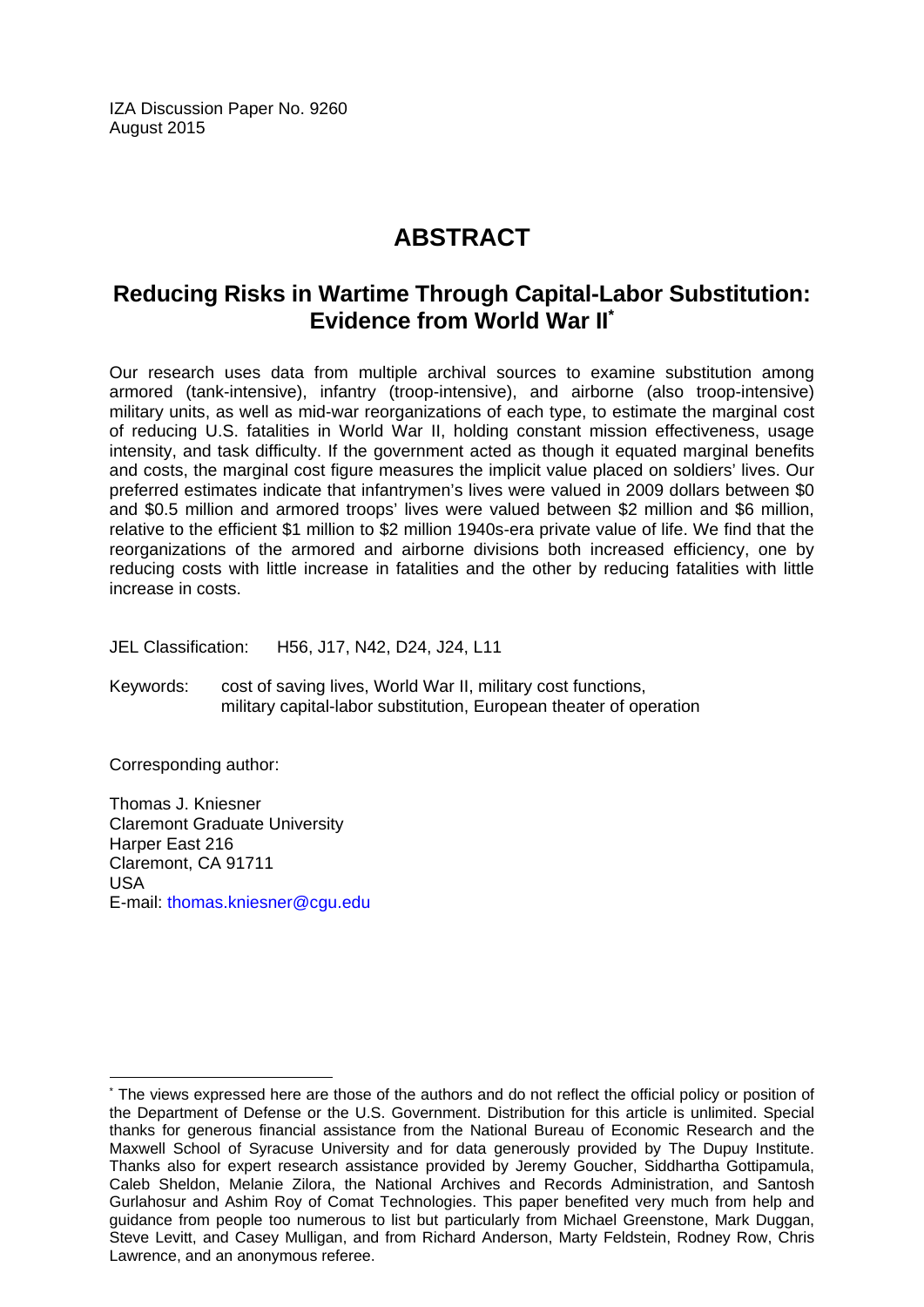#### **I. Introduction**

Governments spend large amounts each year to increase the safety and effectiveness of ground combat troops; however, little is known about the degree to which their expenditures translate into measureable improvements in survival or combat success. Our research uses data from multiple archival sources to understand the economics of ground combat and tradeoffs made by American military planners between expenditures and U.S. deaths in one important historical context –the Western Front of World War II (WWII). The cost per life saved is estimated and used to infer the dollar value that the U.S. government placed on avoiding military deaths and determine how that valuation compared with the private Value of a Statistical Life (VSL) at the time – citizens' willingness to pay for reductions in fatality risk (Thaler and Rosen, 1975; Viscusi, 1993, 1996).

U.S. Army Ground Forces were organized into divisions, military units consisting of 8,000 to 20,000 troops, that were infantry (troop-intensive), armored (tank-intensive), or airborne (paratrooper, also troop-intensive). In late 1943, Army policies reduced the size of the armored division and slightly reduced the size of the infantry division. In early 1945, another Army policy increased the size of the airborne division. Our research considers the effects of substitution across the different pre- and post-reorganization division types. Tank-intensive units were expensive in dollars, but troop-intensive units put more human targets on the battlefield; hence, an increase in tank-intensity would raise dollar costs and reduce fatalities. If the U.S. government acted as though it equated marginal benefits and marginal costs, the marginal cost per reduction in fatalities measures the implicit value the government placed on soldier's lives.

We compiled the data set we use from multiple sources, and it constitutes the most extensive set of quantitative information available on military operations in a single war.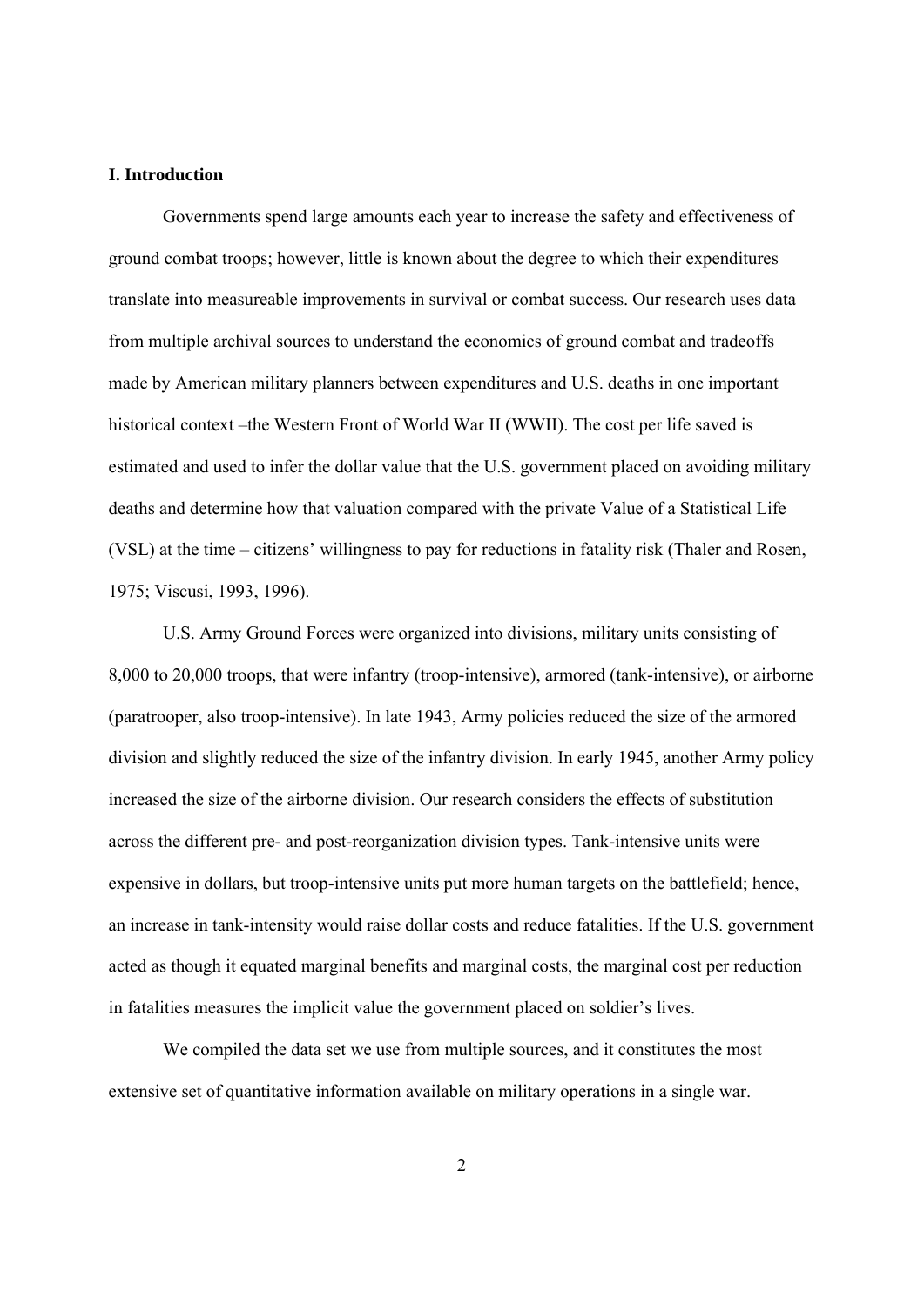Included are individual-level data on all 144,534 deaths to American ground divisions in WWII that were hand-typed from archival lists and combined with casualty rosters obtained from multiple government agencies. All Allied and Axis units' movements come from campaign histories and historical atlases to identify terrain, geographical progress, and which Allied and Axis units met in combat. Another set of archival sources we compiled measure the costs of raising and operating different U.S. divisions in WWII. Finally, we also use data compiled by The Dupuy Institute from U.S. and German archival sources on both sides' combat experiences for 162 engagements.

 The results from our research indicate that, at the tank-intensity levels of the infantry and airborne divisions, the marginal cost in 2009 dollars per life saved by increasing tank intensity was \$0.5 million or less, as compared to VSL estimates of \$1 million to \$2 million for young men in 1940 (Costa and Kahn, 2004). At the higher tank-intensity level of the armored division, we find a higher cost per life saved that is generally greater than \$2 million. Thus, our results suggest that the U.S. government implicitly undervalued infantrymen's lives and slightly overvalued armored personnel's lives relative to the private value of citizens at the time. We find that the reorganization of the armored division increased efficiency by reducing dollar costs with little increase in fatalities and that the reorganization of the airborne division increased efficiency by generating a large reduction in fatalities at a low cost.

 It is important to recognize that our research does not directly estimate the VSL for U.S. military personnel during WW II. It is more akin to the cost per life saved estimates used for various government regulations (Morrall III 2003). It is unclear whether military members at the time valued their lives differently in comparison to non-military workers. Given the widespread reach of the draft, it is likely that they were roughly the same. There does not appear to be any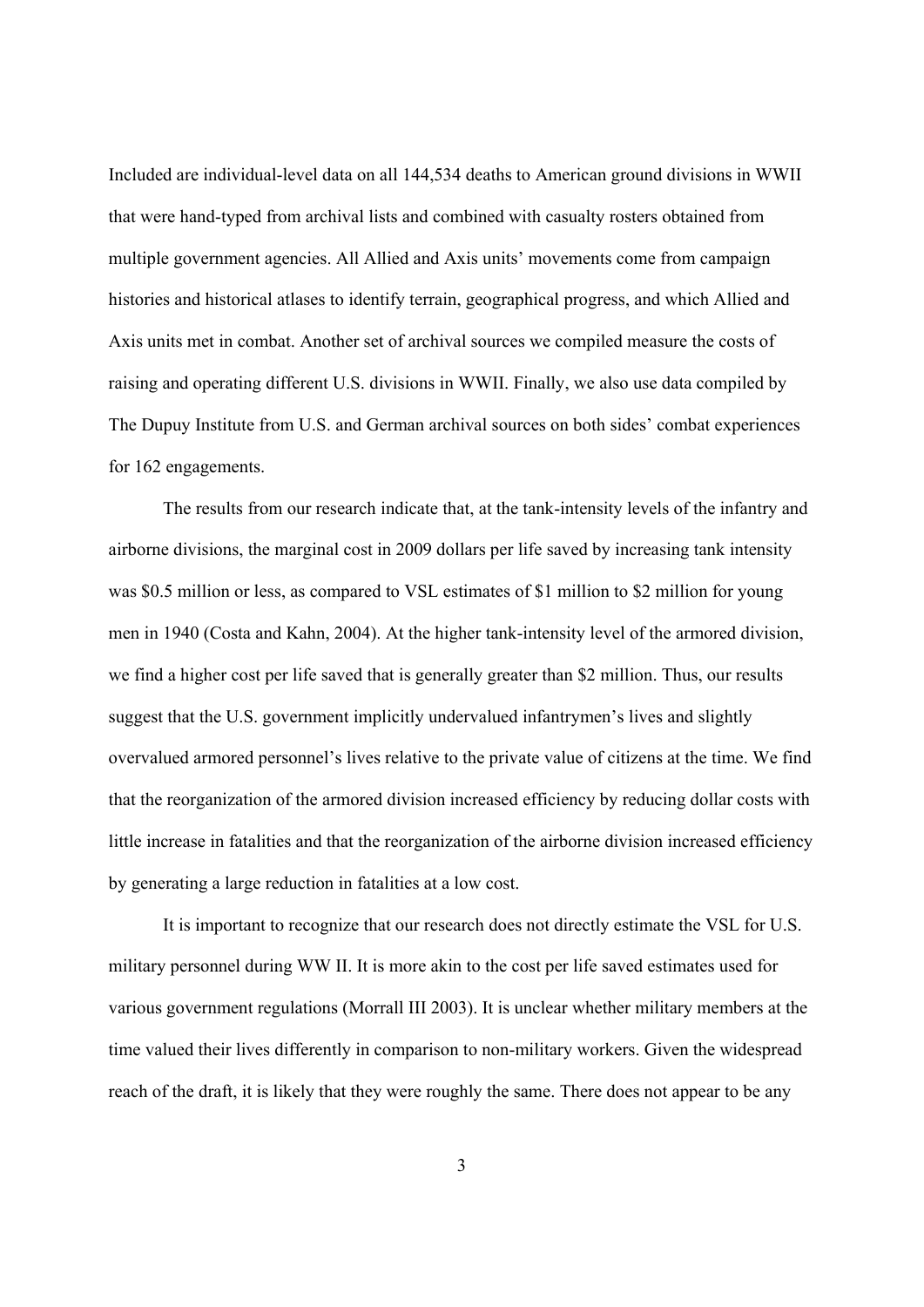previous research on estimating the VSL for WW II military personnel. As for other conflicts, Rohlfs (2012) estimates an upper bound on the VSL for military recruits during the Vietnam era and finds values ranging from \$7 million to \$12 million (in 2009 dollars). In addition, recent estimates from Greenstone et al. (2014) suggest that modern day military members tend to implicitly value their lives at levels lower than average citizens. Also, given the limited amount of applicable research, it is not entirely clear whether military members have traditionally been under- or over-valued by the U.S. government relative to private citizens. Recent estimates in Rohlfs and Sullivan (2013), for modern day warfare, suggest that the U.S. government likely over-values military members in comparison to average citizens for certain types of armament programs. Recent relative over-valuation of life saving in the military may or may not be the case historically, and our research provides context for issues related to the economics of military decisions where soldiers' lives are at stake.<sup>1</sup>

#### **II. Key Institutional Factors**

After World War I, British military theorists advocated increasing the use of tanks to avoid the casualty-intensive stalemate of trench warfare (Fuller, 1928, pp. 106-151; Liddell Hart, 1925, pp. 66-77; Wilson, 1998, pg. 120). The British theorists' ideas were influential in the U.S. Army and in Congress (U.S. Congress, 1932, pg. 9932). However, the Army was slow to adopt tanks due to conservatism among high-ranking officers and Congressional budget cuts (Greenfield, Palmer, and Wiley, 1947, pp. 334-335; Steadman, 1982; Watson, 1950, pp. 15-50).

<sup>&</sup>lt;sup>1</sup> In addition to addressing the U.S. government's implicit valuation of soldiers' lives, our study adds to the tools available for empirical research in national defense. The WWII data used here describe a wide variety of combat situations and are unique among datasets from modern wars in that they include detailed first-hand information from both sides. Casualty forecasts using previously available WWII data have been more accurate than those based on less data-driven approaches (*Economist*, 2005), and the data and techniques we introduce here could help to further improve the accuracy of many types of military resource deployment policy evaluations.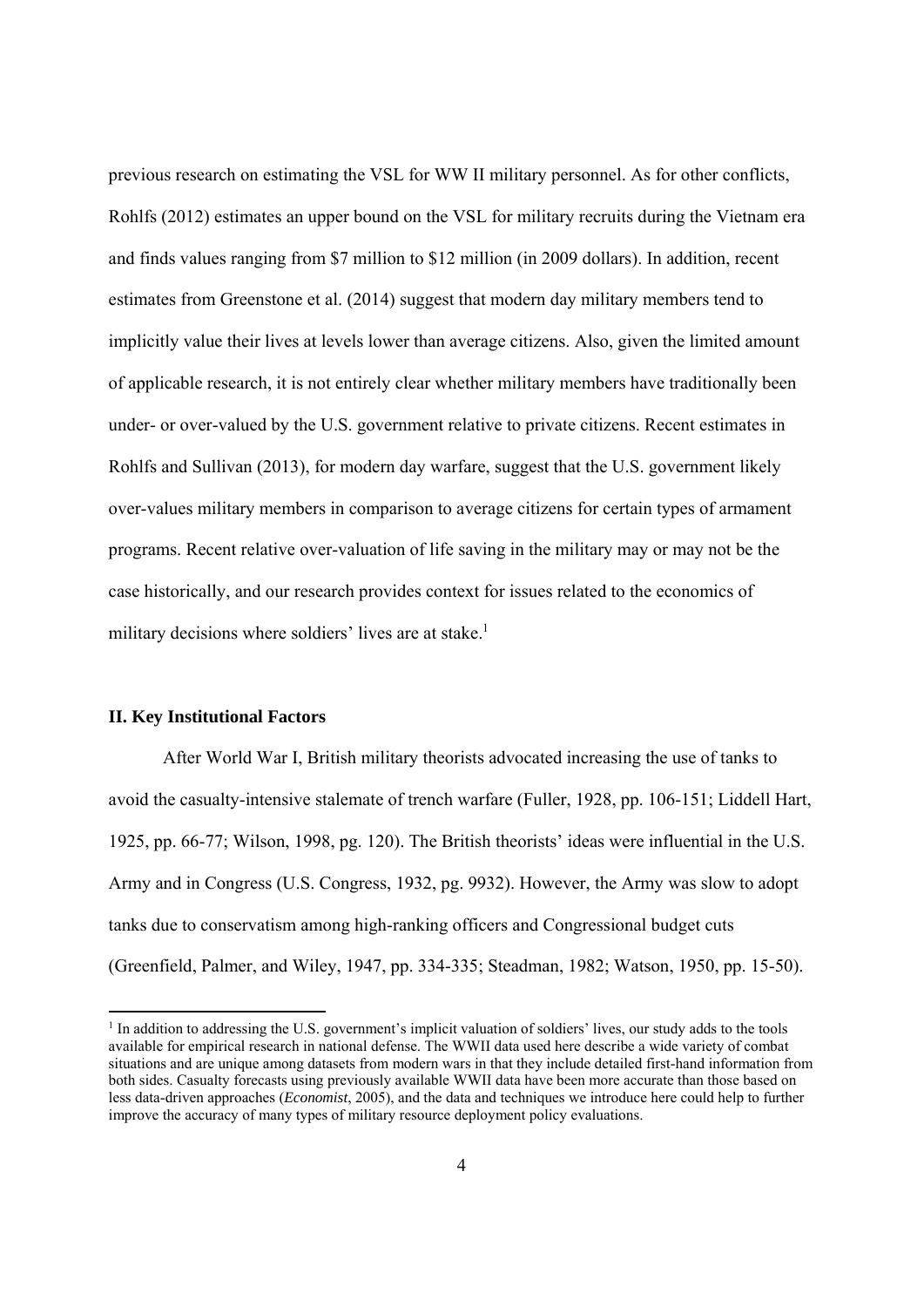#### A. Determinants of Army-Wide Capital Intensity During World War II

During the war, military procurement was constrained by the size of the U.S. economy and population (Smith, 1959, pp. 136; 154-158); however, the procurement process was driven more by planners' perceived tradeoffs than by responses to immediate shortages (Harrison, 1988, pp. 181, 188-9). Constraints that the War Production Board imposed on materiel procurement were denominated in dollars and took into account "the needs of the civilian and industrial economy" (Smith, 1959, pg. 154-8). Most materiel purchases involved large contracts whose prices were monitored to curb war profiteering (Smith, 1959, pp. 216-412) but appear to have been somewhat higher than prices in the civilian economy.<sup>2</sup>

As with equipment, troop procurement involved a variety of tradeoffs. The Army adjusted its new soldiers' physical and intellectual competency requirements depending on the need for troops, and Congress restricted the drafting of 18-year-olds and fathers in response to public sympathy but varied draftee restrictions depending on the needs of the war effort (Greenfield, Palmer, and Wiley, 1947, pp. 246-251; Palmer, Wiley, and Keast, 1959, pp. 45, 85, 201-207, 400).

#### B. Division Types and the Reorganizations

The division was the primary level at which U.S. Army Ground Forces were organized. Roughly two to four divisions comprised a corps, which was the next higher level of organization. Divisions from the same corps were rarely more than a few miles apart. Divisions'

<sup>&</sup>lt;sup>2</sup> With all prices in 2009 dollars, in 1942, the Army paid \$18,300 for a four-door sedan and \$16,000 for a  $\frac{1}{4}$ -ton jeep (U.S. Army Service Forces, 1942). One source shows a new two-door sedan selling in the civilian economy in 1940 for \$11,300; comparable new and used cars sold in nearby years for similar prices. In 1935, a used half-ton pickup truck was selling for \$7,300, and in 1956, a new jeep was selling for \$10,800 (Morris County Library, 2009).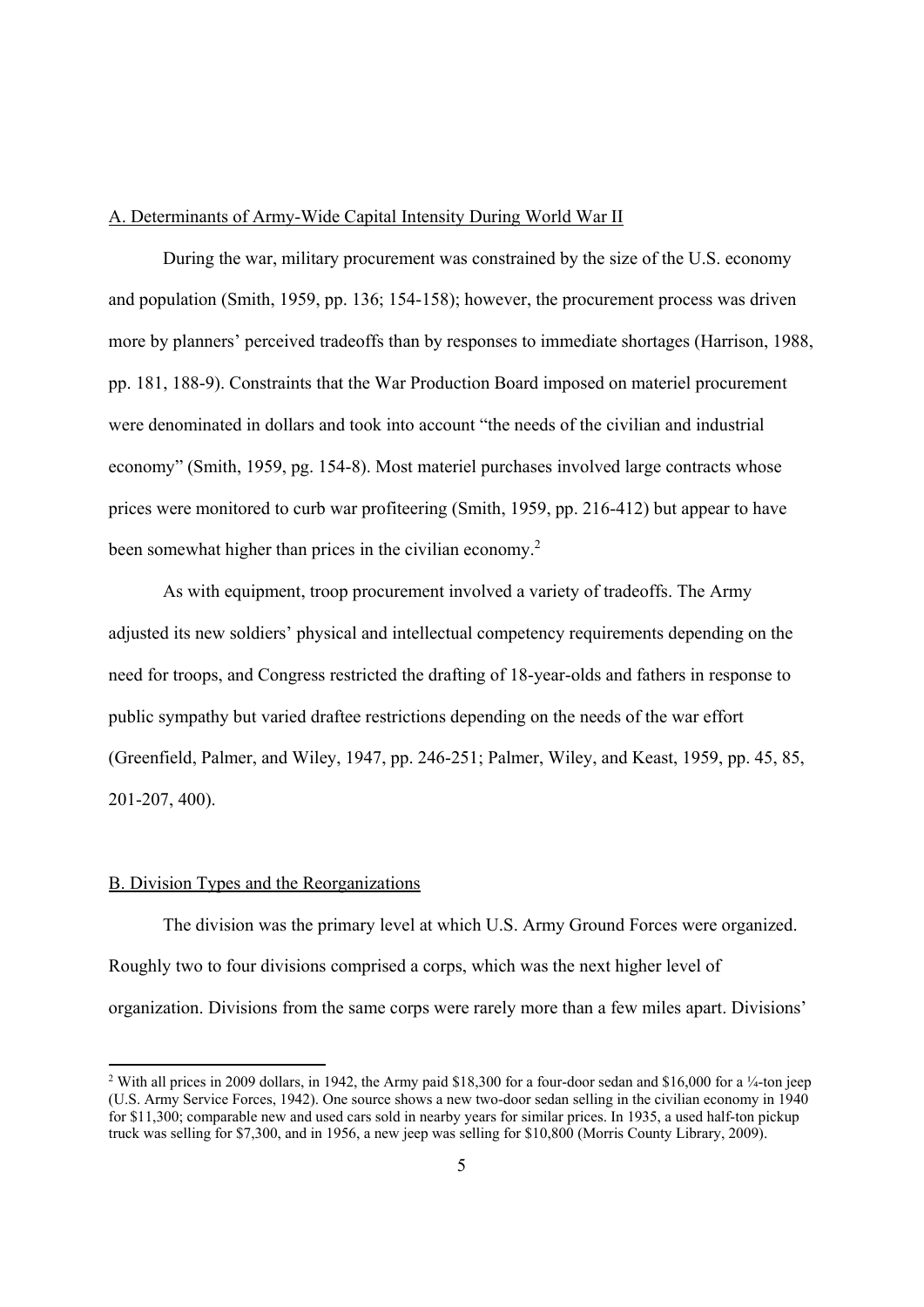corps affiliations changed frequently over the course of the war, and a corps sometimes included divisions from multiple countries (Greenfield, Palmer, and Wiley, 1947, pg. 332; Kahn and McLemore, 1980, pp. 192-199).

The Army sent 16 armored divisions, 47 infantry divisions, and 4 airborne divisions to the Western Front. Offensively, armor use could exploit penetrations generated by infantry and often operated behind enemy lines but required large amounts of gasoline and had difficulty on wet or rugged terrain. A wide set of both offensive and defensive operations used infantry, and airborne divisions parachuted behind enemy lines to disrupt communications and supplies and to initiate surprise attacks (Evans, 2002, pg. 49; Gabel, 1985a, pg. 4-6, 24; 1985b, pg. 4, 1986, pp. 4, 8, 12, 23; Rottman, 2006, pp. 6, 24-7; Stanton, 1984, pg. 8, 11; Zaloga, 2007, pp. 9-12).

Technological progress at the time allowed U.S. commanders to advance and maneuver their troops much faster during WW II than in previous wars. The degree of movement, however, was largely dictated by the terrain, combat environment, and unit capabilities. The initial entry of U.S. forces into the war began in November, 1942 in Algeria and Morocco. Units traveled east across Africa, up to Tunis and Sicily, and continued up the length of Italy for the duration of the war. Additional Allied units invaded Northern France in June 1944 and Southern France in August 1944, both traveling eastward to Germany.

When the U.S. first entered the war, the number of troops in a standard infantry division was 15,514, and the number in a standard armored division was slightly lower, at 14,643; the armored division also included 390 tanks. The airborne division was first introduced in October 1942 and included 8,505 troops, making it considerably smaller than the other division types. The actual numbers of troops and tanks in a division varied over time as subordinate units, such as regiments and battalions, were attached to and detached from different divisions. Attaching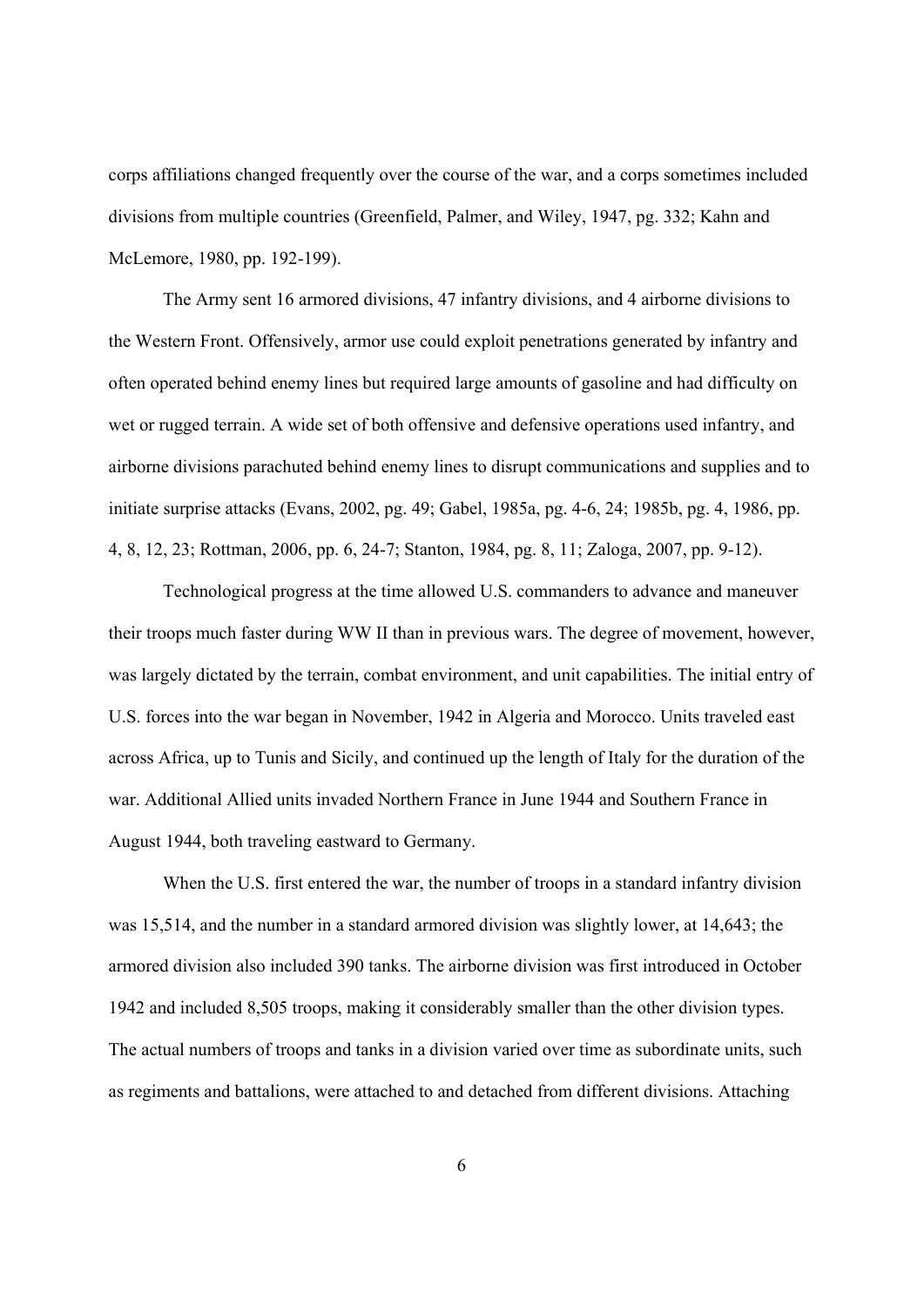units was more common than detaching them, so that the numbers of troops and tanks in a division tended to be larger than the standard levels. Troops and tank levels also varied due to the lag between combat losses and the arrival of replacement troops and equipment.

In July 1943 the Army slightly reduced the size of the infantry division to 14,253. In September 1943 the Army reduced the troops and tanks in the armored division to 10,937 and 263. In December 1944 the Army increased the number of troops in an airborne division to 12,979 (Wilson, 1998, pp. 162-9, 183-5, 197). The new structures help identify the military's implicit value of soldiers' lives.

All armored and infantry divisions that were raised after the reorganizations were given the new structure. All six infantry divisions already in the theater were reorganized in late 1943 or early 1944. Of the three armored divisions that were already in the theater, the 1<sup>st</sup> was reorganized in June, 1944. The 2nd and 3rd were kept under the old structure to avoid disrupting their preparation for the D-Day invasion and were not reorganized until after the end of the war. The airborne reorganizations all took place on March 1, 1945. Of the four airborne divisions –the 13<sup>th</sup>, 17<sup>th</sup>, 82<sup>nd</sup>, and 101<sup>st</sup> –that were sent to the Western Front, the attachments to the 82<sup>nd</sup> and 101<sup>st</sup> were sufficiently large prior to the reorganization that they were effectively under the larger structure since the start of the war (Stanton, 1984, pp. 5-19; Wilson, 1998, pp. 182-96).

#### **III. Descriptive Results**

 The datasets we use here include a daily panel constructed by us and a team of research assistants. The data include information about the overseas experiences of every U.S. division sent to the Western Front and a sample obtained from The Dupuy Institute of a more detailed set of variables for 289 division days from 162 engagements between U.S. and German forces. In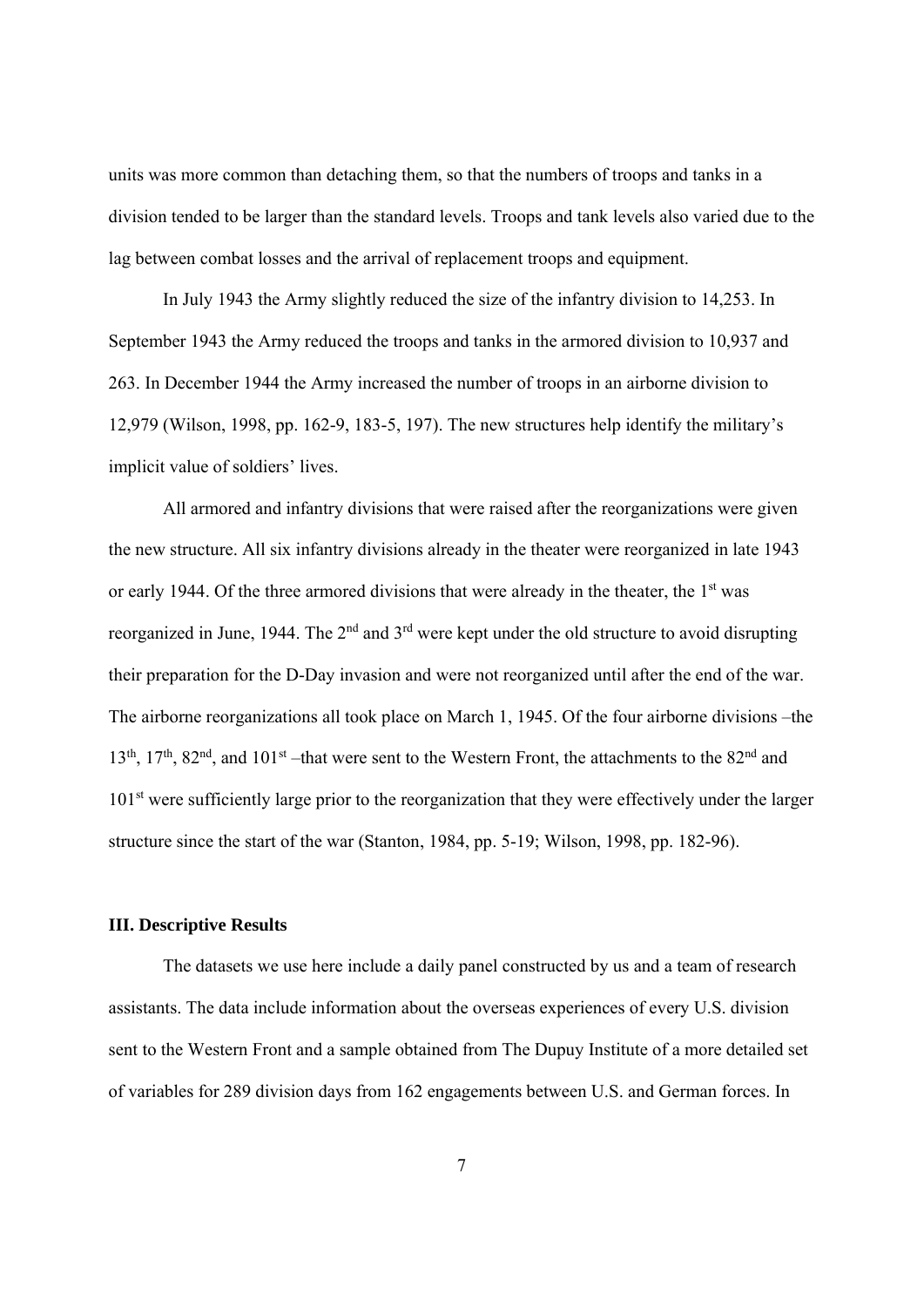addition, our research team compiled data from archival sources on the costs of raising and operating divisions of different types. Descriptions and summary statistics for all our datasets appear in the Appendix.

 Figure 1 shows numbers of U.S. troops, tanks, estimated cost, and combat outcomes by division type. Panels A and B show actual troop and tank levels from the engagement data. Within each panel the left three bars are pre-reorganization levels and the right three bars are post-reorganization. The black bars correspond to armored divisions, the white bars to infantry divisions, and the gray bars to airborne divisions. The  $2<sup>nd</sup>$  and  $3<sup>rd</sup>$  Armored Divisions are always treated as pre-reorganization, and the 82<sup>nd</sup> and 101<sup>st</sup> Airborne Divisions are always treated as post-reorganization.

 As the engagement data illustrate, reorganization led to considerably smaller armored divisions. The reorganization reduced the typical armored division's numbers of troops and tanks from 20,000 and 467 to 15,100 and 218. This was in stark contrast to the impact of the reorganization's effect on the size of other division types. For instance, the reorganization appears to have had little impact on the size of infantry divisions. The engagement data do not include information on the size of the pre-reorganization airborne units. We do find, however (in results not shown), that the standard and authorized troop level data indicate that the reorganization led to considerably larger airborne divisions.

 Panel C combines the per troop and per tank estimates from the cost data with the troop and tank levels from panels A and B to estimate the cost of a 10.8-month deployment by division type.<sup>3</sup> From the engagement data, we find that the 1943-1944 armored reorganization reduced

<sup>&</sup>lt;sup>3</sup> Light, medium, and heavy tanks are all treated equally in the cost calculations. The U.S. Army increased its percentage of medium versus light tanks over the course of the war and introduced a heavy tank design near the end of the war (Stubbs and Connor, 1969, pp. 63-6). In the engagement data, considering light tanks separately from medium and heavy tanks has little effect on the estimates in this study, as shown in the Appendix.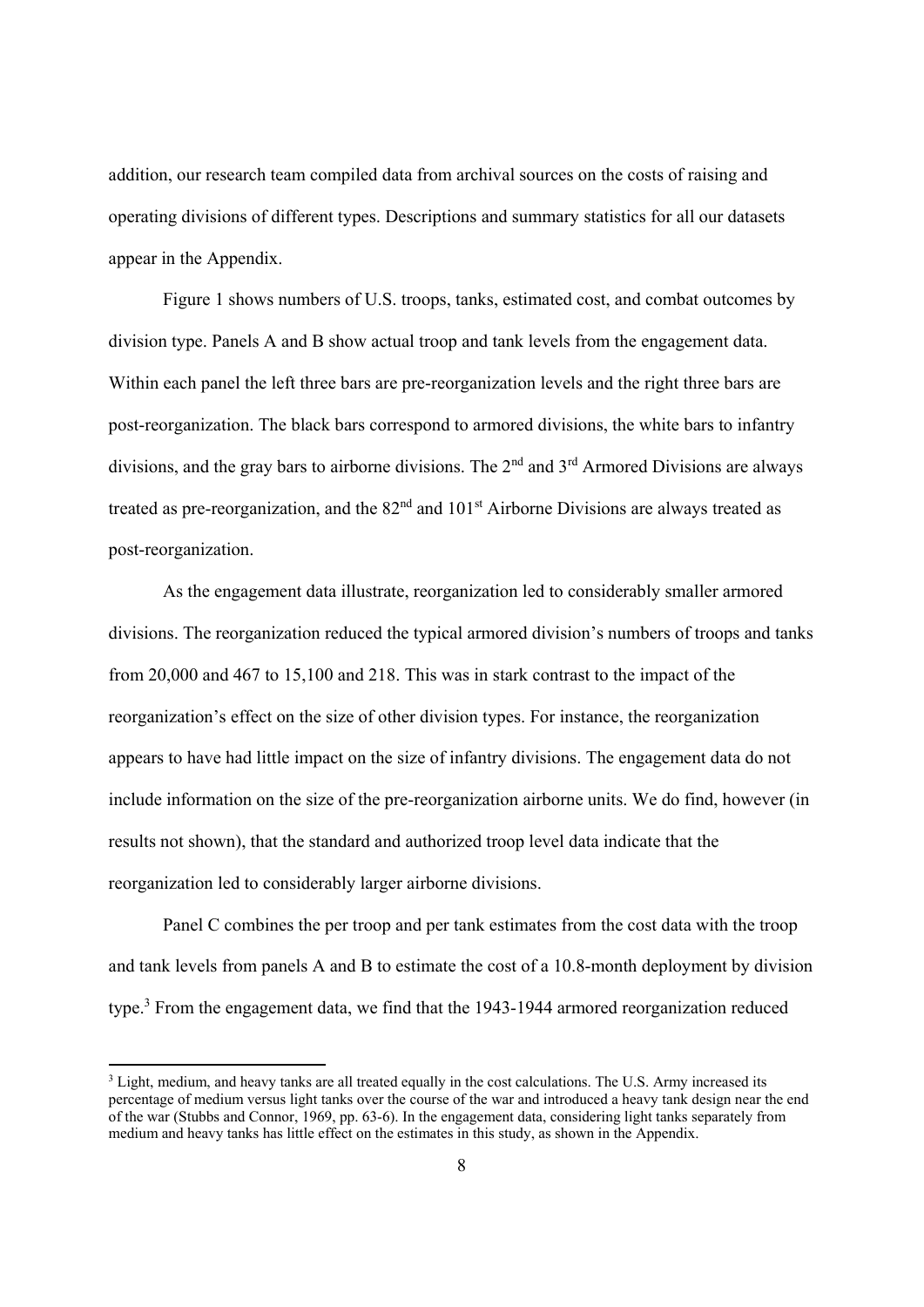the cost of an armored division from \$5.14 billion to \$2.93 billion (\$2009) and that the infantry reorganization slightly increased the cost of an infantry division from \$2.20 billion to \$2.29 billion (\$2009) for a 10.8 month deployment.

Panels D, E, and F present various measures illustrating how well U.S. troops performed in combat. Success measures include kilometers (km) of progress along the attacker's axis of advance, U.S. killed in action (KIA), and a zero to one subjective index of mission success from The Dupuy Institute (2001b, 2005) for each of the division types. The differences between armored and infantry divisions in the panels suggest that armor was more effective than infantry in combat.<sup>4</sup> The two best proxy measures that we use for "mission accomplishment" – km advanced and the mission success index –tend to be higher for the armored divisions than for infantry. Also of interest (in results not shown) is that task difficulty appears to have been higher for armored divisions as well. Although the number of troops in the opposing division was similar between pre-reorganization armor and infantry and somewhat lower for postreorganization armor, the number of tanks in the opposing division was considerably higher for armor in both cases. U.S. KIA is slightly higher for armor than for infantry, which could be attributable to higher task difficulty or usage intensity for armor. Despite the decrease in the armored division's troops and tanks, we observe a slight increase in km of progress and little effect on U.S. KIA. We see a negative effect of the armored reorganization on the index of mission success in panel F, however, suggesting that mission effectiveness may have declined in a way that is not captured by geographical progress. For the infantry reorganization we observe slight increases in the mission success measure and in U.S. KIA.

 Figure 2 illustrates the effects of the 1943-1944 reorganizations on usage in combat, geographical progress, and U.S. KIA in our second data set, the division by day panel. Panel A

<sup>4</sup> Regression results that duplicate the information in Figures 1 and 2 appear in the Appendix.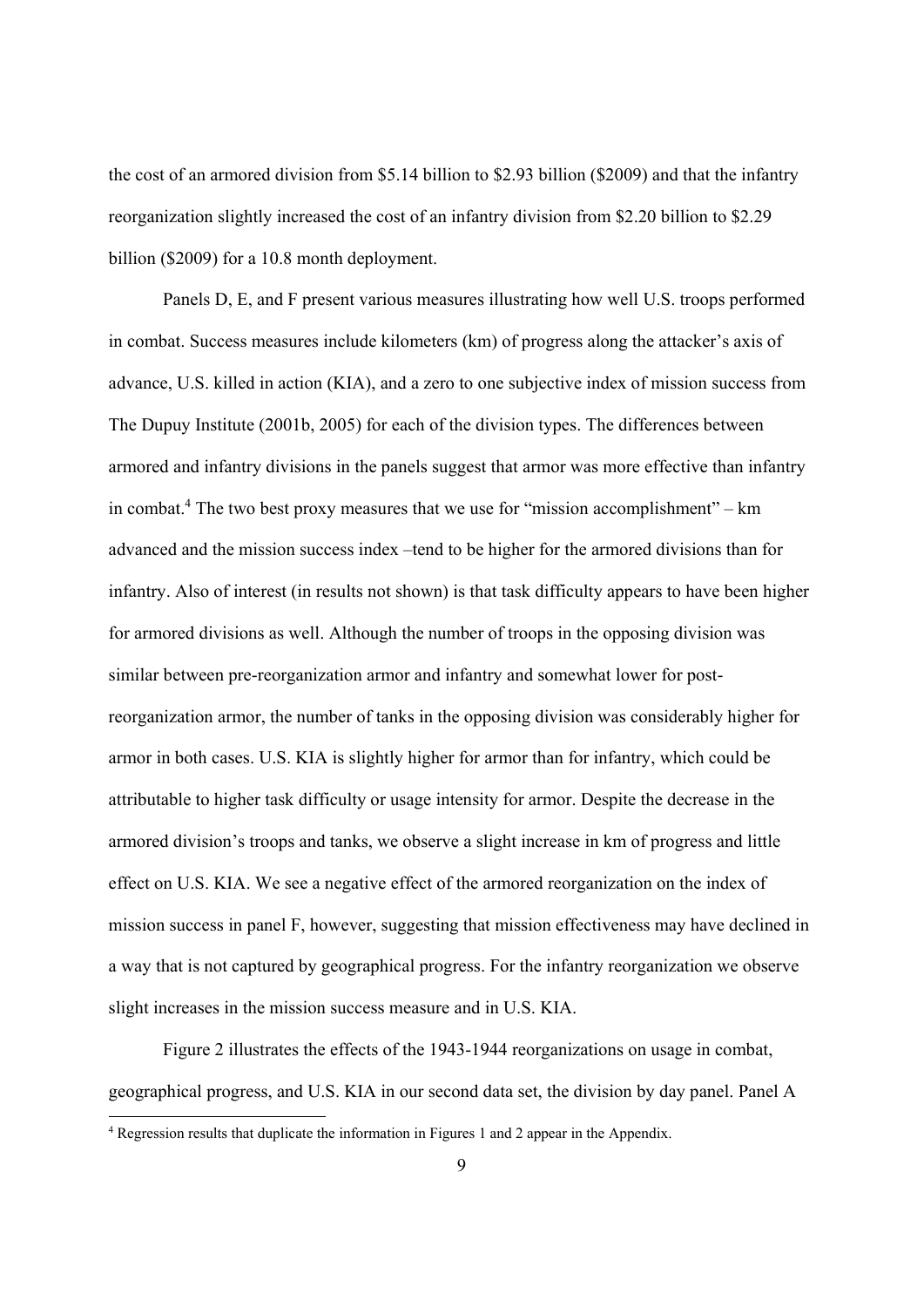shows the average number of Axis divisions in the same 0.25 x 0.25-coordinate (about 15 by 15 mile) cell as the division, and panel B shows the fraction of division days with five or more U.S. KIA. Airborne divisions had relatively high rates of exposure to Axis divisions, and infantry divisions had high numbers of days with five or more U.S. KIA. According to both definitions of days of combat, the armored and airborne reorganizations came with decreases in combat days for the two division types, and the infantry reorganization came with an increase in combat days for the infantry division type. The changes in combat days are reflected in the outcome measures, km of progress and U.S. KIA, for the full sample in panels C and D. The armored reorganization is associated with a slight increase in progress and a large decrease in fatalities for the armored division type, a result that is consistent with a decline in days of combat or the difficulty of tasks for which the armored division was used. A similar and more pronounced pattern can be seen for the reorganization of the airborne division, a result consistent with a decline in combat days or task difficulty for the airborne division type as well. The opposite pattern can be seen for the infantry reorganization, which shows a decline in progress and an increase in KIA, a finding that is consistent with an increase in combat days or task difficulty for infantry.

 Panels E and F show the same outcome variables as in panels C and D; however, the sample is restricted to days in which the U.S. division was in the same geographic cell as one or more Axis divisions. For the division days with nearby Axis units in panels E and F, progress is similar for armored and airborne and is slightly lower for infantry divisions. Also, for division days with nearby Axis units, the results show U.S. KIA is highest for airborne units, followed by infantry and armored units. The findings are consistent with armor having the highest combat effectiveness, followed by infantry, and finally by airborne; however, the results are also consistent with task difficulty being the lowest for armor and the highest for airborne.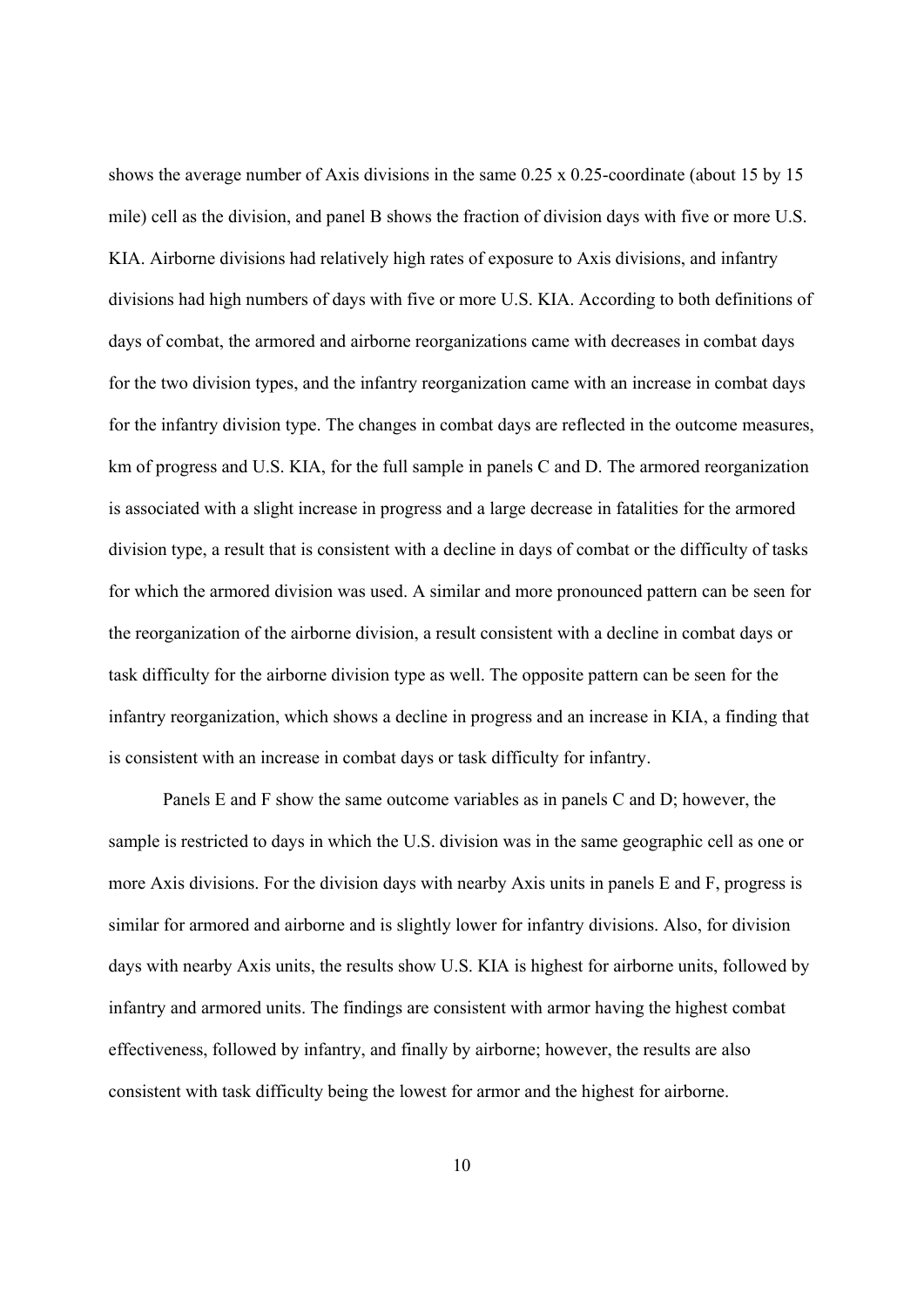Notably, we see little effect of the decrease in armored division resources on progress or KIA. Although this could indicate that the change in troop and tank levels had no effect on usefulness in combat, it is also consistent with simultaneous declines in the armored division's usefulness in combat and the difficulty of tasks assigned to it. We see little effect of the infantry reorganization on progress or KIA during days of combat, which is unsurprising, given that the reorganization had little effect on the infantry division's resources. For the airborne division the 1943-1944 reorganization is associated with a slight decline in progress and a large decline in KIA. This is consistent with a decline in usage intensity of the airborne division and either an increase in combat effectiveness or a decrease in task difficulty.

#### **IV. Model**

We now present the conceptual framework to guide us in investigating observed differences among division types in costs, success, and fatalities and the implied government's valuation of soldiers' lives. The cost function model used here is adapted from Rohlfs (2006a). Consider a country (or government) waging a war with  $M$  total missions or campaigns. For each mission m, the government observes a vector  $x_m^g$  of pre-determined correlates of task difficulty and selects one of S unit organizational structures  $s_m$  and a usage intensity level  $i_m$ . For simplicity let the production functions for mission success  $Y_m$  and own fatalities  $F_m$  be the linear functions

(1) 
$$
Y_m = \alpha_{s_m}^Y + \alpha_i^Y * i_m + \mathbf{x}_m^g' \beta^Y + \varepsilon_m^Y
$$
, and  
\n(2)  $F_m = \alpha_{s_m}^F + \alpha_i^F * i_m + \mathbf{x}_m^g' \beta^F + \varepsilon_m^F$ ,

where  $\alpha_{s_m}^Y$  and  $\alpha_{s_m}^F$  are constant terms that are specific to organizational structure  $s_m$ , and  $\varepsilon_m^Y$ and  $\varepsilon_m^F$  are error terms representing unobserved determinants of difficulty.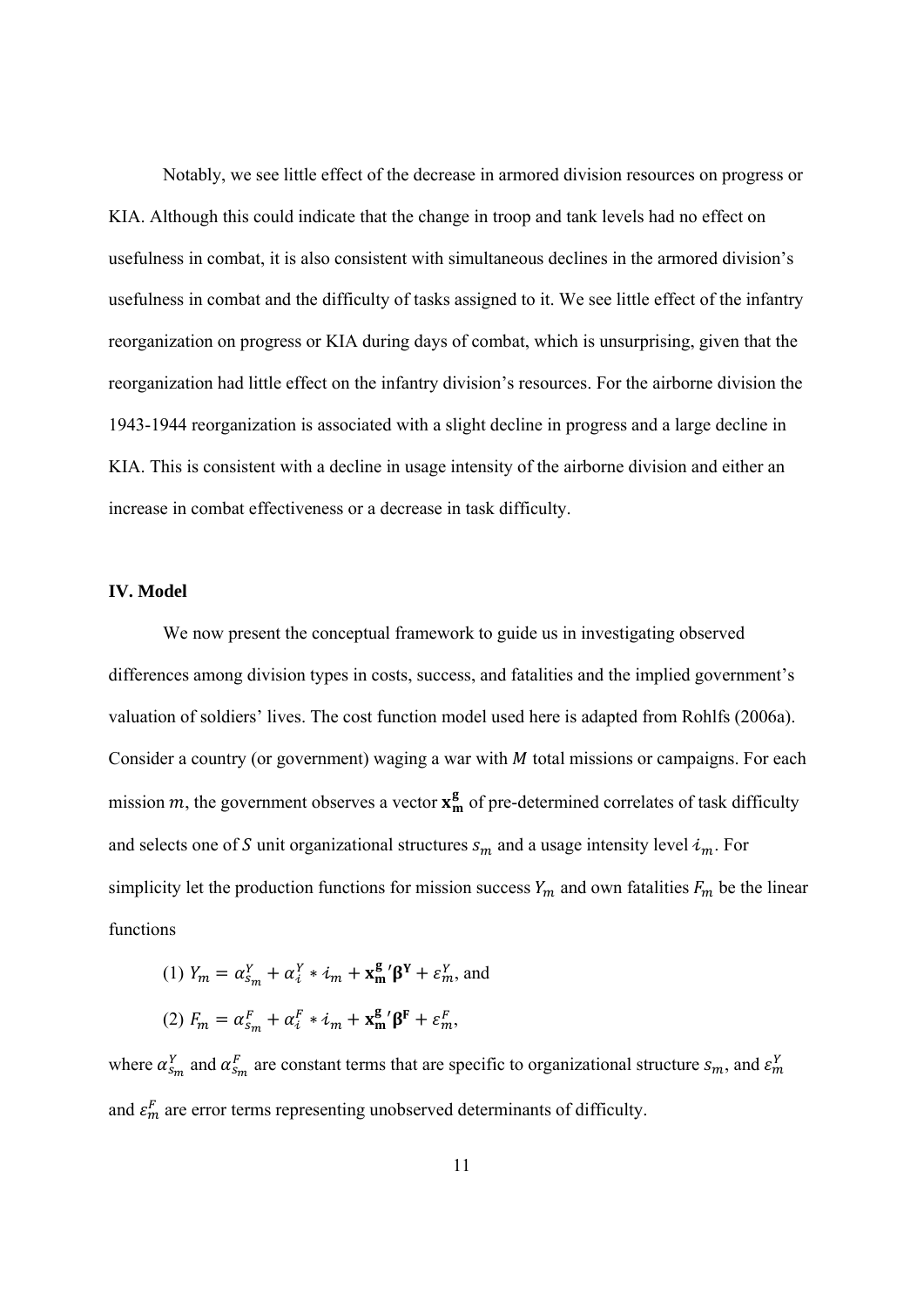Organizational structure helps determine usage intensity, which the researcher does not observe. Let  $i_m = \gamma_{s_m} + \mathbf{x}_m^g / \beta^i$  denote the usage intensity that the country would select for structure  $s_m$  and vector  $\mathbf{x}_m^g$ , a function that we take as linear. Suppose that  $\mathbf{x}_m^g$  can be partitioned into vectors  $x_m^0$  and  $x_m^u$ , where the researcher observes  $x_m^0$ . Substituting, we obtain

(1') 
$$
Y_m = \alpha_{s_m}^{*Y} + \mathbf{x_m}^0'\mathbf{\beta}^{*0Y} + \varepsilon_m^{*Y}
$$
, and

(2') 
$$
F_m = \alpha_{s_m}^{*F} + \mathbf{x}_m^{\mathbf{0}}' \boldsymbol{\beta}^{*\mathbf{0}F} + \varepsilon_m^{*F},
$$

where  $\beta^{A'} = [\beta^{0A'} \quad \beta^{uA'}]$  for each  $A \in \{i, F, Y\}$ ,  $\alpha_{sm}^{*A} = \alpha_{sm}^A + \alpha_i^A * \gamma_{sm}$ ,  $\beta^{*0A} = \beta^{0i} + \beta^{0A}$ , and  $\varepsilon_m^{*A} = \alpha_i^A * \mathbf{x_m}^{\mathbf{u}} \beta^{\mathbf{u}i} + \mathbf{x_m^{\mathbf{u}}} \beta^{\mathbf{u}A} + \varepsilon_m^A$  for  $A \in \{F, Y\}$ . The coefficients  $\alpha_{s_m}^{*Y}$  and  $\alpha_{s_m}^{*F}$  can be interpreted as the reduced-form effects of a change in organizational structure that include the direct effects of the physical inputs and the indirect effects of changing usage intensity.<sup>5</sup>

The government's/military's utility here increases with  $Y_m$  and decreases with  $F_m$  and dollar costs  $C_m$ . It is convenient in the current setting to consider expected costs given expected levels of mission success and fatalities:

(3) 
$$
E\left[C_m|\overline{Y}, \overline{F}, \mathbf{x_m^g}\right] = E\left[C_m|\mathbf{x_m^g}\right]
$$
 such that  $E\left[Y_m|\mathbf{x_m^g}\right] \geq \overline{Y}$  and  $E\left[F_m|\mathbf{x_m^g}\right] \geq \overline{F}$ .

Let  $\tilde{C}_m(\bar{Y},\bar{F},\mathbf{x_m^g})$  denote the expected expenditure required to obtain expected threshold levels  $\bar{Y}$ and  $\bar{F}$  of success and own fatalities. The total cost equation is analogous to the cost function in a producer's problem that depends on prices and output. Although wages and capital prices do not vary across missions the vector  $x_m^g$  of correlates of task difficulty plays a similar role as prices. Mission success and fatalities can be viewed as two different products whose output levels enter into the government's objective function. Let  $P_m$  and  $V$  equal the marginal values to the

<sup>&</sup>lt;sup>5</sup> Strictly speaking, because the two production functions are initially simplified to be linear the subsequent cost function will also be linear so that the two marginal costs are constants, and there is no unique dual outcome cost minimum. The consequence is that the levels of mission success and fatalities will be determined by their marginal values to the military decision maker. We explore possible non-linear cost functions empirically in Section V.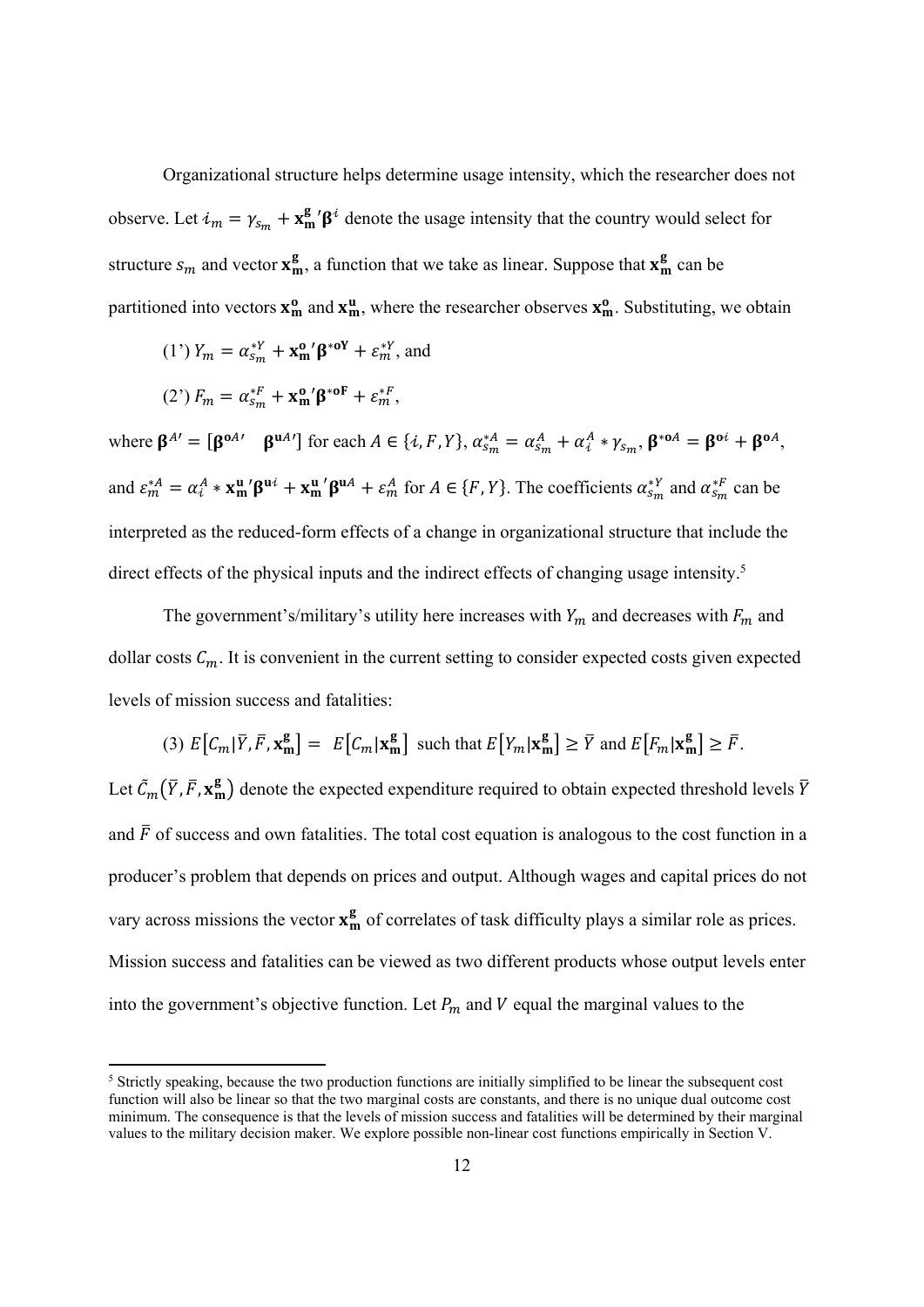government of a unit of expected success and a unit reduction in expected fatalities. V is the parameter of our empirical interest and is assumed constant across missions. The first-order conditions of the military's optimization are  $P_m = E \left[ \frac{\partial \tilde{c}_m(\bar{Y}, \bar{F}, \mathbf{x_m^g})}{\partial \bar{Y}} \right]$  and  $V = -E \left[ \frac{\partial \tilde{c}_m(\bar{Y}, \bar{F}, \mathbf{x_m^g})}{\partial \bar{F}} \right]$ .

 $\tilde{C}_m(\ldots)$  is linear here and is then

(4) 
$$
\tilde{C}_m = P_m * E[Y_m | \mathbf{x}_m^g] - V * E[F_m | \mathbf{x}_m^g] + \mathbf{x}_m^g' \boldsymbol{\beta}^{\tilde{C}} + \varepsilon_m^{\tilde{C}},
$$

where  $\beta^{\tilde{C}'} = [\beta^{o\tilde{C}'} \quad \beta^{u\tilde{C}'}]$ . Neither  $E[Y_m | \mathbf{x}_m^g]$  nor  $E[F_m | \mathbf{x}_m^g]$  is observed by the researcher; however, substituting Equations  $(1')$  and  $(2')$  into Equation  $(4)$ , we obtain:

(4')  $\tilde{C}_m = \bar{P} * Y_m - V * F_m + \mathbf{x}_m^{\mathbf{0}}' \mathbf{\beta}^{\alpha \tilde{C}} + \varepsilon_m^{*\tilde{C}},$ 

where  $\bar{P} = \frac{1}{M} \sum_{m=1}^{M} P_m$  and  $\varepsilon_m^{*\tilde{C}} = (P_m - \bar{P}) * Y_m + \mathbf{x_m}^{\mathbf{u}}' \boldsymbol{\beta}^{\mathbf{u}\tilde{C}} + \varepsilon_m^{\tilde{C}} - P_m * \varepsilon_m^{\tilde{Y}} + V * \varepsilon_m^{\tilde{F}}$ . Note that we do not allow usage intensity  $i_m$  to affect costs directly, which may lead to an upward bias in the estimation of  $V$ ; however, the bias is probably not very large.<sup>6</sup>

Both  $Y_m$  and  $F_m$  are endogenous variables that are correlated with components of  $\varepsilon_m^{*\tilde{C}}$ , such as  $P_m$ ,  $\varepsilon_m^Y$ , and  $\varepsilon_m^F$ . Hence, V cannot be consistently estimated with an Ordinary Least Squares (OLS) regression of Equation  $(4')$ .<sup>7</sup> Instead we use a Two-Stage Least Squares (2SLS) strategy in which  $Y_m$  and  $F_m$  are endogenous regressors whose values are predicted using equations (1') and (2') as first-stage regressions with indicators for the different organizational structures as excluded instruments.

 $6$  Higher levels of  $i_m$  probably led to higher ammunition costs and capital losses. However, the cost data take into account differences across division types in ammunition usage and tank losses; hence, the cost differences will be reflected in the comparisons across division types. Depreciation of capital other than tanks was a relatively minor cost, making up only 3 per cent and 4 per cent of the costs of the 1942 standard infantry and armored divisions. Hence, the largest differences in equipment losses among division types are accounted for in our regressions.

<sup>7</sup> In particular, OLS estimates of the marginal costs of mission success and fatality reductions will be biased toward zero because shocks to the cost structure will lead to choosing fewer, shorter missions (less success) and fewer soldier safety measures (more fatalities) if the two outcomes are endogenous in (4').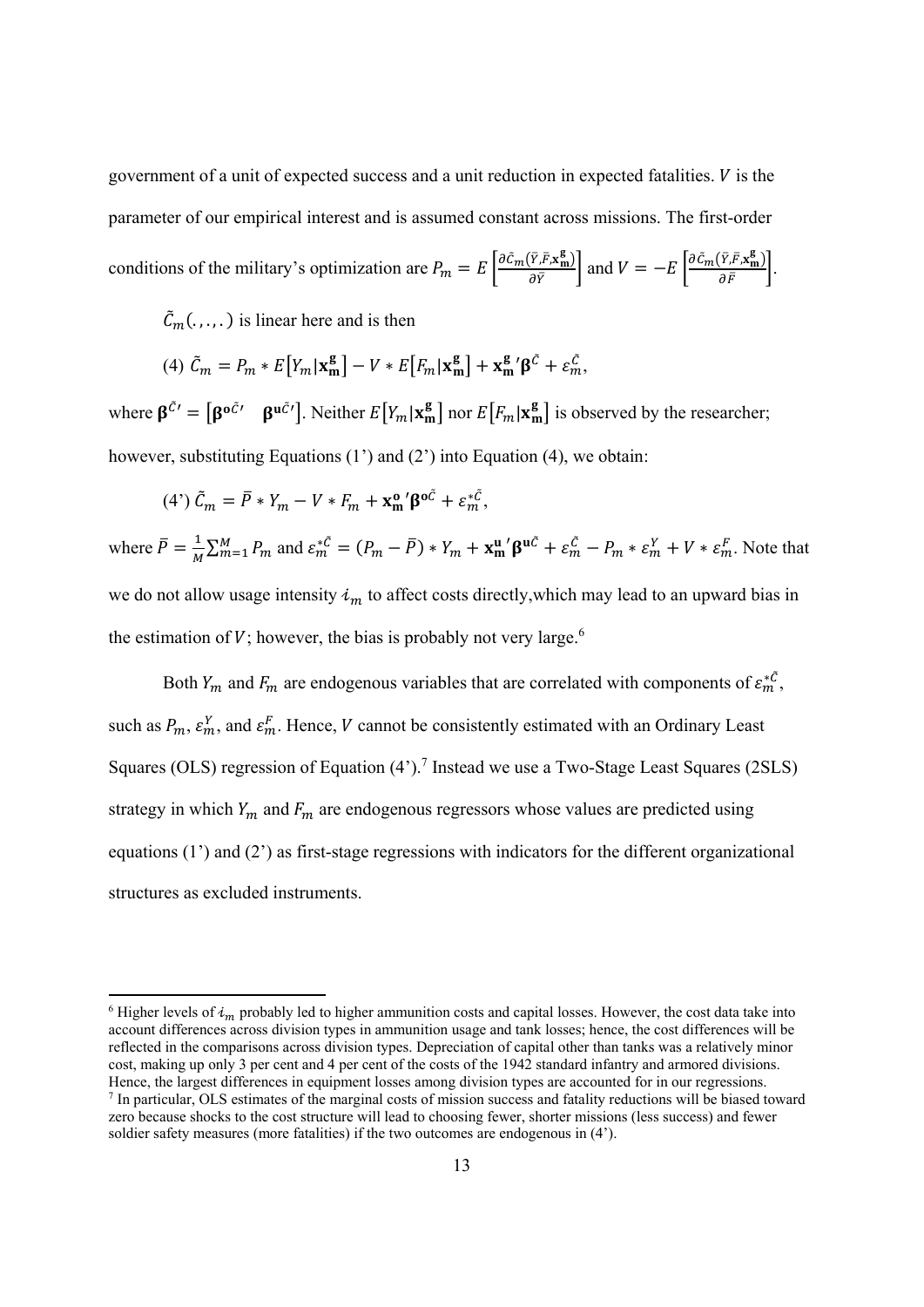For the coefficients in Equation (4') to have a structural interpretation, it is essential that organizational structure  $s_m$  is a choice variable that is endogenous to the model. Thus, the estimation strategy proposed here uses instruments that are not exogenous. Instead, we impose the weaker assumption of conditional exogeneity that, after controlling for  $x_m^0$ , the organizational structure indicators are uncorrelated with unobserved determinants of task difficulty, and  $P_m$ , the importance of the mission. Hence, none of the division types can have been used more than others in tasks that were especially difficult in some unobservable way.

The main defense for imposing the conditional exogeneity assumption is that both the division by day panel and the engagement data include many control variables, among them detailed descriptors of enemy characteristics. Additionally, the sequential nature of the geographic targets limited the degree to which the Army could pick certain division types for certain tasks. Although Army doctrine recommended using each division type for a specific type of task, the main differences across tasks were the numbers and types of nearby ally and enemy units, factors that appear in  $x_m^0$ . Some of our econometric specifications focus on within-division variation in organizational structure and control for U.S. division fixed effects, an approach that provides an even stronger way to control for battlefield strategy effects. Nevertheless, we note that the need for control variables and the possibility that the controls are incomplete represent limitations to our study.

One advantage of the 2SLS procedure here is that it combines the results from multiple margins of adjustment into a single measure of the rate at which the government made tradeoffs between dollars and U.S. fatalities. The procedure also has the unfortunate feature that it lacks transparency. To address improve transparency, we present the first-stage and reduced-form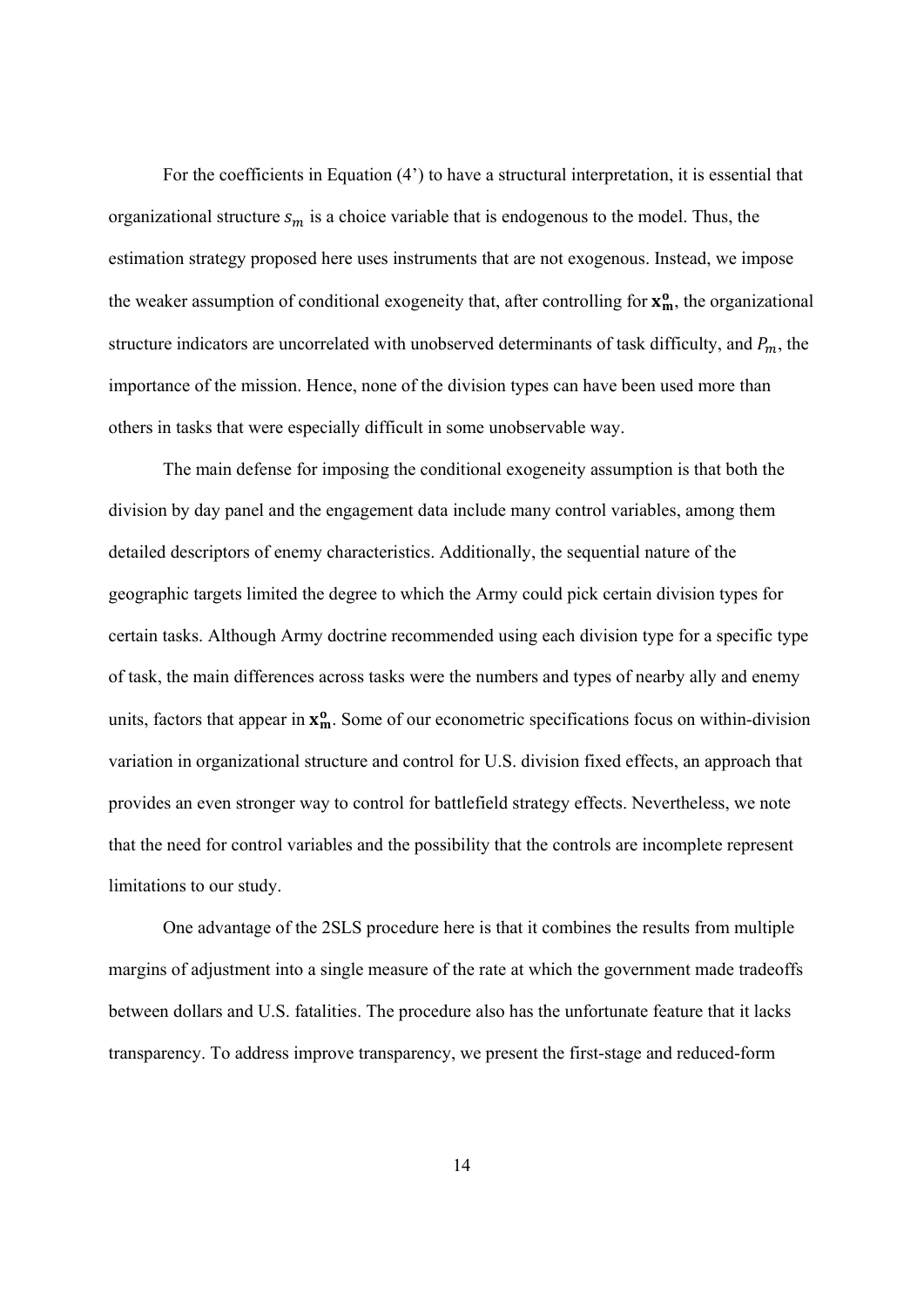regressions in graphical form to illustrate the separate roles of each of the division types in the final estimates, and we present the 2SLS results separately for different sets of divisions.<sup>8</sup>

#### A. Strategy and Endogenous Enemy Characteristics

We include enemy units' characteristics in the set of controls, but the model does not allow enemy units' characteristics to respond to the U.S. unit's division type or usage intensity. For the division by day panel, the enemy unit assumption is probably reasonable. The division by day panel dataset's controls for enemy characteristics come from information on long-range movements. The measures of enemy locations probably responded to large-scale events such as the success of the overall war effort; however, they are too coarse to detect responses to a single U.S. unit's division type.

In the engagement data the controls for enemy characteristics include enemy troops, tanks, aerial sorties, and in some cases, Axis division fixed effects. At the division level, attacking units had the ability to choose their opponents; however, the U.S. was the attacker in 90 per cent of the combat days considered. The primary way that a defending force could respond is through retreat or withdrawal, actions that are treated as endogenous and are not included in the controls. So, for a given engagement it is not unreasonable to assume that the U.S. treated the German force's starting troop and tank levels as fixed quantities that did not

<sup>&</sup>lt;sup>8</sup> The focus of our 2SLS approach is not the variation in the dependent variable but instead as a way to combine the various reduced-form coefficients into a summary measure of cost per life saved. In the just identified case where the sample includes only three division types and only two organizational structure indicators appear in the set of excluded instruments, the 2SLS procedure here is identical to measuring the effects of a weighted sum of the two policies (switching from type one to type two and partially switching from type two to type three), where the second policy is implemented in the exact proportion necessary to hold mission accomplishment constant. In our context,  $V$ is the estimated effect of the weighted sum of policies on dollar costs divided by the effect on fatalities. (See Rohlfs (2006b) and the Appendix.)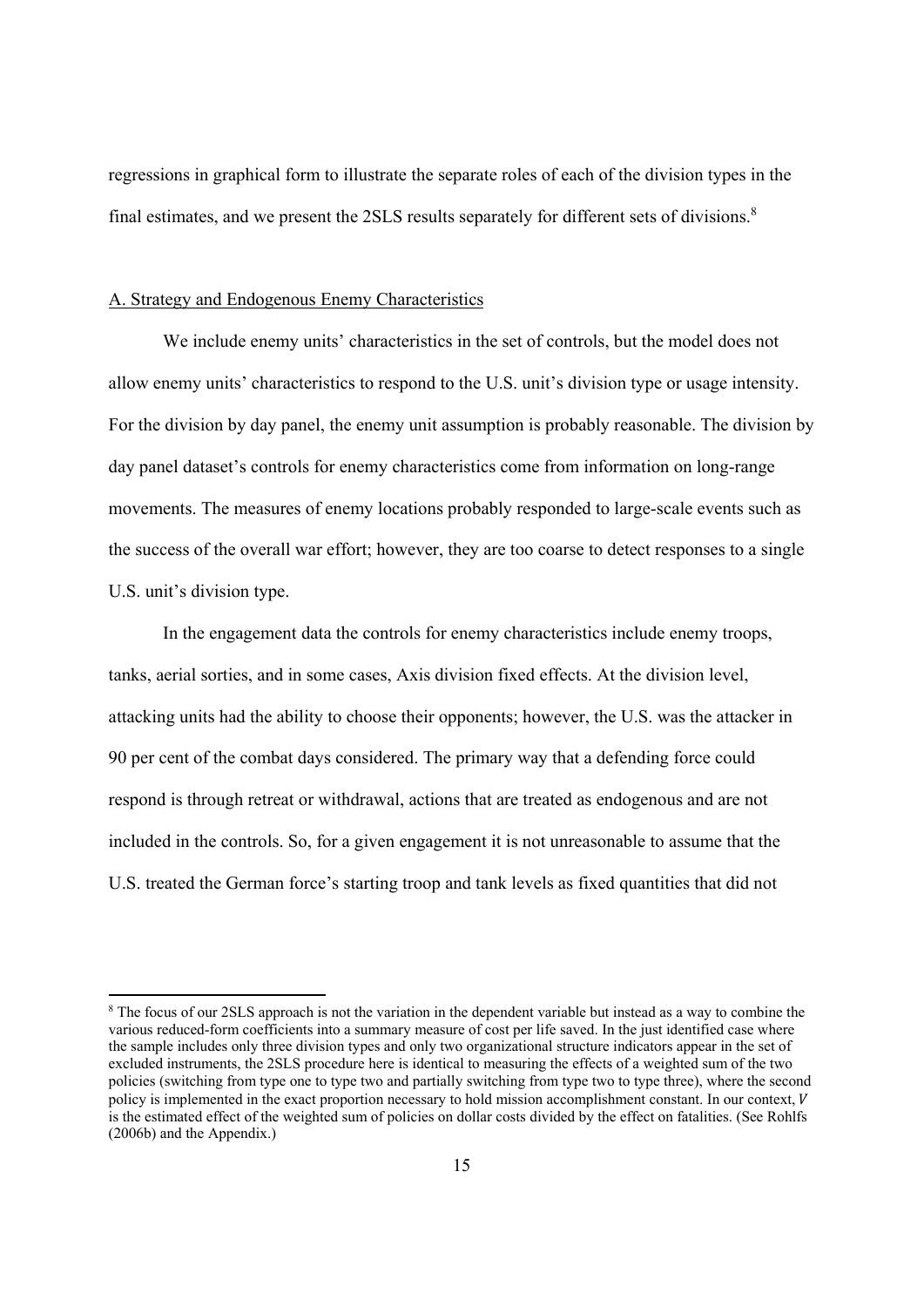respond to the attacking unit's division type.<sup>9</sup> German troops and tanks may have responded to American organizational structure for the one per cent of cases in which the German unit was the attacker, and German air sorties may have responded in the 17 per cent of cases in which there was German air support. Dropping observations with possible German responses to U.S. actions has little effect on the estimates, as does dropping the Axis inputs from the set of controls (results shown in the Appendix).

In some cases, a unit's actions in one engagement could generate benefits to other engagements. For instance, a U.S. unit's success could reduce the task difficulty for the next Allied unit facing the same enemy. In the current framework the government's value  $P_m$  of the mission meters subsequent benefits to other U.S. units. Treating enemy characteristics as predetermined correlates of task difficulty in  $x_m^0$  helps to avoid double-counting of benefits in other engagements.

#### B. Spillover Effects of Nearby Units

 Because multiple divisions usually traveled together as a corps, a given Allied division probably had spillover effects on the geographical progress of other nearby Allied divisions. The main specifications address spillover effects by including the numbers of nearby divisions of different types as control variables in the regressions. Hence, the benefits of the positive spillovers generated by a unit, while valued by the country, are not counted in the mission effectiveness of the unit. An alternative formulation that takes benefits into account is to model progress as a corps-by-day level phenomenon and to estimate Equation (4') at the higher level of

<sup>&</sup>lt;sup>9</sup> Troop and tank levels in the engagement data measure the military strengths at the start of each engagement. If significant reinforcements arrived, the data treat this as two engagements, one before the reinforcements arrived and one after the reinforcements arrived (Dupuy, 1987, pg. 65).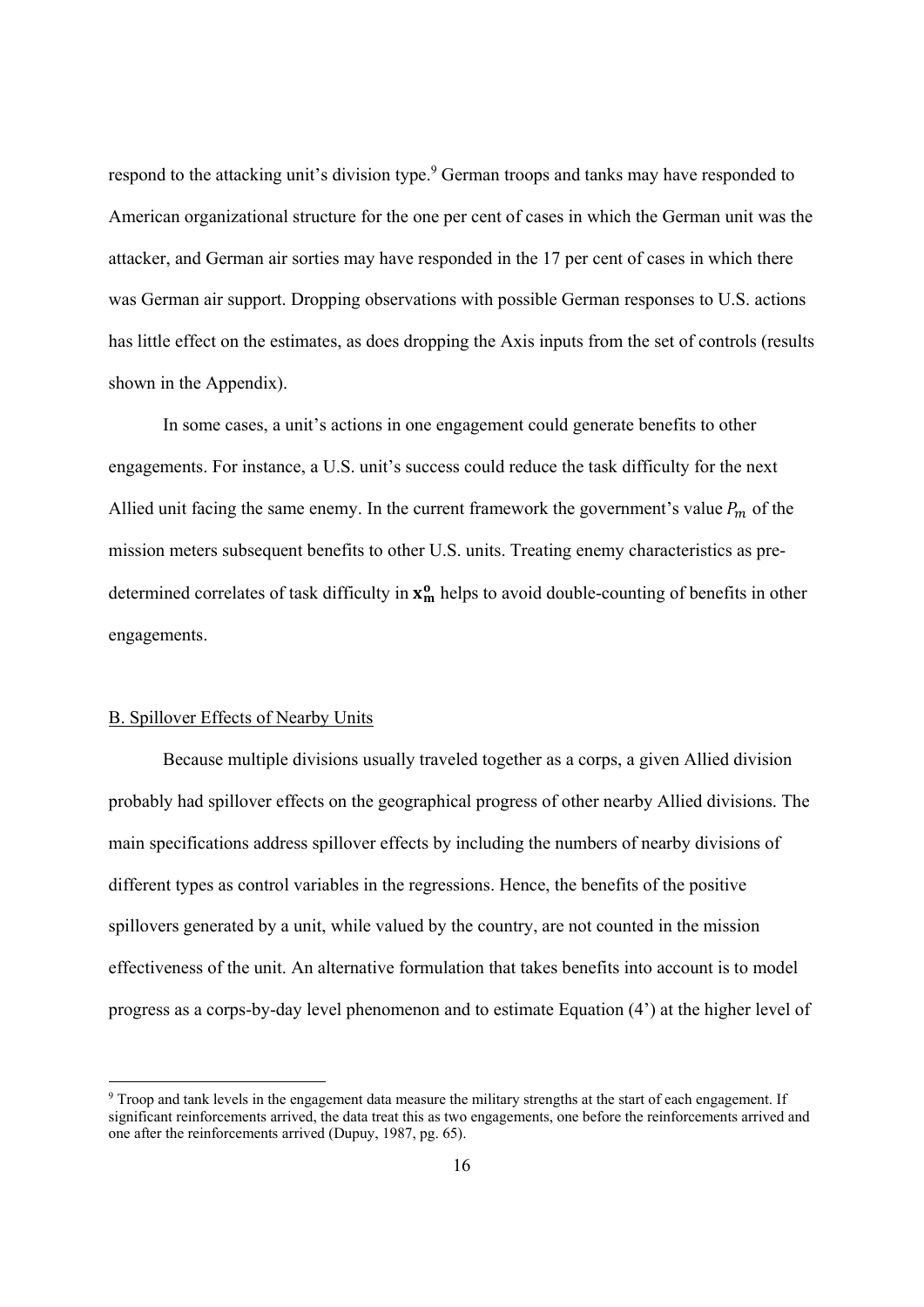aggregation. Estimates using the corps level approach appear in the Appendix and, while less precise, yield generally similar results to results presented.

#### C. Troop and Tank Regressions

One alternative formulation of the first-stage equations used in some of the specifications replaces the organizational structure indicators with continuous regressors measuring the numbers of troops and tanks of the U.S. unit together with their interaction. Implementing the troop-tank interaction approach involves the following substitutions into Equations (1') and (2'):

(5) 
$$
\alpha_{s_m}^{*A} = \alpha_{Troops}^{*A} * Troops_m + \alpha_{Tanks}^{*A} * Tanks_m + \alpha_{TT}^{*A} * Troops_m * Tanks_m
$$

for  $A \in \{F, Y\}$ . The approach summarized in (5) is in some formulations involving the engagement data, for which there are direct measures of U.S. troops and tanks, and it is the one used by Rohlfs (2006a, 2006b). The procedure has the disadvantages that many of the crosssectional differences in U.S. troops and tanks reflect differences in attachments or detachments (which the Army could change quickly depending on the needs of a given mission) or recent combat losses, increasing the likelihood that the differences are caused by unobserved determinants of mission difficulty. The equation (5) approach has the advantage, however, that it can be implemented with U.S. and Axis division fixed effects together with the full set of controls from the engagement data.

#### **V. Empirical Results**

 We now present our main empirical findings. First, we show estimates from Equations (1') and (2') in such a way as to illustrate how the estimated cost per life saved varies across different policies and regression specifications. Due to the large number of pre- and post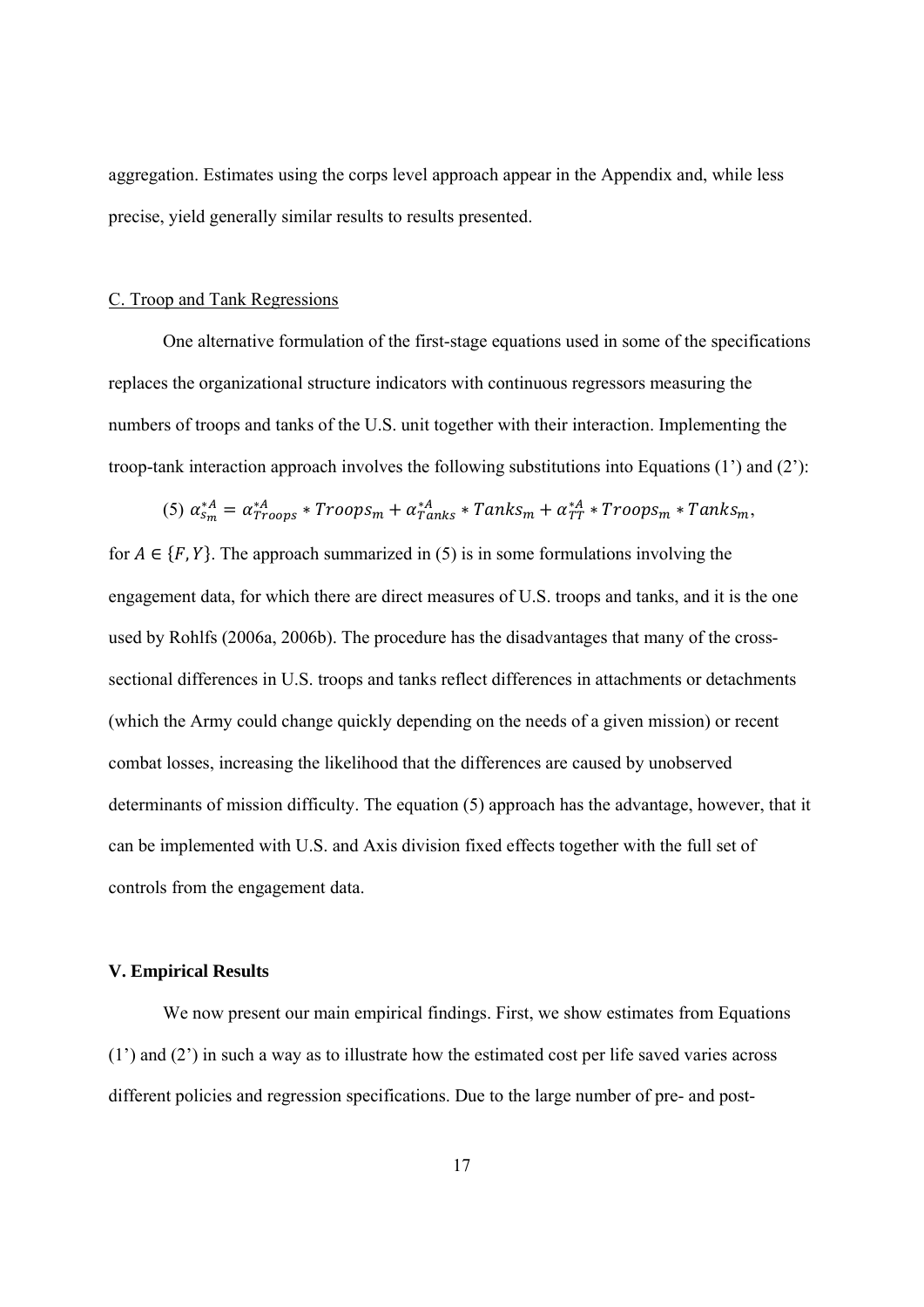reorganization division types and the complex interactions between combat effectiveness and usage intensity, the first-stage regressions of Equations (1') and (2') are cumbersome to present in tabular form. So, for simplicity the first-stage estimates appear graphically in Figure 3. The corresponding regression tables appear in the Appendix.

#### A. Graphical Summaries

In Figure 3 the variables that we treat as exogenous are division type (Armored, Infantry, or Airborne) and pre-post reorganization during 1943-1944. The combination of the two organization variables sorts the data into six or fewer distinct groups, depending upon data availability, which varies across the graphs shown. Each of the unit types had a certain cost, a certain rate of fatalities, and a certain level of mission accomplishment, which vary by model and which explain the existence of the eight different graphs.

The axes of the graphs in Figure 3 show only two dimensions, cost and fatalities, which we plot along the vertical and horizontal axes,. To illustrate the third dimension, mission success, in a way that is easily identifiable for readers, we plot the dashed isoquant curves shown. The curves are hand-drawn -- they are not the result of an estimation process -- and they are generated to be consistent with the ordering of the mission accomplishment levels achieved by the different unit types shown on the graph. Each of the resulting curves is the simplest, smoothest one that we could draw given the ordering of mission accomplishment levels observed in the data across the six or fewer points.

Within each of the eight panels in Figure 3 the estimated dollar cost of a 10.8-month deployment of that division type appears on the vertical axis. The cost estimates are the same as in Figure 1. We use the European Theater of Operations (ETO) costs in panels A through D and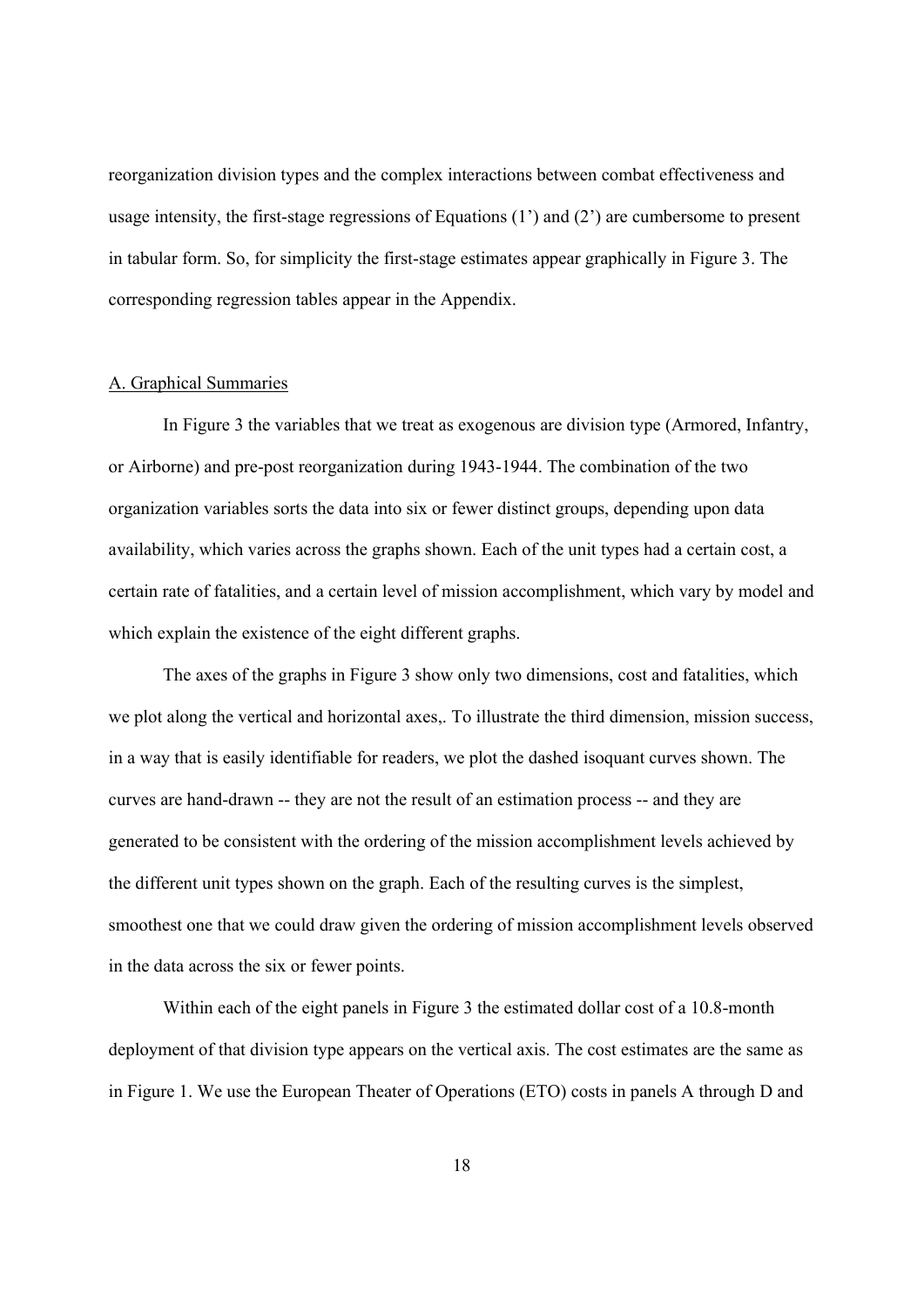G and H.10 The costs for the actual troop and tank levels appearing in panels E and F are also the same as in Figure 1. The estimated number of fatalities that the division would incur over that 10.8 months appears on the horizontal axis. The average levels of mission success as shown in the isoquants are predicted values by division type from Equation (1'), where the control variables are set equal to the averages over the sample being used. The isoquants show alternative combinations of dollar costs and U.S. fatalities that generate equivalent levels of mission effectiveness. Division types on the upper left of the graph were expensive in dollars but experienced few fatalities. Moving downward and to the right along an isoquant the dollar cost of the unit decreases. To maintain the same level of effectiveness, usage intensity increases, leading to higher numbers of fatalities. The slope of the curve is an estimate of the rate of tradeoff between expenditures and fatalities. In some cases, the curves could be steeper or flatter and still agree with the observed levels of success; however, the range of possible slopes is fairly narrow at many key points on the graphs.

Although the slopes of the isoquants in Figure 3 are not the result of a formal estimation process the placement of the different points in terms of cost, fatalities, and mission accomplishment is surprisingly restrictive in terms of what the isoquants might look like. In panels A, B, and C, for instance, any isoquant that is consistent with the data must have a steep portion in the upper left part of the graph (to match the ordering of the two black points) and a flat portion in the lower right-hand part (to match the ordering of the two gray points).

To estimate fatalities we first computed predicted values from Equation (2'), where U.S. KIA is the dependent variable and the control variables are set to their sample averages. For the regressions using the division by day panel, total estimated KIA for a 10.8-month deployment

<sup>&</sup>lt;sup>10</sup> The estimated cost for pre-reorganization infantry, which is missing in Figure 1, assumes that the percentage change in costs generated by the infantry reorganization was the same as in the engagement data. Additional information on the ETO costs presented in Figure 3 appears in the Appendix.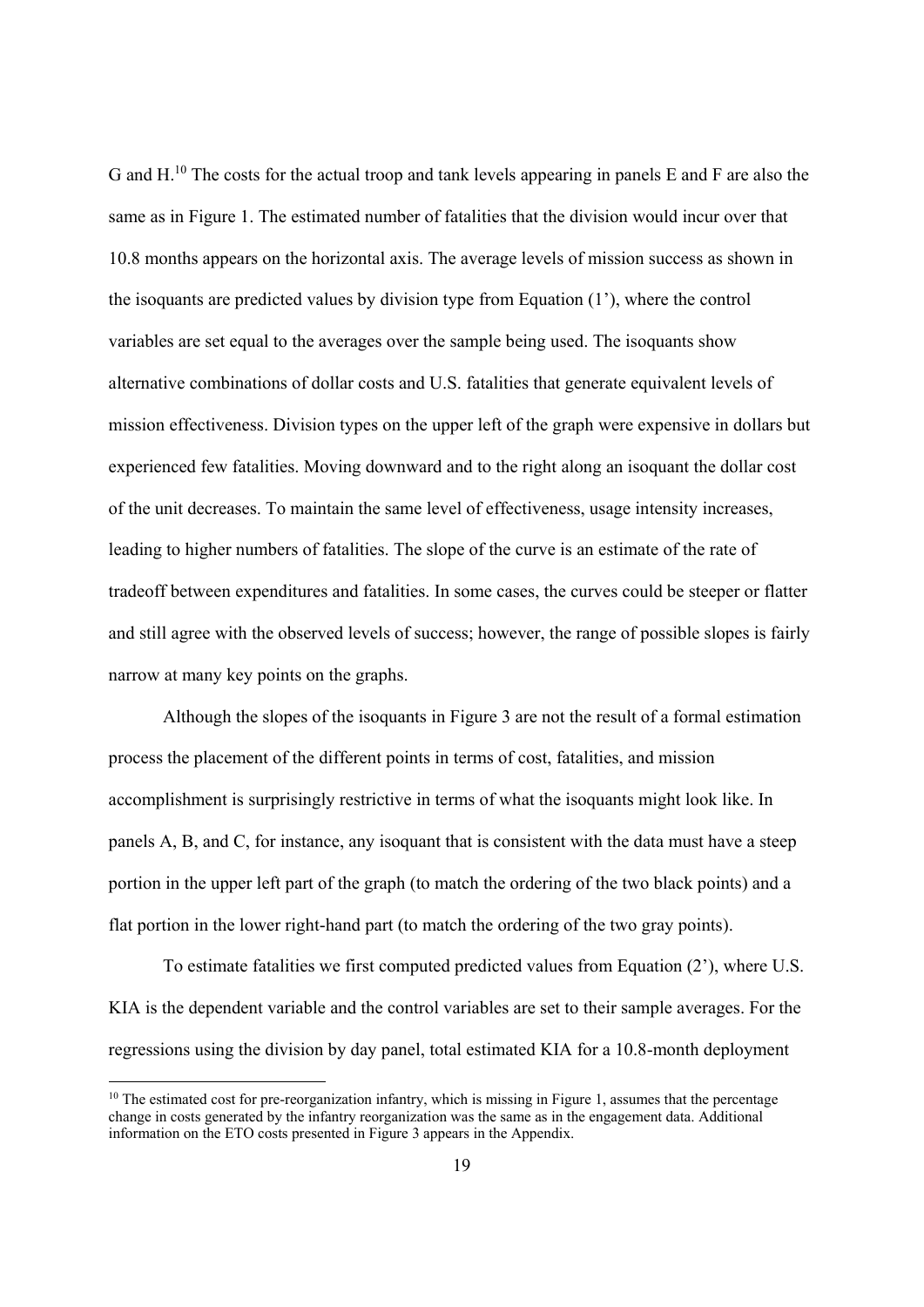comes from multiplying predicted KIA per combat day by the average division's number of combat days and dividing by the fraction of U.S. KIA that occurred on the combat days. To convert from KIA to fatalities, we divided the 10.8-month KIA totals by 0.84, the fraction of U.S. deaths that were KIA. Hence, a division type's fatalities over the deployment are taken as proportional to KIA for that division type on an average combat day.

Panels A through D show results from the division by day longitudinal data; panels A and B use the sample of division days with nearby Axis divisions, and panels C and D use the sample of division days with five or more U.S. KIA. Panels E through H show results from the engagement data. In panels G and H, the averages by division type use the coefficients from the troop and tank regressions, substituting in the average troop and tank numbers from the ETO data. The measure of mission success is km progress in panels A through D and the index of mission accomplishment in panels E through H. Panels A, C, E, and G use no control variables. Hence, for panels A, C, and E, the fatalities estimates are scaled versions of the KIA averages shown in Figures 1 and 2, and the mission effectiveness estimates used to generate the dashed lines are also taken from Figures 1 and 2. Panels B and D show conditional means estimated from regressions that control for date and continent, numbers of nearby Allied and Axis divisions, terrain, vegetation, weather, and combat experience; panels F and H control for date and continent, U.S. aerial sorties, enemy inputs, terrain, vegetation, weather, and human factors. The control variables just described are listed in the footnotes to Tables 1 and 2.

 When the data are sufficiently informative in Figure 3 to determine the cost per life saved, as measured by the slope of the isoquant, it tends to be highest at the higher cost levels, with a generally steeper tradeoff than the efficient rate of \$1 million to \$2 million dollars per life. At the lower cost levels the cost per life saved tends to be lowest and flatter than the efficient rate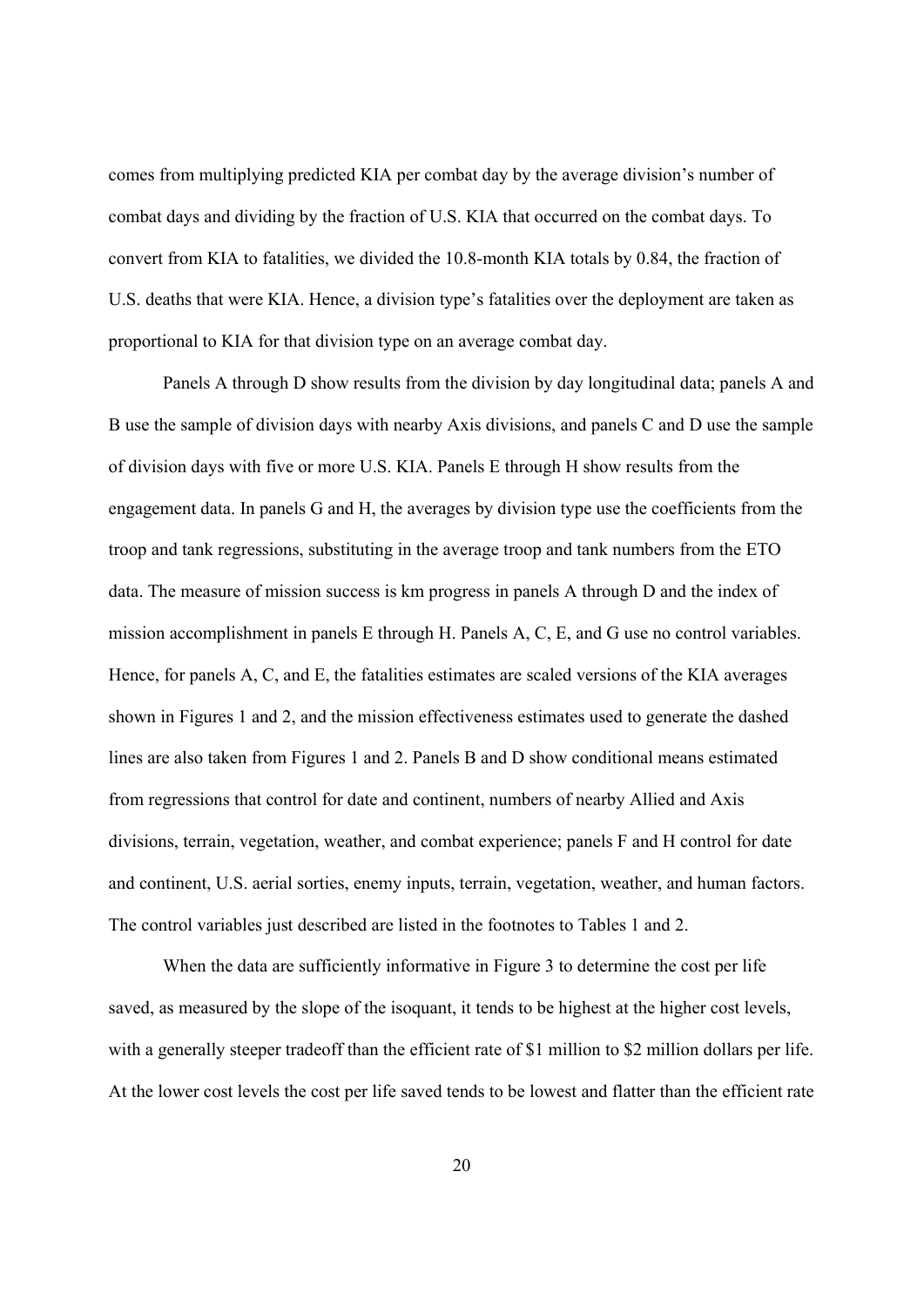just mentioned. In each of panels A, C, and E, dollar costs are highest for the armored divisions, and fatalities are highest for the airborne divisions. The isoquants are roughly convex in all three panels, with kinks around the middle expenditure levels in panels A and E and a backwardbending portion for the armored divisions in panel C. At the highest two cost levels in panel A, the average slope between the cost levels of the pre- and post-reorganization armored divisions on the highest isoquant is about –\$3 million per life. On the same isoquant in panel A the slope between the lowest cost levels of the pre- and post-reorganization airborne divisions is approximately –\$0.5 million per life. On the highest isoquant drawn on panel C, the slope between the cost levels of the pre- and post-reorganization armored divisions is roughly +\$2 million per life. The curve flattens to about –\$1 million per life between the cost level of the post-reorganization armored and the fatality level of the infantry division. Although the slope is unclear at lower cost levels the curve is necessarily flatter than the roughly –\$0.9 million per life slope between the infantry divisions and the post-reorganization airborne division, which is on a lower isoquant. On the highest isoquant in panel E, the average slope between the cost level of the pre-reorganization armored division and the fatality level of the post-reorganization airborne division is about –\$0.7 million per life. When the troop and tank regressions are used in panel G, many slopes are possible, and the data are fairly uninformative about the tradeoffs between expenditures and U.S. fatalities.

When we add controls to the regression for the sample with nearby Axis divisions in panel B, the slope steepens. On the second-highest isoquant in panel B the average slope between the cost levels of the pre- and post-reorganization armored divisions is about –\$6 million per life. On the highest isoquant in panel B the average slope between the fatality levels of the pre-reorganization armored and the post-reorganization airborne divisions is about –\$1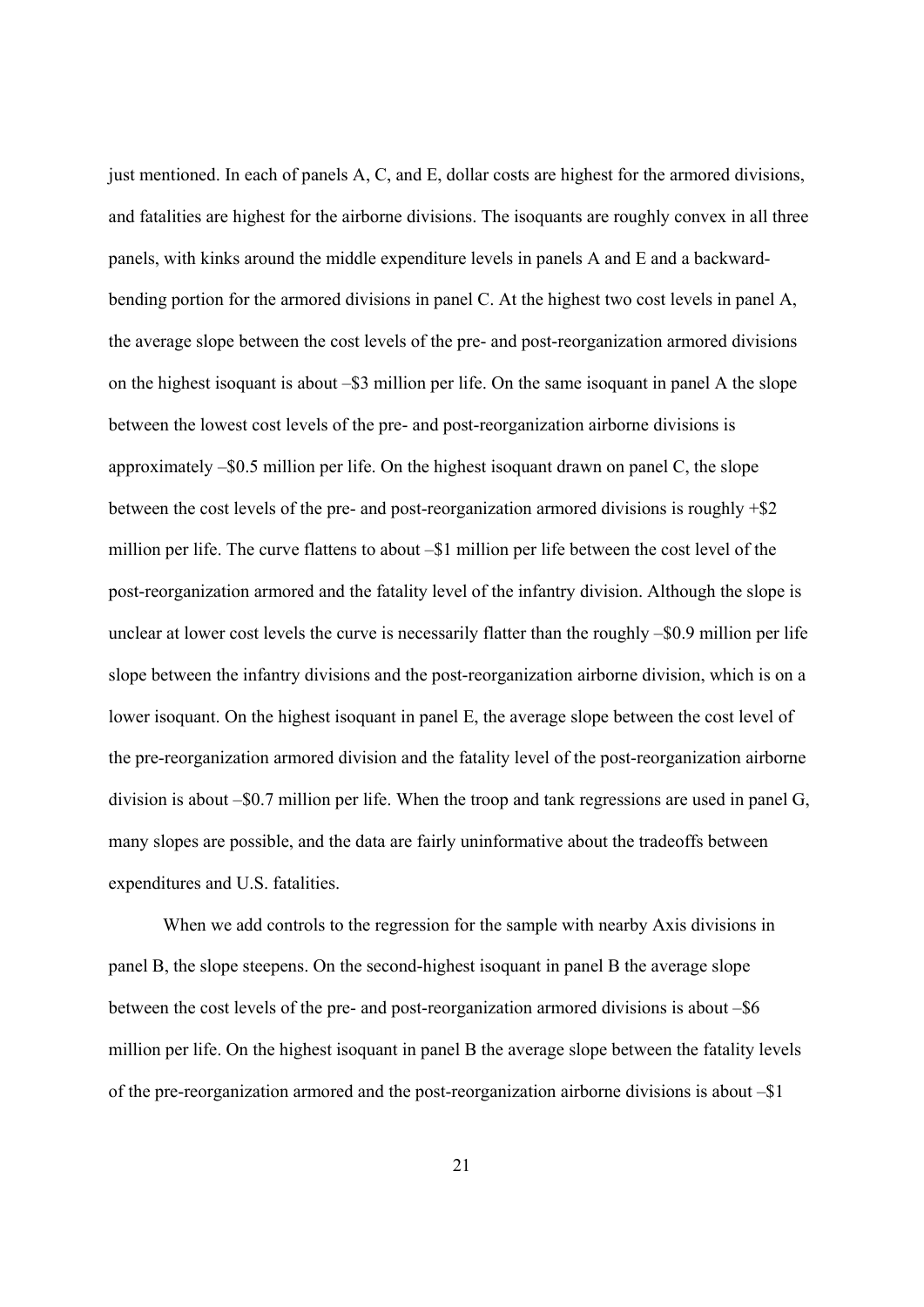million per life. For the sample of division days with five or more U.S. KIA, adding controls in panel D generates isoquants that are not consistent with a government that values mission success. When controls are added to the engagement data in panels F and H, we observe relatively flat slopes. In panels F and H the slopes of the isoquants between the fatality levels of the pre-reorganization armored and the pre-reorganization infantry divisions are not explicitly determined but are necessarily less than –\$0.4 million and –\$0.6 million per life, respectively.

#### B. Regression Results

 Before presenting our cost function regression estimates it is important to emphasize the relative advantages of the two different data sets we use. The benefit of the engagement data is the quality of the measurements. Everything comes from detailed first-hand accounts, and we know how many people were on the battlefield on both sides, how much equipment they had, how many died, and we have a good metric for mission accomplishment. The downsides of the engagement-level data are selection bias and omitted variables bias – we only observe battles that were big enough to matter for U.S. divisions that were important in the war effort, and we don't have strong instruments for troop and tank use so we are left assuming that they are exogenous.

 The benefits of the division-level data are exactly where the engagement-level data are lacking. We have instruments for troop and tank numbers (the reorganization policy), and we have a large and complete sample of all the engagements between U.S. and Axis forces. The disadvantages are the quality of the measurements. We have rough measures of U.S. division movements, which involve interpolations to estimate where each division was (and consequently distance moved, terrain, weather, and locations of enemy forces). Counting numbers of fatalities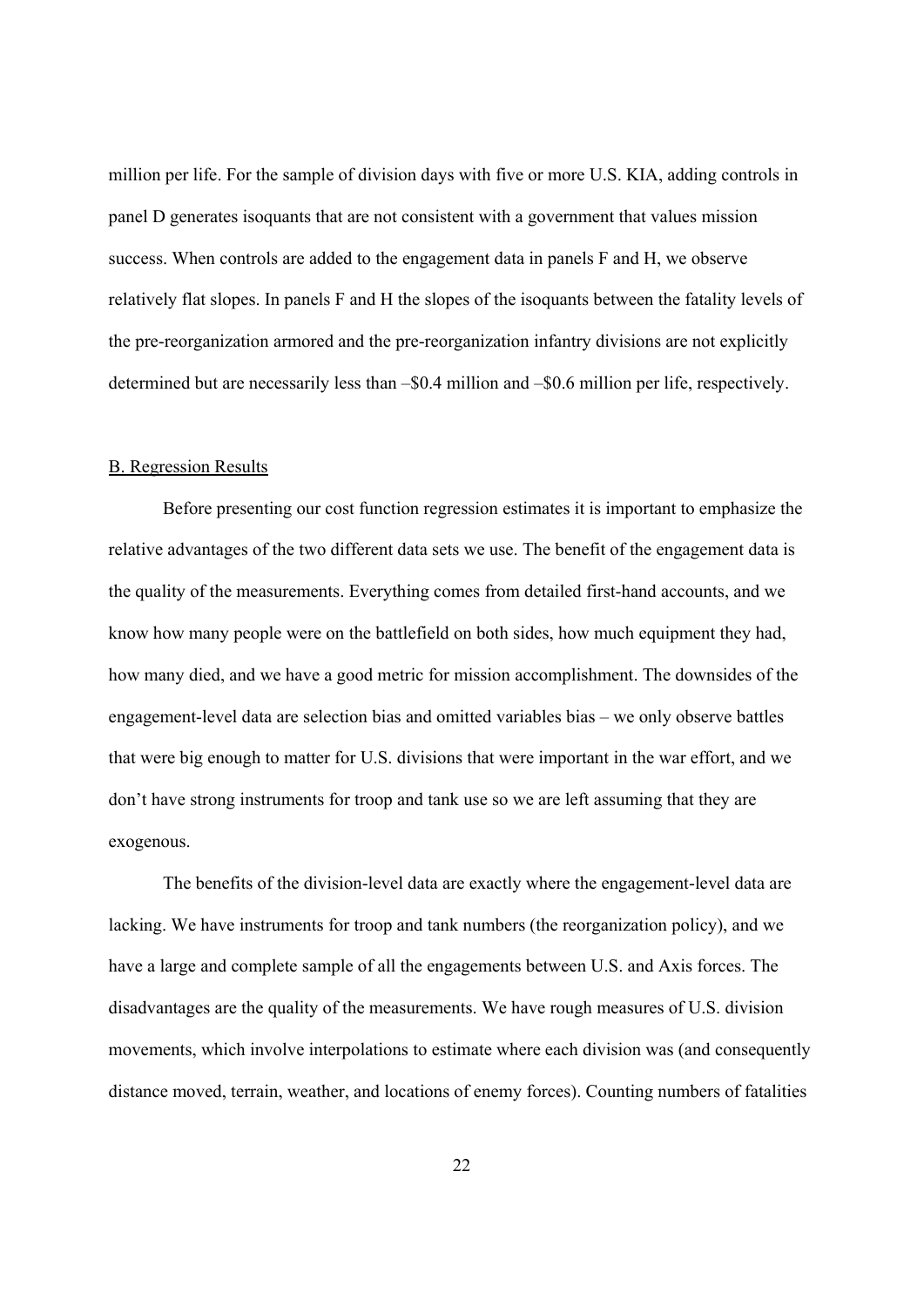involves matching individual soldiers to dates of death, which are missing for some individuals and has some inconsistencies. However, the main measurement error problems in the divisionlevel data should be mitigated by the instrumental variables approach we use because the most important sources of measurement errors are in the endogenous variables. Finally, the value that the government placed on soldiers' lives is best estimated by looking at the full sample of fatalities in the division level data and not in the most important and high-profile engagements.

 In addition to presenting in Tables 1 and 2 our cost function parameter estimates of the marginal costs of the two endogenous variables, mission success and soldiers' fatalities, we tabulate typical accompanying indicators of the models' instrument strengths and the degree with which the models' identifying instruments may be considered exogenous.<sup>11</sup> Considering instrument strength, there is no unique critical value for the partial *F* statistics for the excluded (identifying) instruments, rather a guiding principle that a higher *F* is better (Angrist and Pischke 2009). However, as Greene (2012, p. 250) notes, the instrument strength check is neither a specification test nor is it a constructive test for model building, but instead a strategy that helps the researcher avoid possibly basing inference on unreliable statistics. Concerning whether the overidentifying restrictions are valid, we also note that lower Chi squares are better. However, formal overidentifying restrictions tests can be misleading because the empirical validity of the overidentifying restrictions is neither sufficient nor necessary for the validity of the moment conditions implied by the underlying model and in turn provide little or no information on the identification of parameters of interest (Deaton 2010, Parente and Santos Silva 2012).

We now turn to our 2SLS estimates of  $\overline{P}$  and V from Equation (4').

<sup>&</sup>lt;sup>11</sup> We do not tabulate Hausman-Wu statistics of endogeneity of *Y* and *F* because our results uniformly reject exogeneity (equality of OLS and 2SLS estimates of the marginal costs in (4')). See footnote 14 for a numerical example of the difference.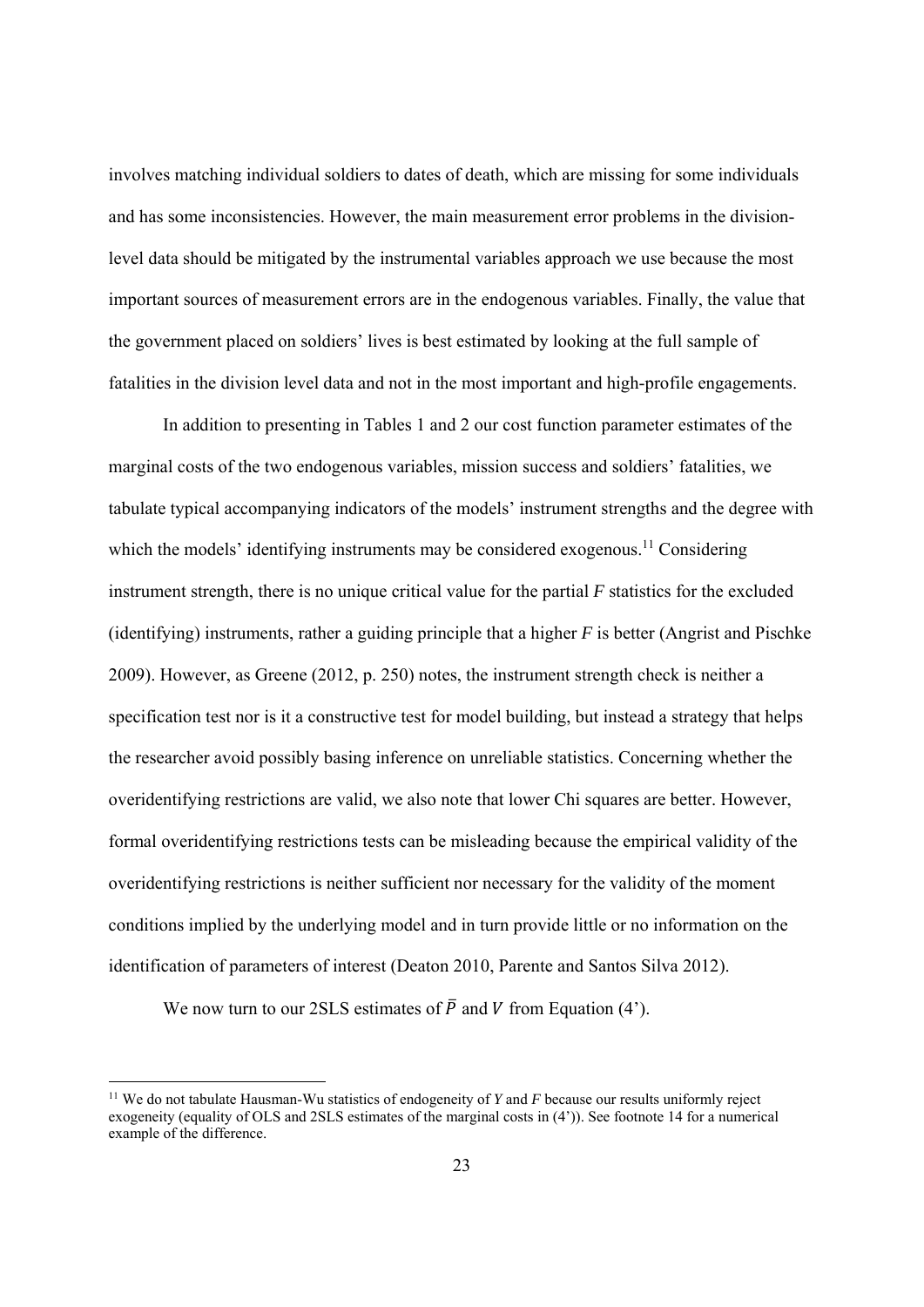*Division Data Results*. Table 1 shows the 2SLS results for the division by day longitudinal data set. Within each of the two panels in the Table, a column shows results from a distinct 2SLS regression of Equation (4'), where the dependent variable is cost per combat day, the endogenous regressors are geographic progress and U.S. fatalities, and the excluded instruments are indicators for the different pre- and post-reorganization division types.<sup>12</sup> To construct daily fatalities, we divide U.S. KIA by the product of the fraction of U.S. KIA that occurred on combat days and the fraction of U.S. fatalities that were KIA. The coefficient on progress can be interpreted as the U.S. government's valuation (marginal cost) of one km of progress in a typical combat day, and the coefficient on U.S. fatalities can be interpreted as negative one times the U.S. government's valuation (marginal cost) of one fatality reduction.<sup>13</sup>

In panel A of Table 1, the sample includes division days in which the U.S. division was in the same cell as one or more Axis divisions; in panel B, the sample includes division days in which U.S. KIA was five or more. The first three columns show results from the full sample of combat days, and columns (4) and (5) present results from the fixed effects samples. Column (1) shows results controlling for a time trend and continent fixed effects. Column (2) includes the full set of additional controls, and columns (3) and (4) add fixed effects for month x year, nearby Axis divisions, and 0.25 x 0.25-coordinate geographic cells. Relative to Figure 3, the regressions in columns (1) to (4) of Table 1 impose a constant slope on the isoquants and constant growth in mission effectiveness per dollar of expenditure from one isoquant to another. The regressions in column (5) control for U.S. division fixed effects, so that the indicators for armored and airborne

<sup>&</sup>lt;sup>12</sup> As an indication of bias from ignoring endogeneity of *Y* and *F* in (4') their coefficients each shrink by 99 percent in absolute value if we use OLS to estimate the first regression in Table 1, for example.

<sup>&</sup>lt;sup>13</sup> As noted earlier the basic estimating equation is linear in  $F$  and  $Y$  so that there are constant marginal costs. We explored the empirical validity of the linear cost function in (4') by including endogenous quadratics in progress and fatalities ( $Y^2$  and  $F^2$ ) or by including an endogenous interaction term ( $Y \cdot F$ ) with no empirical success in finding nonconstant marginal costs.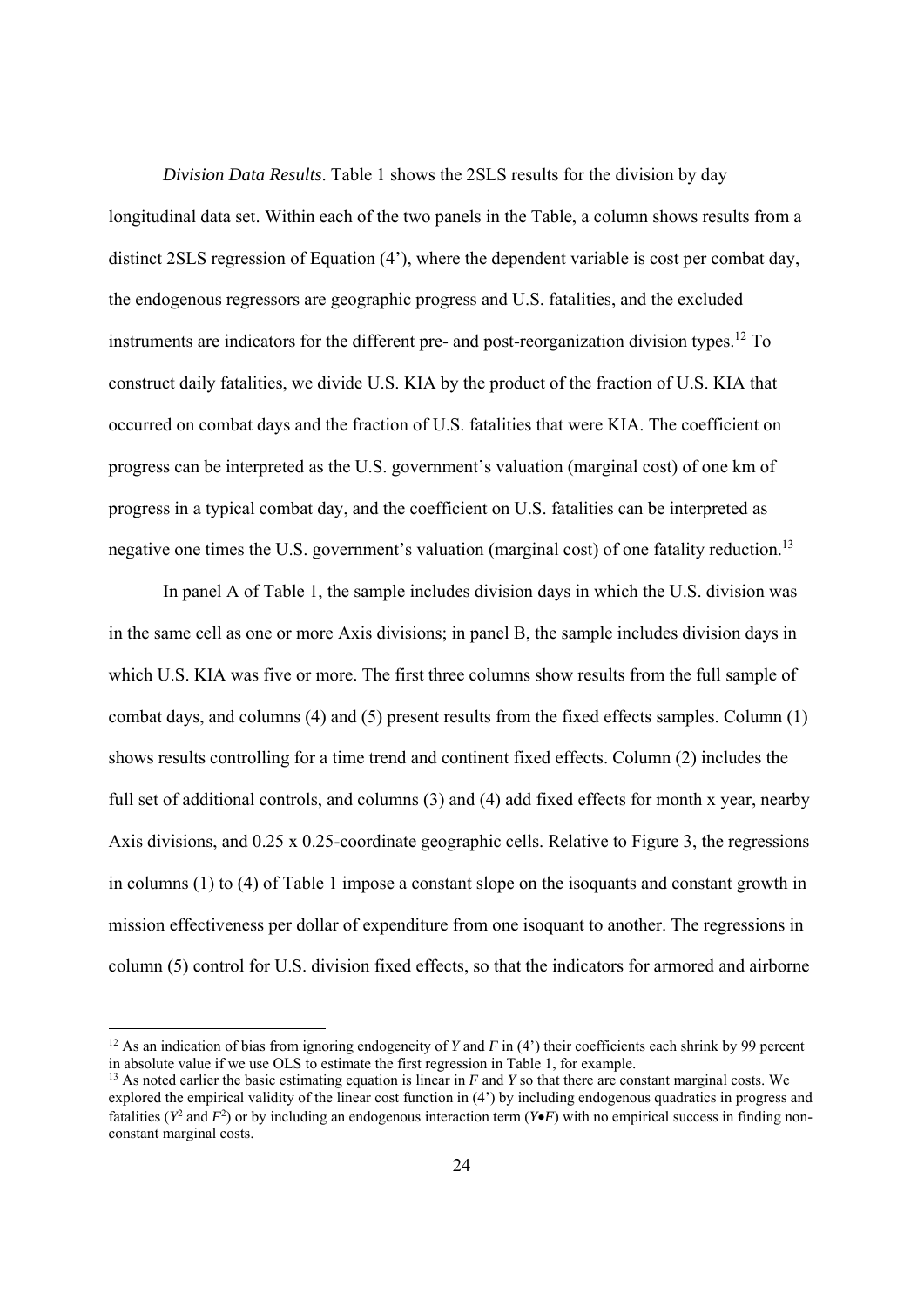appear in the controls and the coefficients of interest are identified from variation generated by the reorganizations. The remaining columns of Table 1 apply varying restrictions to the sample so that different combinations of the instruments identify the coefficients of interest. In each case the regressions that controls for continent and a daily time trend are in the first column, while regressions with controls for month x year, Axis divisions, and cell fixed effects are in subsequent columns. We use standard errors clustered by U.S. division by year by month interaction, which are in parentheses (Cameron and Miller 2015).<sup>14</sup>

In columns (1) to (4) of Table 1 the coefficients on km progress are unstable and change signs across specifications in both panels. Hence, we do not find a consistent positive marginal cost of increasing mission success, possibly due to the combined imprecision of the first-stage progress measure and the linear specification. The U.S. fatality coefficients in columns (1), (2), (3), and (4) in panel A are -1.436, -1.926, -0.476, and -0.408. All four fatality coefficients are more than twice the value of their standard errors, respectively. This is in contrast to the first four columns in panel B, where only the U.S. fatality coefficient in column (3) is more than 1.68 times larger than its standard error. In columns  $(1)$ ,  $(2)$ ,  $(3)$ , and  $(4)$  of panel B the fatality coefficients are -0.711, -4.673, -2.521, and -3.197. Thus, the marginal cost per life saved estimates in columns (1) to (4) in panels A and B range in value from \$0.41 million to \$2.5 million, with average and median estimates of \$1.9 million and \$1.7 million per life. The larger estimates are from regressions with negative coefficients on km progress, a result suggesting that the regressions with the higher cost per life saved do not adequately control for the mission effectiveness of the unit.

<sup>&</sup>lt;sup>14</sup> The standard errors do not take into account any imprecision in the constructed dollar cost measures. Some serial correlation also probably exists between divisions and between days from different months. The smaller clusters used make the model estimable with the full set of controls and fixed effects. When we use fewer covariates, using fewer clusters in both datasets has little effect on the standard errors, as shown in the Appendix.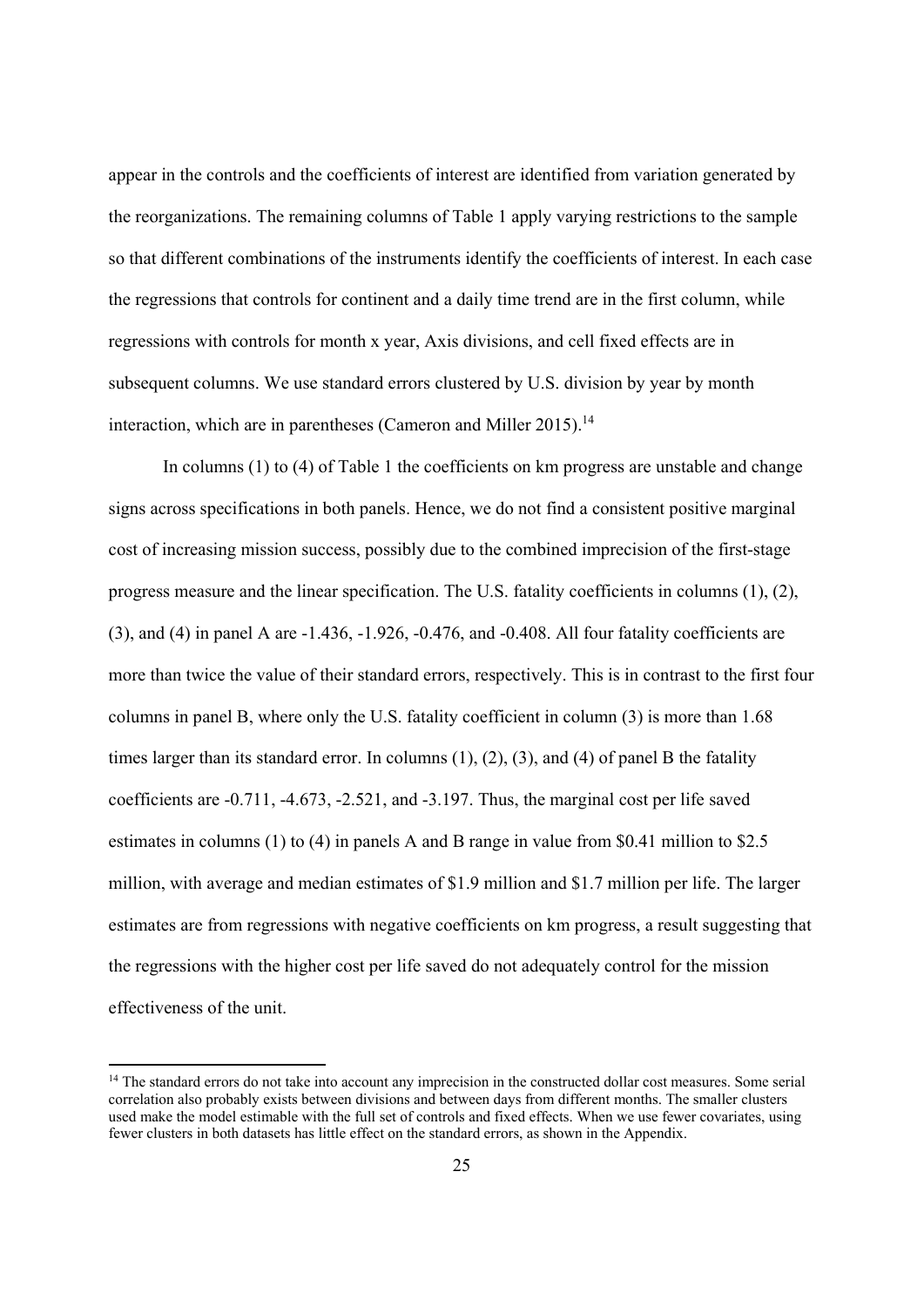When we add U.S. division fixed effects, as in the regressions in column (5), the coefficient on progress is positive in panel A and zero in panel B, and the estimated costs per life saved are \$0.3 million and \$0.4 million. With the sample restrictions applied in columns (6) to (15), the coefficients on U.S. fatalities are negative in 18, more than twice the value of their standard errors in four, and more than 1.68 times larger (but less than two times larger) than the value of their standard errors in three of the 20 specifications. The estimated cost per life saved tends to be larger in panel B, with average and median values of \$2.8 million and \$1.3 million, than in panel A, with average and median values of \$1.3 million and \$1.2 million. The coefficient on km progress tends to be positive in the sample with nearby Axis divisions in panel A and negative in the sample with five or more U.S. KIA in panel B; hence, the larger estimated cost per life saved in panel B is probably attributable to the regressions failing to adequately control for the policies' effects on mission accomplishment. When considering tradeoffs between armored and either of the other two division types the cost per life saved estimates in panel A range from \$0.5 million to \$1.5 million. The estimated cost per life saved is considerably lower, ranging from zero to \$0.3 million, when the sample is restricted to infantry and airborne divisions, and the coefficient on km progress is negative in three out of four specifications. In columns (12) to (15), we find comparable cost per life saved estimates pre- and postreorganization. The cost per life saved estimates are also generally smaller in the specifications that include the month by year, Axis division, and geographic cell fixed effects.

*Engagement Data Results.* Table 2 shows 2SLS estimates of Equation (4') from the engagement data. In panel A, mission success is km of progress along the attacker's axis of advance, and in panel B, mission success uses the subjective index. Within each panel, each column shows results from a different regression specification. In columns (1) through (5) the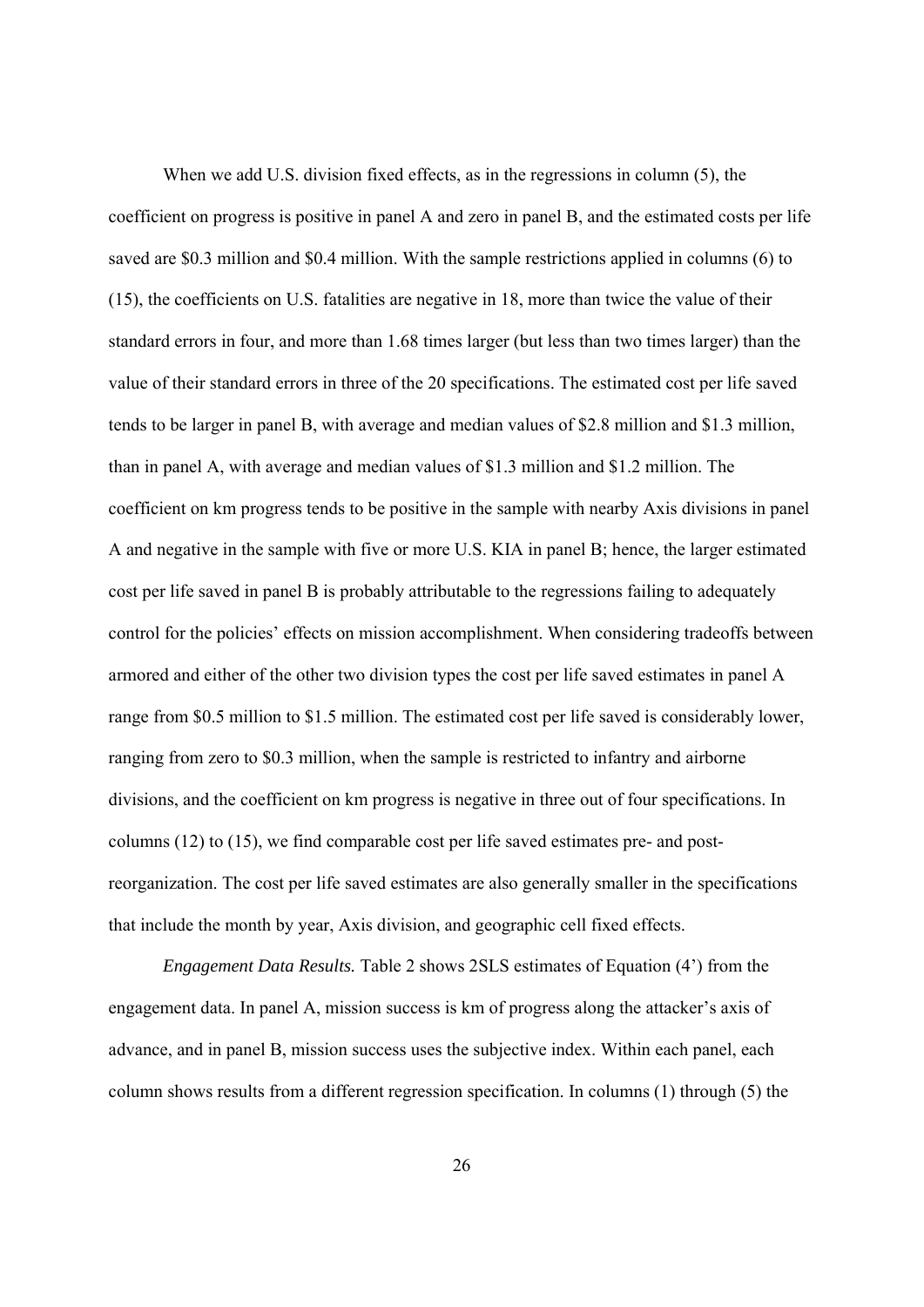sample excludes the airborne observations, and the excluded instruments are three indicators for division type (armored, post-reorganization times armored, and post-reorganization times infantry).<sup>15</sup> In columns (6) to (15), the excluded instruments are U.S. troops, U.S. tanks, and their interaction.

 The coefficient on mission effectiveness is more consistently positive in Table 2 than in Table 1, probably due to the greater precision of the effectiveness measures in the engagement data. The specifications that use the success index in panel B have the most consistently positive and precisely estimated coefficients on mission effectiveness, a result that suggests that the specifications more effectively control for mission success than do the specifications in panel A. The coefficients on the success index is positive in 14, more than twice their respective standard errors in six, and more than 1.68 times larger (but less than two times larger) than their standard errors in three of the specifications. The coefficient on km progress tends to be larger in Table 2 than in Table 1, because the engagement sample includes fewer combat days, and unlike U.S. fatalities the mission success measures are not scaled upward to count progress made on noncombat days. Among the specifications using division type as the excluded instruments in columns (1) to (5), the coefficient on U.S. fatalities is positive in the two specifications without additional controls beyond date and continent and is negative in the remaining eight specifications. Among the specifications with the additional controls, the cost per life saved estimates range from \$0.1 million to \$1.9 million. The specifications with all of the controls produce estimates of \$0.4 million to \$0.6 million per life saved, with both coefficients being more than twice the values of their respective standard errors.

<sup>&</sup>lt;sup>15</sup> We exclude the 10 combat days of the 101<sup>st</sup> Airborne Division in Bastogne in December 1944 from the sample due to high numbers of attached troops and tanks that made them unrepresentative of a typical airborne organization.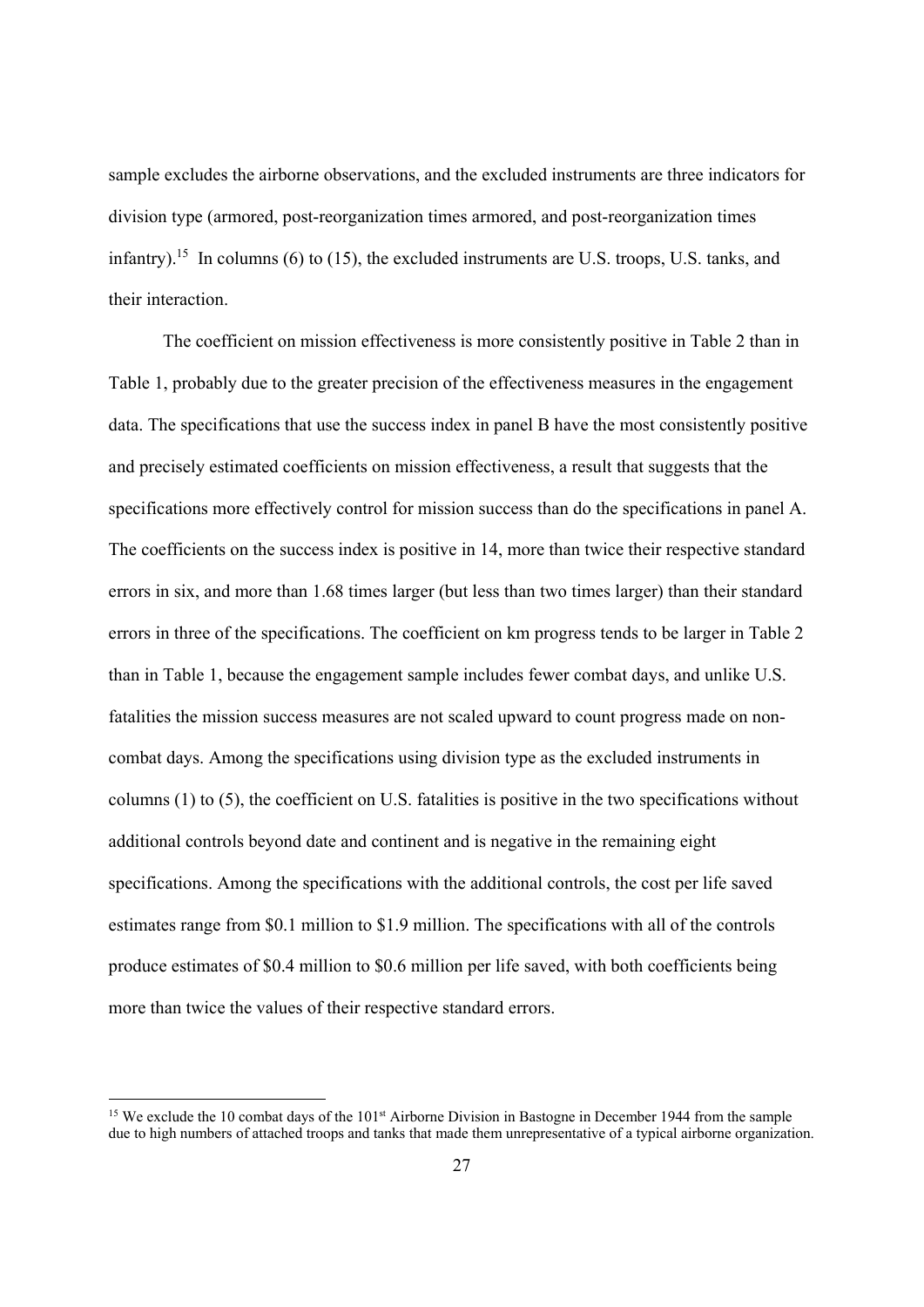When U.S. troops and tanks and their interaction are the instruments (columns (6) to (15)), the specifications are also sensitive to the inclusion of controls. When we include controls beyond date and continent, and when km progress is the measure of success in panel A, we obtain a small positive coefficient on U.S. fatalities in the sample with low tank-intensity and negative coefficients on U.S. fatalities in the full sample and in the sample with high-tank intensity. However, the specifications with negative coefficients on U.S. fatalities also produce negative coefficients for km progress, suggesting that the specifications in columns (6)-(15) of panel A also do not adequately control for mission effectiveness. In the corresponding specifications in panel B, we observe a consistently positive coefficient on mission success and estimated costs per life saved of \$1.2 million for the full sample, –\$0.1 million for the low tank intensity sample, and \$0.4 million for the high tank intensity sample (which includes some units around the tank-intensity level of the infantry division), which are results generally consistent with panel A of Table 1. Similar results appear for the fixed effects sample as for the full sample; however, the results become too imprecise to make inferences when we add fixed effects to the regressions in columns (14) and (15).

After taking into account placing value on soldiers' lives, our estimates from the mission effectiveness data suggest that the U.S. government initially appeared to value armored troops' lives more than those of infantry troops. Although the cost/value discrepancy between soldiers existed initially, the government seems to have regarded that decision as a mistake and reorganized the divisions in 1943. The reorganization largely corrected the discrepancy in the valuation of soldiers' lives between the armored and infantry units. An additional explanation for the difference in the two estimates is that soldiers in armored divisions had more human capital than soldiers in infantry divisions. Although we believe that some of the difference in the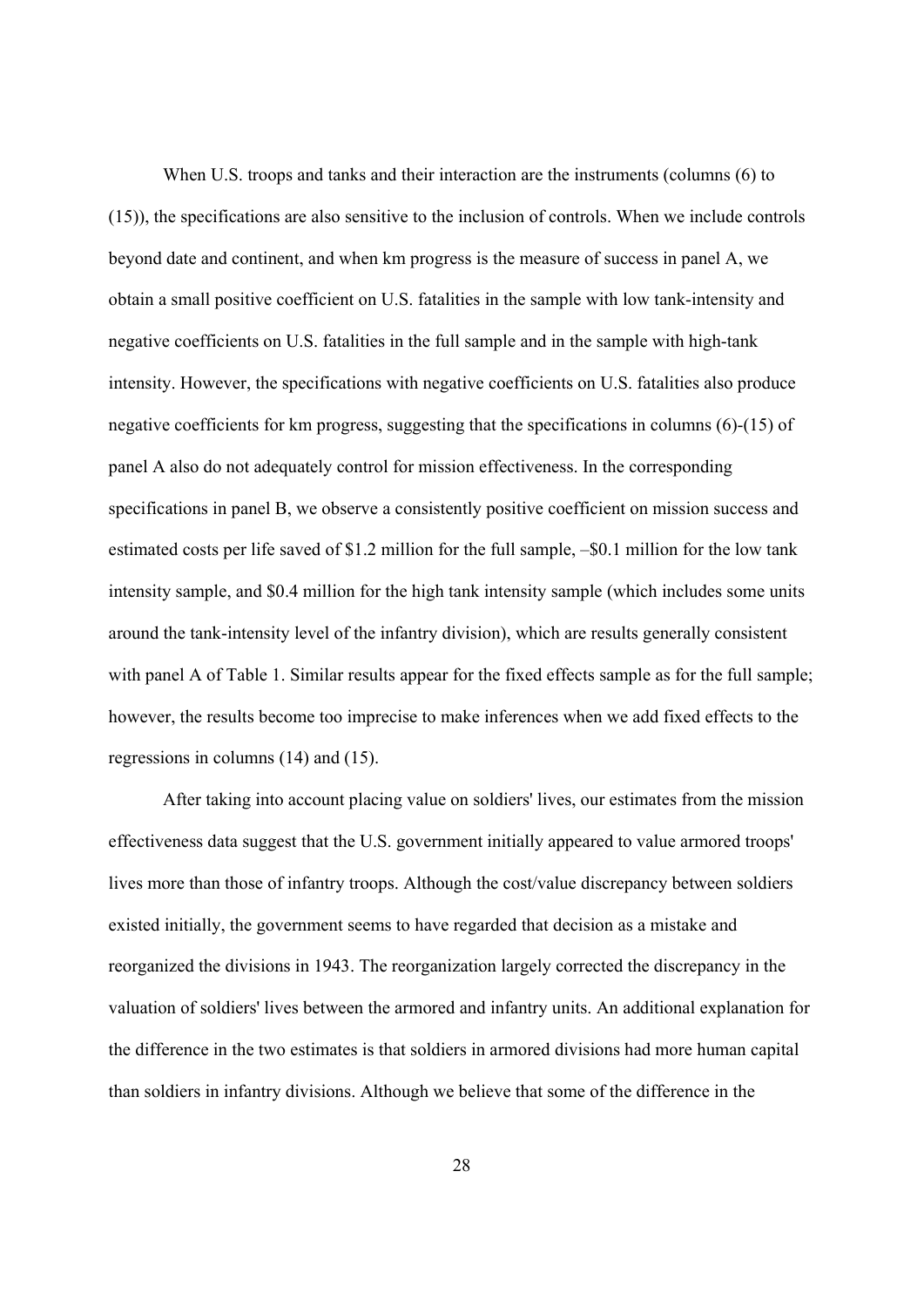evaluation of troops lives is due to differences in training expenditures, which we measure, we interpret other differences as due to soldiers in armored divisions having more experience and higher quality experience than infantry soldiers.

#### **VI. Conclusion**

 Our study has examined tradeoffs that the U.S. government made among different types of military units so as to save soldiers' lives in WWII. Multiple data sources let us measure physical inputs, fatalities, geographical characteristics, and dollar expenditures of each unit, including new data compiled from archival sources on the experiences of all 67 U.S. divisions that fought on the Western Front. We examined the effects of substitution among three different types of units -- armored, infantry, and airborne divisions -- as well as the effects of mid-war reorganizations of each unit type. The conceptual framework presented guided us in understanding the interactions among the physical inputs of the unit, the intensity with which the unit was used, and the difficulty of tasks to which it was assigned. We also developed a procedure for estimating the marginal cost of reducing U.S. fatalities through an increase in tank intensity. If the U.S. government acted as though it were an economically rational decision maker who equated marginal costs and marginal benefits then the estimated marginal cost provides a measure of the implicit value that the government placed on reducing American military deaths.

 Although variable across specifications, our empirical results indicate that, at moderate tank-intensity levels such as that of the infantry division, the cost per life saved from an increase in tank intensity for a deployment with average usage and task difficulty was roughly zero to \$0.5 million in 2009 dollars. The cost of life saving range falls below Costa and Kahn's (2004)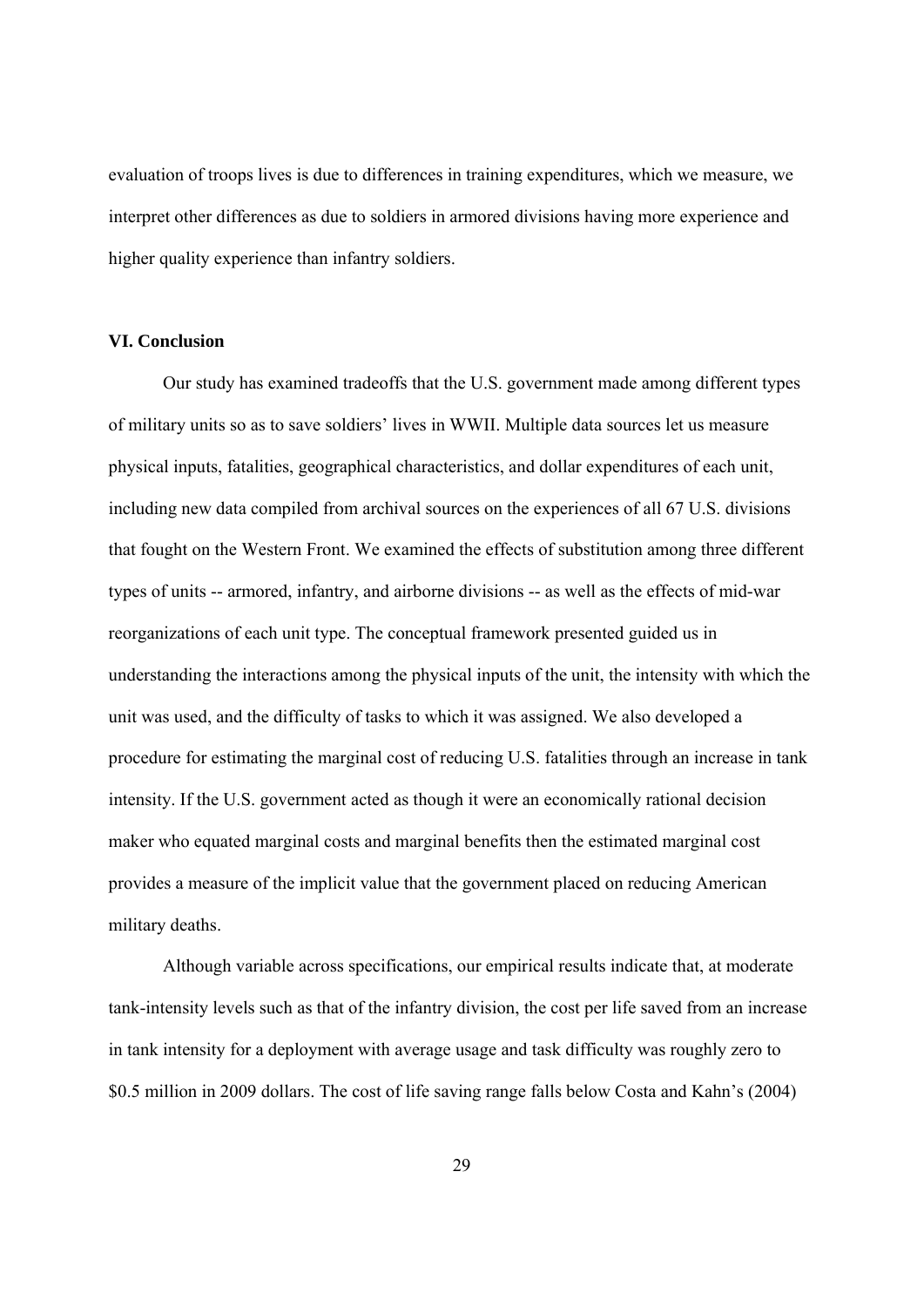\$1 million to \$2 million estimate of the private valuation of risk reductions among young men in the 1940s. At relatively high tank-intensity levels, such as that of the armored division, the cost per life saved from an increase in tank intensity was roughly \$2 million to \$6 million or more in 2009 dollars. Thus, our results suggest that relative to the private value of citizens at the time the U.S. government implicitly undervalued infantrymen's lives and slightly overvalued armored personnel's lives. Both the 1943 reorganization of the armored division, which greatly reduced costs and slightly increased fatalities, and the 1944 reorganization of the airborne division, which greatly reduced fatalities and increased costs slightly, increased economic efficiency.

#### **References**

Angrist, Joshua D. and Jörn-Steffen Pischke. 2009. *Mostly Harmless Econometrics, An Empiricist's Companion*. Princeton, NJ: Princeton University Press.

Axis History Fact book. 2009. "Military Organisations: Heer." Available at: http://www.axishistory.com/index.php?id=30

Cameron, A. Colin and Douglas L. Miller. 2015. "A practitioner's guide to cluster-robust inference." *J. of Human Resources, 50*(2), 317-72.

Costa, Dora and Matthew Kahn. 2004. "Changes in the value of life: 1940-1980." *J. Risk & Uncertainty*, *29*(2), 159-80.

Deaton, Angus. 2010. "Instruments, randomness, and learning about development." *J. of Econ. Lit., 48*(2), pp. 424-55.

Dupuy, Trevor N. 1987. *Understanding War*. New York: Paragon House Publishers.

The Dupuy Institute. 2005. "Appendix M: Representativeness of the DLEDB." Unpublished Paper.

The Dupuy Institute. 2001. *User Guides for the Dupuy Institute Databases*. Annandale, VA. September.

*Economist*. 2005. "And Now, the War Forecast." (September 17).

Evans, Martin Marix. 2002. *Battles of World War II*. Shrewsbury, England: Airlife Publishing, Ltd.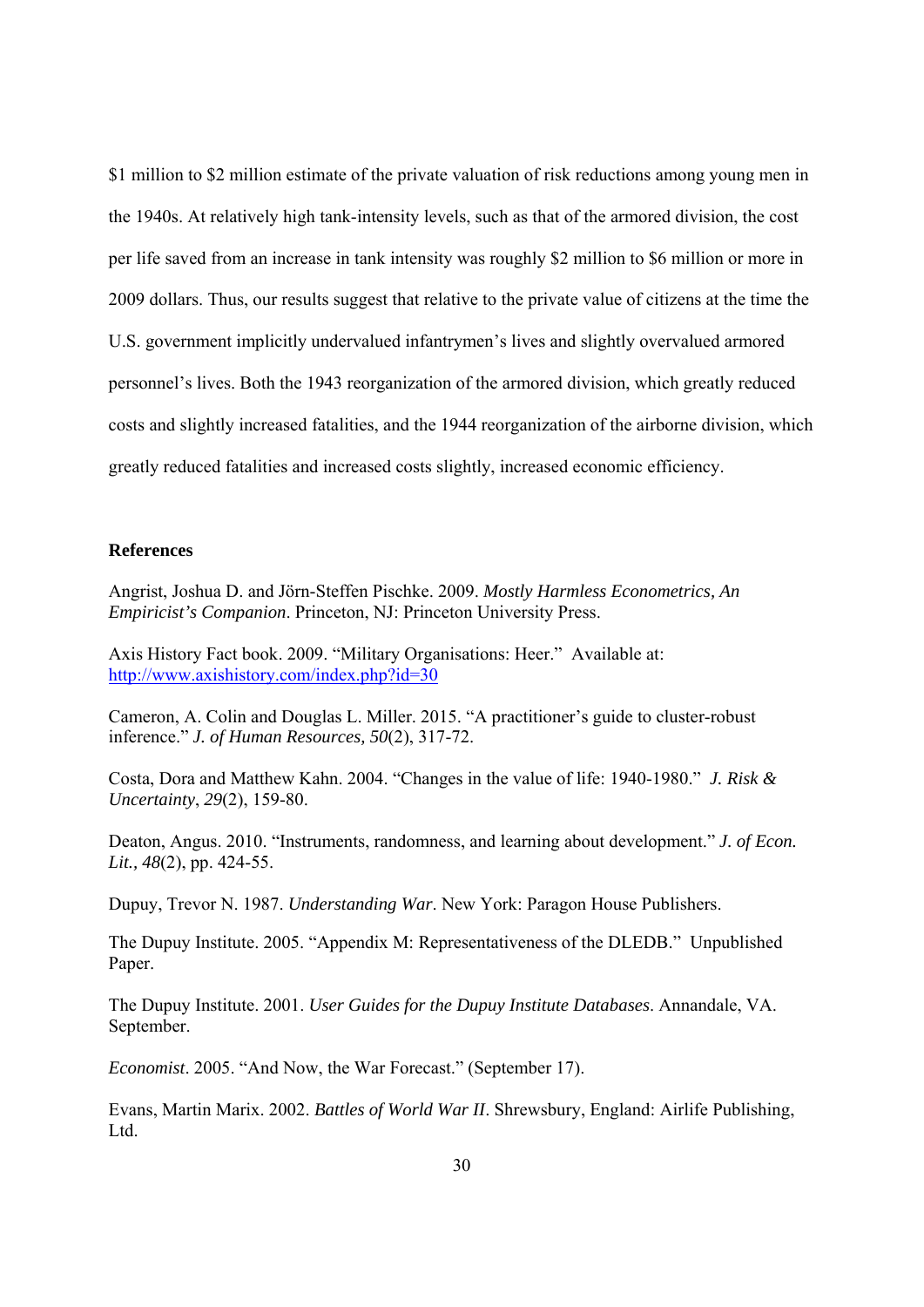Fuller, Colonel J.F.C. 1928. *On Future Warfare*. London: Sifton Praed & Co., Ltd.

Gabel, Christopher R. 1985a. "Lorraine Campaign: An Overview, September-December 1944." Combat Studies Institute, United States Army Command and General Staff College.

Gabel, Christopher R. 1985b. "Seek, Strike, and Destroy: U.S. Army Tank Destroyer Doctrine in World War II." Leavenworth Papers No. 12, Combat Studies Institute, United States Army Command and General Staff College.

Gabel, Christopher R. 1986. "The 4<sup>th</sup> Armored Division in the Encirclement of Nancy." Combat Studies Institute. United States Army Command and General Staff College.

Greene, William H. 2012. *Econometric Analysis, Seventh Edition*. Upper Saddle River, NJ: Prentice Hall.

Greenfield, Kent R., Robert R. Palmer and Bell I. Wiley. 1947. *United States Army in World War II: The Army Ground Forces: The Organization of Ground Combat Troops*. Washington, DC: United States Army Center of Military History.

Greenstone, Michael, Stephen P. Ryan, and Michael Yankovich. 2014. "The Value of a Statistical Life: Evidence from Military Retention Incentives and Occupation-Specific Mortality." MIT Working Paper.

Harrison, Mark. 1988. "Resource Mobilization for World War II: The U.S.A., U.K., U.S.S.R., and Germany, 1938-1945." *Econ. Hist. Rev.*, New Series *41*(2): 171-92.

Haskew, Michael E. 2009. "Order of Battle Western Allied Forces of WWII." London: Amber Books, Ltd.

Kahn, Ely J. and McLemore, Henry. 1945. *Fighting Divisions*. Washington, DC: Zenger Publishing Co., Inc. (reprinted 1980).

Liddell Hart, Captain B.H. 1925. *Paris or The Future of War*. E.P. Dutton & Company. New York.

Morrall III, John F. 2003. "Saving lives: A review of the record." *J. Risk & Uncertainty 27*(3), 221-37.

Morris County Library, 2009. "Historic Prices, Morris County NJ." Available at: http://www.gti.net/mocolib1/prices/.

Palmer, Robert R., Bell I. Wiley, and William R. Keast. 1959. *United States Army in World War II: The Army Ground Forces: The Procurement and Training of Ground Combat Troops*. United States Army Center of Military History. Washington, DC. Reprinted 1991.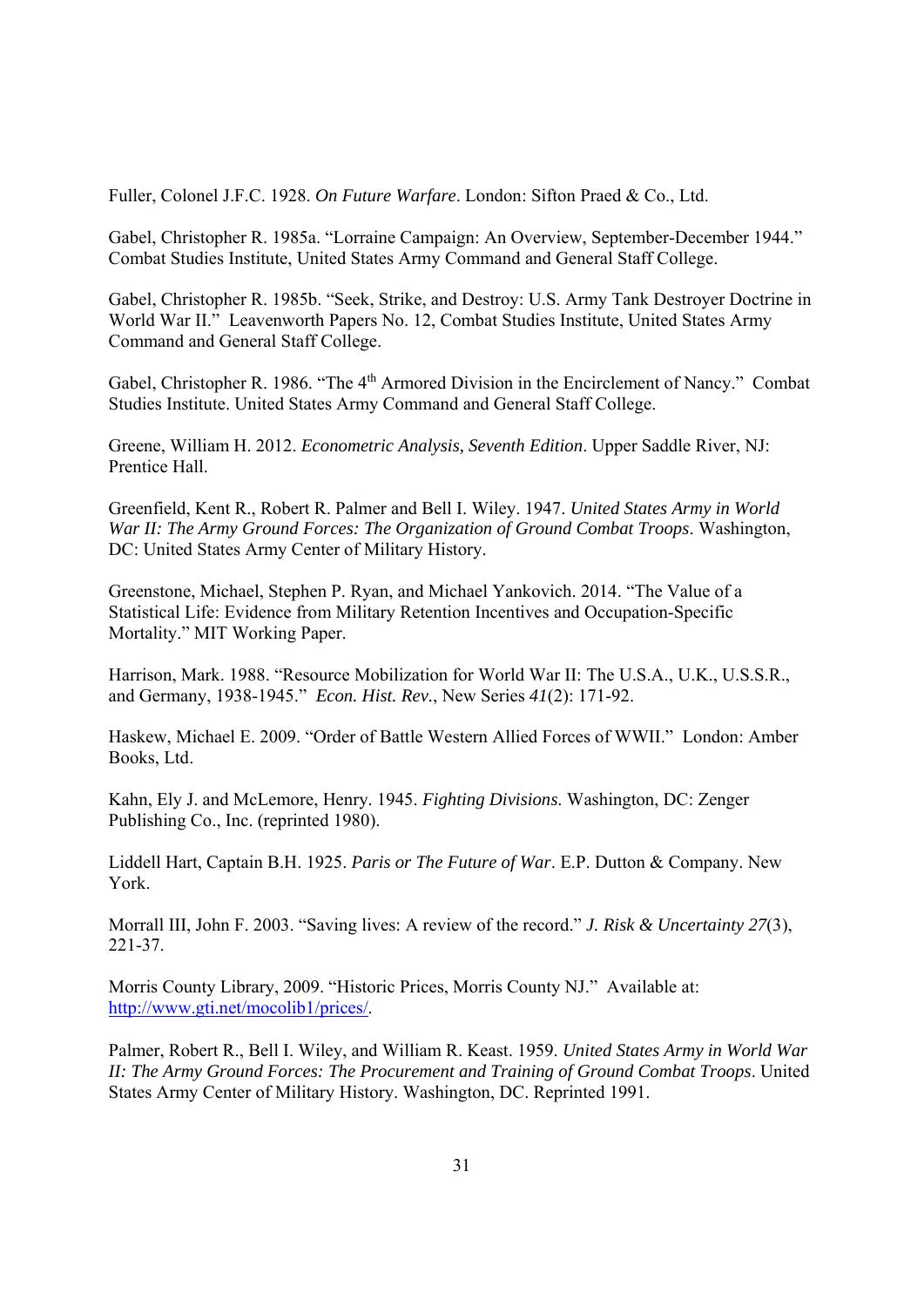Parente, Paulo M.D.C and J.M.C. Santos Silva. 2012. "A cautionary note on tests of overidentifying restrictions." *Econ. Letters 115*(2), 314-17.

Rohlfs, Chris. 2006a. "The Government's Valuation of Life-Saving in War: A Cost Minimization Approach." *Papers and Proceedings of the Amer. Econ. Assoc.*, *96*(2): 39-44 (May).

Rohlfs, Chris. 2006b. "Three Essays Measuring Dollar-Fatality Tradeoffs and Other Human Costs of War." Ph.D. Dissertation, University of Chicago (June).

Rohlfs, Chris. 2012. "The economic cost of conscription and an upper bound on the value of a statistical life: Hedonic estimates from two margins of response to the Vietnam draft." *J. Benefit- Cost Analysis 3*(3), 1-37.

Rohlfs, Chris and Ryan Sullivan. 2013. "The Cost-Effectiveness of Armored Tactical Wheeled Vehicles for Overseas U.S. Army Operations." *Defence and Peace Economics*, *24* (4), 293-316.

Rosen, Sherwin and Richard Thaler. 1975. "The Value of Saving a Life: Evidence from the Labor Market," in *Household Production and Consumption*, edited by Nestor E. Terleckyj, National Bureau of Economic Research. New York.

Rottman, Gordon L. 2006. *U.S. Airborne Units in the Mediterranean Theater 1942-44*. Oxford, United Kingdom: Osprey Press.

Stubbs, Mary Lee and Stanley Russell Connor. 1969. *Army Lineage Series: Armor-Cavalry Part I: Regular Army and Army Reserve*. Washington, DC: United States Government Printing Office.

Smith, R. Elberton. 1959. *United States Army in World War II: The War Department: The Army and Economic Mobilization.* United States Army Center of Military History. Washington, DC.

Stanton, Shelby. 1984. *Order of Battle: U.S. Army, World War II*. New York: Presido Press.

Steadman, Lieutenant Colonel Kenneth M. 1982. "The Evolution of the Tank in the US Army, 1919-1940." Combat Studies Institute Report No. 1. Combat Studies Institute. United States Army Command and General Staff College. Fort Leavenworth, KS.

United States. Army Service Forces. 1942. "Army Supply Program: Section 1: Equipment, Ground." Statistical Unit, April 6, 1942 (Box 704). Record Group 160, Entry 94. National Archives II Building, College Park, MD.

United States. Congress. 1932. Representative Collins speaking on War Department Appropriation Bill and resulting curtailment of Army activities. *Congressional Record*. 72nd Congress,  $1<sup>st</sup>$  session, 1932, 75(9), daily ed. (May 10).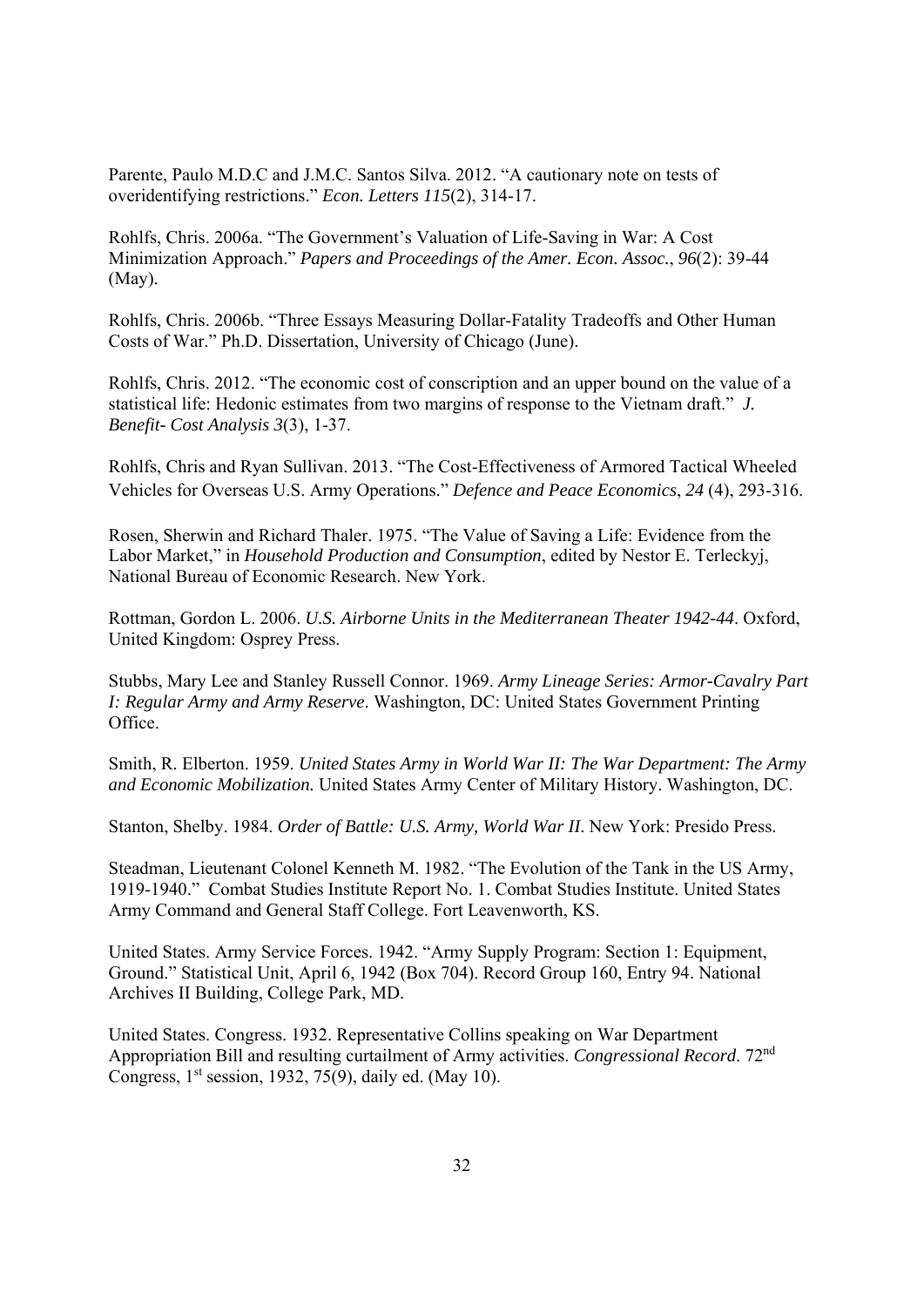Viscusi, W. Kip. 1993. "The Value of Risks to Life and Health." *J. Econ. Lit.*, 31 (December): 1912-46.

Viscusi, W. Kip. 1996. "Economic Foundations of the Current Regulatory Reform Efforts." *J. Econ. Perspect*. 10 (Autumn): 119-34.

Watson, Mark Skinner. 1950. *United States Army in World War II: The War Department: Chief of Staff: Prewar Plans and Preparations*. United States Army Center of Military History. Washington, DC. Reprinted 1991.

Wilson, John B. 1998. *Maneuver and Firepower: The Evolution of Divisions and Separate Brigades*. United States Center of Military History. Washington, DC.

Zaloga, Steven J. 2007. *U.S. Airborne Divisions in the ETO 1944-45.* Oxford, United Kingdom: Osprey Press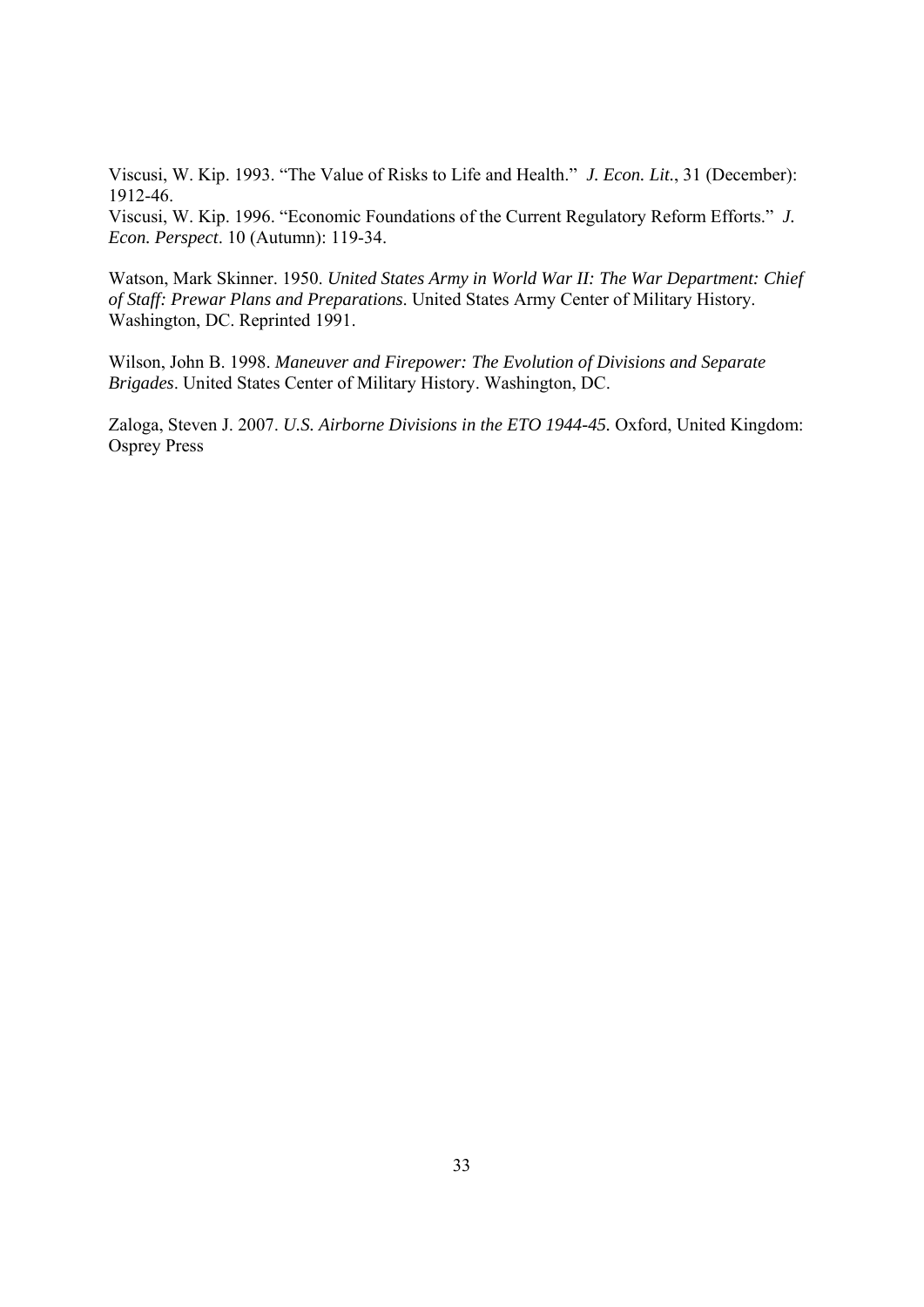

Figure 1: U.S. Troops, Tanks, Estimated Cost, and Combat Outcomes by Division Type (Engagement Data)

Notes to Figure 1: Actual troops and tanks are taken from primary sources such as morning roll call counts. Costs measured as \$92,400 per troop, \$5.84 million per tank, and an additional \$1.63 million per tank used in an armored division due to armored divisions' higher rates of tank losses. Estimated costs are in 2009 U.S. dollars. Mission success is measured as a zero to one index. Full sample is used and additional details are in the Appendix.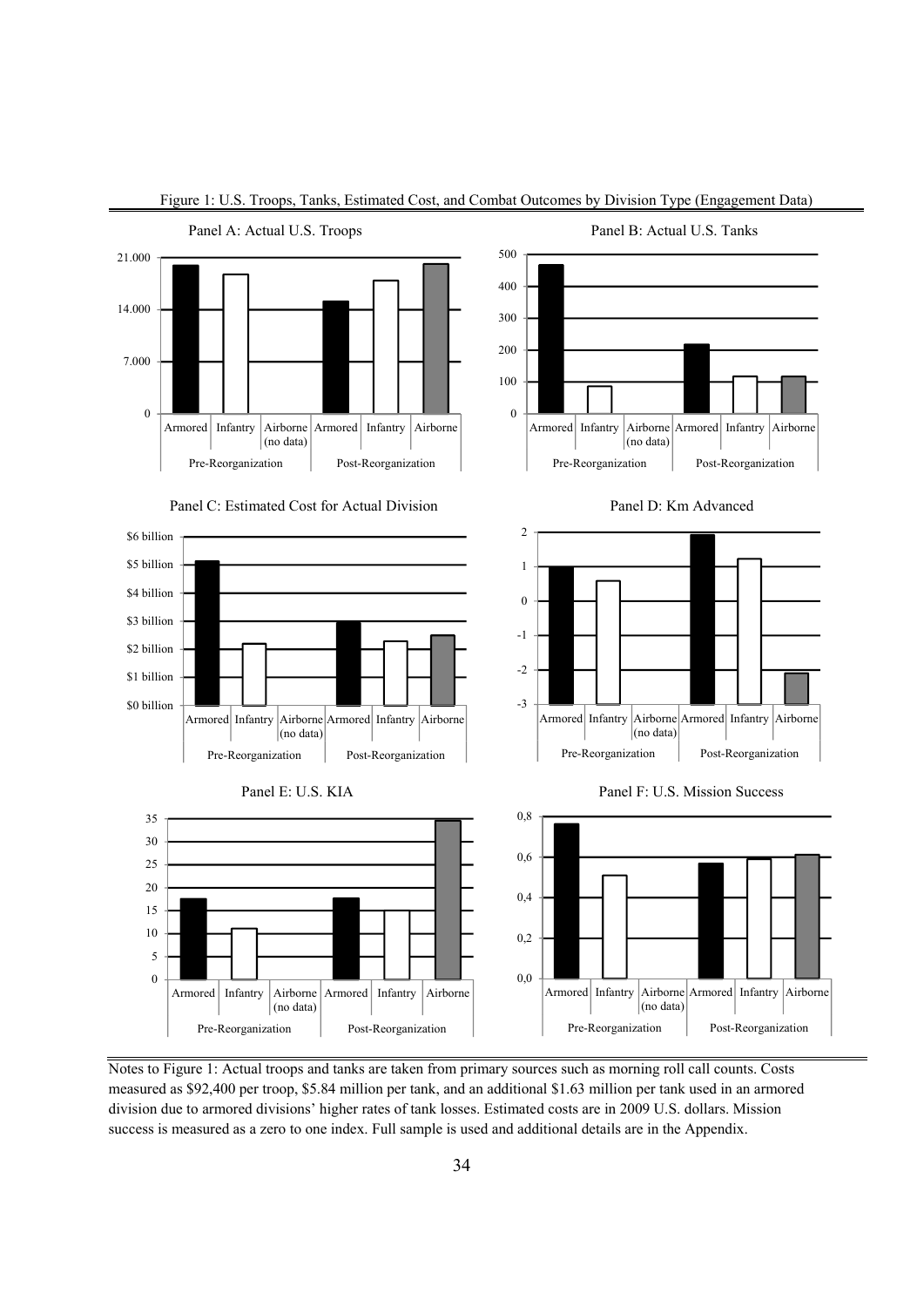

Figure 2: Combat Outcomes and Usage in Combat by Division Type (Division by Day Panel)

Notes to Figure 2: Data and variables are defined in the same way as in Table A1. Panels E and F show U.S. km of progress per day and U.S. KIA, respectively when the sample is restricted to observations in which one or more Axis divisions is in the same cell as the U.S. division.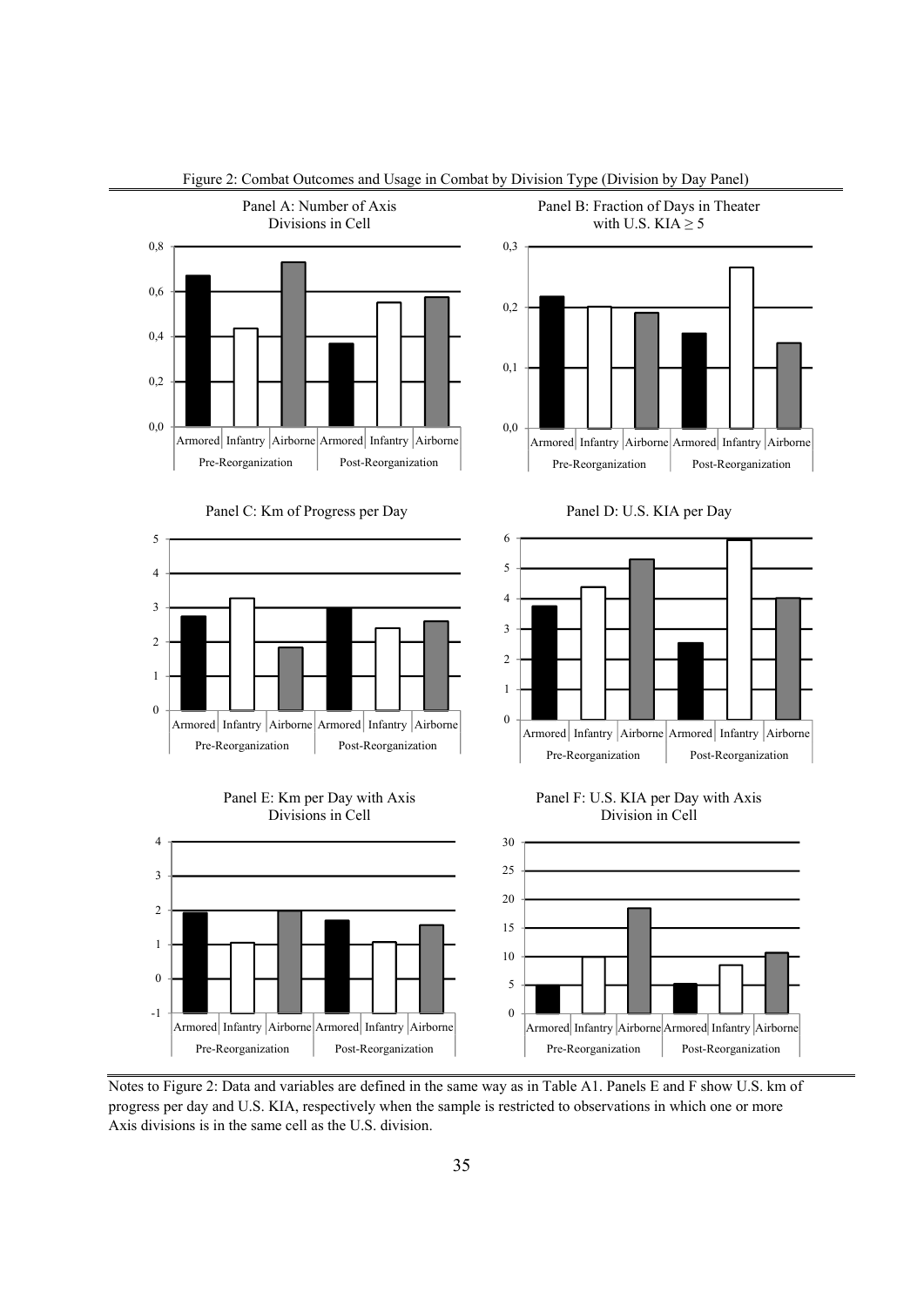

Figure 3: Estimated Costs, Fatalities, and Military Production Isoquants by Division Type

Notes to Figure 3: In each panel, the points show estimated costs and fatalities for a given division type over a 10.8-month deployment, assuming average usage. The black dots correspond to armored divisions, the white dots correspond to infantry divisions, and the gray dots correspond to airborne divisions; both pre- and post-reorganization means are shown. The dashed curves show hand-drawn isoquants for military effectiveness that are consistent with the estimated levels of effectiveness of each division type. Effectiveness in panels A to D is km advanced while engaged in panels E to H with the mission success index. All w/controls specifications include the full set of controls.

\$0.0 billion

 $\overline{0}$ 

1,000

2.000

U.S. Fatalities Over a 10.8-Month Deploy

3,000

4,000

l

4,000

3,000

nth Depk

\$0.0 billion

 $\overline{0}$ 

1,000

U.S. Fatalities Over a 10.8-Mo

2.000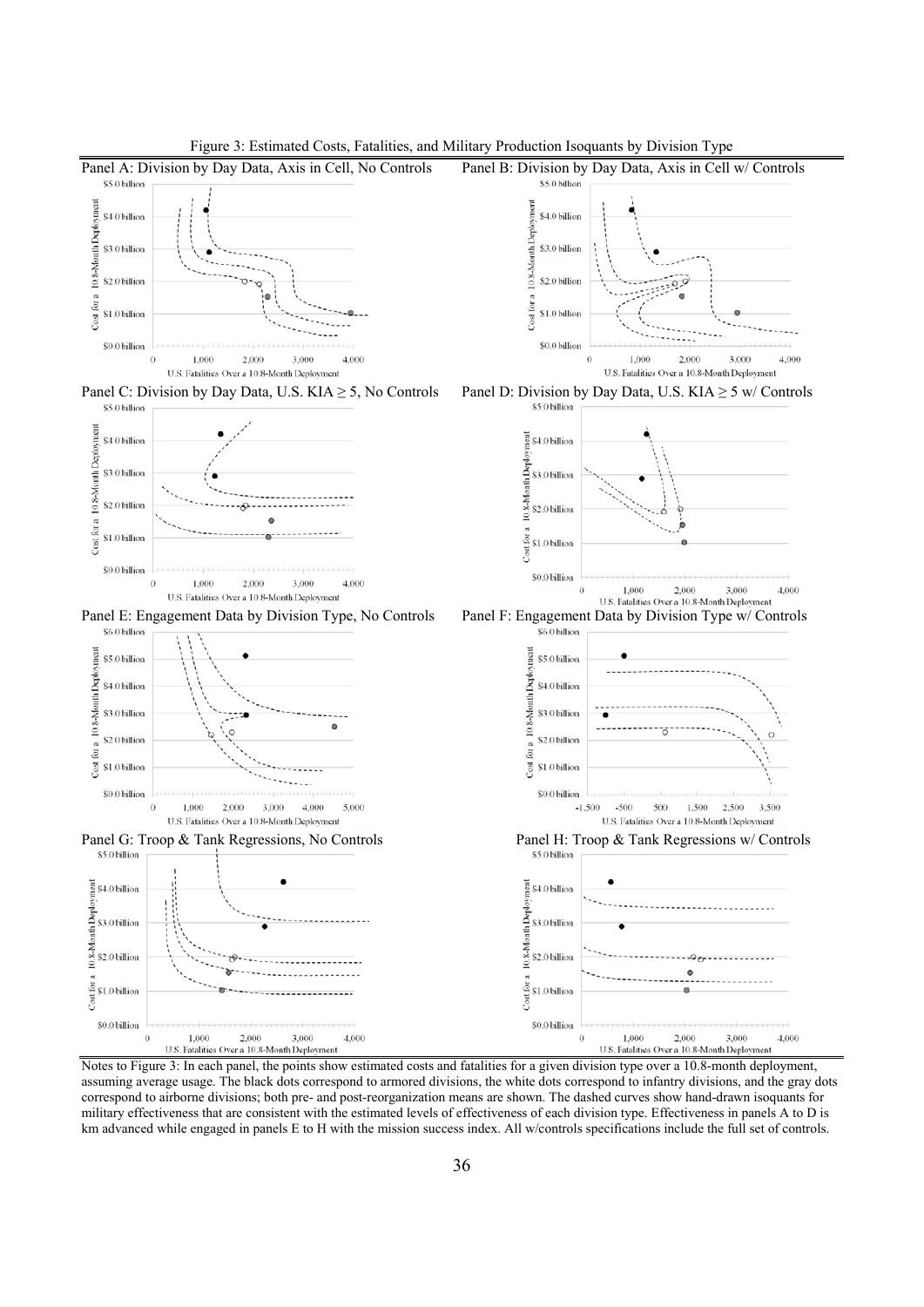|                                                   |                                                                                 |              |                      | Table 1: 2SLS Estimates of the Cost Function for Military Operations, Division by Day Panel                                                            |                              |            |                                                                 |          |                              |              |                |              |                |          |              |
|---------------------------------------------------|---------------------------------------------------------------------------------|--------------|----------------------|--------------------------------------------------------------------------------------------------------------------------------------------------------|------------------------------|------------|-----------------------------------------------------------------|----------|------------------------------|--------------|----------------|--------------|----------------|----------|--------------|
|                                                   | (1)                                                                             | (2)          | (3)                  | (4)                                                                                                                                                    | (5)                          | (6)        | (7)                                                             | (8)      | (9)                          | (10)         | (11)           | (12)         | (13)           | (14)     | (15)         |
|                                                   | Dependent Variable is Estimated Dollar Cost per Day in Millions of 2009 Dollars |              |                      |                                                                                                                                                        |                              |            |                                                                 |          |                              |              |                |              |                |          |              |
|                                                   |                                                                                 |              |                      |                                                                                                                                                        |                              |            | Panel A: Division Days in Which Axis Divisions in Cell $\geq 1$ |          |                              |              |                |              |                |          |              |
|                                                   |                                                                                 |              |                      | Excluded Instruments are Indicators for Armored, Airborne, Post-Reorganization*Infantry, Post-Reorganization*Armored, and Post-Reorganization*Airborne |                              |            |                                                                 |          |                              |              |                |              |                |          |              |
| Variable<br>Full Sample                           |                                                                                 |              | Fixed Effects Sample |                                                                                                                                                        | Only Armored and<br>Infantry |            | Only Infantry and<br>Airborne                                   |          | Only Armored and<br>Airborne |              | Only Pre-      |              | Only Post-     |          |              |
|                                                   |                                                                                 |              |                      |                                                                                                                                                        |                              |            |                                                                 |          |                              |              | Reorganization |              | Reorganization |          |              |
| Km of                                             | 2.093                                                                           | $-0.288$     | 5.670                | $-2.993$                                                                                                                                               | 2.997                        | 8.408      | 6.507                                                           | $-15.06$ | $-9.403$                     | 8.207        | 1.127          | 0.423        | $-0.233$       | $-27.69$ | 0.247        |
| Progress                                          | (12.20)                                                                         | (9.057)      | $(3.083)*$           | (3.517)                                                                                                                                                | (3.761)                      | (9.157)    | (5.644)                                                         | (21.01)  | (6.226)                      | (10.50)      | (1.516)        | (4.939)      | (0.746)        | (128.7)  | (6.046)      |
| U.S.                                              | $-1.436$                                                                        | $-1.926$     | $-0.476$             | $-0.408$                                                                                                                                               | $-0.332$                     | $-1.428$   | $-0.524$                                                        | 0.048    | $-0.126$                     | $-1.475$     | $-0.888$       | $-1.637$     | $-0.440$       | $-4.371$ | $-0.854$     |
| Fatalities                                        | $(0.583)$ **                                                                    | $(0.625)$ ** | $(0.177)$ **         | $(0.193)$ **                                                                                                                                           | (0.387)                      | $(0.768)*$ | (0.354)                                                         | (2.464)  | (0.183)                      | $(0.615)$ ** | $(0.261)$ **   | $(0.576)$ ** | $(0.217)$ **   | (12.31)  | (0.658)      |
| Km 1st Stage F                                    | 0.962                                                                           | 0.845        | 1.395                | 0.739                                                                                                                                                  | 6.071                        | 1.273      | 1.605                                                           | 0.264    | 1.029                        | 0.991        | 3.262          | 1.833        | 0.001          | 0.779    | 2.853        |
| Fatal. 1st Stage F                                | 23.61                                                                           | 8.501        | 17.66                | 4.503                                                                                                                                                  | 4.246                        | 7.227      | 12.74                                                           | 0.352    | 10.84                        | 5.700        | 4.974          | 4.607        | 0.441          | 5.163    | 10.30        |
| Over Ident. Chi <sup>2</sup>                      | 8.682                                                                           | 2.434        | 40.24                | 15.48                                                                                                                                                  | 0.000                        | 3.436      | 21.65                                                           | 0.133    | 0.002                        | 0.024        | 0.130          | a            | a              | 0.000    | 0.000        |
|                                                   |                                                                                 |              |                      |                                                                                                                                                        |                              |            |                                                                 |          |                              |              |                |              |                |          |              |
| N (Division Days)                                 |                                                                                 | 4,430        |                      | 1,137                                                                                                                                                  |                              | 4,107      |                                                                 | 3,689    |                              | 1,064        |                | 598          |                | 3,832    |              |
| <b>Clusters (Division Months)</b>                 |                                                                                 | 470          |                      | 115                                                                                                                                                    |                              | 441        |                                                                 | 371      |                              | 128          |                | 66           |                | 407      |              |
| Panel B: Division Days in Which U.S. KIA $\geq$ 5 |                                                                                 |              |                      |                                                                                                                                                        |                              |            |                                                                 |          |                              |              |                |              |                |          |              |
| Km of                                             | 6.955                                                                           | $-18.58$     | $-17.82$             | $-0.996$                                                                                                                                               | 0.273                        | $-80.49$   | $-13.85$                                                        | 7.891    | $-5.597$                     | 33.66        | 1.554          | $-0.846$     | $-7.537$       | $-22.39$ | $-15.57$     |
| Progress                                          | (7.509)                                                                         | (27.46)      | (14.28)              | (5.292)                                                                                                                                                | (0.327)                      | (338.1)    | (12.37)                                                         | (8.692)  | (3.833)                      | (94.89)      | (4.155)        | (11.65)      | $(3.529)$ **   | (95.47)  | (23.00)      |
|                                                   |                                                                                 |              |                      |                                                                                                                                                        |                              |            |                                                                 |          |                              |              |                |              |                |          |              |
| U.S.                                              | $-0.711$                                                                        | $-4.673$     | $-2.521$             | $-3.197$                                                                                                                                               | $-0.118$                     | $-14.48$   | $-2.292$                                                        | $-0.014$ | $-0.295$                     | 2.068        | $-1.502$       | $-4.956$     | $-0.066$       | $-4.849$ | $-1.180$     |
| Fatalities                                        | (1.202)                                                                         | (4.587)      | $(1.295)*$           | (3.276)                                                                                                                                                | (0.845)                      | (53.23)    | $(1.025)$ **                                                    | (1.141)  | (0.229)                      | (10.44)      | $(0.893)*$     | (5.268)      | (0.135)        | (15.15)  | (1.102)      |
| Km 1st Stage F                                    | 1.558                                                                           | 1.725        | 0.962                | 1.263                                                                                                                                                  | 2.177                        | 2.376      | 0.719                                                           | 0.252    | 2.317                        | 0.733        | 1.490          | 0.725        | 2.833          | 1.800    | 0.684        |
| Fatal. 1st Stage F                                | 15.07                                                                           | 12.05        | 7.493                | 0.474                                                                                                                                                  | 0.216                        | 16.38      | 10.08                                                           | 1.103    | 6.299                        | 3.886        | 2.270          | 1.992        | 0.242          | 20.47    | 6.821        |
| Over Ident. Chi <sup>2</sup>                      | 10.95                                                                           | 1.033        | 0.424                | a                                                                                                                                                      | a                            | 0.013      | 0.017                                                           | 0.610    | 0.874                        | 0.074        | 2.830          | $\rm{a}$     | $\rm{a}$       | 0.000    | $\mathbf{a}$ |
| Continent & Trnd                                  | Yes                                                                             | Yes          | Yes                  | Yes                                                                                                                                                    | Yes                          | Yes        | Yes                                                             | Yes      | Yes                          | Yes          | Yes            | Yes          | Yes            | Yes      | Yes          |
| <b>Additional Controls</b>                        |                                                                                 | Yes          | Yes                  | Yes                                                                                                                                                    | Yes                          | Yes        | Yes                                                             | Yes      | Yes                          | Yes          | Yes            | Yes          | Yes            | Yes      | Yes          |
| Axis Division FEs                                 |                                                                                 |              | Yes                  | Yes                                                                                                                                                    | Yes                          |            | Yes                                                             |          | Yes                          |              | Yes            |              | Yes            |          | Yes          |
| Cell FEs                                          |                                                                                 |              | Yes                  | Yes                                                                                                                                                    | Yes                          |            | Yes                                                             |          | Yes                          |              | Yes            |              | Yes            |          | Yes          |
| <b>U.S. Division FEs</b>                          |                                                                                 |              |                      |                                                                                                                                                        | Yes                          |            |                                                                 |          |                              |              |                |              |                |          |              |
| N (Division Days)                                 |                                                                                 | 4,579        |                      | 1,221                                                                                                                                                  |                              | 4,395      |                                                                 | 3,841    |                              | 922          |                | 621          |                | 3,958    |              |
| <b>Clusters (Division Months)</b>                 |                                                                                 | 516          |                      | 137                                                                                                                                                    |                              | 488        |                                                                 | 407      |                              | 137          |                | 82           |                | 436      |              |

Notes to Table 1: Variables and data are the same as in Appendix Table A3. All specifications control for continent dummies and a daily time trend. Continent dummies include North Africa, Sicily, Italy, and Northwest Europe. Additional controls include numbers of German, Italian, German Panzer, Axis SS, German Parachute, U.S., non-U.S. Allied, and Allied armored divisions in the same cell and numbers in neighboring cells, degrees slope, monthly wet days, precipitation, and mean temperature, dummies for slope > 5 degrees, wet or rainy, wooded or mixed vegetation, and cultivated land, prior days in theater, prior days with U.S. KIA ≥5, and days in the past 30 days with U.S. KIA ≥5. Wet or rainy indicates whether wet days exceeded 20 or precipitation exceeded 125 mm for that cell in that month. Standard errors reported for all coefficients are clustered by division x year x month interaction. The letter "a" as reported for the Over Identification Chi denotes that the equation was exactly identified due to collinearity of the instruments. \*\* indicates the coefficient exceeds twice the value of its clustered standard error; \* indicates the coefficient is more than 1.68 times larger but less than twice its clustered standard error.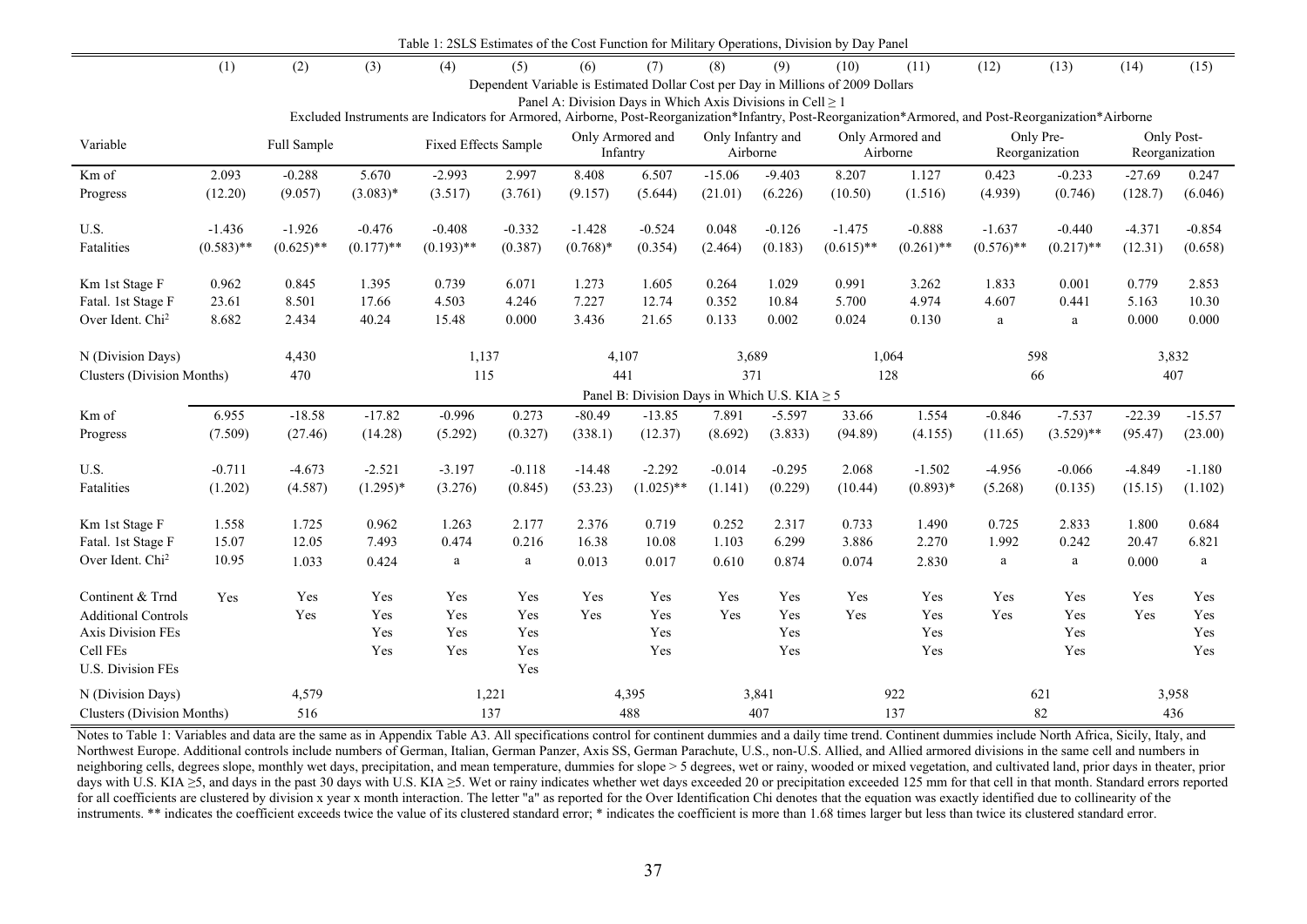|                                                                |                                                                                                                                                                                                      |          |              |              | Table 2: 2SLS Estimates of the Cost Function for Military Operations, Engagement Data |                    |             |                                                                                 |              |                      |            |          |            |            |          |
|----------------------------------------------------------------|------------------------------------------------------------------------------------------------------------------------------------------------------------------------------------------------------|----------|--------------|--------------|---------------------------------------------------------------------------------------|--------------------|-------------|---------------------------------------------------------------------------------|--------------|----------------------|------------|----------|------------|------------|----------|
|                                                                | (1)                                                                                                                                                                                                  | (2)      | (3)          | (4)          | (5)                                                                                   | (6)                | (7)         | (8)<br>Dependent Variable is Estimated Cost per Day in Millions of 2009 Dollars | (9)          | (10)                 | (11)       | (12)     | (13)       | (14)       | (15)     |
|                                                                |                                                                                                                                                                                                      |          |              |              |                                                                                       |                    |             | Panel A: Mission Effectiveness Measured as Km Progress                          |              |                      |            |          |            |            |          |
|                                                                |                                                                                                                                                                                                      |          |              |              |                                                                                       |                    |             |                                                                                 |              |                      |            |          |            |            |          |
|                                                                | Excluded Instruments are Indicators for Armored, Post-<br>Excluded Instruments are U.S. Troops, U.S. Tanks, and U.S. Troops * U.S. Tanks<br>Reorganization*Infantry, and Post-Reorganization*Armored |          |              |              |                                                                                       |                    |             |                                                                                 |              |                      |            |          |            |            |          |
| Variable                                                       | <b>Excluding Airborne</b>                                                                                                                                                                            |          |              | Full Sample  |                                                                                       | Low Tank Intensity |             | High Tank Intensity                                                             |              | Fixed Effects Sample |            |          |            |            |          |
| Km of                                                          | $-1,411$                                                                                                                                                                                             | 558.1    | $-721.6$     | 21.73        | 74.22                                                                                 | 48.58              | $-338.8$    | 279.6                                                                           | 47.06        | 1,051                | $-365.0$   | $-961.2$ | 89.28      | 274.6      | 227.6    |
| Progress                                                       | (3, 449)                                                                                                                                                                                             | (594.2)  | (1, 425)     | (58.19)      | (68.44)                                                                               | (1,220)            | (361.6)     | $(127.9)$ **                                                                    | $(27.39)^*$  | (2,009)              | (260.9)    | (2, 265) | (91.69)    | (219.3)    | (306.0)  |
| U.S.                                                           | 3.838                                                                                                                                                                                                | $-1.244$ | $-0.889$     | $-0.120$     | $-0.386$                                                                              | 7.049              | $-3.344$    | 0.427                                                                           | 0.195        | 10.36                | $-2.252$   | 7.057    | $-1.080$   | $-0.880$   | 1.380    |
| Fatalities                                                     | (13.61)                                                                                                                                                                                              | (1.414)  | (1.833)      | (0.178)      | $(0.170)$ **                                                                          | (7.808)            | (2.904)     | (1.006)                                                                         | $(0.099)*$   | (17.58)              | (1.794)    | (12.46)  | (0.662)    | (0.670)    | (1.775)  |
| Km 1st Stage F                                                 | 0.433                                                                                                                                                                                                | 0.322    | 0.197        | 2.223        | 1.656                                                                                 | 0.360              | 1.048       | 3.280                                                                           | 2.770        | 1.247                | 2.775      | 0.873    | 1.293      | 1.269      | 0.568    |
| Fatal. 1st Stage F                                             | 0.399                                                                                                                                                                                                | 0.701    | 1.299        | 5.148        | 11.75                                                                                 | 0.390              | 0.898       | 0.463                                                                           | 20.49        | 0.421                | 2.698      | 0.893    | 1.161      | 2.850      | 0.868    |
| Over Ident. Chi <sup>2</sup>                                   | 0.037                                                                                                                                                                                                | 0.175    | 0.746        | 18.04        | 26.25                                                                                 | 0.001              | 1.154       | 0.567                                                                           | 11.39        | 0.043                | 0.275      | 0.017    | 8.232      | 1.244      | 1.992    |
| Panel B: Mission Effectiveness Measured with Zero to One Index |                                                                                                                                                                                                      |          |              |              |                                                                                       |                    |             |                                                                                 |              |                      |            |          |            |            |          |
| Index of                                                       | 2,995                                                                                                                                                                                                | $-760.4$ | 2,296        | 4,053        | 2,578                                                                                 | 578.0              | 3,064       | 5,487                                                                           | 727.0        | 7,194                | 4,612      | 13,757   | 4,295      | 41,343     | 5,847    |
| Success                                                        | $(872.7)$ **                                                                                                                                                                                         | (2,570)  | $(925.9)$ ** | $(1,562)$ ** | $(753.8)$ **                                                                          | (13, 561)          | $(1,571)^*$ | (10, 558)                                                                       | $(343.5)$ ** | $(4,246)^*$          | $(2,353)*$ | (9,711)  | $(2,565)*$ | (188, 232) | (17,217) |
| U.S.                                                           | 0.630                                                                                                                                                                                                | $-1.896$ | $-0.461$     | $-0.212$     | $-0.626$                                                                              | 6.727              | $-1.227$    | $-2.191$                                                                        | 0.100        | $-0.052$             | $-0.394$   | $-2.247$ | $-1.584$   | 6.793      | $-2.517$ |
| Fatalities                                                     | (1.251)                                                                                                                                                                                              | (1.696)  | (0.592)      | (0.379)      | $(0.202)$ **                                                                          | (12.12)            | (0.783)     | (4.114)                                                                         | (0.112)      | (1.823)              | (0.407)    | (3.879)  | (1.199)    | (35.59)    | (8.368)  |
| Index 1st Stage F                                              | 10.54                                                                                                                                                                                                | 5.180    | 6.647        | 2.420        | 4.551                                                                                 | 3.747              | 5.380       | 0.558                                                                           | 3.626        | 1.217                | 1.771      | 1.548    | 1.973      | 1.177      | 1.969    |
| Fatal. 1st Stage F                                             | 0.399                                                                                                                                                                                                | 0.701    | 1.299        | 5.148        | 11.75                                                                                 | 0.390              | 0.898       | 0.463                                                                           | 20.49        | 0.421                | 2.698      | 0.893    | 1.161      | 2.850      | 0.868    |
| Over Ident. Chi <sup>2</sup>                                   | 5.773                                                                                                                                                                                                | 1.806    | 7.318        | 3.132        | 0.195                                                                                 | 0.001              | 3.527       | 0.322                                                                           | 14.30        | 5.151                | 9.130      | 0.020    | 0.127      | 0.069      | 0.312    |
| Date & Continent                                               | Yes                                                                                                                                                                                                  | Yes      | Yes          | Yes          | Yes                                                                                   | Yes                | Yes         | Yes                                                                             | Yes          | Yes                  | Yes        | Yes      | Yes        | Yes        | Yes      |
| Sorties & Enemy Inputs                                         |                                                                                                                                                                                                      | Yes      |              |              | Yes                                                                                   |                    | Yes         |                                                                                 | Yes          |                      | Yes        |          | Yes        |            | Yes      |
| Terrain & Weather                                              |                                                                                                                                                                                                      |          | Yes          |              | Yes                                                                                   |                    | Yes         |                                                                                 | Yes          |                      | Yes        |          | Yes        |            | Yes      |
| Human Factors                                                  |                                                                                                                                                                                                      |          |              | Yes          | Yes                                                                                   |                    | Yes         |                                                                                 | Yes          |                      | Yes        |          | Yes        |            | Yes      |
| <b>Axis Division FEs</b>                                       |                                                                                                                                                                                                      |          |              |              |                                                                                       |                    |             |                                                                                 |              |                      |            |          |            | Yes        | Yes      |
| <b>U.S. Division FEs</b>                                       |                                                                                                                                                                                                      |          |              |              |                                                                                       |                    |             |                                                                                 |              |                      |            |          |            | Yes        | Yes      |
| N (Division Days)                                              |                                                                                                                                                                                                      |          | 279          |              |                                                                                       |                    | 289         |                                                                                 | 150          |                      | 139        |          |            | 225        |          |
| Clusters (Engagements)                                         |                                                                                                                                                                                                      | 152      |              |              |                                                                                       | 162                |             | 87<br>75                                                                        |              | 132                  |            |          |            |            |          |

Notes to Table 2: Sortie and enemy input controls include U.S. and German aerial sorties, German troops, German tanks, number of German Panzer divisions, and number of Axis SS or German Parachute divisions in the same cell. Terrain, weather, and vegetation controls include dummies for mountain or river, rugged terrain, wet or rainy, temperate, wooded or mixed vegetation, and urban or con-urban. Human factor controls include an indicator for whether the U.S. was the attacking force and indices for leadership, training and force quality, intelligence and planning, logistics and reserves, morale, surprise, and defensive fortifications. Low and high tank intensity are defined relative to the median. All standard errors reported adjust for clustering by engagement. \*\* indicates the coefficient exceeds twice the value of its clustered standard error; and \* indicates the coefficient is more than 1.68 times larger but than twice its clustered standard error.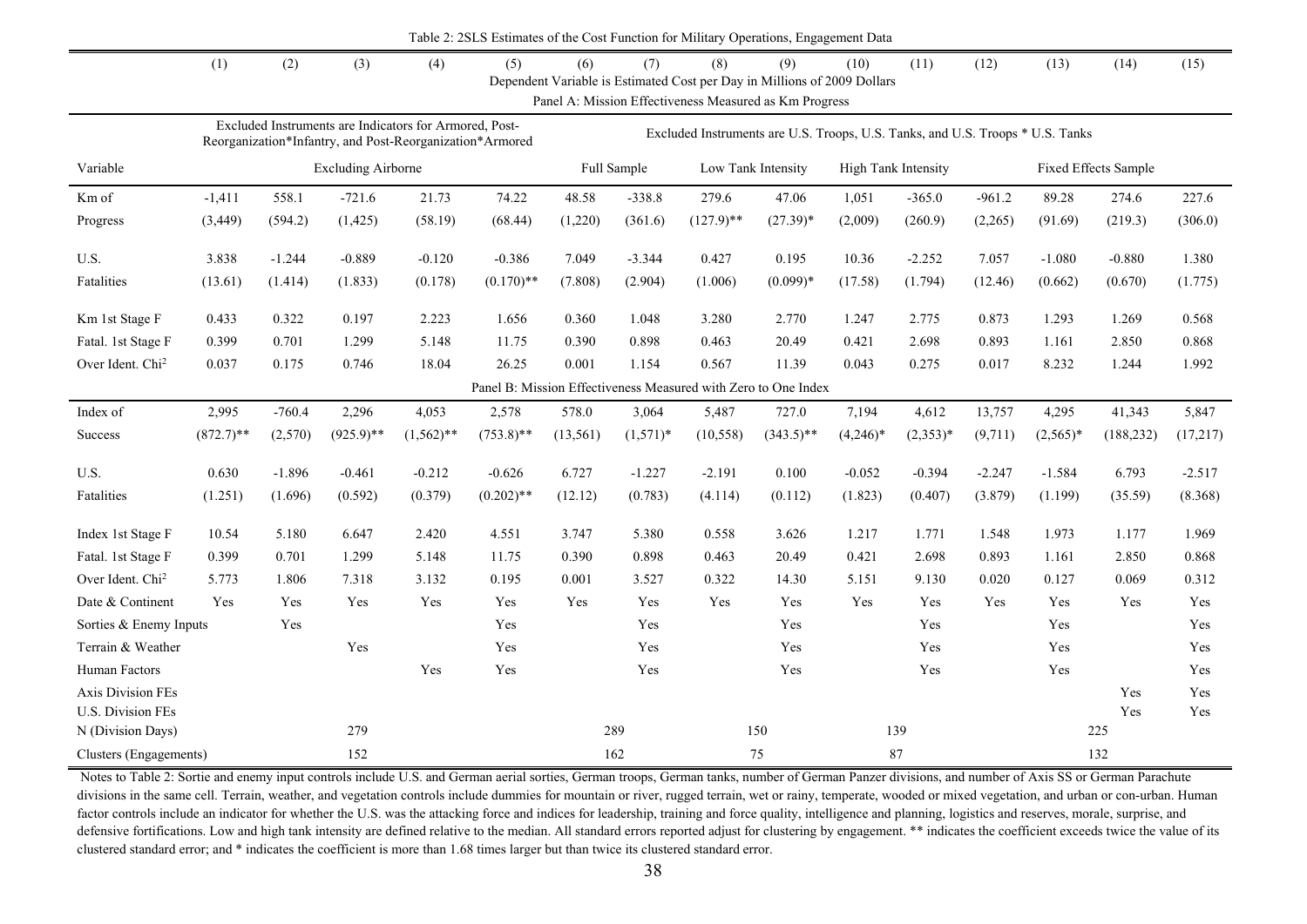# Appendix to "Reducing Risks in Wartime Through Capital-Labor Substitution: Evidence from World War II" by Chris Rohlfs, Ryan Sullivan, and Thomas J. Kniesner

# **I. Background**

This appendix is a supplement to "Reducing Risks in Wartime Through Capital-Labor Substitution: Evidence from World War II." This document provides more detail than the text and data appendix of the paper on the effects of alternative specifications and the sources and calculations used to construct the datasets used in the study. An exhaustive compilation of the Excel spreadsheets, Stata programs, and Xeroxed archived records used in these calculations will be provided on request.

 The remainder of this appendix proceeds as follows. Section II presents auxiliary results to those shown in Figure 3 and Tables 1 and 2 of the main paper. Section III describes the sources and calculations used to construct the division by day panel dataset. Section IV describes the engagement data in greater detail. Section V documents the sources and calculations for the construction of the cost estimates.

# **II. Auxiliary Results**

 This next section presents addition results on the effects of organizational structure that help to illustrate the mechanisms and calculations and explore the robustness of the findings. First, we present the numbers corresponding to the isoquant graphs in Figure 3 and use these to compute the cost per life saved using an alternative approach that does not involve 2SLS. Second, we show results from the first-stage regressions in tabular form. Third, we present alternative specifications to probe the sensitivity of the main results.

## A. Alternative Cost per Life Saved Calculations

 Table A3 presents in tabular form the totals by division type that are shown in Figure 3 of the main paper. Each column shows the totals for kilometers advanced (averaged across combat days in the sample being used), the subjective index of mission success (only for the engagement data), total U.S. deaths, and cost in billions of 2009 dollars for that division type. Rows 1 through 12 show estimates for the pre-reorganization division types, and rows 13 through 24 show estimates for the post-reorganization division types. The eight columns show estimates for the eight specifications shown in Figure 3. The relationships among these different numbers are discussed when Figure 3 is presented in the text; this table is included in the appendix so that the reader is able to see the exact values for each of the numbers in the graph.

In column (1) of Table A3, armored divisions advanced 1.929 km per combat day as compared to 1.058 km per combat day for infantry divisions. Hence, the results from column (1) of Table A3 suggest that replacing infantry with armored would increase the rate of advance by  $(1.929 - 1.058) = 0.871$  km per combat day. In the sample column, we see that the postreorganization armored division advanced 1.706 km per combat day, making it 0.223 km per combat day less than the pre-reorganization armored division. As a first approximation, a policy that would reduce fatalities and hold the rate of advance constant would be to replace pre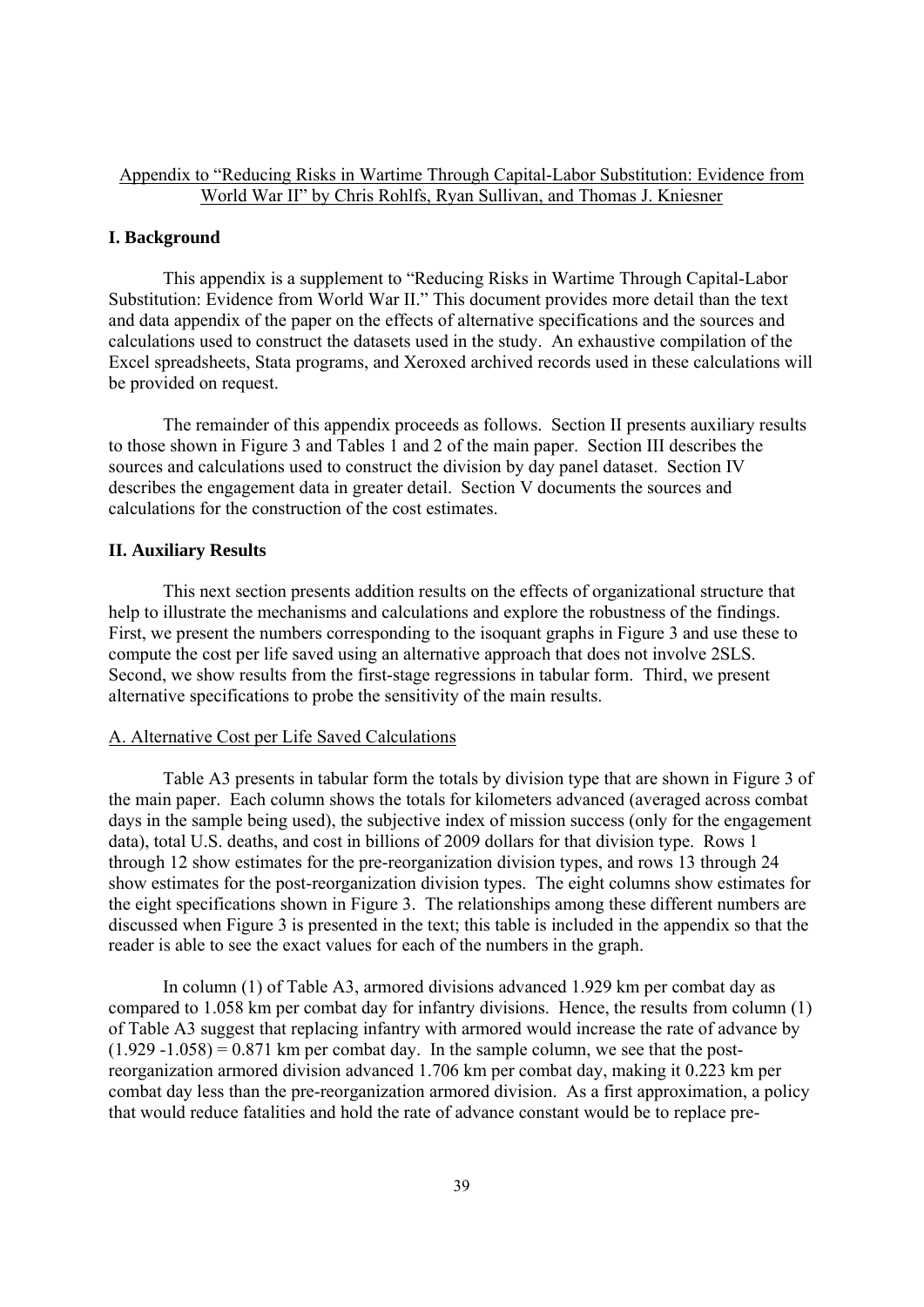reorganization infantry with pre-reorganization armor, thus increasing the rate of advance by 0.871 km per combat day, and then to implement the reorganization of the armored division  $0.871/0.223 = 3.906$  times, bringing km advanced per combat day back down to the level of the pre-reorganization infantry division. To calculate the reduction in fatalities from this combination of policies, we first compute  $2,120 -1,059 = 1,061$  the difference in fatalities between pre-reorganization infantry and pre-reorganization armor, and we add to it 3.906 times the difference in fatalities between pre- and post-reorganization armor (1,059 -1,116), giving us  $3.906*(-57) = -223$ . Hence, the total reduction in fatalities from this combination of policies would be  $1,061-223 = 838$ . The increase in dollar costs would be \$4.20 billion -\$1.92 billion plus 3.906 times (\$2.90 billion – 4.20 billion), giving an overall reduction in costs of -\$2.80 billion. The cost per life saved from this combination of policies is -\$2.80 billion divided by 838, or roughly negative \$3.3 million. As mentioned in the main text, when only three division types are included in the sample (in this case, pre-reorganization infantry, pre-reorganization armor, and post-reorganization armor), then this calculation is mathematically identical to the 2SLS procedure used in the paper. A similar type of calculation and equivalent 2SLS procedure are shown in Rohlfs (2006b), where the two excluded instruments are U.S. troops and U.S. tanks and the policies involve increasing U.S. tanks and reducing U.S. troops. A variety of different policy combinations can be explored, each giving a different estimate of the cost per life saved.

Table A4 calculates the cost per life saved for six different effectiveness-neutral policy combinations for each of the specifications shown in Table A3. The estimate in the upper left is the same negative \$3.3 million calculated in the paragraph above. The degree to which the second policy is implemented varies across specifications depending on how much is necessary to keep mission accomplishment constant. Each combination shown here includes one reorganization and one replacement of a division type with another. The standard error is computed by running the two first stage regressions (with km of progress and U.S. fatalities as the dependent variables) as a system and applying the delta method (suest and nlcom in Stata). The figures below the costs per life saved show the reduction in fatalities generated by each policy combination. As the results from Table A4 show, the estimated cost per life saved varies considerably depending on the specification and the combination of policies being examined. Across all of the estimates shown, the average cost per life saved is -\$1.2 million and the median cost per life saved is \$0.2 million. It is straightforward to check that, if one considers replacing armored with airborne and then partially replacing airborne with infantry (a combination not shown here), the estimated cost per life saved is the same as the pre- or post-reorganization cost per life saved shown in Table 1 of the main paper.

### B. First-Stage Regressions

 Tables A5 through A7 present first-stage estimates of the effects of organizational structure on km of progress and U.S. fatalities. Table A5 presents estimates of the combat effects of the pre- and post-reorganization division type indicators using the division by day panel. The dependent variable is kilometers of progress in panel A and U.S. fatalities (the scaled version of U.S. KIA) in panel B. Within each panel, each column shows results from a separate OLS regression. The regressors of interest are an indicator for post-reorganization interacted with each of armored, infantry, and airborne and un-interacted indicators for armored and airborne; pre-reorganization infantry is the excluded division type. In columns (1) to (5), the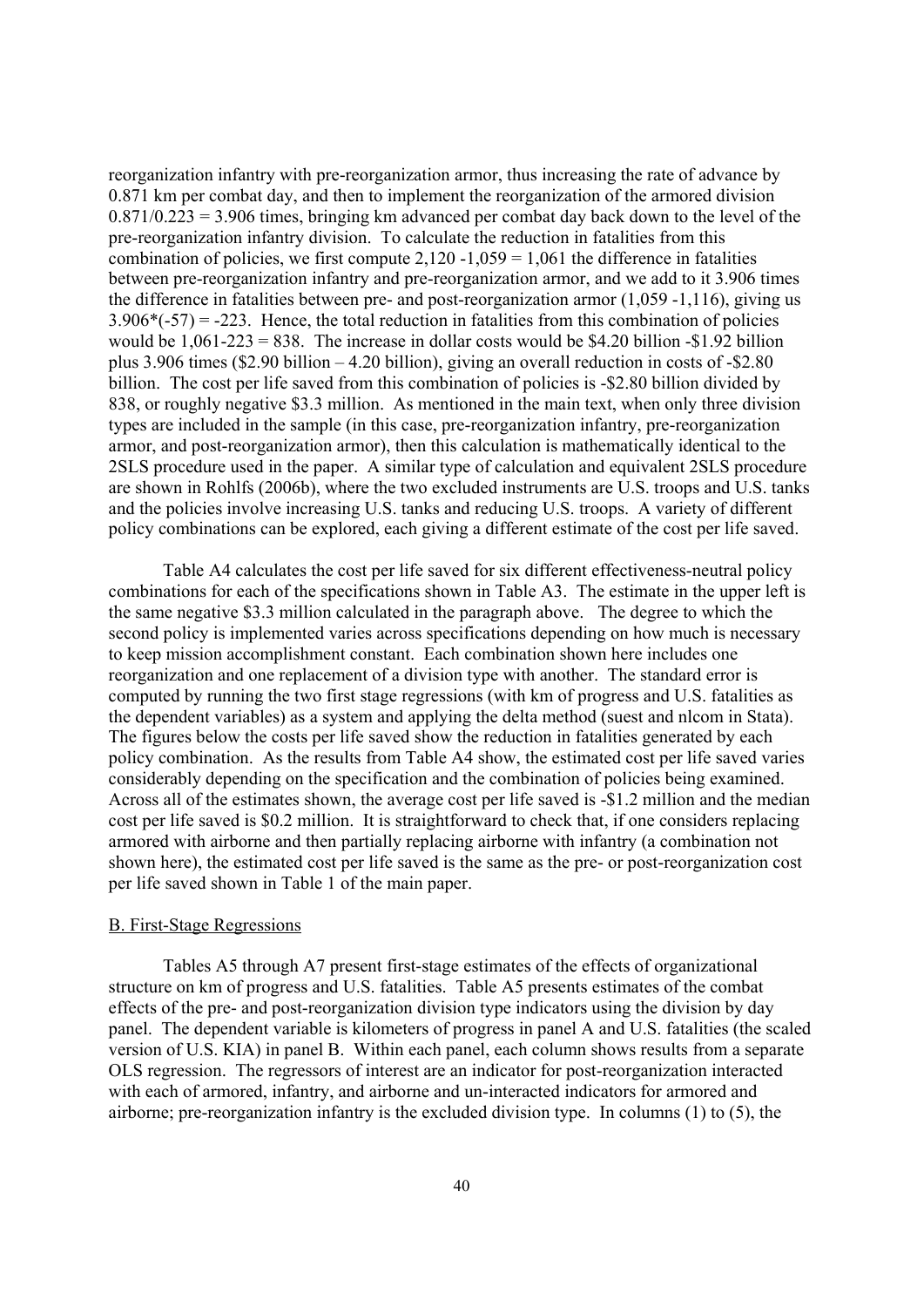sample is restricted to division days in which the U.S. division was in the same geographical cell as one or more Axis division. In columns (6) to (10), the sample is restricted to division days in which U.S. KIA was five or greater. The full samples are used in columns (1) to (3) and (6) to (8), and the fixed effects samples are used in columns (4) to (5) and (9) to (10). Columns (1) and (6) include a time trend and fixed continent effects, as in the first column of Table 1 of the main paper. Columns (2) and (7) add controls for the numbers of nearby Allied and Axis units of different types, terrain, vegetation, weather, and combat experience, as in the second column of Table 1 in the main paper. Columns (3) and (8) add fixed effects for month by year interactions, Axis divisions, and 0.25 x 0.25 coordinate geographical cells, as in the third column of Table 1. The same set of controls is used in columns (4) and (9) as in column (3) and (8); however, the fixed effects samples are used. Columns (5) and (10) add U.S. division fixed effects. Standard errors clustered by division x month are shown in parentheses.

 While they vary across specifications, the results from Table A5 are generally consistent with the patterns observed in Figure 3. Shifting from pre-reorganization infantry to prereorganization armor appears to increase combat effectiveness. The coefficient on armored in panel B shows a consistently negative effect of pre-reorganization armored relative to prereorganization infantry on U.S. KIA. The coefficient on armored in panel A varies across specifications and averages to about zero. Hence, usage intensity appears to have been lower for pre-reorganization armor relative to pre-reorganization infantry, so that the higher combat effectiveness led to similar geographical progress and lower fatalities. The results also suggest that shifting from pre-reorganization infantry to pre-reorganization airborne may have reduced combat effectiveness. In column (9), we observe large negative effects of airborne on progress and fatalities consistent with very low usage intensity. For the other specifications, the effect of airborne on progress switches signs across specifications and is on average slightly positive, and we observe a somewhat consistent and relatively large positive effect of airborne on U.S. KIA, a result consistent with a relatively ineffective force with high usage intensity.

 As with Figure 3, the OLS results in Table A5 do not show a clear reduction in combat effectiveness of the armored division following the dramatic reduction in troops and tanks under the reorganization. While they vary somewhat across specifications, we find generally positive effects of the armored reorganization on progress and U.S. KIA, a result that is consistent with an increase in usage intensity. In the fixed effects specifications, however, we do observe a result consistent with a decline in the armored division's effectiveness: the armored reorganization appears to have considerably increased U.S. KIA and decreased or only slightly increased geographical progress. The OLS results for the infantry reorganization tend to show a slight positive effect on progress and a generally negative effect on U.S. KIA, a result consistent with an increase in combat effectiveness, despite the slight reduction in troops. The fixed effects estimates of the effects of the infantry reorganization are similar to the OLS in the division days with five or more U.S. KIA sample. In the division days with one or more Axis unit in the cell, however, the fixed effects estimates show significant declines in progress and U.S. KIA – a result consistent with a decline in usage intensity – and they do not suggest a large increase in combat effectiveness. The estimated effects of the airborne reorganization in column (9) indicates a large negative effect of the reorganization on combat effectiveness, with large declines in progress and large increases in fatalities. For the remaining nine specifications, however, the results are consistent with a positive effect of the reorganization on combat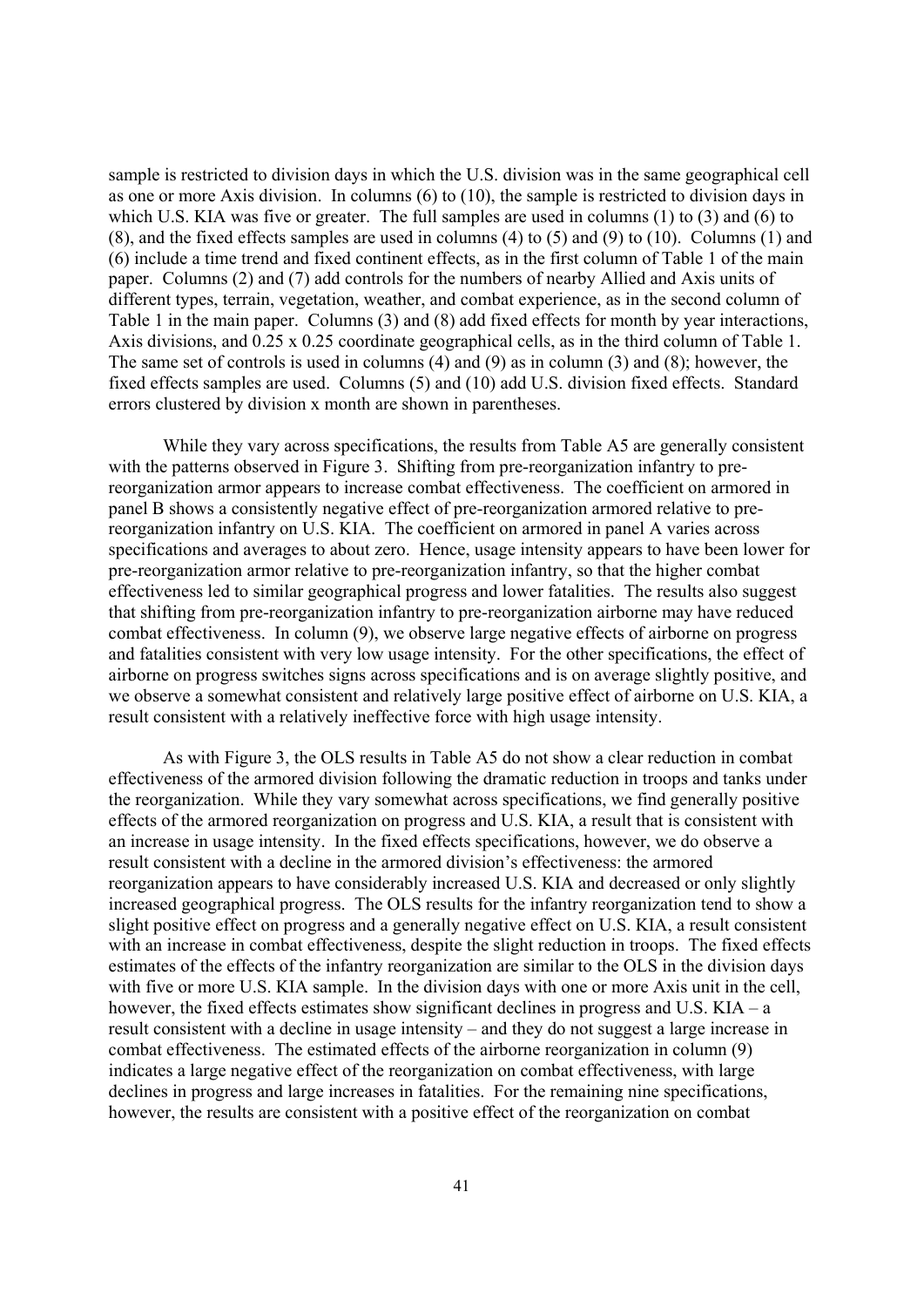effectiveness. In the progress regressions, the coefficient changes signs across specifications and are on average slightly positive, and we observe a generally negative effect of the airborne reorganization on U.S. KIA.

 Table A6 estimates the combat effects of the pre- and post-reorganization division types in the engagement data. Each column shows results from a different regression. The dependent variable is kilometers of progress in columns (1) and (2), the zero to one index of mission success in columns (3) and (4), the trichotomous win-lose-draw success measure in columns (5) and (6), U.S. KIA in columns (7) and (8), U.S. tank losses in columns (9) and (10), and German KIA in columns (11) and (12). All twelve regressions exclude the ten airborne observations. Consequently, the only coefficients of interest are an indicator for armored and the interactions of post-reorganization times indicators for armored and infantry. Additionally, data on tank losses are only available for 215 of the 279 combat days. The specifications in columns (1), (3),  $(5)$ ,  $(7)$ ,  $(9)$ , and  $(11)$  control for a time trend and continent fixed effects; columns  $(2)$ ,  $(4)$ ,  $(6)$ , (8), (10), and (12) add controls for U.S. aerial sorties, enemy inputs, terrain, weather, vegetation, and human factors. Sufficient data do not exist to estimate these regressions with U.S. or Axis division fixed effects. Standard errors clustered by engagement are shown in parentheses.

 As with the division by day results, the estimates in Table A6 are generally consistent with the patterns shown in the graphical results. The estimated effects for armored divisions tend to indicate a positive effect of being a pre-reorganization armored division on combat effectiveness. With the exception of a negative effect on progress in the specification with no controls, we to observe a positive effect of armor on the various measures of mission success, and we observe a negative effect on U.S. KIA; the negative effect on U.S. KIA is large and significant in the specification with controls. We also observe a large and significant positive effect of armored on U.S. tank losses.

 The results on the effect of the armored reorganization on the different mission success measures are mixed but generally negative. The estimated effects on U.S. KIA are also mixed, but in the specifications with controls, the effects of the reorganization on U.S. KIA and U.S. tank losses are both negative, and the effects on total U.S. tank losses are large and significant. Hence, usage intensity appears to have declined in response to the armored reorganization; however, the effects on combat effectiveness are unclear. The estimated effects of the infantry reorganization similarly suggest a decline in usage intensity. The coefficients for this reorganization are also mixed for the different outcome measures; however, for the specifications with controls, the effects on success and U.S. KIA both tend to be negative.

 Next, Table A7 presents first-stage results from the troop and tank regressions in the engagement data. Rather than measure the effects of division type and the reorganizations, the regressors of interest in Table A7 are U.S. Troops/10,000, U.S. Tanks/100, and the interaction of these two. Hence, these specifications suppose that the effects of division type reflect a more general input-output relationship. The dependent variable is kilometers of progress in panel A, the index of mission accomplishment in panel B, and U.S. KIA in panel C. Within each panel, each column shows results from a different OLS regression. Columns (1) and (2) use the full sample of 289 division days, and columns (3) to (6) use the fixed effects sample. The regressions in columns (1) and (3) control for a time trend and continent fixed effects. Columns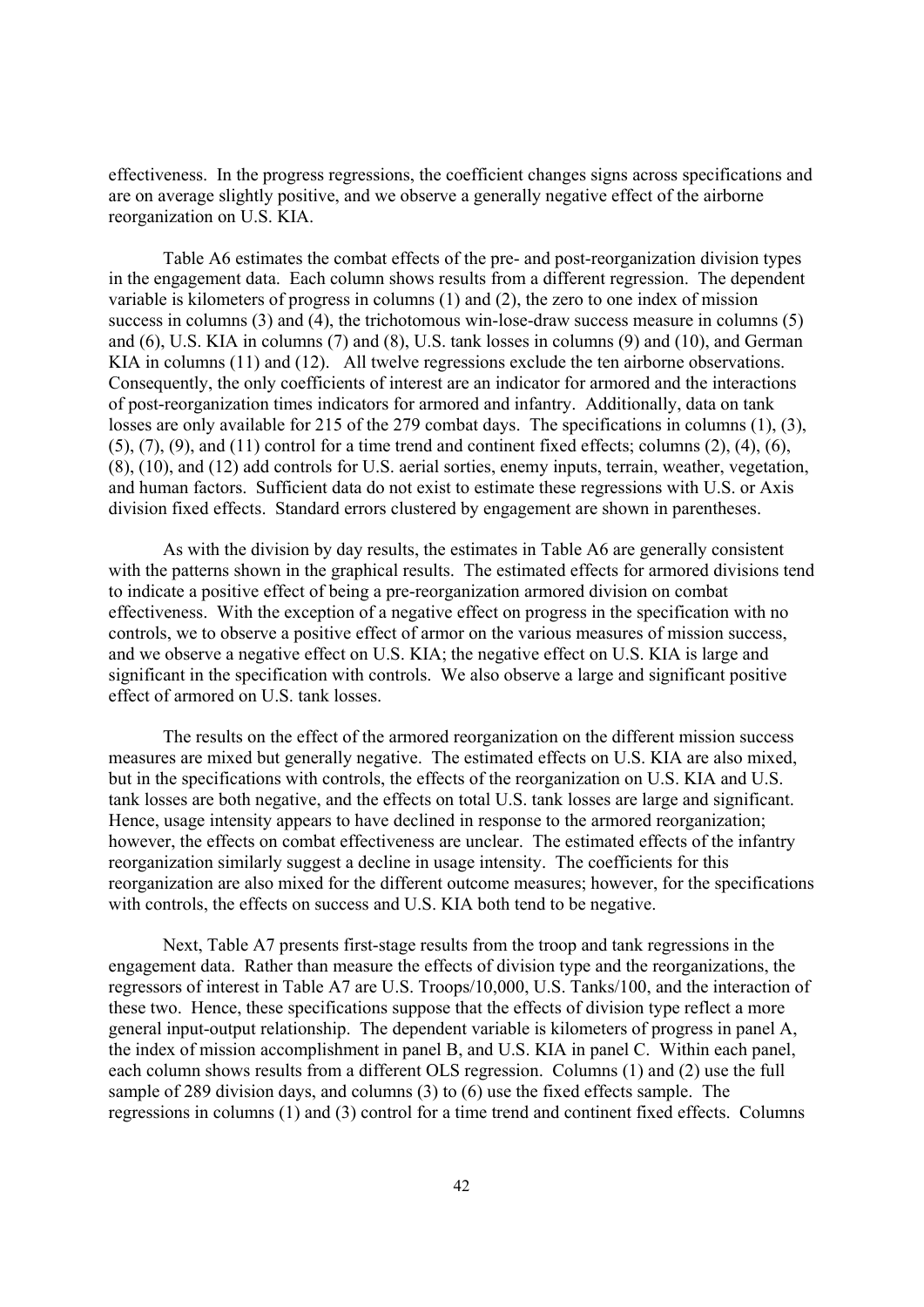(2) and (5) add controls for enemy inputs, terrain, weather, vegetation, and human factors. Column (4) includes a time trend, continent fixed effects, and U.S. and Axis division fixed effects, and Column (5) includes the full set of controls plus U.S. and Axis division fixed effects.

The effects of troops and tanks vary considerably by outcome variable. In panel A, we observe mixed to negative effects of U.S. troops, positive effects of U.S. tanks, and a generally negative troop-tank interaction effect on geographical progress. In panel B, we observe a positive and sometimes large and significant effect of troops, a mixed but generally positive and sometimes significant effect of tanks, and a mixed but generally negative and sometimes significant troop-tank interaction effect on the index of mission success. In panel C, we observe a generally positive and sometimes large effect of troops on U.S. KIA, mixed results for tanks, and a generally negative troop-tank interaction term. Hence, U.S. troops appear to contribute substantially to mission accomplishment in a subjective sense; however, their contribution is not through geographical progress, and it is associated with higher casualties. Tanks appear to increase geographical progress and success but not casualties. Averaging across the specifications, the results suggest that one tank contributes about as much to mission accomplishment as do 34 troops.

### C. Sensitivity Analysis

 The remainder of this section presents alternative specifications to probe the robustness of the results. Figure A1 and Table A8 show results in which the division by day panel are collapsed to the corps by day level. U.S. divisions' corps affiliations were obtained from Stanton (1984) and supplemented with information from Haskew (2009) on the corps affiliations of non-U.S. allied forces. Locations are then averaged across all divisions in the corps that day, and corps-level progress is estimated based on the location of the average U.S. division in the corps. U.S. fatalities are added up across all U.S. divisions in the corps, and the nearby enemy, terrain, vegetation, weather, and experience variables are averaged across the U.S. divisions in the corps. The division type indicators are also summed across divisions in the corps, so that each instrument measures the number of U.S. divisions of that type in the corps that day. The nearby unit controls are replaced with measures of the numbers of nondivisional units and non-U.S. Allied divisions in the corps. The total number of divisions in the corps is added as a control variable, so that the instruments influence substitution from one division to another and not the adding and subtracting of divisions.

 Figure A1 shows the same isoquant graphs as are presented in Figure 3, but for the corps by day specifications. Only the Axis divisions in cell definition of combat days is used, because having five or more U.S. KIA is difficult to interpret in the corps setting when engagement with the enemy might vary across divisions in the corps. In each panel, costs on the vertical axis are the same as in Figure 3. Each division's contribution to U.S. fatalities is measured by regressing U.S. fatalities on pre-reorganization times armored, pre-reorganization times infantry, *etc.* The coefficients on the division type variables are plotted along the horizontal axis. Similar regressions are run with km progress on the left-hand side to determine the values for the mission effectiveness isoquants. Panel A shows results in which no controls are included in the regressions, and panel B shows results in which the full set of controls is included.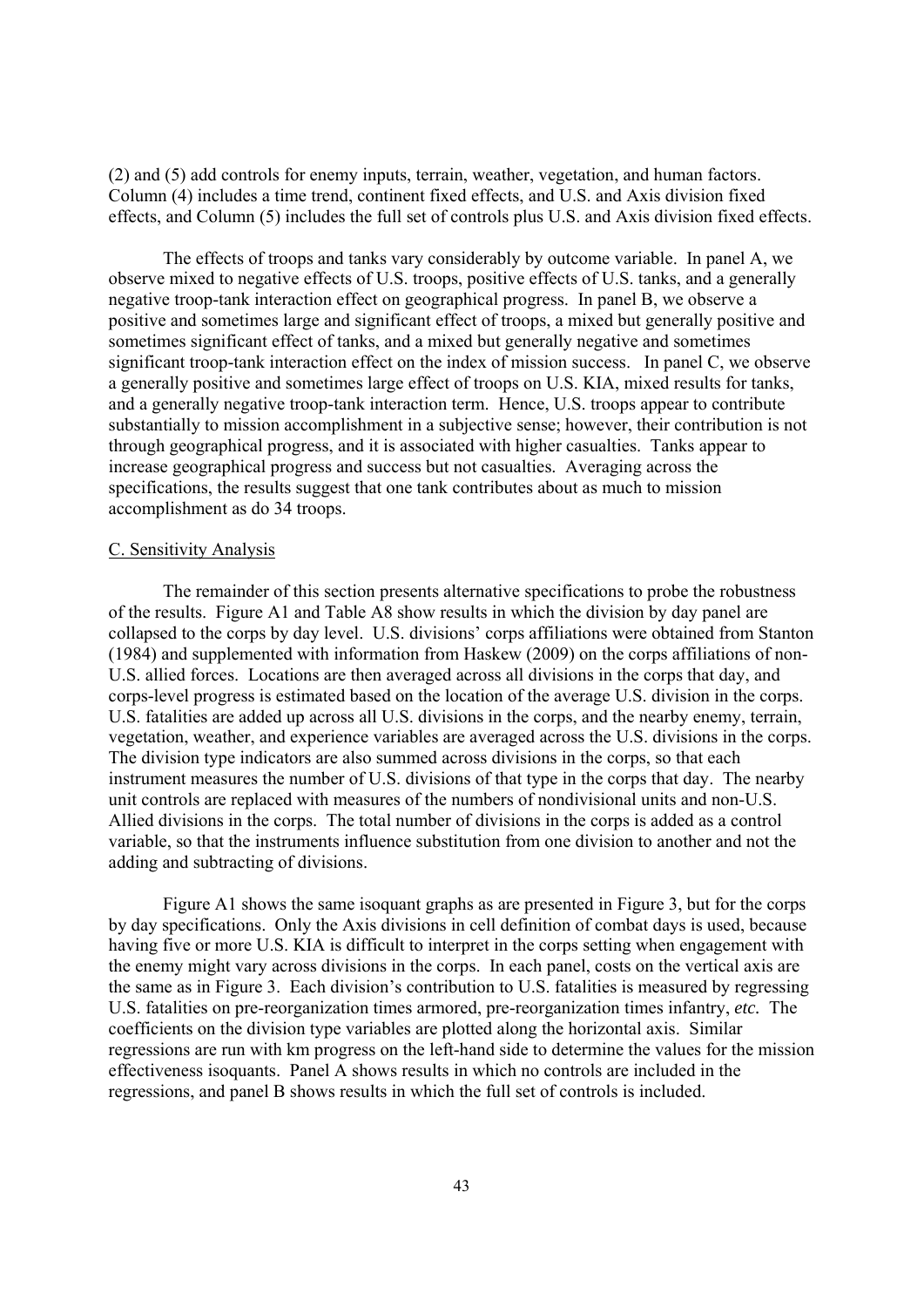The armored and infantry divisions and the post-reorganization airborne division are generally appear in the same places on the graphs in Figure A1 as in Figure 3. The one noticeable difference between the two figures is that the pre-reorganization airborne division has considerably lower fatalities. One primary explanation for the difference in pre-reorganization airborne is that, due to their small numbers of troops and consequent low combat effectiveness, the  $13<sup>th</sup>$  and  $17<sup>th</sup>$  Airborne Divisions were used at low intensity relative to other units in their corps. The general shape from Figure 3 is repeated in panel A of Figure A1, with a steep portion at the higher cost levels and a flatter portion at higher fatality levels, but with kinks in the middle ranges. The differences are somewhat less pronounced, however. Moving from the cost level of the pre-reorganized to that of the post-reorganized armored division on the middle isoquant, the slope is –\$1.4 million per life saved. At the lower cost levels, moving from the cost level of the post-reorganized infantry to that of the post-reorganized airborne the slope of the isoquant is – \$0.6 million per life saved. When controls are added to the regressions in panel B, we observe a backward-bending portion to the curves, and the slopes of the isoquants are less clear than in panel A.

Table A8 shows the corps-by-day counterparts to the 2SLS regressions in Table 1. Due to the nature of corps organization, it is not straightforward using these data to restrict the sample to specific division types. As in Figure A1, only the nearby Axis forces definition of combat days is used. Columns (1) to (3) are the same as in columns (1) to (3) of panel A in Table 1. Column (4) adds corps fixed effects. Column (5) uses the fixed effects sample in which the sample is restricted to corps that at one time contained a division that was reorganized in the theater. Column (6) adds division fixed effects. Columns (7) to (11) show the same specifications in the just identified case in which the reorganizations are ignored and armored and airborne are the only excluded instruments. The division fixed effects specification is not estimable in this case because armored and airborne are perfectly collinear with the division fixed effects.

 The coefficient on km progress in Table A8 tends to be larger than in Table 1 because the cost and value of moving multiple divisions are larger than for moving a single division. The estimated cost per life saved is smaller than in Table 1. When all division types are included in the sample with nearby Axis divisions in Table 1, the average and median cost per life saved estimates are \$0.9 million and \$0.5 million. In Table A8, the average and median cost per life saved estimates are considerably smaller, and \$0.2 million and \$0.1 million.

 Tables A9 and A10 explore the importance of autocorrelation in biasing the standard errors in Tables 1 and 2. In general, changing the form of clustering has little effect on the overall precision of the estimates. Table A9 shows estimates for the seven columns from Table 1 that do not include any of the fixed effects. Underneath each coefficient, the first number in parentheses is the benchmark standard error, which is constructed by clustering by division x year x month. The second number in parentheses is a standard error that corrects for clustering by corps x year x month, and the third number in parentheses shows a standard error that corrects for clustering by division. On average, the standard errors are roughly 15% larger when clustering by corps x year x month and roughly 15% smaller when clustering by division. Moving from division x year x month to corps x year x month clustering, only one of the 28 coefficients changes significance, moving from significant to marginally significant. Moving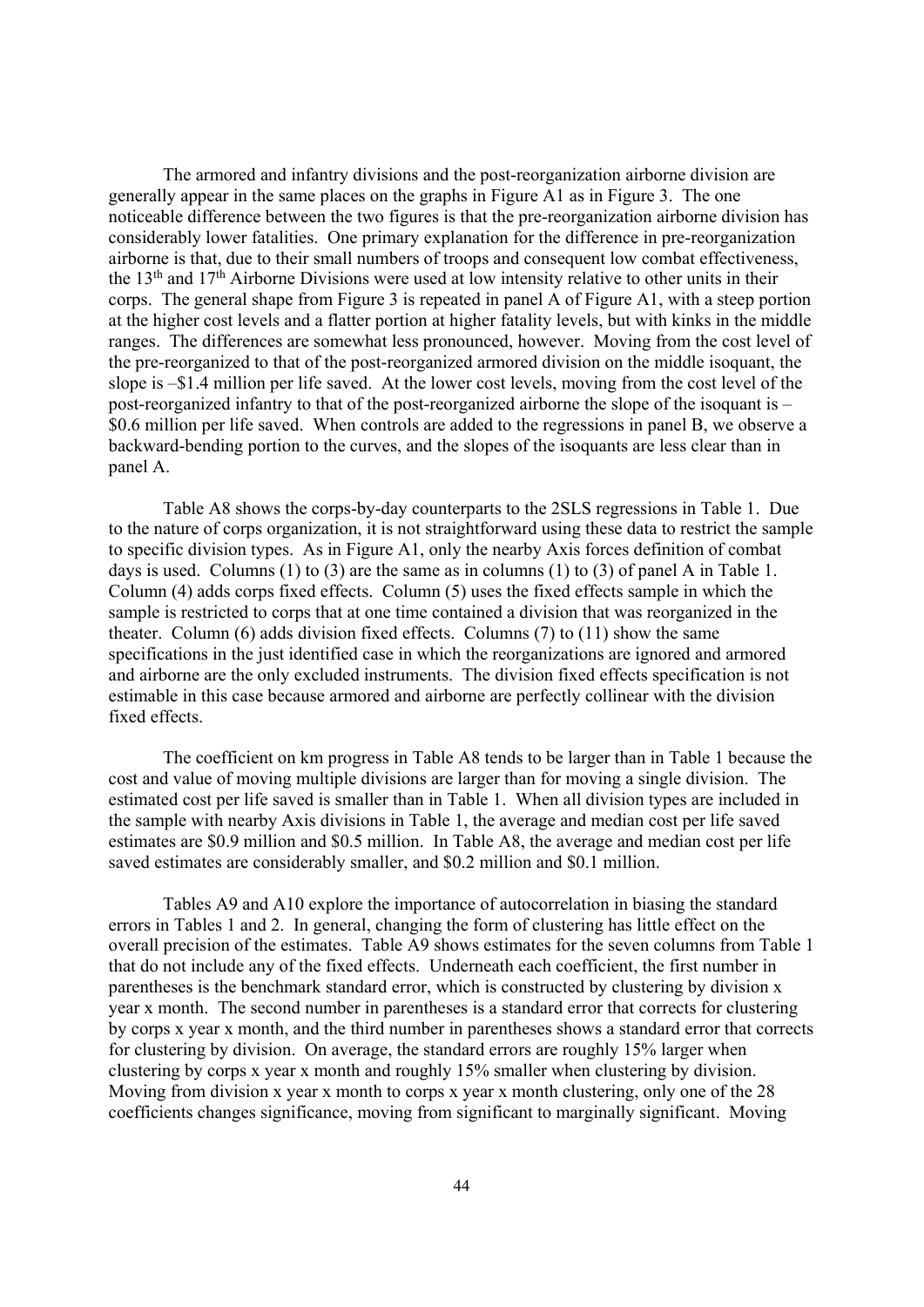from division x year x month to division clustering, one coefficient goes from marginally significant to significant, and another goes from insignificant to significant.

Table A10 shows estimates from the eight columns from Table 2 that do not include fixed effects or the full set of controls. The first row in parentheses underneath each coefficient is the benchmark standard error that corrects for clustering by engagement, and the second row in parentheses is a standard error that adjusts for clustering by division. The standard errors that cluster by division tend to be roughly 10% larger, and when moving from clustering by engagement to clustering by division, one significant coefficient becomes marginally significant, and one marginally significant coefficient becomes insignificant.

 Table A11 shows a handful of alternative specifications for the 2SLS regressions using the engagement data. The benchmark cases with the full sets of controls are shown in column (1) for the specification using division type as the excluded instruments and in column (8) for the specification using troops, tanks, and their interaction as the excluded instruments. Columns (1) and (2) include the full sample excluding the  $101<sup>st</sup>$  Airborne. Columns (8) and (9) include the full sample. Columns (3), (4), (10), and (11) remove observations in which the U.S. was the defending force. Columns (5), (6), (12), and (13) remove observations in which German aerial sorties were not zero. Columns  $(1)$ ,  $(3)$ ,  $(5)$ ,  $(7)$ ,  $(8)$ ,  $(10)$ ,  $(12)$ , and  $(14)$  include the full set of controls. Columns  $(2)$ ,  $(4)$ ,  $(6)$ ,  $(9)$ ,  $(11)$ , and  $(13)$  remove U.S. sorties and enemy inputs as controls.

 The results from columns (1) to (6) and (8) to (13) of Table A11 indicate that the coefficients of interest are somewhat sensitive to how strategic actions are modeled. In ten of the twelve specifications estimated with and without controls for U.S. sorties and enemy inputs, removing those variables from the set of controls reduces the estimated cost per life saved. The magnitude of this effect is nontrivial; however, the general pattern in the data is the same whether or not the U.S. sorties and enemy input controls are included. Across all of these specifications, when all of the controls are included, we obtain average and median costs per life saved of \$1.4 million and \$0.8 million. When the U.S. sorties and enemy inputs are removed from the set of controls, we obtain average and median cost per life saved estimates of \$1.6 million and \$0.4 million. Restricting the sample to cases in which the U.S. was the attacking force or cases with no Axis air support generally increases the estimated cost per life saved; however, it decreases the estimated cost per life saved in the troop and tank regressions using the mission success index. These changes to the specification also have nontrivial effects on the estimates but do not qualitatively affect the pattern of results.

In columns (7) and (14), of Table A11 the cost of the division is assumed to be larger if it has medium tanks than if it has light tanks. The costs are assumed to be proportional to the purchase prices of the items. A light tank is assumed to be 84.9% and a medium tank is assumed to be 110.3% of the cost of a tank used in the benchmark calculations, so that the cost of a 1942 organic armored division is unchanged. Additionally, in column (14), light and heavy tanks are included as separate instruments and are separately interacted with troops. Both columns (7) and (14) drop the one observation in which the fraction medium versus light tanks is not known.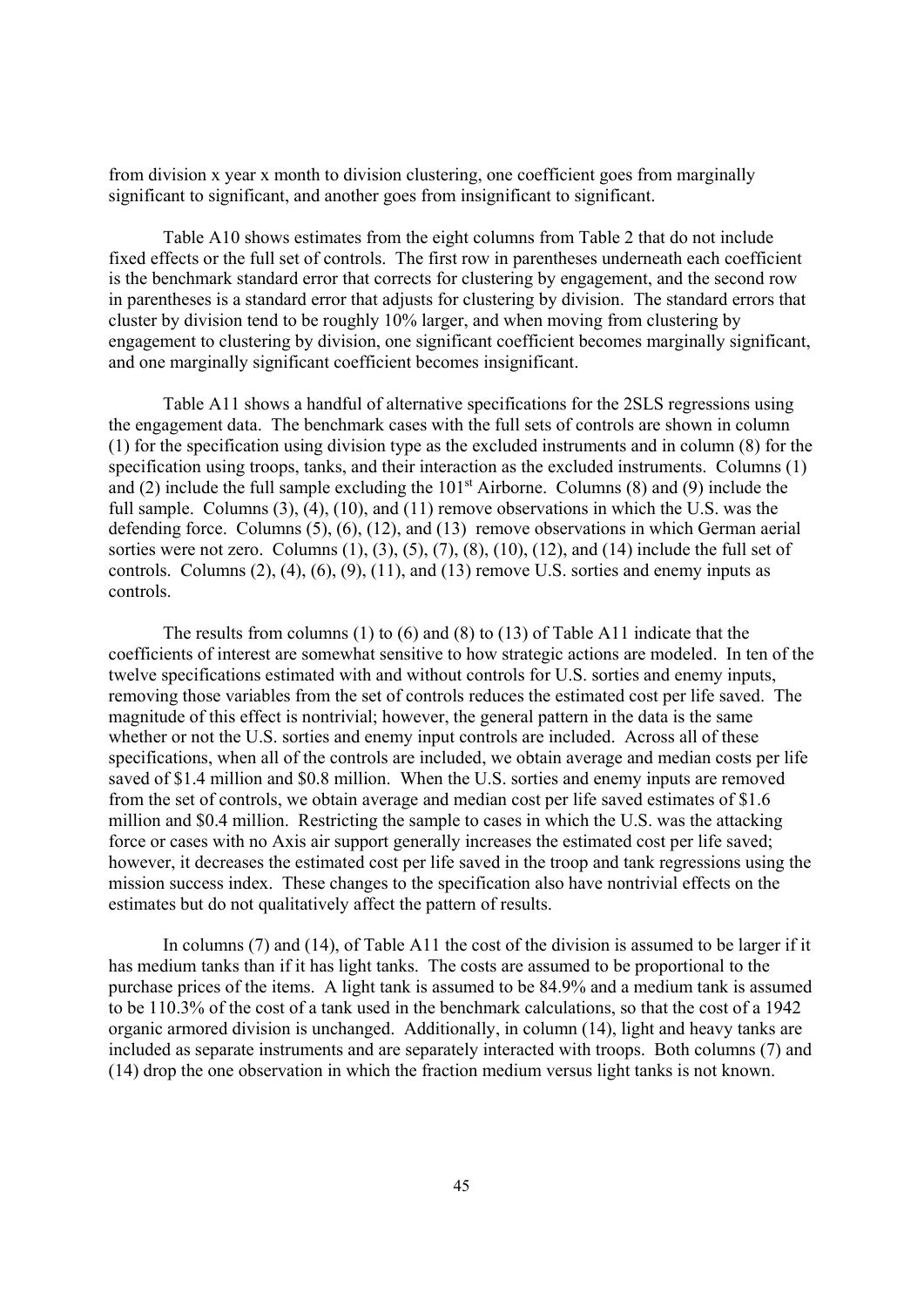In the regressions in column (7) in which only the cost variable is changed, we see hardily any effect of treating medium and light tanks separately. In the troop and tank regressions in column (14) in which the set of instruments changes as well, treating medium and light tanks separately generates lower but more precise estimates of the cost per life saved in the regressions using km advanced as the mission effectiveness variable, and it produces similar and slightly more precise estimates of the cost per life saved in the regressions using the index of success.

## **III. Division by Day Panel**

 This next section describes in greater detail than in the main text of the paper the data used to construct the division by day panel. The three types of data sources described here are the U.S. fatalities data, those measuring Allied and Axis unit locations, and the geographic characteristics.

# A. U.S. Fatalities Data

 U.S. military fatalities are measured from seven different data sources. These data sources are summarized briefly in Table A12 and are described in greater detail in the paragraphs below. The WWII casualties dataset that is used in the analysis was obtained by combining these sources to obtain non-missing values for a large number of observations and to compare values across the different sources to improve the accuracy of the data.

*Reading Room Data* (U.S. War Department, 1947). The primary source of fatalities information used in this study is a roster listing all 146,431 combat deaths to U.S. Army ground divisions in World War II, Army Chemical Warfare Service, and suicides and executions of U.S. Army troops. The rosters are meant to be complete, though some missing observations have been found from other sources. For each death, the data include name, serial number, divisional and battalion/regiment affiliation, rank, broad category of military occupation, and type of death (killed in action, died of wounds, or finding of death). For 45.1% of cases, depending on the division, battalion/regiment, and the first letter of the soldier's last name, the exact date of death was hand-entered onto the records near the time that they were printed. Some of the numbers were unreadable or cut off, but accurate dates were recoverable from these data for 40.9% of cases. Additionally, a few pages were missing from the original files. The dataset was Xeroxed from paper records at National Archives II in College Park, Maryland. With the help of financial assistance from the National Bureau of Economic Research and Syracuse University, these paper copies were scanned and sent as pdf files to Comat Technologies, Inc., in Bangalore, India, to have the data hand-entered. Every variable except name was entered. We then performed a first merge with the WWII serials file to identify individuals' names and sent the data back to India to have these names checked and have the correct ones filled in. For all variables except name, a second entry was typed in by me, and every inconsistency was double-checked and updated with the correct value. The data were also compared against the other fatality data sources used in this study and were checked by us and a research assistant at Syracuse University for many types of internal inconsistencies including names appearing out alphabetical order, unusual clusters of letters in names, and duplicate serial numbers.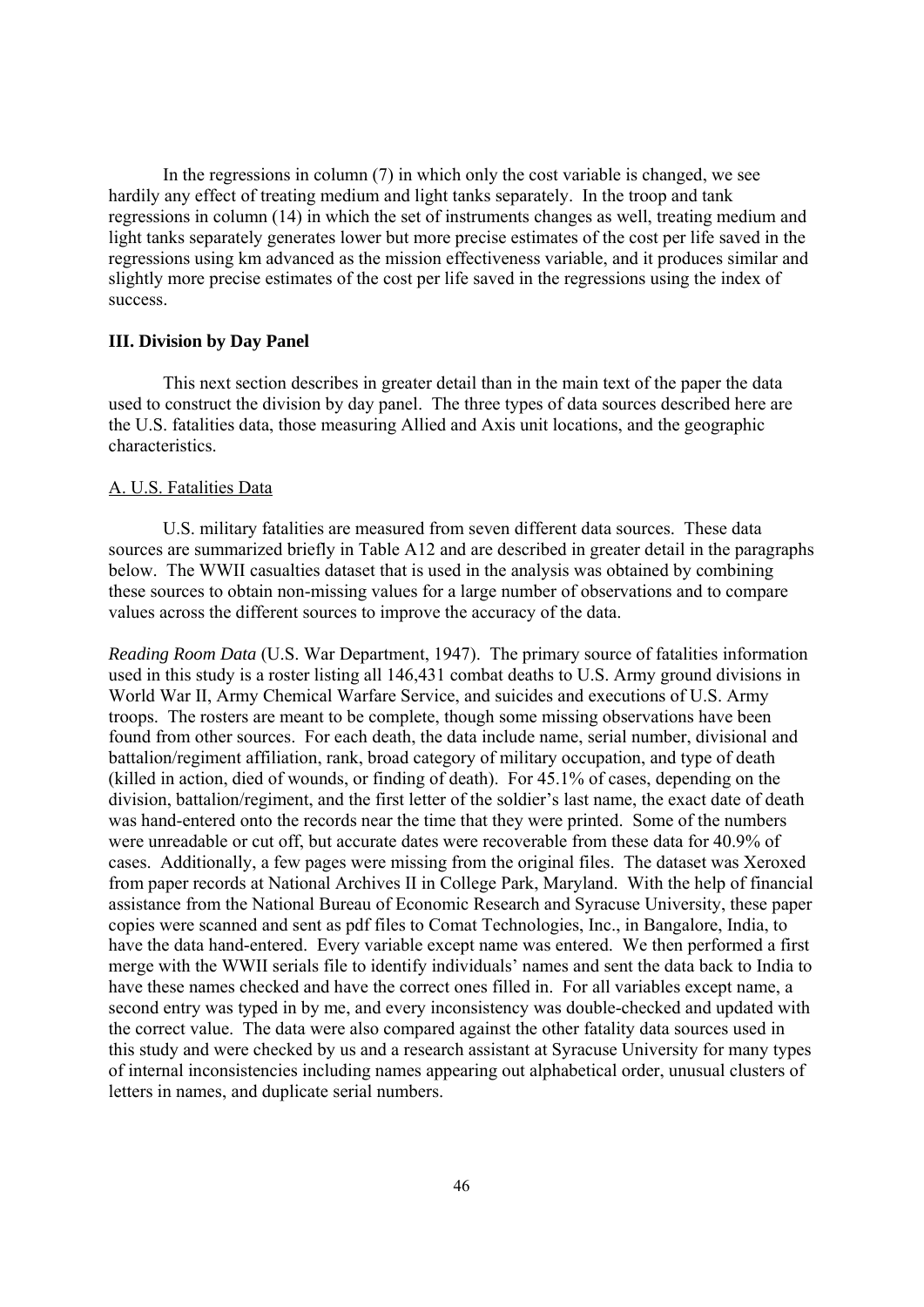*Airborne Division Deaths* (U.S. Airborne in WWII, 2010). One secondary source of U.S. deaths that is used in this study include name, rank, division, battalion or regiment, company (in many cases), general location, date of death (in nearly all cases), type of death (in some cases), and cemetery for all 9,209 combat and non-combat deaths to airborne divisions, including deaths to attached units. These data do not include serial numbers; however, matches were generally possible with other data sources based on name, unit, rank, and date of death. These data were downloaded in electronic form from a website entitled "U.S. Airborne in WWII" in January, 2010.

*WWII Honor List* (U.S. War Department, 1946). These data include the name, rank, type of death, branch of service (Army including Army Air Forces, Navy, Marines, and Coast Guard), hometown, state, and (for Army) serial number for all 307,185 U.S. Army military personnel who died in World War II, including battle and non-battle dead and missing personnel for ground and air forces. The data do not include unit affiliations or date of death, but they constitute one particularly complete listing of the names and serial numbers of WWII casualties. These lists are provided as multiple pdf files on the NARA website. The American Battle Monuments Commission (ABMC) had an outside company hand-enter the data, and they provide the data along with data from the corresponding lists for the Navy, Marines, and Coast Guard personnel, on the National WWII Memorial website. The dataset is labeled on that site as "National Archives Records." A complete electronic copy of this dataset was obtained from ABMC through a Freedom of Information Act (FOIA) request submitted in January, 2009.

*Machine Records Data* (U.S. War Department, 1944). Another archival source of U.S. fatalities includes all 101,250 dead, missing, captured, and wounded personnel, battle and non-battle, for all military branches from 1941 through 1943. The data include name, serial number, home county, rank, broad category of military occupation, type of casualty, and date of casualty. Xeroxes of these files were purchased from Archives II, scanned, and sent as pdf files to Comat Technologies, Inc., in Bangalore, India, to have the data hand-entered. To save on time and expenditures, the name was not entered, and no second entry was made for any of the variables. However, the data have been merged with the other sources and checked for internal consistency to ensure the accuracy of the resulting casualties database. The rosters are organized by state and county in the hard copies, and some pages are missing from the originals. The last page in the Montana records include only casualty from Musselshell County, Montana; the remaining casualties from Musselshell County, Montana and casualties from counties that come alphabetically after Musselshell (Park County through Yellowstone National Park) are missing.

*ABMC Cemetery Files* (U.S. ABMC, 2005). These data include name, serial number, branch of service, divisional and battalion/regiment affiliation, rank, type of death, date of death, date of birth, age, home town, burial plot location, and awards won for 180,735 WWII battle and nonbattle deaths from any branch of service buried in American memorials and overseas military cemeteries. These data are not representative and do not include individuals who were not recovered or were buried in non-military cemeteries; however, they include an extensive set of variables for the observations that are included. These data are available as a searchable database on the ABMC website. A complete electronic copy of the data was purchased for \$50 from ABMC in September 2008.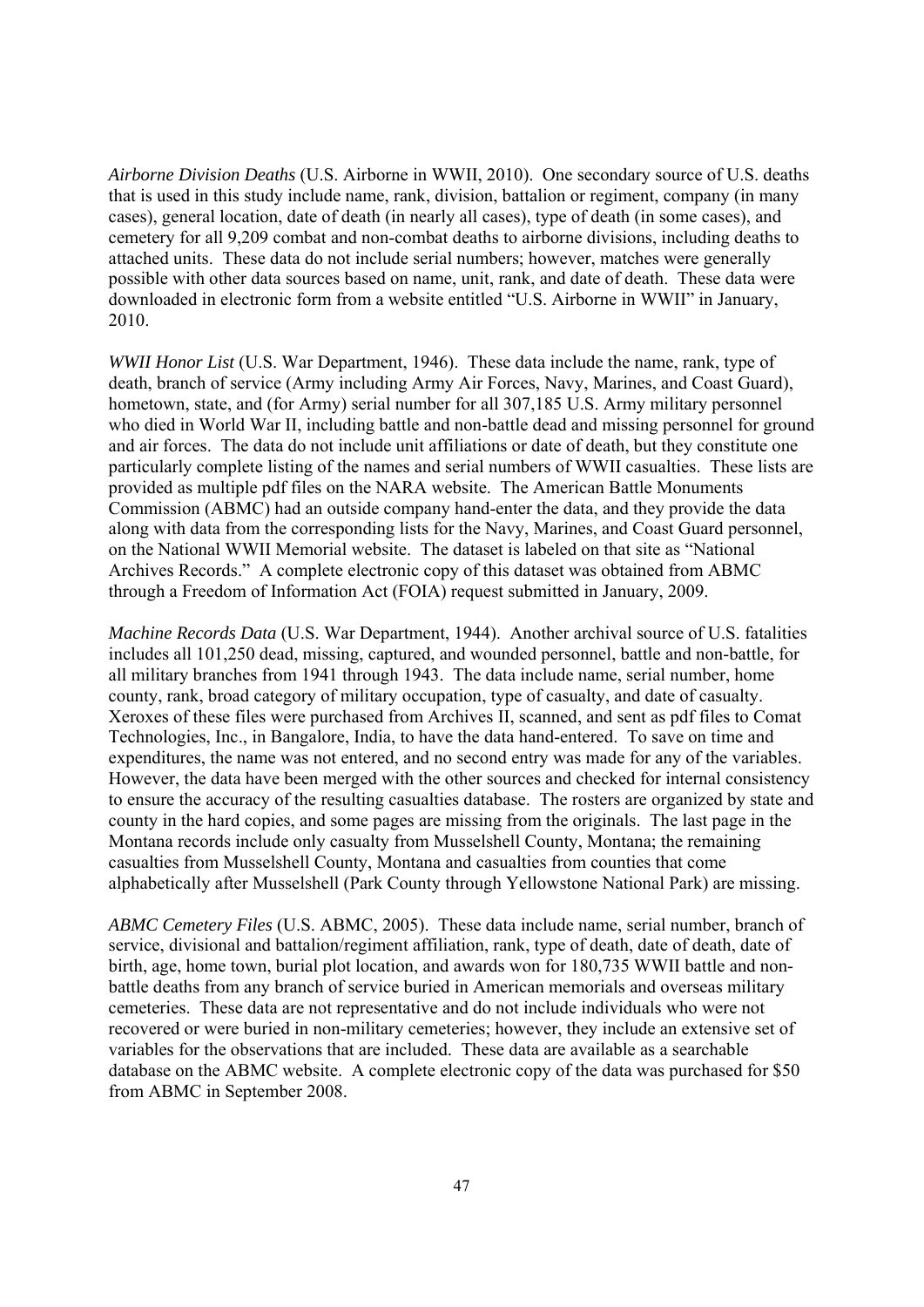*AGRS Remains not Recovered File* (U.S. American Graves Registration Service, 1954). These data include name, serial number, rank, branch of service, and date of loss for all 79,021 dead or missing American military personnel whose remains had not been recovered as of 1954. A cleaned version of these data is available on multiple web pages on the website of the Defense Prisoner of War / Missing Personnel Office (DPMO); however, the cleaned version excludes many personnel whose remains were recovered after 1954. Consequently, an electronic copy of the original, uncleaned version of these data was obtained through a FOIA request sent to the Department of Defense FOIA Office on March 2009 and forwarded to DPMO.

*WWII Serials Files* (U.S. National Archives and Records Administration, 2002). These data include name, serial number, home state and county, enlistment location, date of enlistment, rank, branch of service, term of enlistment, country of birth, year of birth, race and citizenship, education, civilian occupation, marital status, and component of the army for 8,706,394 military personnel who enlisted between 1938 and 1946. Draftees are included in the sample, but officers are not. These data were purchased in electronic form from the Electronic and Special Media Records Division of the National Archives and Records Administration (NARA), who created the dataset from the Army's original computer punch cards.

*Adjutant General Final Report* (U.S. Army Adjutant General, 1953). This final report from includes tabulations and breakdowns of the battle casualties (including dead, wounded, captured, missing) and non-battle deaths of U.S. Army personnel from 1941 through 1946. The two-way tabulations include different types of casualties and deaths by division, by theater, and by month of occurrence. This dataset was used in earlier versions of this study to check totals and remains a valuable source to check totals and compare cross tabulations.

 The Reading Room Data are treated as the main data source for fatalities. In many cases, the year was cut off from the data of death in the original file; in these cases, a likely year was estimated based on the dates of death of other members of that unit. Dates of death that occurred outside the dates that the division was at sea were recoded to missing. The airborne deaths were dropped and replaced with information from the U.S. Airborne in WWII website. These airborne deaths were merged with the Reading Room Data, the ABMC Cemetery Files, and the WWII Honor Lists to obtain independent confirmation of the observations. Non-combat deaths, deaths that were confirmed to have occurred in another unit, and deaths that could not be confirmed in another source were dropped. Date of death was first taken from the Reading Room Data, then the airborne data, then the imputed Reading Room Data, then the ABMC data, then the Machine Records data, and finally the Remains Not Recovered Data. The priority of the merge was determined based on the rates of agreement between the different sources. The vast majority of date observations were taken from the Reading Room, airborne, imputed reading room, and ABMC data, which all have 95% or more agreement among the non-missing observations.

### B. Unit Locations

The information on unit locations that is used in this study comes from a variety of sources, mainly secondary, such as atlases of WWII, orders of battle, and memoirs.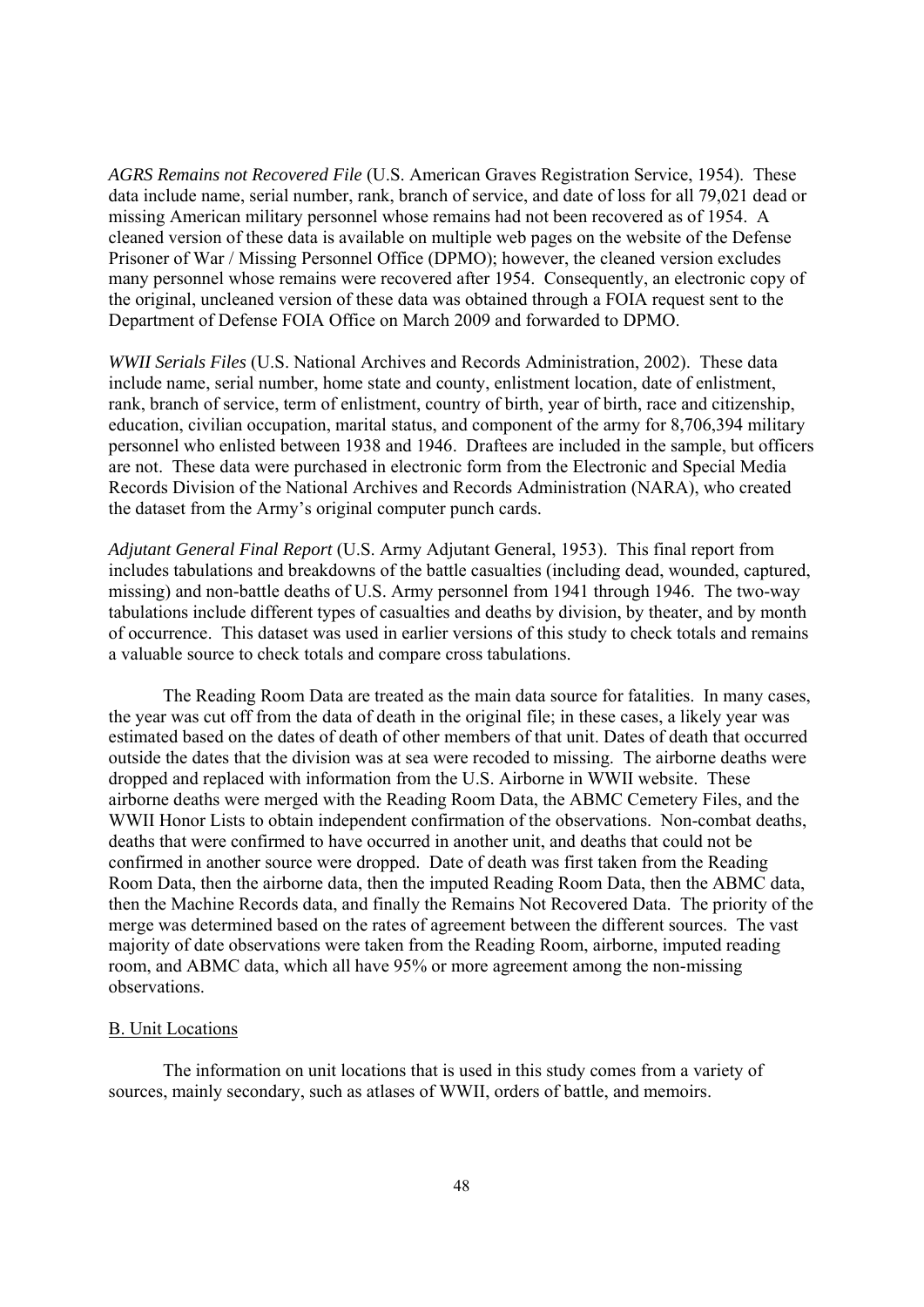*U.S. Unit Locations*. For each American ground division, Stanton's (1984) U.S. Order of Battle in WWII contains a historical account of the cities visited on different dates. Additional data on the  $10<sup>th</sup>$  Mountain Division's locations were obtained from Imbrie and Imbrie (2004). For each WWII ground division that fought in the European or Mediterranean Theaters, these data were hand-entered into a spreadsheet of 1,565 different division-date-location combinations for 67 U.S. divisions. The geographic coordinates of different cities were obtained from Google Earth and from U.S. National Geospatial-Intelligence Agency (2007), with all cases double-checked using Google Earth. For cases in which multiple cities had the same name, the city was selected that was closest to the cities visited before and after. Location was not known for most dates and divisions – for in-between dates, each division's was interpolated assuming that longitude and latitude changed linearly at a constant speed from one location to the next. The 1,565 total includes observations that were added to the data to insure that travel along a straight line would keep the observation on land.

*Non-U.S. Allied Unit Locations*. The Allied countries other than the U.S. whose divisions' are tracked in these data include Australia (Haskew, 2009; Maughan, 1966; Natkiel, 1999; Pimlott, 2006; Wikipedia, 2010a), Brazil (McCann, 1974; Moraeas, 1966) Canada (Copp, 2006; Natkiel, 2006; Pimlott, 2006; Nicholson, 1956; Wikipedia, 2010b), France (including Algeria and Morocco, Natkiel, 2006; Pimlott, 2006; Stone, 1999, Wikipedia, 2010c), India (Joslen, 2009), New Zealand (Kay, 1967; Llewellyn, 1949; McKinney, 1952; Natkiel, 2006; Phillips, 1957; Pimlott, 2006; Wikipedia, 2010d), Poland (Copp 2006; Natkiel, 2006; Nicholson, 1956; Pimlott, 2006), South Africa (Joslen, 2009; Pimlott, 2006), and the United Kingdom (Joslen, 2009). These sources include published orders of battle, official histories, atlases of WWII, and some online sources. Countries such as Greece that only provided non-divisional units or those such as Czechoslovakia or the Philippines that did not serve on the Western front are excluded from the analysis. Italy, which had only a limited military presence in the Allies following its withdrawal from the Axis, is also excluded. The approaches for identifying the coordinates and imputing are the same as for the U.S. divisions.

*Axis Unit Locations*. German and Italian force locations were obtained from a variety of sources, among them published orders of battle, unit histories, memoirs, and atlases of WWII (Axis History Factbook, 2009; Bishop and McNab, 2003; Dupuy, 1962; Dupuy, Bongard, and Anderson, 1994; Evans, 2002; Howe, 1993; Jordan and Wiest, 2004; Keegan, 2006; Kurowski, 1995; Messenger, 1989; H. Meyer, 2005; K. Meyer, 2005; Mitcham, 2007a, 2007b, 2007c, 2007d, 1985; Natkiel, 2006; Pimlott, 2006; Terry and Cole, 2001a, 2001b; von Luck, 1989, von Mellenthin, 1956; Zetterling, 2000). The German list of divisions was obtained from Mitcham (2007a, 2007b, 2007c, and 2007d), and the Italian list of divisions was obtained from Axis History Factbook (2009). In many cases, divisions' locations were identified from a higher level of organization such as the Army or corps together with information from Axis History Factbook (2009) on the Axis Army's organizational structure. A total 5,082 different division-location combinations were obtained from these sources, with coordinates identified and in between locations imputed in the same way as for the Allied divisions. Vichy France was not included in the data collection because its opposition to Allied forces only lasted for a brief time in November 1942.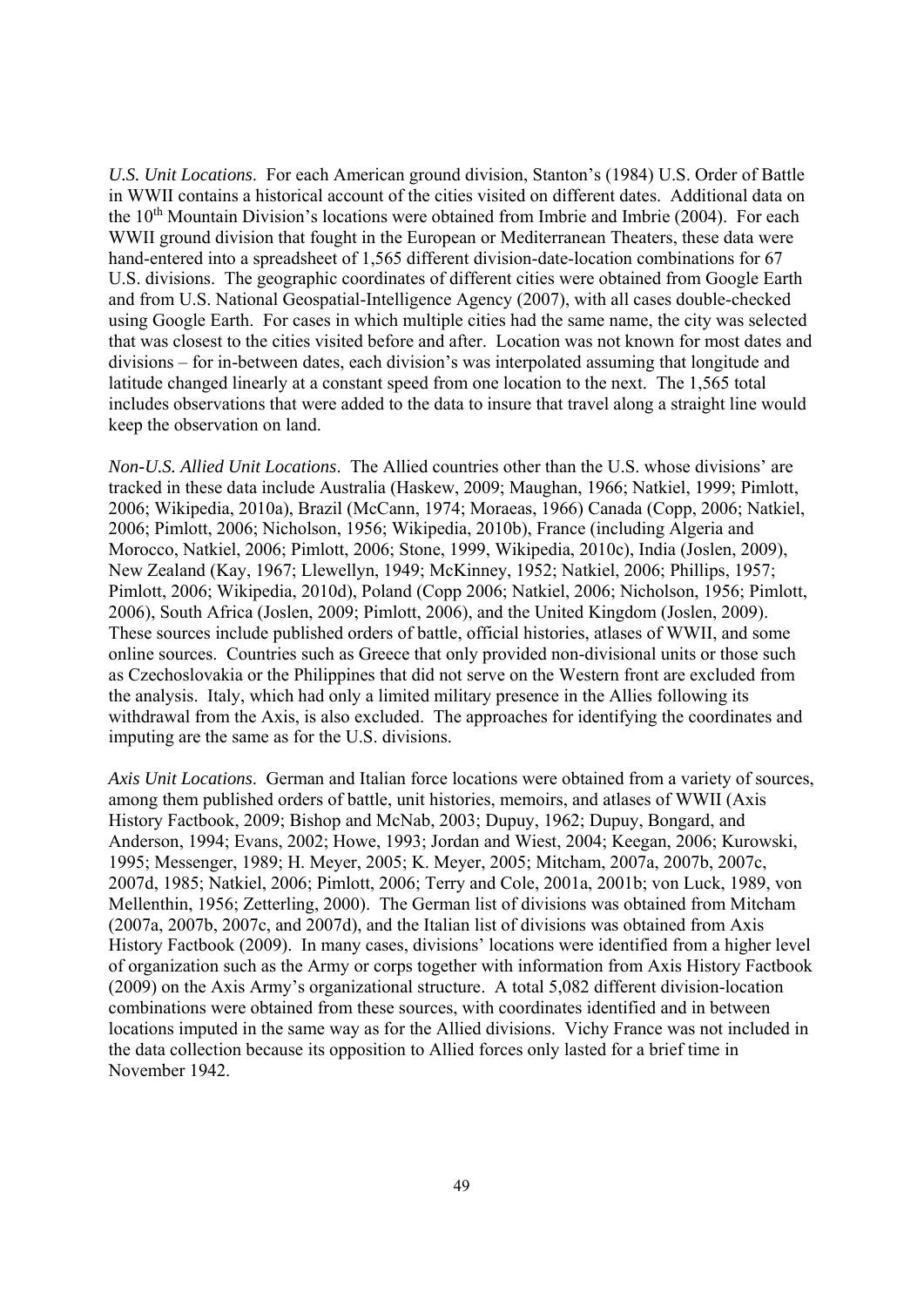### C. Geographic Variables

 The key geographic variables used in the division by day panel are those measuring terrain, weather, and vegetation. Additionally, the cost distance tool in ArcGIS was used to determine land distances from one location to another.

*Terrain* (U.S. Geological Survey, 2005). Elevation data for Europe and North Africa were obtained from U.S. Geological Survey (USGS, 2005). These data were compiled by NASA and USGS from space shuttle photographs taken in 2000 and consist of elevation values at points spaced 3 arc seconds (roughly 90 meters) apart from one another along a grid. The slope at a given point is calculated using the slope tool in ArcGIS. This tool measures the change in elevation (in degrees) between each point and its eight neighbors (north, northeast, *etc.*) and returns the steepest (up or down) of these eight different slopes. This slope variable is commonly used by geographers as a measure of the difficulty of traveling over terrain in a given area.

*Weather* (Mitchell and Jones, 2005). Historical weather data are taken from the Climactic Research Unit's CRU TS 2.1 Global Climate Database. These data measure near-surface mean temperature, precipitation, number of wet days, and other variables by month and year at the 0.5 x 0.5-coordinate level for the entire world going back to 1901. The set of weather stations used to construct the data varies from year to year, and imputation and climate modeling is used to fill in missing observations. In addition to the imputation used to construct the data, an additional 549 observations in the division by day panel required imputing the weather variables as averages of the neighboring cells that month.

*Vegetation (*Goldewijk, 2001). The vegetation data used in this study are estimates that were compiled by the author of the dataset for every fifty years from historical surveys such as tax records and land surveys. The data place each 0.5 x 0.5-coordinate cell into one of twenty land use categories based on the amount of vegetation. The 1950 data are used for the current study. The "cultivated land" dummy used in the division by day panel is one of the twenty categories, and the "wooded or mixed" dummy indicates whether that 0.5 by 0.5-coordinate cell was in one of the eight land cover categories whose description included the word "wood" or "forest."

### **IV. Engagement Data**

 The engagement data used in this study are the result of a long-term data compilation effort by The Dupuy Institute and its predecessor organization, the Historical Evaluation and Research Organization (HERO) that began in the 1960s. The Dupuy Institute's Division-Level Engagement Database (DLEDB) is a cleaned and expanded version of an earlier database entitled the Land Warfare Database (LWDB). Both datasets include a large number of battles from antiquity to the present and have been analyzed as a set by a handful of economists and operations researchers including Hartley (2001), Helmbold (1993), and Rotte and Schmidt (2003). The data are described in detail in The Dupuy Institute (2001a, 2005). Additionally, the dataset as a whole and many specific observations are described in greater detail and examined from the perspective of quantitative historians in sources such as Dupuy (1985, 1987, 1995), Lawrence (1996, 1997), and The Dupuy Institute (2000, 2001b, 2004b). The LWDB is publicly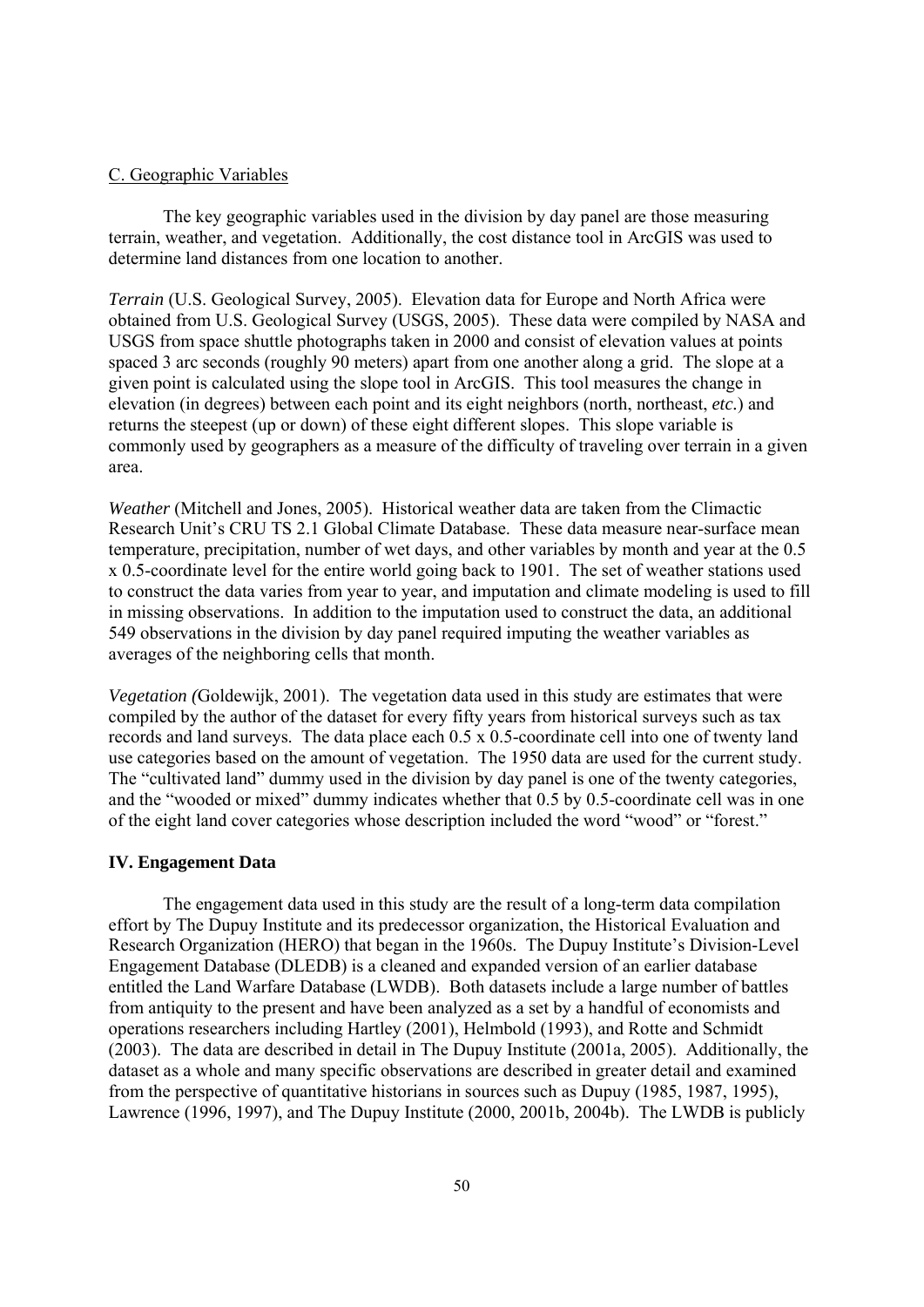available as a CD-ROM in the back of Hartley (2001). The DLEDB is proprietary and may be purchased from The Dupuy Institute.

 One of the key variables from the engagement data used in this study that appears both in the DLEDB and in the LWDB is the subjective index of mission accomplishment. Figure A2 shows the worksheet used to calculate this zero to one mission accomplishment index. As the figure shows, each unit is scored on five criteria. The first three criteria relate to specific mission objectives. These include conceptual accomplishment (a general evaluation of achievement of mission objectives), geographical accomplishment (*i.e.*, kilometers advanced), and block hostile mission. Together, these objective-based scores can range from zero to six. In addition to these three objective-based measures, the index incorporates general evaluations of the performance of officers and enlisted men. Together these general evaluations can range from zero to four points. In principle, each side's mission accomplishment can be evaluated separately and ranges from zero to ten. In practice, attacker and defender mission accomplishment are nearly perfectly negatively correlated. Mission accomplishment ratings do not exceed nine for either side for the 162 engagements used from the DLEDB. The measure of mission accomplishment used in this study and in the previous section is (U.S. total score –German total score)/16.

One limitation of this subjective mission accomplishment measure is that it assigns equal weight to each of the five criteria. Ideally, it would be possible to vary the weights for these criteria depending on their relative importance in different missions. Another possible limitation of this subjective mission accomplishment measure is the emphasis on troops. Command and staff performance and troop performance are both rated separately from accomplishment of specific objectives. No such rating exists, however, for the performance of capital. Given the available measures, this subjective index appears to be the best way to quantify mission accomplishment.

# **V. Cost Calculations**

As discussed in the text of the paper, the per troop and per tank cost estimates are derived from estimates of the cost of raising and operating an organic infantry and armored division according to the 1942 configurations. These costs take into account pay, training, capital expenses, depreciation, food, clothing, gasoline, ammunition, and transportation. The costs calculated here include all costs incurred between the activation of a division and its return from overseas, including the return trip. These estimates omit many overhead expenditures such as planning and research and development. While all the Army divisions benefited from these expenditures, these costs do not have to be paid again when replacing a division.

Table A13 shows estimated total wartime costs for infantry and armored divisions that spent typical amounts of time abroad. All cost estimates are expressed in 2009 dollars and are converted using the Consumer Price Index. The costs shown in Table A13 are calculated using separate estimates of a typical division's fixed costs plus additional costs per months abroad. For most major expenditure categories, these estimated costs are very similar for infantry and armored divisions. The biggest cost differences between the two types of divisions are for equipment and transportation. For an infantry division, equipment costs totaled \$119.80 million initially plus \$4.30 million per month abroad. For an infantry division, equipment cost about ten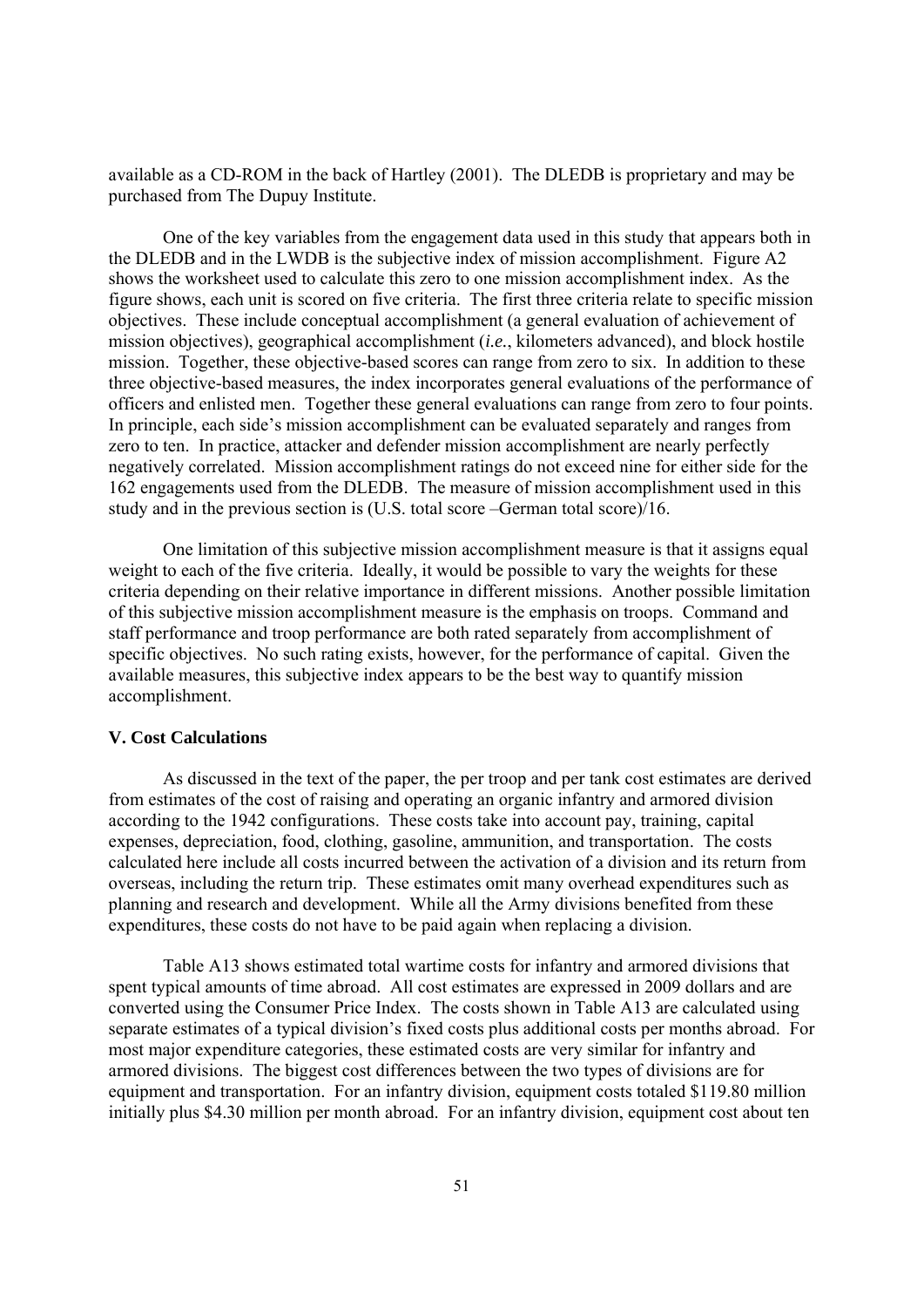times as much at \$1.114 billion initially plus \$71.00 million per month abroad. For a 10.8-month deployment, we find that a 1942 organic infantry division cost \$1.43 billion and a 1942 organic armored division cost \$4.10 billion.

#### *Dates of Service and Dates Abroad*

Activation and de-activation dates and dates abroad for each division are taken from Stanton (1984, pp. 47-182). The number of months in the theater for the average division is computed from the division by day panel as 10.76. The average number of days in the theater for the average division is computed as 298.8.

# *Pay and Allowances*

 To compute pay rates for different soldiers, official pay scales are used from the *Pay Readjustment Act of 1942* (U.S. Congress, 1942). This document provides the pay scales for military personnel based on rank, tenure, and special circumstances (*e.g.*, additional skills or overseas service). Assumptions about skills are described later in this appendix. The rank composition of infantry and armored divisions is obtained from Hays (2004, 2002).

 Because pay depends on tenure, a level of tenure is assumed for each troop. These assumptions about tenure have little effect on the final cost figures but are necessary to obtain wage estimates. The vast majority of officers and enlisted men who fought in World War II were inducted from civilian life (Palmer, Wiley, and Keast, 1991, pp. 91-92). However, the higher-ranking officers were typically career military. It is assumed that men in the core officer cadre (described below) had the average tenure levels for their ranks. It is assumed that other officers and enlisted men had zero tenure when they underwent training. After training was complete, it is supposed that all these troops had the average tenure levels for their ranks. It is also assumed that the division had this same post-training tenure composition throughout the life of the unit. Average tenure levels for officers are estimated using average pay data from U.S. War Department Bureau of the Budget (1946). Given average pay and the formula relating pay to tenure (from U.S. Congress, 1946), average tenure levels are imputed for each rank. A similar exercise is performed for enlisted men using average pay data from U.S. Army Office of the Comptroller (1953). Using pay scales from U.S. Defense Finance and Accounting Service (2006), average tenure for enlisted men is estimated by rank for 1953. These 1946 and 1953 average tenure levels are used to proxy for average tenure in 1942, the year of interest.

 During World War II, retirement pay was limited to officers who had served for at least 10 years (U.S. Congress, 1942, pg. 368, U.S. Congress, pg. 773). These men would have probably been employed in the absence of the war. Veterans' benefits were expanded later on, but it is likely that these changes were unanticipated at the time that the troops were procured. Consequently, retirement pay and other veterans' benefits are not counted for the purposes of this exercise.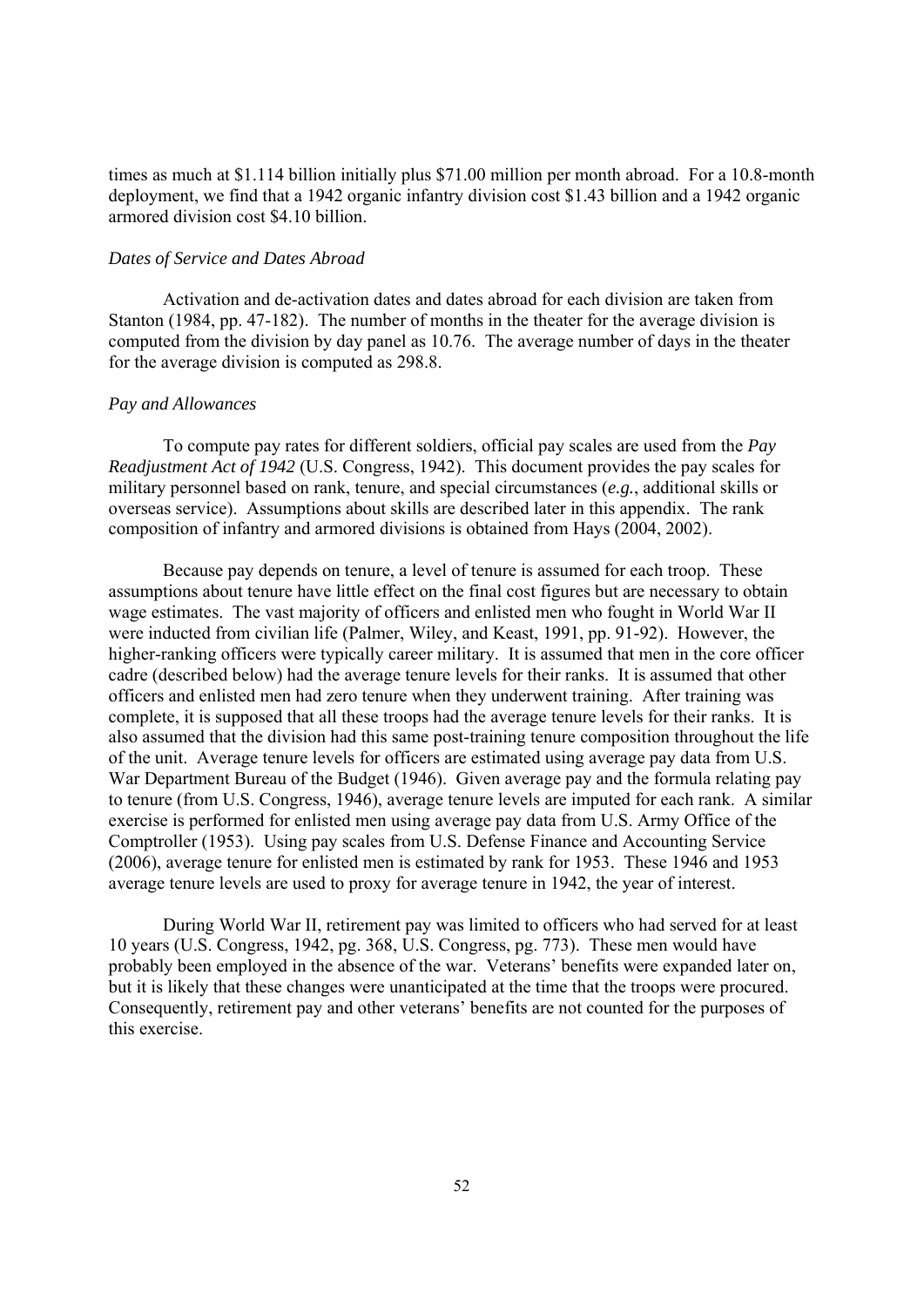### *Training*

Initial (pre-departure) training expenditure calculations begin with the January 1942 plan for activation of an infantry division (Palmer, Wiley, and Keast, 1991, pp. 433-441). This plan specifies the lengths of time spent in training for all 15,514 troops in an organic infantry division. It is assumed that the sequence of events in activation and training was the same for armored as for infantry divisions. A division usually began with a cadre of trained, high ranking officers taken from other "parent" divisions. For infantry divisions, this cadre included 172 officers.16 Given the larger numbers of high ranking officers in an armored division, it is assumed that the armored officer cadre included 183 officers.17

The high ranking officers within a division acted as instructors for most of the division's training. This training included both basic instruction and field exercises performed at camps throughout the U.S. Palmer, Wiley, and Keast suggest that the typical training period for a division was 38 weeks (Palmer, Wiley, and Keast, 1991, pp. 440-441, 481). Data from Stanton indicate that 789 and 803 days passed between activation and departure overseas for armored and infantry divisions, respectively (Stanton, 1984 pp. 47-182). Hence, the divisions spent a considerable amount of time after training simply shuffling around and waiting to depart.<sup>18</sup> The personnel costs in Table A13 include wages paid during this idle time. Most of the division's pre-debarkation wages are included as personnel costs in Table A13, even when the personnel worked as instructors  $19$ 

The total costs of division field exercises are calculated from U.S. Bureau of the Budget  $(1940-1947)$ <sup>20</sup>. The cost per set of maneuvers is estimated by dividing this total cost across all divisions in proportion to their participation. Stanton (1984) reports the dates in which each division participated in field exercises. The average armored and non-armored divisions participated in 1.6 and 2.0 sets of combat maneuvers, respectively. It is assumed that the armored: infantry cost ratio for field exercises was 1.25, the same as for replacement training camps. Estimates of replacement training camp costs are described later in the appendix.

<sup>&</sup>lt;sup>16</sup> Later in 1942, the activation schedule was changed slightly, and a greater proportion of officers were hired for the pre-trained cadre (Palmer, Wiley, and Keast, 1991, pp. 436-438). Accounting for such changes would have only a minor effect on our estimated costs.

<sup>&</sup>lt;sup>17</sup> This estimate is obtained by assuming that the ratio of cadre to other officers was the same as for the infantry division.

<sup>&</sup>lt;sup>18</sup> Brown (1986, pp. 164-167) describes this process in further detail.

<sup>&</sup>lt;sup>19</sup> For training before the division was activated (*e.g.*, basic enlisted training, Officer Candidate School), trainee wages are included in the cost of training. It is supposed that basic training for enlisted men and officers occurred prior to activation of the division. Hence, the total costs of basic, officer, and Command and General Staff training include the wages and allowances paid to trainees. Advanced training appears to have frequently taken place after the activation of the division (Palmer, Wiley, and Keast, 1991, pg. 265). Hence, these men would have been employed by the division if they were not receiving the training. The cost of advanced training estimated here excludes trainees' wages and allowances. It is supposed that troops held the rank of Private during basic enlisted training and Private First Class during officer candidate training. It is supposed that they held the rank of Second Lieutenant during Command and General Staff Training. During all other training, it is supposed that the trainees held their ultimate ranks within the division.

<sup>&</sup>lt;sup>20</sup> These estimates exclude the costs of additional military personnel who worked at the training camps. From preliminary investigations, It was determined that these additional costs are negligible.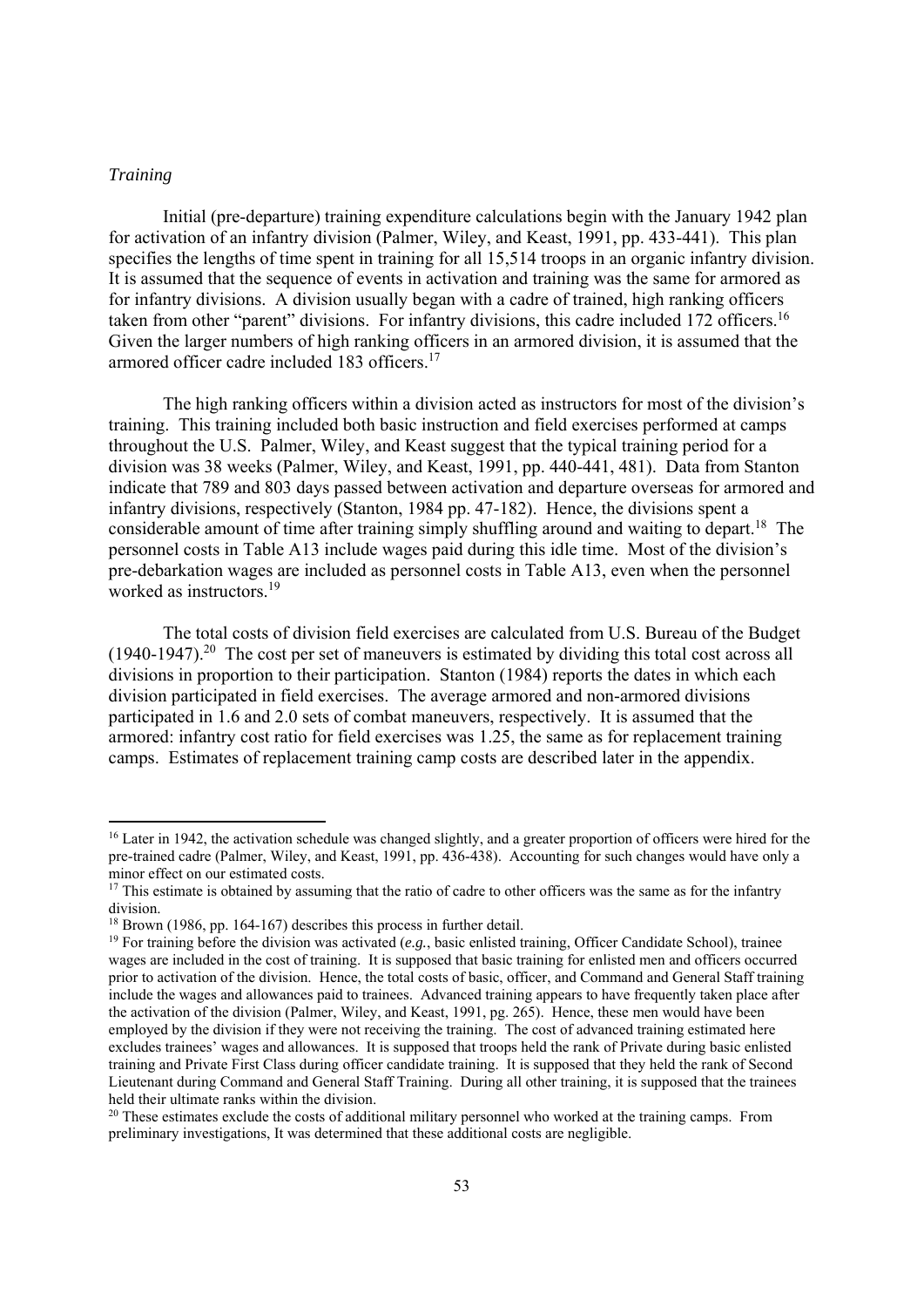All the officers and some of the enlisted men received training prior to the activation of the division.21 Every officer received both basic enlisted training and some form of basic officer candidate training. The higher ranking enlisted men received basic enlisted training before joining the division. Roughly 33% of the officers and roughly 6% of the enlisted men also received advanced training in some special skill.<sup>22</sup> Troops within the division served different functions (*e.g.*, Artillery, Infantry, Quartermaster), and each troop attended schools particular to his branch. Data on the breakdown of infantry and armored divisions by branch are taken from Hays (2004, 2002) and Greenfield, Palmer, and Wiley (1947, pp. 320-321).

 Next, the lengths and types of training are estimated for each troop. Troops were generally processed through induction stations and reception centers. Each of these processes lasted a day or two (U.S. Army Chief of Staff, 1945a). From early in mobilization until April 1943, basic enlisted training lasted 13 weeks. Officer candidate school also typically lasted about 13 weeks during this period. By late 1943, both types of schooling had been lengthened to 17 weeks (Palmer, Wiley, and Keast, 1991, pp. 332, 358, 382-385). For the purposes of this analysis, it is assumed that the divisions' initial troops received the shorter, 13-week training. Replacement troops are assumed to have received the longer training. Specialist courses varied in length. For each troop, it is assumed that specialist training lasted the average length for enlisted or officers for that branch. These average lengths are calculated using course lengths and output data from Palmer, Wiley and Keast  $(1991, pp. 309-319).^{23}$  Some specialist course lengths are also taken from U.S. Army Ground Forces (1947). It is also supposed that the divisions' highest ranking officers attended Fort Leavenworth's 10-week Command and General Staff course.<sup>24</sup>

 Next, the cost per week of training is estimated for different types of training. Estimates of the cost per week of officer training are obtained from U.S. Army Ground Forces (1947). This report consists of an itemized accounting of different types of training given to Chinese officers in 1947. This report includes the estimated costs and lengths for a variety of courses in

<sup>&</sup>lt;sup>21</sup> The original officer cadre included officers who had already received training for other purposes. These officers were often taken from other "parent divisions." The cost of the division does not include the cost of training these officers. However, the division was responsible for training replacements for the officer cadre in their parent divisions. These replacement training costs are included in the cost of the division.

<sup>&</sup>lt;sup>22</sup> It is supposed that advanced training went to higher ranking officers and enlisted men and to the ranks with "technical" in the title. Both the 33% and 6% figures are rough approximations based on a variety of figures (Palmer, Wiley, and Keast 1991, pp. 249, 266, 279, 308-319). For an enlisted man who learned a special skill, the Army paid an additional allowance. It is assumed here that this bonus coincided with taking the enlisted advanced courses.

 $23$  For the Officer Candidate School basic training, total training costs include the cost of training students who did not graduate. These costs are added in by scaling the course length by the branch-specific graduation rate. Data on graduation rates are obtained for the branches of the ground arms (*e.g.*, Artillery, Armor, Infantry) from Keast (1946, pp. 27-34). Data on the overall graduation rate of the service branches (*e.g.*, Ordnance, Signal,

Quartermaster) are obtained from U.S. Army Service Forces (1954, pg. 224). We assume that the Command and General Staff graduation rate equaled the average graduation rate for basic officer courses in the ground arms. For the basic enlisted training, it is assumed that the induction centers effectively screened enlisted men, and that the graduation rate was 100%. For advanced courses, it is assumed that the knowledge (rather than the degree) was relevant for division effectiveness, and hence pass rates are ignored.

<sup>&</sup>lt;sup>24</sup> During World War II, the typical 1- to 2-year course was abbreviated to 10 weeks (Partin, 1983).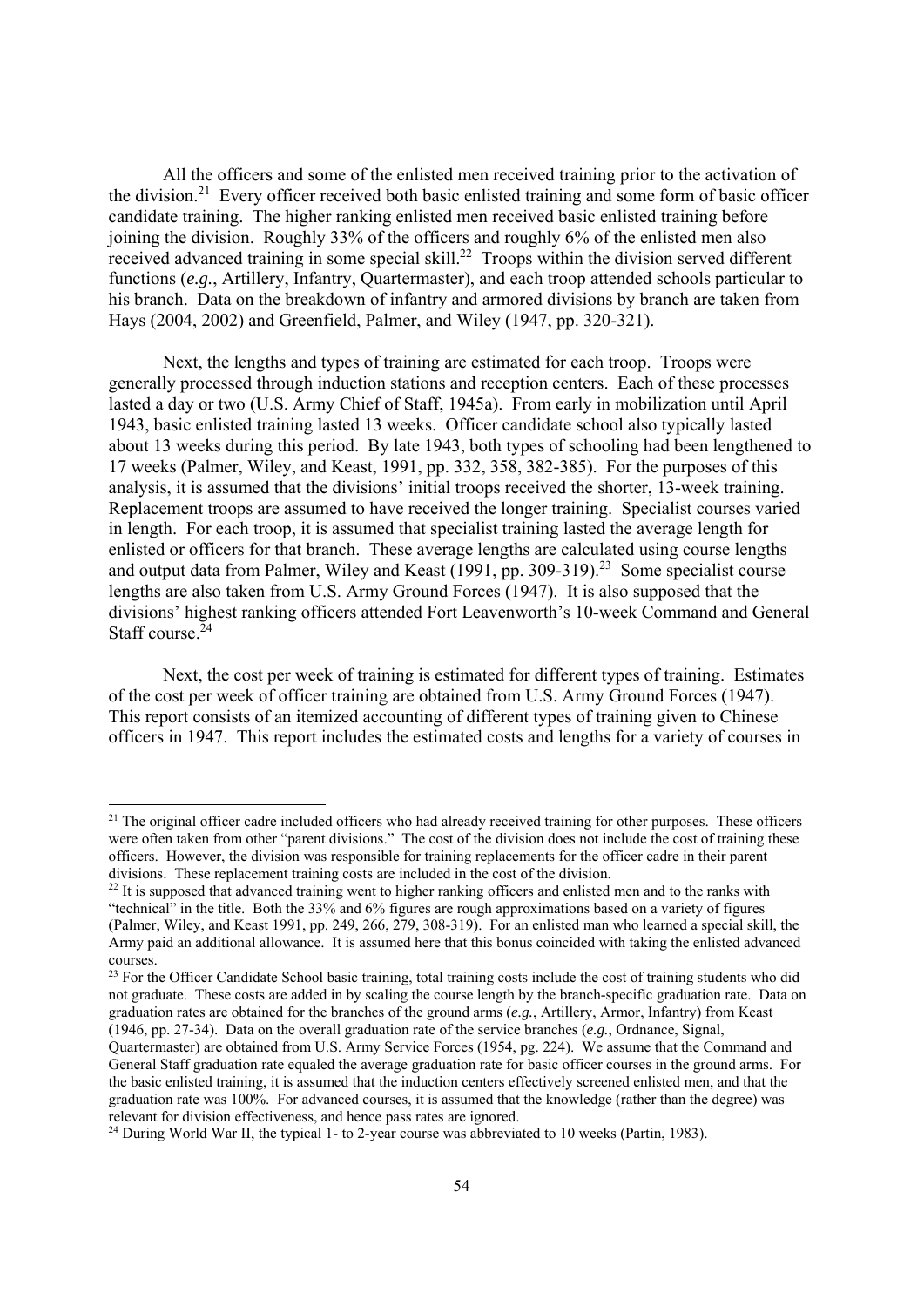ground arms, service branches, and Command and General Staff.25 It is assumed that the advanced specialist courses cost as much for enlisted men as for officers. To estimate the cost per week for basic enlisted training, these costs are combined with data from a few different sources.<sup>26</sup> Some minor imputation was required in calculating each of breakdown by branch, course lengths, and cost per week.

 In addition to the initial mobilization strength, each division received replacement troops when it lost troops due to casualties or other separations. The cost of regular replacements of troops is estimated by combining the above pay and training estimates with data on separations. Casualty rates, separation rates, and returns to duty (among casualties) are measured separately for officers and enlisted men from a handful of sources. For separations other than casualties, the cost of replacements is included in the monthly cost of operating a division overseas. Data on the rate of separations are obtained from U.S. Army Service Forces (1954, pp. 200, 206-209). Data on the rate of casualties (minus returns-to-duty) are obtained from U.S. Army Adjutant General (1953, pg. 5). Using these data, the monthly rates of non-casualty separations are calculated separately for officers and enlisted men. Within each enlisted/officer and branch combination, it is assumed that replacements took specialist courses at the same rate as the division's original troops. However, replacements generally did not receive divisional training or participate in maneuvers. For casualty replacements, the casualty rate per branch is estimated from a handful of sources.<sup>27</sup> Using these pay and training data, the replacement cost per casualty is estimated to be \$6,400. This cost of replacing casualties is not included in the estimated costs of the divisions. Death benefits and funeral and cemetery expenses were negligible compared to this \$6,400 replacement cost (U.S. Bureau of the Budget, 1940-1947; U.S. Congress, 1919).

# *Capital Expenditure*

 Quantities of equipment for organic infantry and armored divisions are taken from Hays (2004, 2002). Purchase prices for each item are taken from U.S. Army price lists (U.S. Army Air Forces, 1945; U.S. Army Service Forces (1942a, 1942b, 1943a, 1943b, 1943c, 1944a; U.S.

<sup>&</sup>lt;sup>25</sup> We also constructed our own estimates of the average training costs per pupil based on the schools' non-personnel budgets and the total personnel. Our estimates are slightly larger than these cost estimates, but are generally of the same order of magnitude. The Army Ground Forces data are used for the final estimates, because they exhibited less variance and required fewer assumptions.

<sup>&</sup>lt;sup>26</sup> For each branch, it is assumed that the non-labor cost per pupil was the same for officer training as for enlisted training. Non-labor costs for the officer candidate schools are obtained from U.S. Bureau of the Budget (1940- 1947). It is then assumed that the personnel cost per pupil was proportional to the number of personnel per pupil in each school. The personnel per pupil for enlisted and officer schools are obtained from U.S. Army Chief of Staff (1945a through 1945d). It is supposed that the labor cost per employee was the same for these schools as for the corresponding branch of officer training. For the service branches, data on non-labor costs were not readily available. It is assumed that the non-labor cost per pupil in the Signal Corps was the same as for Field Artillery. It is also assumed that the non-labor cost per pupil for Ordnance and the Quartermaster Corps were the same as for Infantry. For the Medical Corps, the personnel to student ratio was very similar for basic enlisted and enlisted specialist schools. Consequently, it is assumed that the cost per trainee week was the same for officers and enlisted men. For Military Police and Engineer Corps, personnel to student ratios are not readily available for both officer and enlisted courses. For these two branches, it is assumed that the cost per trainee week was the same for enlisted men as for officers.

<sup>&</sup>lt;sup>27</sup> U.S. Army Adjutant General (1953), pg. 5. Palmer, Wiley, and Keast (1991), pg. 49. U.S. Army Service Forces (1954), pg. 123. Some branches aggregated. Some minor imputation required. It is supposed that the ratio of enlisted to officer casualties was constant across the different ground arms and service branches.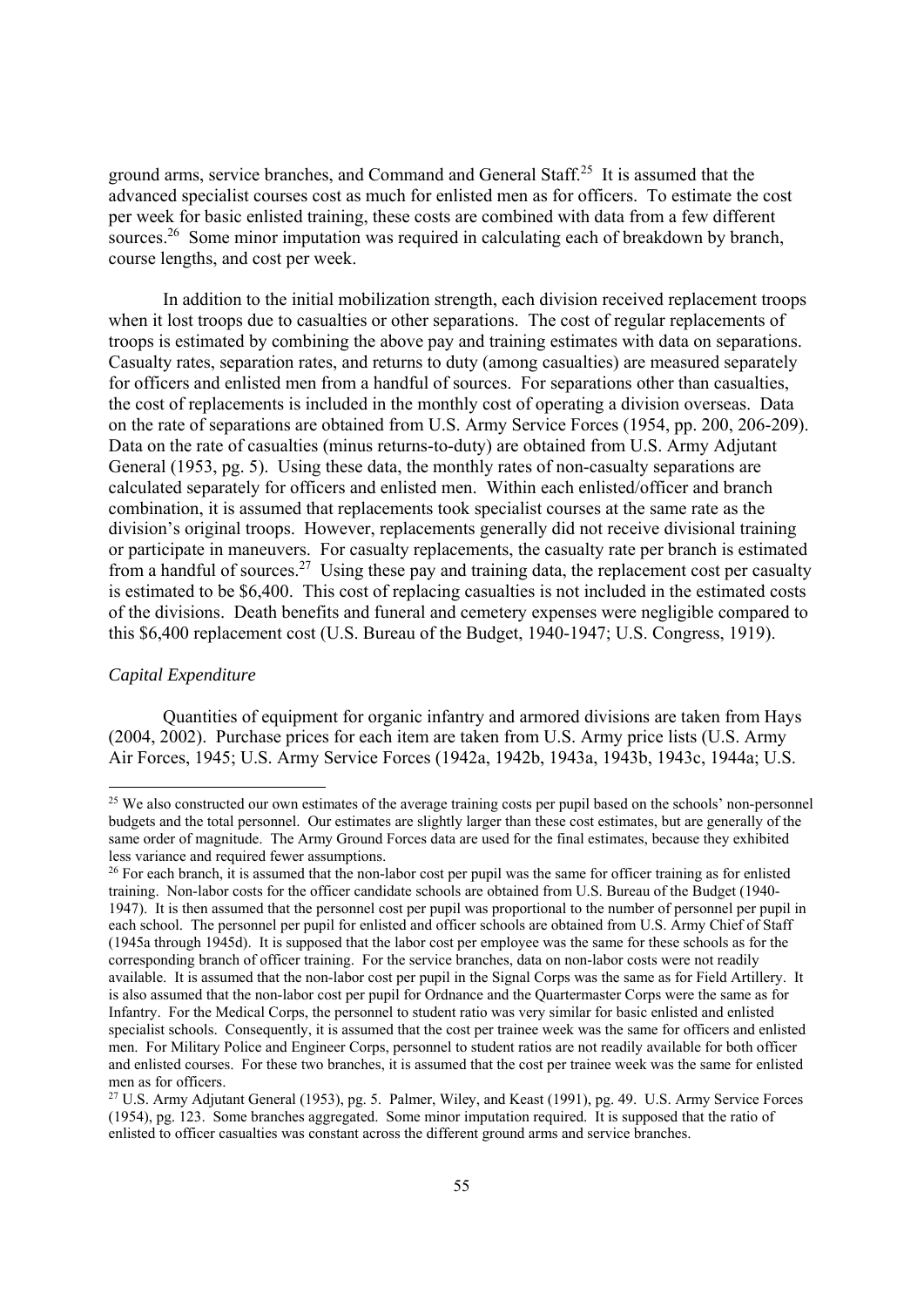Army Services of Supply 1942a, 1942b). These prices are adjusted using branch-specific monthly procurement price indices from Crawford and Cook (1953, pg. 82). Depreciation rates for specific capital items are taken from U.S. Army Service Forces (1943d, 1944b, 1944c) estimates. These depreciation rates take into account tank losses both in and out of combat.<sup>28</sup> In many cases, Army Service Forces estimated separate depreciation rates for different theaters. When separate depreciation rates were available for the Mediterranean and European Theaters of Operations, an average of the two rates was used. When this was not possible, depreciation rates were used for the overall Western Front or for the entire overseas army. Maintenance and loss data from overseas were limited, and these estimated depreciation rates are at best very rough approximations. In a small handful of cases, the price or depreciation rate for a specific item was not available. In these cases, the data for similar items were used. For the 38 weeks of division training, it is supposed that equipment depreciated at the reported rates for the Continental U.S. This depreciation is counted as a cost of training in Table A13. For the remaining idle time before debarkation, it is supposed that equipment did not depreciate.

 The effects of division type on tank losses in Table A6 are notable because they are used in the cost calculations. For the average combat day in the engagement data, 3.4 out of 125 U.S. tanks were lost in combat. The percentage lost in a combat day was 1.1% and 2.8% for pre- and post-reorganization infantry and was 3.5% and 4.6% for pre- and post-reorganization armored. To translate these figures into estimated losses per month, we multiply these percent losses by the number of days in the engagement sample that a unit would be expected to experience over a month. We then scale the losses upward to account for tank losses that occurred on days that are not in the engagement sample. Because tank loss data are only available in the engagement sample, we perform a scaling using the fatalities data – measuring the fraction of deaths attributable to engagement days. This same scaling is used to construct the U.S. KIA bar graphs and the isoquant graphs in the main paper. To perform the scaling, we multiply the percentage of tanks lost by 298.803 (the number of days in a typical deployment) times 0.0146544 (the fraction of division days included in the engagement sample) and we divide by the product of 0.0589803 (the fraction of deaths accounted for by the engagement sample) and 10.75758 (the number of months in a typical deployment). For the infantry divisions, this calculation produces monthly loss rates of 7.83% pre-reorganization and 19.3% post-reorganization. For the armored divisions, this calculation produces monthly loss rates of 24.0% pre-reorganization and 31.7% post-reorganization. The differences between pre- and post-reorganization types are largely due to the more intense combat and higher tank losses experienced in the ETO than in the Mediterranean Theater. Considering pre- and post-reorganization together, we estimate monthly tank losses of 11.2% for the infantry division and 29.8% for the armored division. Army Service Forces varied its tank loss estimates over the course of the war based on the higher than anticipated loss rates; these figures are roughly in line with their end-of-war estimated loss rate of 20% (Smith, 1959, pp. 189-91). Given the lower percentage of armored divisions in the theater, the observed tank loss rates fall slightly below this 20% figure; however, the loss rates from the engagement data do not take into account standard wear and tear and tank losses that

 $28$  Constant monthly depreciation rates are assumed, as U.S. Army Service Forces did when determining replacement requirements. These depreciation rates take into account tank losses from combat. Simply using tank loss rates from the engagement data would fail to account for tank losses out of combat. Moreover, the engagementlevel tank loss data do not specify the degree of damage or reparability. These constant monthly depreciation rates appear to be the most accurate way to account for tank losses.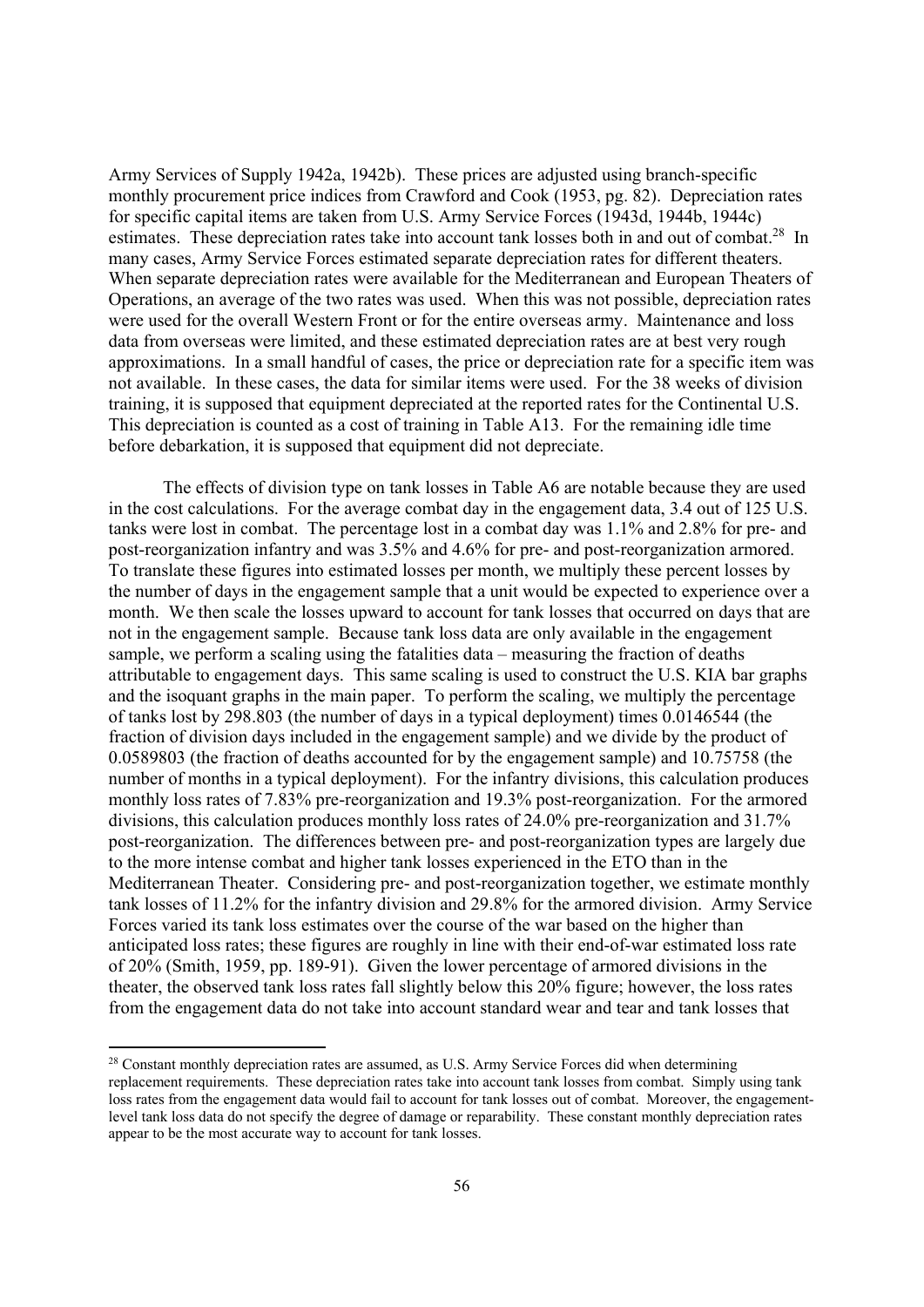did not occur during combat (which probably occurred more frequently than non-combat fatalities). To adjust for this deficiency, the monthly depreciation rates from Army Service Forces are revised upwards in the tank loss estimates, and a 15% monthly depreciation rate is assumed for tanks in infantry divisions, and a 35% monthly depreciation rate is assumed for armored divisions.

### *Food, Clothing, Gasoline, and Ammunition*

 The food, clothing, gasoline, and ammunition costs estimated here rely on historical U.S. Army cost studies. Estimates of a single troop's food requirements are taken from U.S. War Department Public Relations Division (1946). Clothing and additional equipment estimates are taken from U.S. Army Office of the Quartermaster General (1944).29 Both per troop estimates are then multiplied by the number of men in each type of division. Monthly overseas ammunition cost estimates for a 1942 armored and infantry division are obtained from U.S. Army Services of Supply (1943, pg. 30). Monthly overseas gasoline requirements for a 1942 armored and infantry division are obtained from U.S. Army Service Forces (1943a).<sup>30</sup> Gasoline prices for 1942 are taken from U.S. Bureau of Labor Statistics (2004).

# *Transportation*

 Transportation costs are estimated separately for troops and for capital items from the travel and transportation portions of the U.S. defense budget (Greenfield, Palmer, and Wiley, 1947, pg. 203; U.S. Bureau of the Budget, 1940 to 1947).<sup>31</sup> These expenses are divided by the total numbers of people and tons shipped overseas to obtain average costs per person and per ton (U.S. Army Service Forces, 1954, pp. 116, 123). Hence, it is assumed that the per person and per ton transport costs were the same for the Pacific and Western Fronts. These costs include the total expenditures incurred by the Transportation Corps for inter- and intra-continental transport for people and items shipped overseas. Given all these assumptions, the total transportation cost per ton shipped overseas is estimated to be \$880 in 2009 dollars. The total transportation cost per troop who traveled overseas is estimated to be \$3,600.

 The total weight of infantry and armored divisions' equipment is taken from U.S. Army Service Forces (1943a). Two-way trips are assumed for initial troops and equipment, and oneway trips are assumed for replacements. It is assumed that maintenance shipments had the same weight per dollar of expenditure as the initial shipments did. In addition to regular purchases, Army supply plans included a 4.5-month store of reserves.<sup>32</sup> Hence, 4.5 months of equipment,

<sup>&</sup>lt;sup>29</sup> These Quartermaster General estimates include both initial costs and monthly maintenance costs. These totals include "additional equipment" such as canteens, flashlights, etc. These costs are added to the "Equipment" category in Table A13. As suggested by the study, the estimates here add 25% of the initial costs for reserve requirements.

<sup>&</sup>lt;sup>30</sup> These studies do not report monthly ammunition or gasoline requirements for units still in the U.S. To compute U.S. rates, it is supposed that the ratio of gasoline and ammunition usage to capital depreciation was the same as it was overseas.

<sup>&</sup>lt;sup>31</sup> Personnel costs for the Transportation and Quartermaster Corps are calculated assuming that employees in these branches received the average Army pay rates.

 $32$  Supplies ran very low near the end of the war. As Anderson (2000) describes, to supply units in the field, some divisions were stripped of their equipment as soon as they arrived overseas. Hence, the true amounts of reserves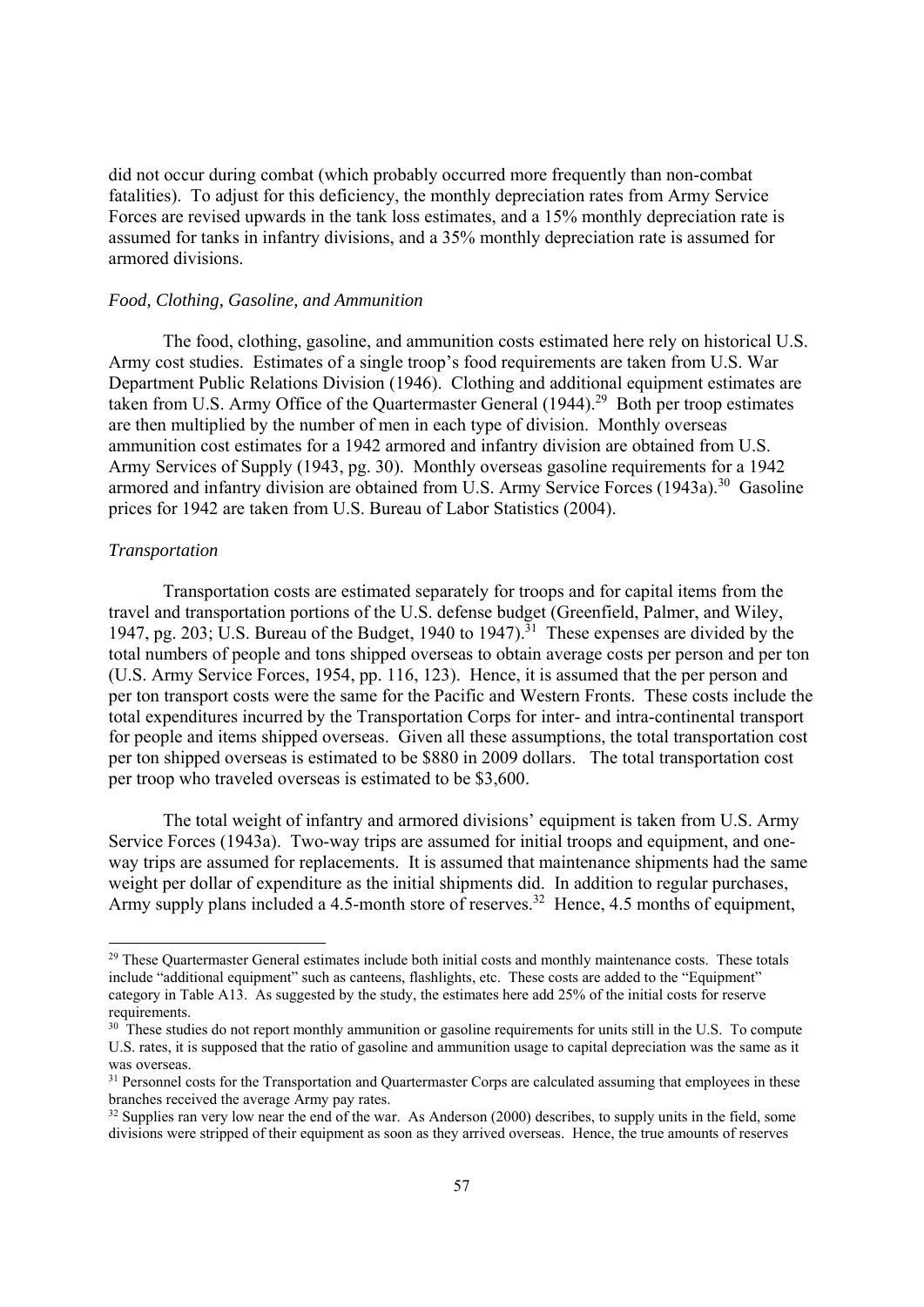gasoline, and ammunition are added to the fixed cost of each division type. Costs are also adjusted for 2% shipping losses for all equipment, as suggested in Herbert and Richards (1943,  $pe. 21$ ).  $33$ 

#### *Numbers of Troops and Tanks*

The standard numbers of troops and tanks for each division type varied over time and are illustrated in Figure A3. The solid black line in panel A shows the number of troops for an armored division, the dashed line shows the number for an infantry division, and the solid gray line shows the number for an airborne division. The standard numbers of tanks are plotted in panel B; however, only the solid black line for the armored division is visible, because no tanks were allotted to the standard infantry or airborne divisions. The numbers for Figure A3 come from Hays (2002, 2003a, 2003b, 2004) and many were confirmed in Stanton (1984) and Wilson (1998).

To measure the numbers of troops and tanks once attachments are taken into account, the full attachment histories are taken from U.S. Army ETO (1945), which lists each U.S. division's history of attachments and detachments over its time in the European Theater. For each of the different platoons, companies, troops, squadrons, battalions, and regiments that were attached and detached, the standard numbers of troops were identified from the same sources listed in the previous paragraph.

<u> 1989 - Johann Barbert Barbert Barbert Barbert Barbert Barbert Barbert Barbert Barbert Barbert Barbert Barbert</u>

maintained overseas may have fell considerably lower than this 4.5 months figure. Denson and Wood (1943, pg. 21). One additional cost of reserves is the cost of storage space. A preliminary examination of storage costs revealed that they were negligible. Sources: Hamilton (1953), pg. 28; U.S. Army Ground Forces (1945); U.S. Army Service Forces (1943e), pp. 27-B to 29-B; U.S. Army Service Forces (1954, pp. 106-110). U.S. War Department Office of the Budget Officer (1943).

<sup>&</sup>lt;sup>33</sup> In other words, all equipment costs are divided by 0.98 to allow for shipping losses.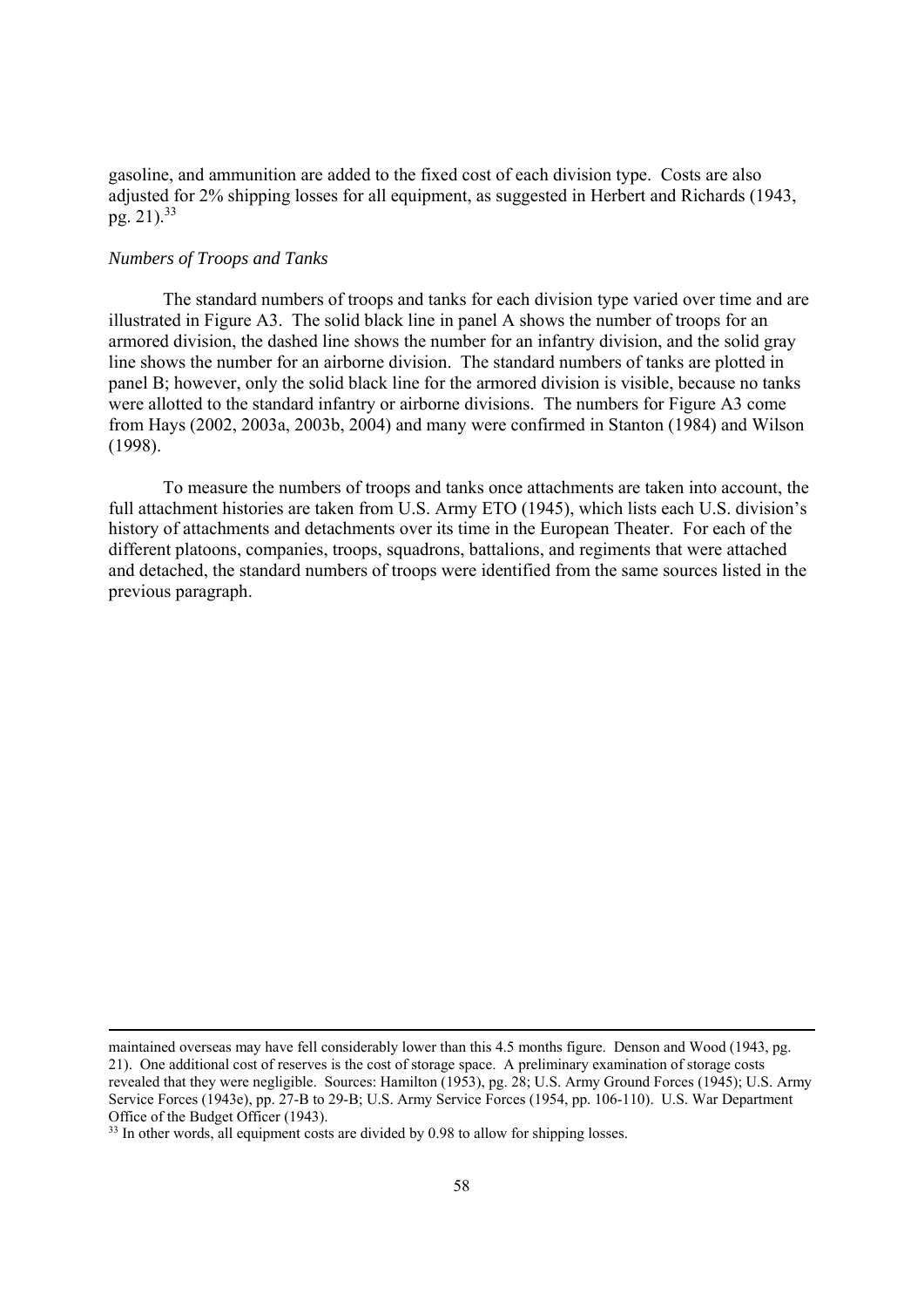## **References**

Anderson, Richard C., Jr. "The U.S. Army in World War II." Military History Online, 2000. <http://www.militaryhistoryonline.com/wwii/usarmy/default.aspx>

Axis History Factbook. 2009. "Military Organisations: Heer." Available at: http://www.axishistory.com/index.php?id=30

Bishop, Chris and Chris McNab. 2003. *The campaigns of World War II day by day.* Hauppauge, NY: Barron's Educational Series.

Brown, John Sloan. *Draftee division*. Lexington, KY: The University Press of Kentucky, 1986.

Copp, J. Terry. 2006. *Cinderella army: the Canadians in Northwest Europe*. Toronto: University of Toronto Press.

Crawford, Richard H. and Cook, Lindsley F. "Procurement." In Whiting, Theodore E., ed., *Statistics*. United States Army in World War II (Green Book Series). Unpublished Manuscript. United States Army Center of Military History, 1953. Center of Military History Library Call No. 2-3.7/AA.W.

Dupuy, Trevor N. 1962. *The military history of World War II: Volume 3, Land Battles: North Africa, Sicily, and Italy.* New York: Franklin Watts, Inc.

Dupuy, Trevor N. *Numbers, prediction, and war*. Fairfax, VA: HERO Books, 1985.

Dupuy, Trevor N. *Understanding war.* New York: Paragon House, 1987.

Dupuy, Trevor N. *Attrition: Forecasting Battle Casualties and Equipment Losses in Modern War*. Nova Publications. Falls Church, VA. 1995.

Dupuy, Trevor N., David L. Bongard, and Richard C. Anderson, Jr. 1994. *Hitler's last gamble: the battle of the bulge, December 1944-January 1945*. New York: Harper-Collins Publishers.

The Dupuy Institute. "Capture Rate Study Phases I and II Final Report," Produced for Center for Army Analysis. Annandale, VA. March 2000. Available at: http://www.dupuyinstitute.org/pdf/e-4epw1and2final.pdf

The Dupuy Institute. *User Guides for the Dupuy Institute Databases*. Annandale, VA. September 2001a.

The Dupuy Institute. *The Historical Combat Effectiveness of Lighter-Weight Armored Forces*. Annandale, VA. August 2001b. Available at : http ://www.dupuyinstitute.org/pdf/mwa-2lightarmor.pdf

The Dupuy Institute. *Division-level engagement database*. The Dupuy Institute, 2004a.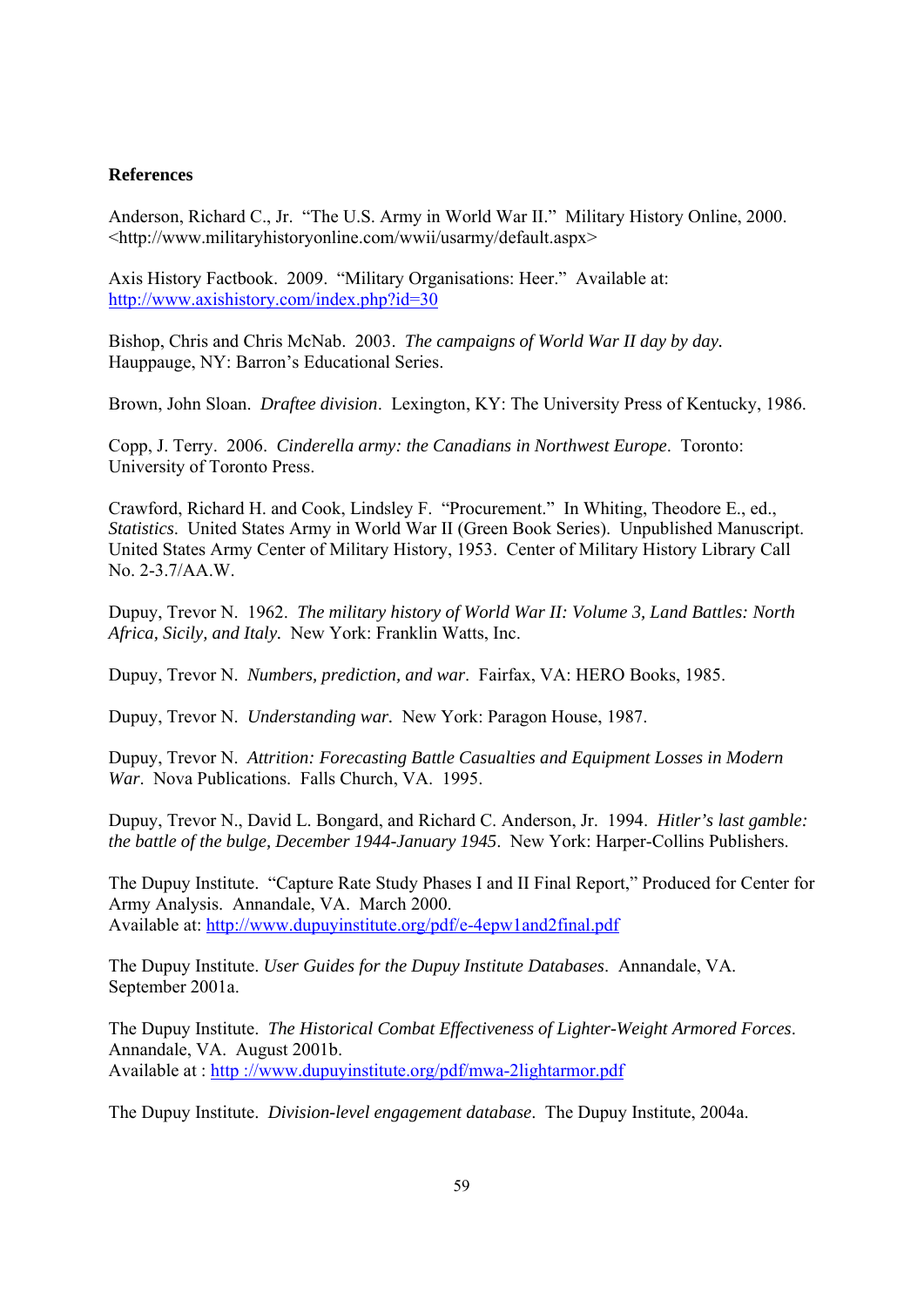The Dupuy Institute. *Measuring the Value of Situational Awareness*. Annandale, VA. February 2004b.

The Dupuy Institute. "Appendix M: Representativeness of the DLEDB." *Forecast of Future Casualties in Iraq*. Annandale, VA. January 2005.

Evans, Martin Marix. *Battles of World War II*. Shrewsbury, England: Airlife Publishing, Ltd., 2002.

Goldewijk, Klein K., 2001. Estimating global land use change over the past 300 years: The HYDE database, Global Biogeochemical Cycles 15(2): 417-433.

Greenfield, Kent R.; Palmer, Robert R. and Wiley, Bell I. *The organization of ground combat troops*. United States Army in World War II (Green Book Series). Washington, DC: Historical Division, Department of the Army, 1947 (reprinted 1987).

Hamilton, William A., Jr. "Construction and Real Estate." In Whiting, Theodore E., ed., *Statistics*. United States Army in World War II (Green Book Series). Unpublished Manuscript. United States Army Center of Military History, 1953. Center of Military History Library Call No. 2-3.7/AA.W.

Hartley, Dean S., III. 2001. *Topics in operations research: predicting combat effects*. Institute for Operations Research and the Management Sciences. Baltimore, MD. 2001.  *Note: includes CD with Land Warfare Database* 

Haskew, Michael E. 2009. "Order of Battle Western Allied Forces of WWII." London: Amber Books, Ltd.

Hays, Jack J. *United State Army Ground Forces tables of organization and equipment, World War II, volume 2: The armored division 1940-1945, part 2*. Milton Keynes, England: Military Press, 2004.

Hays, Jack J. *United State Army Ground Forces tables of organization and equipment, World War II*, *volume 3: The airborne division 1942-1945, part 1*. Milton Keynes, England: Military Press, 2003a.

Hays, Jack J. *United State Army Ground Forces tables of organization and equipment, World War II*, *volume 3: The airborne division 1940-1945, part 2*. Milton Keynes, England: Military Press, 2003b.

Hays, Jack J. *United State Army Ground Forces tables of organization and equipment, World War II*, *volume 1: The infantry division 1940-1945, part 1*. Milton Keynes, England: Military Press, 2002.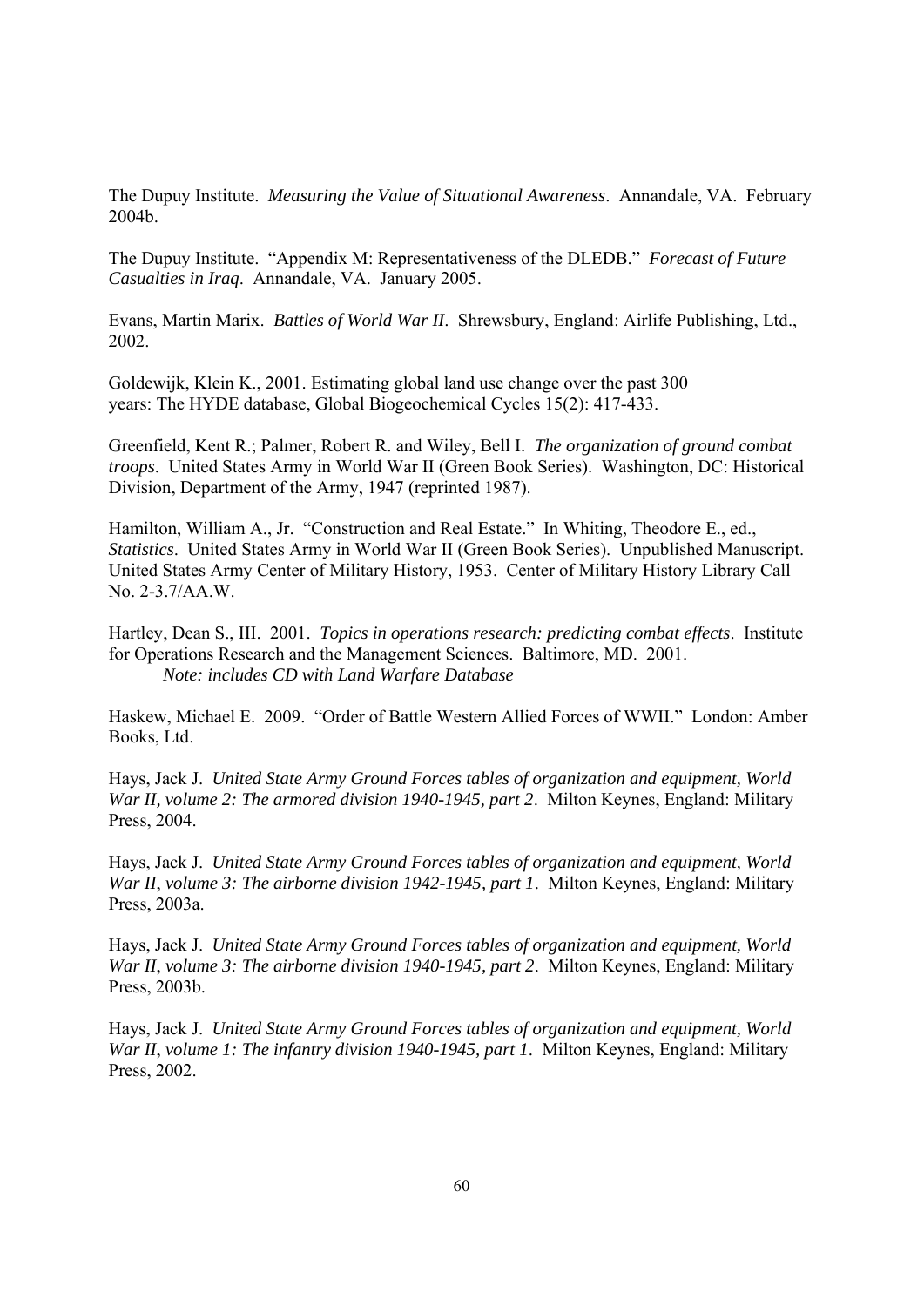Helmbold, Robert L. "Combat Analysis." *Phalanx*, Vol. 26, No.3. Military Operations Research Society, Alexandria, VA. September 1993.

Hensel, H. Struve and McClung, Richard G. "Profit Limitation Controls Prior to the Present War." *Law and Contemporary Problems*, Winter 1944. *10*(2), pp. 187-217.

Herbert, James K. and Richards, George J. "Notes on Presentation of Requirements Division Before Procurement Review Board: Army Supply Program and Matters Related to Requirements Division." United States. Army Service Forces, 1943. Record Group 160, Entry 94, Box 697 and Entry 88, Box 580. National Archives II Building, College Park, MD. Note: Original presentation by Denson, Lee A. and Wood, Walter A., Jr.

Howe, George F. 1993. *United States Army in World War II: The Mediterranean Theater of Operations: Northwest Africa: seizing the initiative in the West*. Washington, DC: United States Army Center of Military History.

Imbrie, John and Barbara Imbrie. 2004. "Chronology of the 10<sup>th</sup> Mountain Division in World War II, 6 January 1940 to 30 November 1945." Lakewood, Colorado: National Association of the  $10<sup>th</sup>$  Mountain Division Association. Available at: http://10thmtndivassoc.org/chronology.pdf

Jordan, David and Andrew Wiest. 2004. *Atlas of World War II*. London: Amber Books, Ltd.

Joslen, H.F. 2009. *Orders of battle: United Kingdom and colonial formations and units in the Second World War 1939-1945*. London: Naval and Military Press (new edition of 1960 printing).

Kay, Robin L. 1967. *Official history of New Zealand in the Second World War 1939-45. Italy Volume II: From Cassino to Trieste*. Wellington, New Zealand: R.E. Owen, Government Printer.

Keast, William R. "Training of Officer Candidates in AGF Special Training Schools." Study No. 31. Historical Section, United States Army Ground Forces, 1946. Center of Military History Library Call No. D 769 A5331 no. 31.

Keegan, John. 2006. *Atlas of World War II*. London: Harper-Collins Publishers.

Kurowski, Franz. 1995. *The history of the Fallschirmpanzerkorps Herman Göring*. Winnipeg, Canada: J.J. Fedorowicz Publishing, Inc.

Lawrence, Christopher. "The Second Test of the TNDM Battalion-Level Validations: Predicting Casualties." The International TNDM Newsletter. April, 1997. Available at: http://www.dupuyinstitute.org/tdipub4.htm

Lawrence, Christopher A. "The Velocity Attrition Factor." *The International TNDM Newsletter*, October 1996, *1*(2), pg. 64.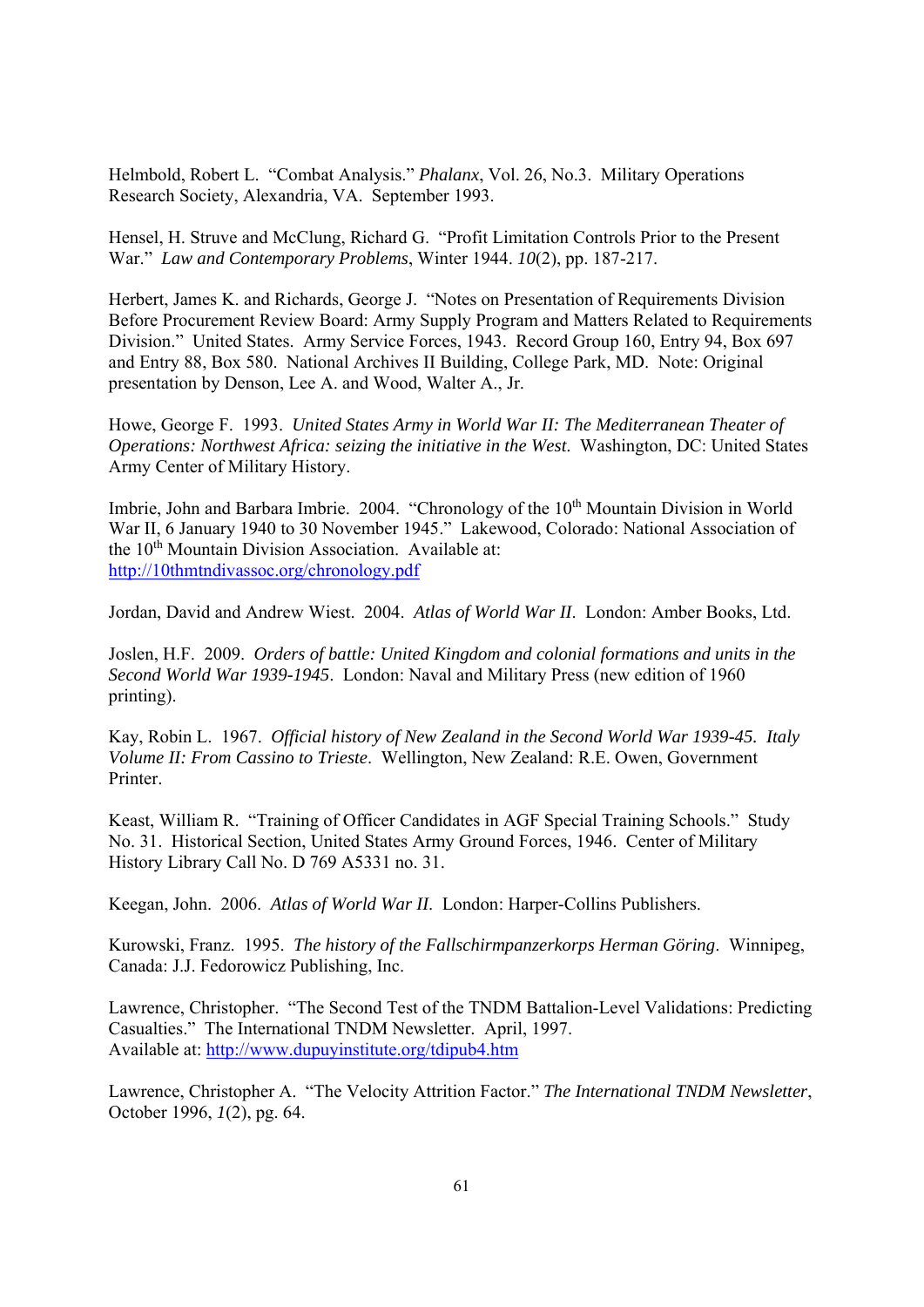Llewellyn, Stephen P. 1949. *Official history of New Zealand in the Second World War 1939-45. Journey Towards Christmas: Official History of the 1st Ammunition Company Second New Zealand Expeditionary Force, 1939-1945*. Wellington, New Zealand: War History Branch, Department of Internal Affairs. Printed by Dunedin, New Zealand: Coulls Somerville Wilkie, Ltd.

Maughan, Barton. 1966. *Australian in the War of 1939-1945: Series 1 – Army, Volume III – Tobruk and El Alamein*.

McCann, Frank D. 1974. *The Brazilian-American Alliance, 1937-1945*. Princeton, NJ: Princeton University Press.

McKinney, J.B. 1952. *Official history of New Zealand in the Second World War 1939-45. Medical Units of 2 NZEF in Middle East and Italy.* Wellington, New Zealand: War History Branch, Department of Internal Affairs. Printed by Dunedin, New Zealand: Coulls Somerville Wilkie, Ltd.

Messenger, Charles. 1989. *The chronological atlas of World War Two.* New York: MacMillan.

Meyer, Hubert. 2005. *The 12th SS: The history of the Hitler Youth Panzer Division: Volume Two*. Mechanicsburg, PA: Stackpole Books.

Meyer, Kurt. 2005. *Grenadiers: The story of Waffen SS general Kurt "Panzer" Meyer.* Mechanicsburg, PA: Stackpole Books.

Mitcham, Samuel W., Jr. 2007a. *German order of battle volume one: 1st-290th Infantry Divisions in WWII*. Mechanicsburg, PA: Stackpole Books.

Mitcham, Samuel W., Jr. 2007b. *German order of battle volume two: 291st-999th Infantry Divisions, named infantry divisions, and special divisions in WWII*. Mechanicsburg, PA: Stackpole Books.

Mitcham, Samuel W., Jr. 2007c. *German order of battle volume three: Panzer, Panzer Grenadier, and Waffen SS Divisions in WWII*. Mechanicsburg, PA: Stackpole Books.

Mitcham, Samuel W., Jr. 2007d. *The Panzer Legions: A guide to the German Army tank divisions of WWII and their commanders.* Mechanicsburg, PA: Stackpole Books.

Mitcham, Samuel W., Jr. 1985. *Hitler's legions: the German Army order of battle.* New York: Stein and Day.

Mitchell, T.D. and Jones, P.D. 2005. "An improved method of constructing a database of monthly climate observations and associated high-resolution grids." Int. J. Climatol. 25: 693 – 712.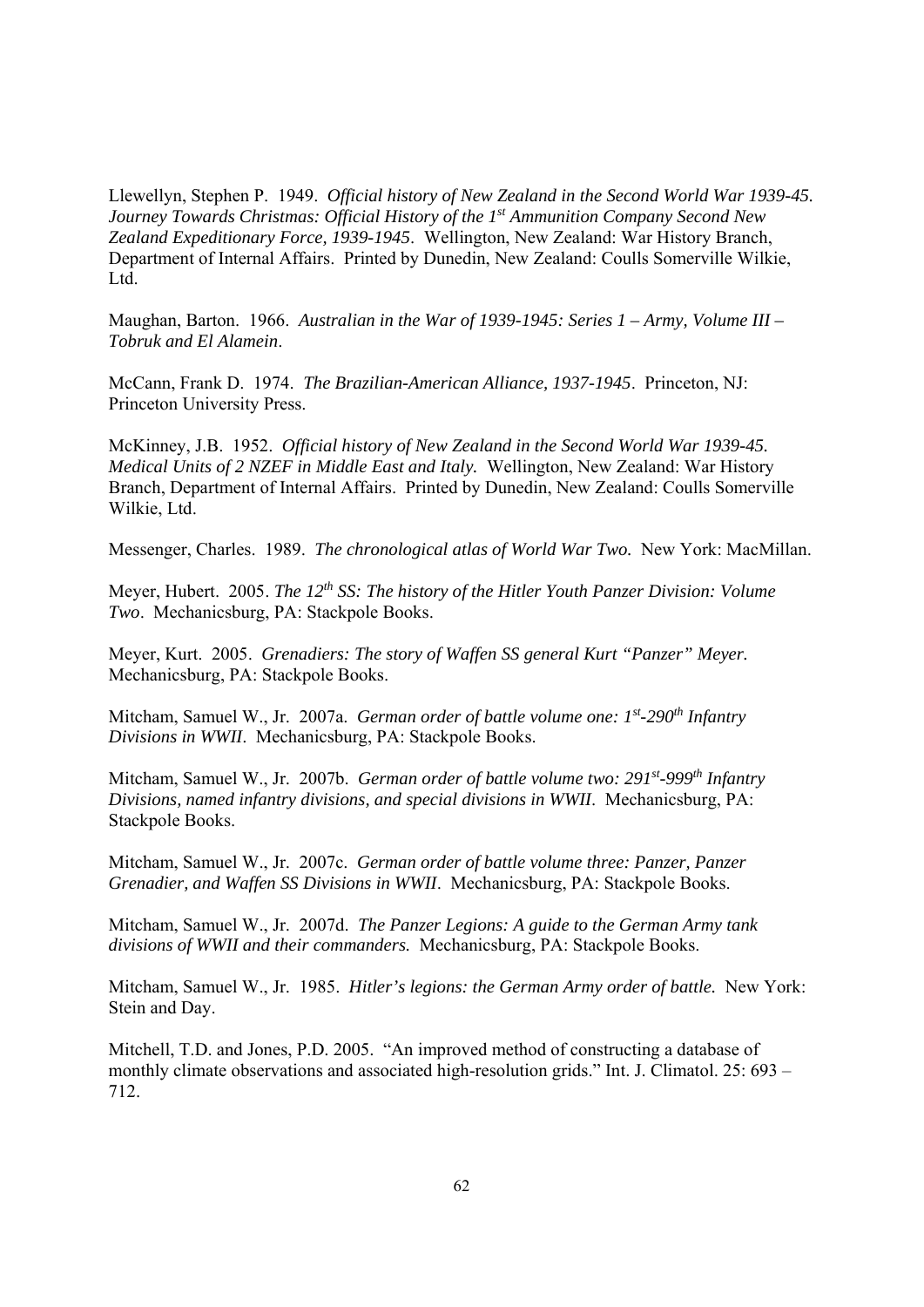Moraes, Joao Baptista Mascarenhas de. 1966. *Brazilian Expeditionary Force, by its commander*. Translated from 2nd Ed, revised and enlarged. Washington, DC: U.S. Government Printing Office.

Natkiel, Richard. 2006. *The atlas of World War II.* North Dighton, MA: JG Press, Inc.

Nicholson, Gerald W. L. 1956. *Canadians in Italy 1943-1945*. Ottawa, Canada: Queen's Printer and Controller of Stationery.

Palmer, Robert R.; Wiley, Bell I. and Keast, William R. *The procurement and training of ground combat troops*. United States Army in World War II (Green Book Series). Washington, DC: Historical Division, Department of the Army, 1948 (reprinted 1991).

Partin, John W. "Wars and New Challenges, 1939-1983." In Partin, John W., ed., *A brief history of Fort Leavenworth*. Fort Leavenworth, KS: Combat Studies Institute, United States Army Command and General Staff College, 1983.

Phillips, Neville C. 1957. *Official history of New Zealand in the Second World War 1939-45. Italy Volume I: The Sangro to Cassino*. Wellington, New Zealand: War History Branch, Department of Internal Affairs. Distributed by Christchurch, New Zealand: Whitcombe & Tombs, Ltd.

Pimlott, John. 2006. *The atlas of World War II*. Philadelphia: Running Press.

Rohlfs, Chris. "Three Essays Measuring Dollar-Fatality Tradeoffs and Other Human Costs of War." Ph.D. Dissertation, University of Chicago. June 2006b.

Rotte, Ralph and Schmidt, Christoph M. "On the Production of Victory: Empirical Determinants of Battlefield Success in Modern War." *Defence and Peace Economics*, June 2003, *14*(3), pp. 175-92.

Ruppenthal, Roland G. *Logistical support of the armies*.Volume 2. United States Army in World War II (Green Book Series). Washington, DC: Historical Division, Department of the Army, 1959.

Smith, R. Elberton. *The Army and economic mobilization.* United States Army in World War II (Green Book Series). Washington, DC: Historical Division, Department of the Army, 1959.

Stanton, Shelby L. *Order of battle: U.S. Army, World War II*. Novato, CA: Presidio Press, 1984.

Stone, Bill. 1999. "Free French Divisions." Available at: http://stonebooks.com/history/freefrench.shtml, most recently accessed on March 5, 2010.

Terry, Nick and Lowry Cole. 2001a. *German Army, 1939-1945, volume 6: Divisions (Part 1)*. Milton Keynes, United Kingdom: Military Press.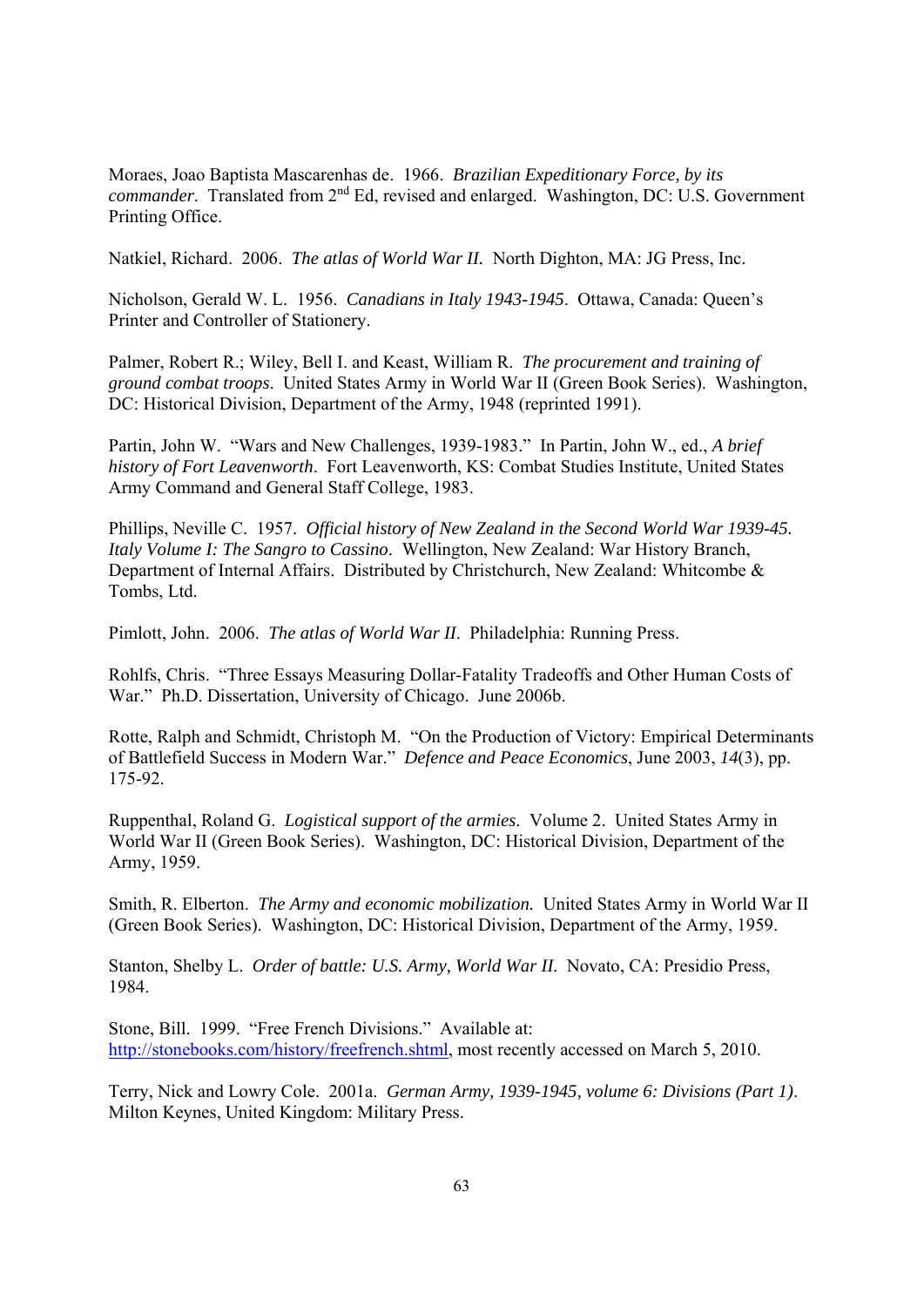Terry, Nick and Lowry Cole. 2001b. *German Army, 1939-1945, volume 7: Divisions (Part 2)*. Milton Keynes, United Kingdom: Military Press.

United States Airborne in World War II, The. "The U.S. Airborne in World War II." Roll of Honor lists of fatalities by division and regiment. Accessed on January 27<sup>th</sup>, 2010. Available at: http://www.ww2-airborne.us/division/order\_battle.html

U.S. American Battle Monuments Commission. 2005. "ABMC World War II Cemetery Files." Available as a searchable database at: http://www.abmc.gov/search/wwii.php. Contact: Martha Sell, ABMC. (703) 696-6897.

U.S. American Graves Registration Service. 1954. "Rosters of Military Personnel Whose Remains Were Not Recovered, 1951-54." Record Group 92, Archives II. Contacts: John Horn, DPMO, John.Horn@osd.mil. Available in electronic form at: http://www.dtic.mil/dpmo/WWII\_MIA/INDEX.HTM

United States. Army Adjutant General. "Army Battle Casualties and Nonbattle Deaths in World War II: Final Report, 7 December 1941-31 December 1946." Statistical and Accounting Branch, 1953. Library Call No. 1954:4728, National Archives II Building, College Park, MD.

United States. Army Air Forces. *Army Air Forces statistical digest of World War II*. Washington, DC: Office of Statistical Control, 1945.

United States. Army Chief of Staff. "Enlisted Men Used in Restricted Activities." Security Classified General Correspondence, 1944-45: 200, Case I, 1945a. Record Group 165, Entry 13, Box 150. National Archives II Building, College Park, MD.

United States. Army Chief of Staff. "Estimated Army Ground Forces Zone of the Interior Requirements." Security Classified General Correspondence, 1944-45: 200.3, Cases 32-75, 1945b. Record Group 165, Entry 13, Box 151. National Archives II Building, College Park, MD.

United States. Army Chief of Staff. "Quarterly Estimates of Personnel to Operate the Zone of the Interior Establishment." Security Classified General Correspondence, 1944-45: 200.3, Cases 32-75, 1945c. Record Group 165, Entry 13, Box 151. National Archives II Building, College Park, MD.

United States. Army Chief of Staff. "Summary of War Department Manpower Board Survey of Army Ground Forces Schools." Security Classified General Correspondence, 1944-45: 200.3, Case 75, 1945d. Record Group 165, Entry 13, Box 151. National Archives II Building, College Park, MD.

United States. Army European Theater of Operations (ETO). 1945. *Order of battle of the United States Army World War II European Theater of Operations*. Office of the Theater Historian, Paris France.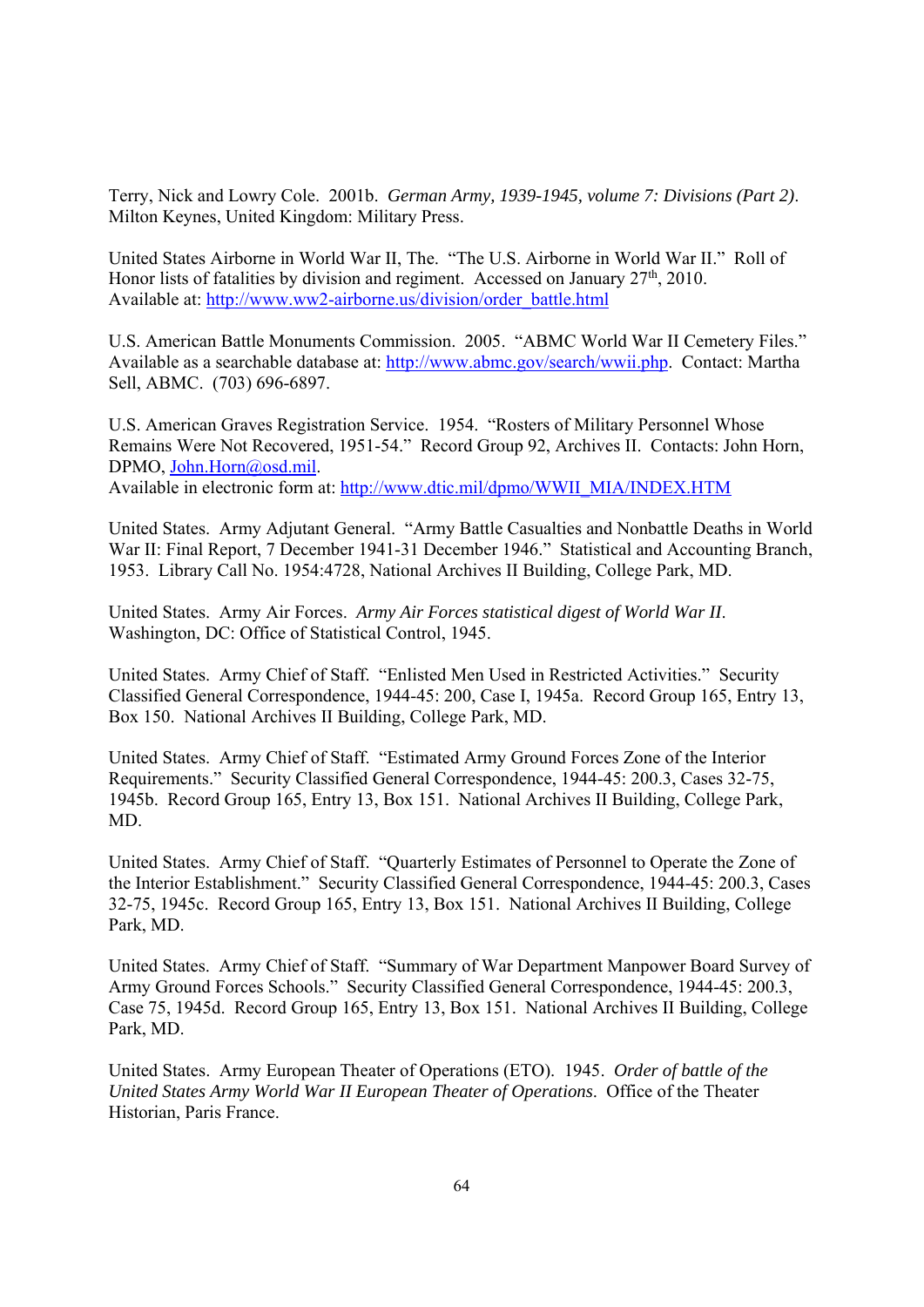Available at: http://www.history.army.mil/documents/eto-ob/ETOOB-TOC.htm

United States. Army Ground Forces. "Incidental Expenses of the Army, 440 – Ground Force Activities." Headquarters, Army War College, circa 1945. Record Group 337, Entry 51, Box 2. National Archives II Building, College Park, MD.

United States. Army Ground Forces. "Monthly Report of Lend-Lease Charges for Chinese Officers Training Program." Chief of Finance, May 1947. Record Group 337, Entry 51, Box 11, National Archives II Building, College Park, MD.

United States. Army Historical Services Division. "Statistics – Combat Days WWII." United States Army Center of Military History, 1962. Center of Military History Library Call No. HRC 052 228.03.

United States. Army Office of the Comptroller. "Estimated Annual Per Capita Cost of Enlisted Personnel, by Grade." Public Relations and Affairs Division, 1953. Center of Military History Library Call No. Misc. 121.6. Note: Contained in miscellaneous cost folder.

United States. Army Service Forces. "Army Supply Program: Section 1: Equipment, Ground." Statistical Unit, April 6, 1942a (Box 704); September 1, 1942b (Box 704); August 1, 1943a (Extract of Engineer Corps, Box 704); August 1, 1943b. (Box 705); February 1, 1943c (Extract of Engineer Corps, Box 704); February 1, 1944a (Box 706). Record Group 160, Entry 94. National Archives II Building, College Park, MD.

United States. Army Service Forces. "A.S.F. Logistical Planning and Reference Data." Planning Division, General Staff Corps, July 1943d. Record Group 160, Entry 94, Box 686. National Archives II Building, College Park, MD.

United States. Army Service Forces. "Data on Cost of Equipping and Maintaining a Soldier for One Year." Budgetary Control Sub-Section, Procurement Section, Clothing and Equipage Branch, Supply Division, Office of the Quartermaster General, 1944b. Center of Military History Library Call No. HRC 121.6.

United States. Army Service Forces. "Replacement Factors."Requirements Division, December 15, 1943e; June 15, 1944c and December 15, 1944d. Record Group 160, Entry 94, Box 699. National Archives II Building, College Park, MD.

United States. Army Service Forces. "Statistical Review, World War II: A Summary of ASF Activities." Statistics Branch, Control Division, circa 1954. Record Group 160, Entry 94, Box 702. National Archives II Building, College Park, MD.

United States. Army Service Forces Office of the Quartermaster General. *Data on Cost of Equipping and Maintaining a Soldier for One Year*. Budgetary Control Sub-Section, Procurement Section, Clothing and Equipage Branch, Supply Division, Office of The Quartermaster General, Army Service Forces, War Department. Washington, DC. 1944. CMH Library Call Number HRC 121.6.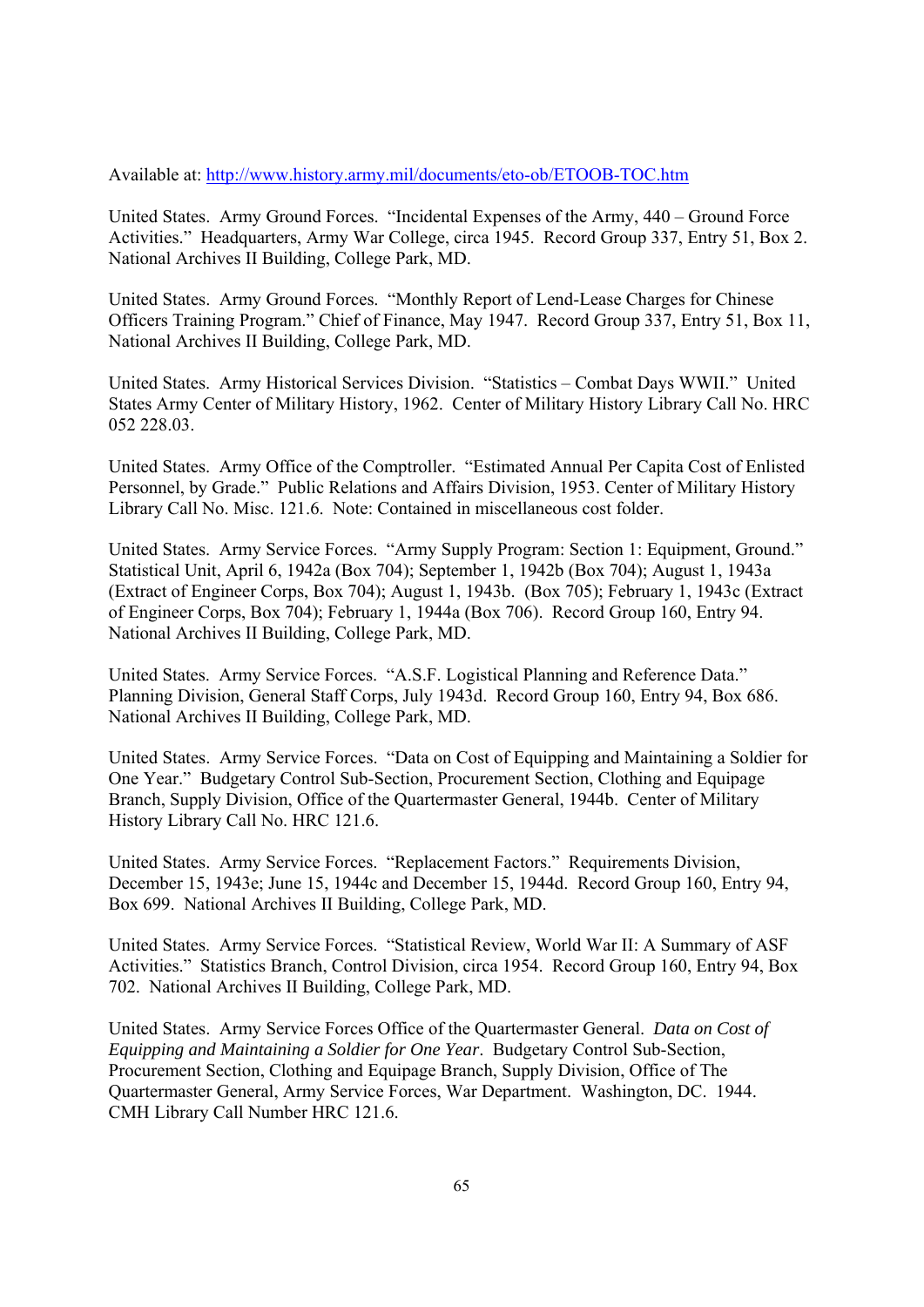United States. Army Services of Supply. "Monthly Status Report Number, Equipment Section, Army Supply Program." Statistics and Progress Branch, Control Division, August 1942a and October 1942b. Record Group 160, Entry 94, Box 710. National Archives II Building, College Park, MD.

United States. Army Services of Supply. "Contributions of the Services of Supply to an Armored, a Motorized, and an Infantry Division of the Army of the U.S." Statistics and Progress Branch, Control Division, 1943. Record Group 160, Entry 94, Box 716, National Archives II Building, College Park, MD.

United States. Bureau of the Budget. *The budget of the United States government*. Washington, DC: United States Government Printing Office, 1940 to 1947.

United States. Bureau of Labor Statistics. "Prices of Specific Items," Consumer Price Index Statistics, 2004. <http://www.bls.gov/cpi/#data>

United States. Bureau of Labor Statistics. "Consumer Price Index, All Urban Consumers (CPI – U)," 2010. <ftp://ftp.bls.gov/pub/special.requests/cpi/cpiai.txt>

United States. Congress. "An Act to Provide for the Payment of Six Months' Pay to the Widow, Children, or Other Designated Dependent Relative of any Officer or Enlisted Man of the Regular Army whose Death Results from Wounds or Disease not the Result of his Own Misconduct." Statutes at Large,  $66<sup>th</sup>$  Congress,  $2<sup>nd</sup>$  Session. Chapter 6, 41 Statute 367, December 17, 1919.

United States. Congress. "National Defense Act Amendments." Statutes at Large, 66<sup>th</sup> Congress, 2nd Session, Chapter 227, 41 Statute 733, 766, June 4, 1920.

United States. Congress. "Pay Readjustment Act of 1942." Statutes at Large, 77<sup>th</sup> Congress, 2<sup>nd</sup> Session. Chapter 413, 56 Statute 359, June 16, 1942.

United States. Congress. "Amendment to the Pay Readjustment Act of 1942." Statutes at Large,  $79<sup>th</sup>$  Congress,  $2<sup>nd</sup>$  Session. Chapter 523, 60 Statute 343, June 29, 1946.

United States. Defense Finance and Accounting Service. "Military Pay Prior Rates," 2006. <http://www.dod.mil/dfas/militarypay/2006militarypaytables/militarypay priorrates.html>

U.S. Geological Survey. 2005. "Shuttle Radar Topography Mission (SRTM) 'Finished' 3 Arc Second (~90 Meter)." Available at: http://seamless.usgs.gov/products/srtm3arc.php#download

U.S. National Archives and Records Administration. 2002. "Electronic Army Serial Number Merged File, ca. 1938-1946 *(Enlistment Records)*." Office of Records Services, Electronic and Special Media Records Division. Series from Record Group 64. Available as a searchable database at: http://aad.archives.gov/aad/fielded-search.jsp?dt=893&cat=WR26&tf=F&bc=,sl. Contact: Lee Gladwin, NARA, (301) 837-0470.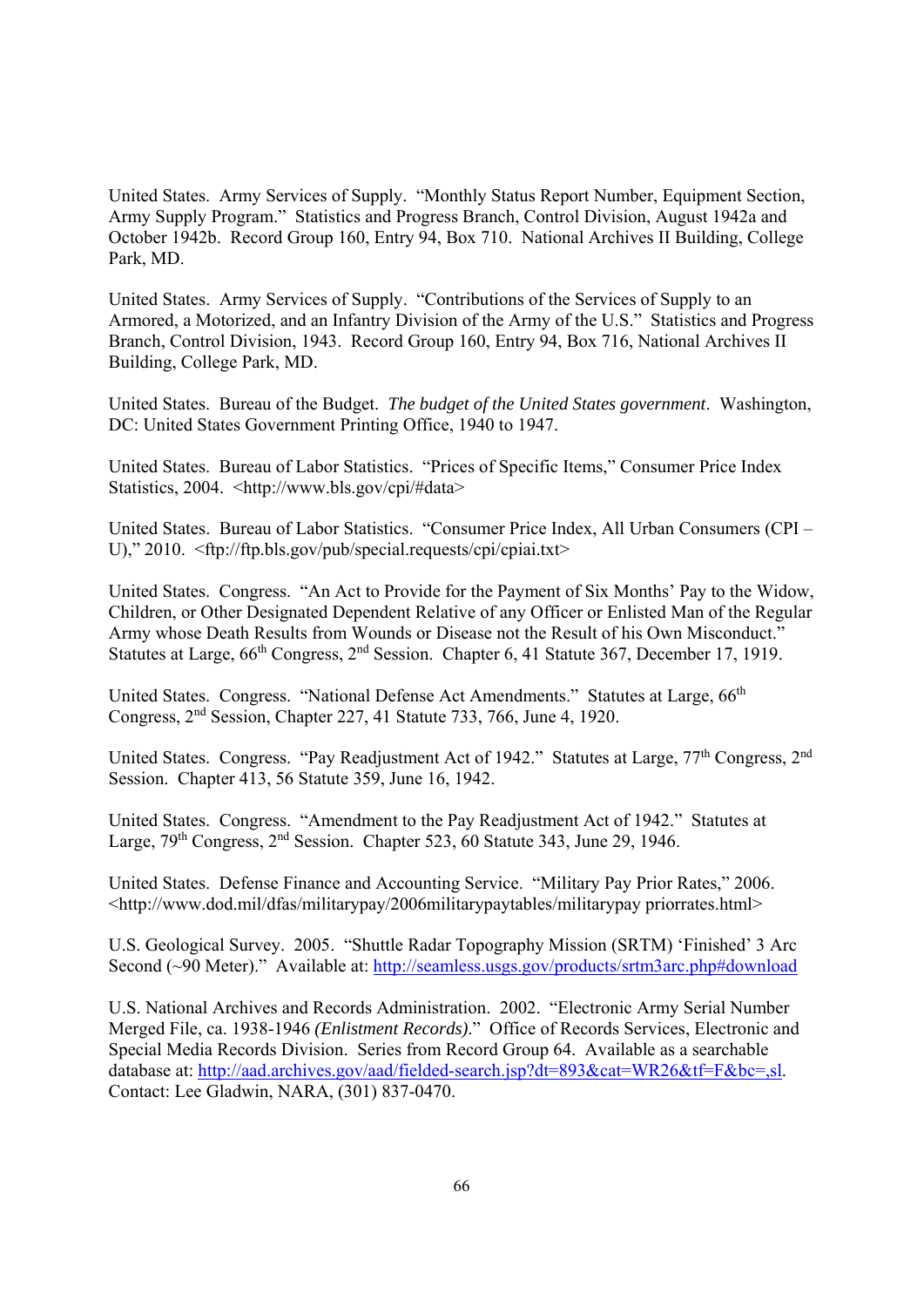United States. National Geospatial-Intelligence Agency. "GEONet Names Server (GNS)," 2006. <http://earth-info.nga.mil/gns/html/gis\_contryfiles.html>

U.S. Navy 1946. "State Summaries of War Casualties from World War II for Navy, Marine Corps, and Coast Guard Personnel." Office of Public Information, Casualty Section, Bureau of Naval Personnel. Record Group 24, Archives II. Contact: Mike Conley, ABMC. (703) 696- 6778.

Available in pdf format at: http://www.archives.gov/research/arc/ww2/navycasualties/index.html and as a searchable database at: http://www.wwiimemorial.com/default.asp?page=registry.asp

U.S. War Department. 1944. "Listing of All Battle Casualties, Officers and Enlisted Men by State, County, and Type of Casualty as Reported to Machine Records Branch – Books I to V (From 7 Dec. 1941 through 31 Dec. 1943)." Machine Records Branch, Adjutant General's Office. Tabulation No. CFN-8. Record Group 407.2.4, Archives II.

U.S. War Department. 1946. "World War II Honor List of Dead and Missing Army and Army Air Forces Personnel." Strength Accounting Branch, Administrative Services Division, Adjutant General's Office. Record Group 407.2.4, Archives II. Contact: Mike Conley, ABMC. (703) 696-6778.

Available in pdf format at: http://www.archives.gov/research/arc/ww2/army-casualties/ and as a searchable database at: http://www.wwiimemorial.com/default.asp?page=registry.asp

U.S. War Department. 1947. "Chemical Warfare Service Personnel Who Died During World War II 7 December 1941 Through 30 June 1946." Statistics and Reports Section, Strength Accounting Branch, Adjutant General's Office. Tabulation No. CFN-140. Record Group 407.2.4, Archives II. Note: These records are filed as deaths of Chemical Warfare Service personnel (Tabulation No. CFN-140). However, the folders include many other casualty lists (with different tabulation numbers) that are labeled in the files as alphabetical listings of battle deaths for each division.

United States. War Department Bureau of the Budget. "Estimated Cost of H.R. 5041, *Armed Forces Leave Act of 1946*." Special Staff, Budget Division, General Records, 1946. Record Group 165, Entry 455, Box 23. Security Classified General Correspondence, 1942-1947. Decimal 0.32.1. National Archives II Building, College Park, MD.

United States. War Department Office of the Budget Officer. "Additions to Revised Estimates, Fiscal Year 1943," 1943. Record Group 337, Entry 51, Box 2, File No. SPBFO 3020. National Archives II Building, College Park, MD.

United States. War Department Public Relations Division. "Cost of Equipping, Maintaining Soldier for One Year Rises 10.7 Percent Since 1945." Press Section, 1946. Center of Military History Library Call No. Misc. 121.6.

Von Luck, Hans. 1989. *Panzer commander: the memoirs of Colonel Hans von Luck*. New York: Dell Publishing.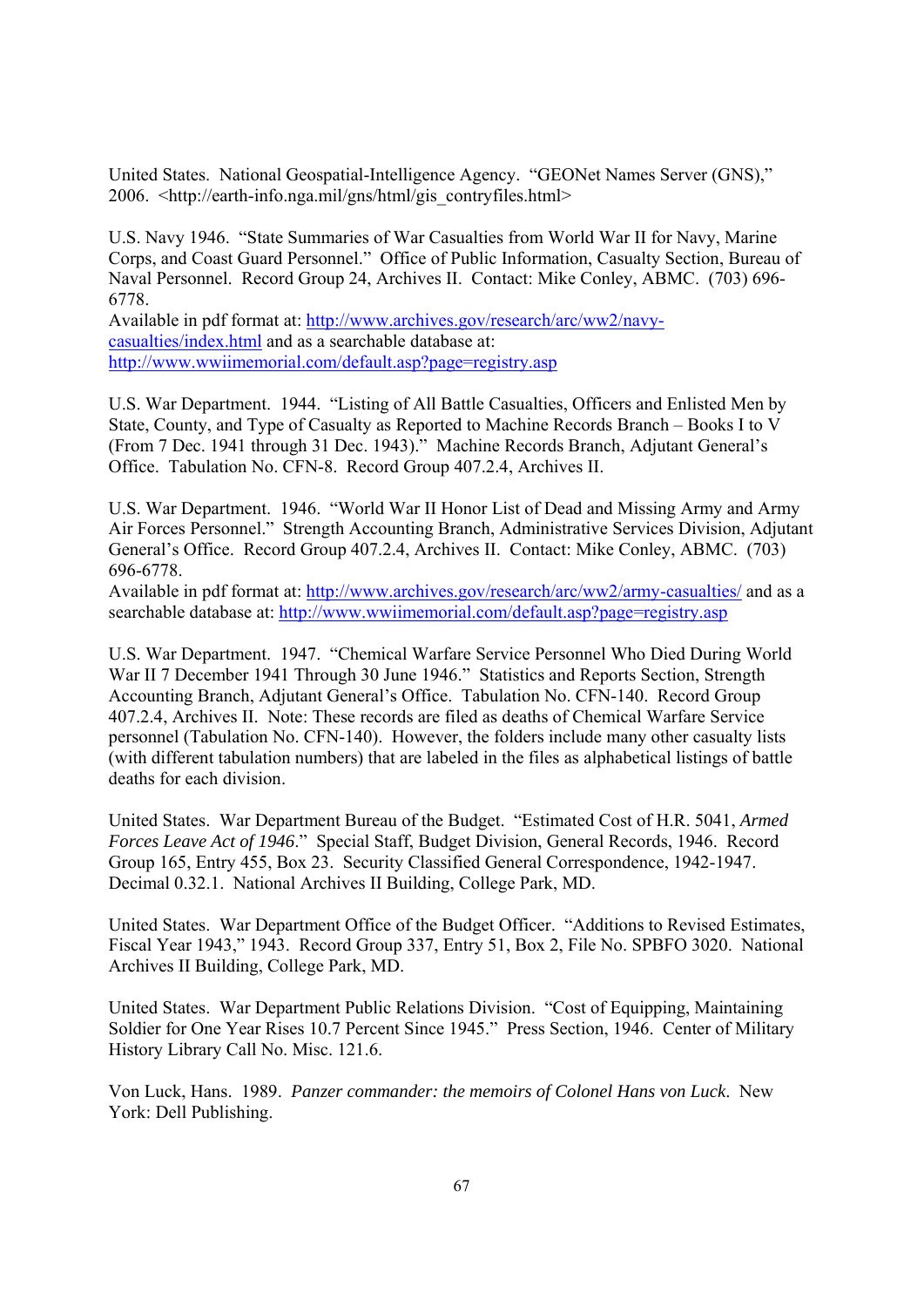Von Mellenthin, F.W. 1956. *Panzer battles*. Old Saybrook, CT: Konecky & Konecky.

Wikipedia, 2010a. "Military History of Australia During World War II." http://en.wikipedia.org/wiki/Military\_history\_of\_Australia\_during\_World\_War\_II, most recently accessed on March 5, 2010.

Wikipedia, 2010b. "Military History of Canada During World War II." http://en.wikipedia.org/wiki/Military\_history\_of\_Canada\_during\_the\_Second\_World\_War, most recently accessed on March 5, 2010.

Wikipedia, 2010c. "Military History of France During World War II." http://en.wikipedia.org/wiki/Military\_history\_of\_France\_during\_World\_War\_II, most recently accessed on March 5, 2010.

Wikipedia, 2010d. "Military History of New Zealand During World War II." http://en.wikipedia.org/wiki/Military\_history\_of\_New\_Zealand\_during\_World\_War\_II, most recently accessed on March 5, 2010.

Wilson, John B. *Maneuver and firepower*. United States Army Center of Military History. Washington, DC: United States Government Printing Office, 1998.

Zetterling, Niklas. 2000. *Normandy, 1944: German military organization, combat power, and organizational effectiveness.* Winnipeg, Canada: J.J. Fedorowicz Publishing, Inc.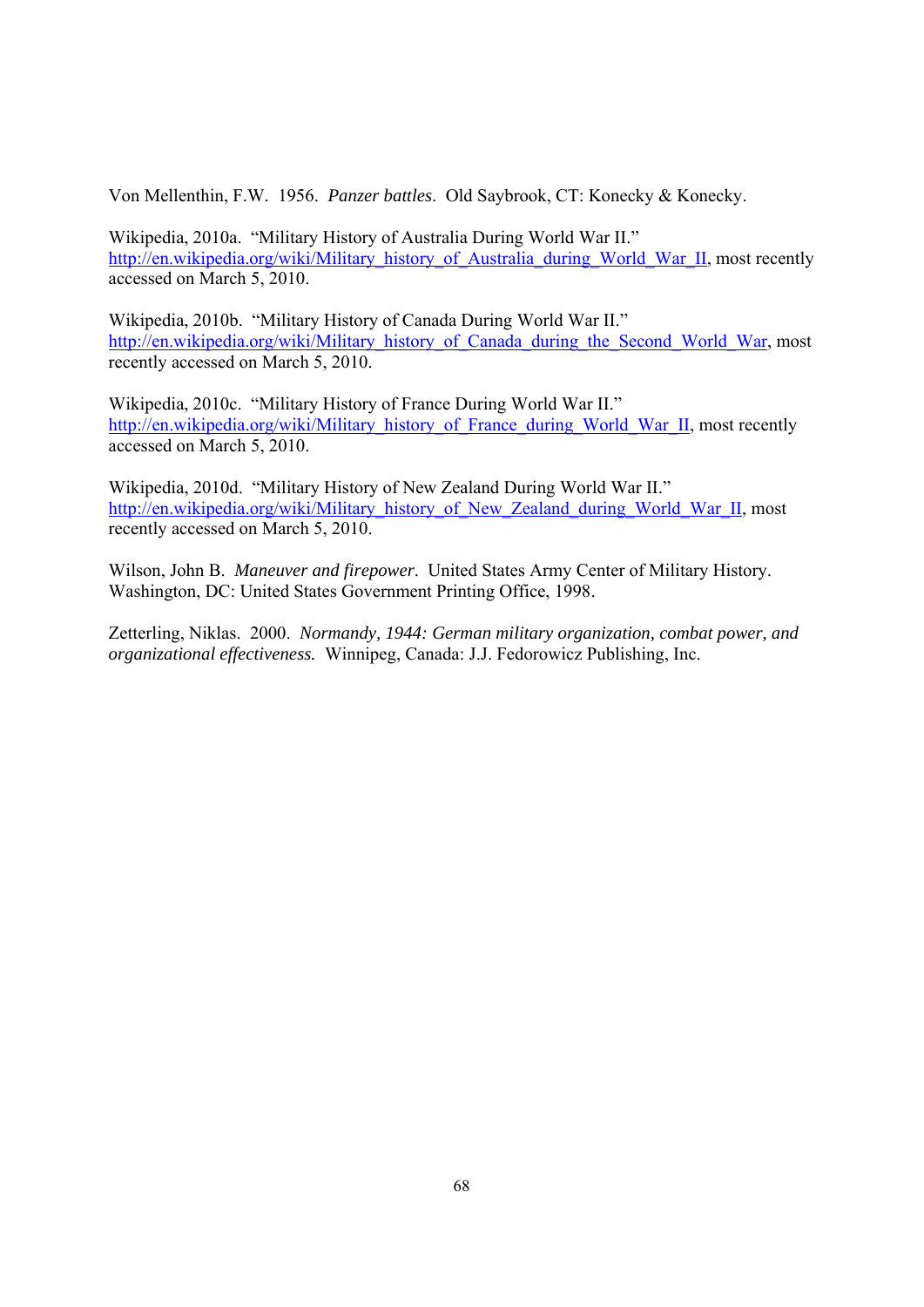

Figure A1: Estimated Costs, Fatalities, and Military Production Isoquants by Division Type, Estimates from Corps-Level Regressions

Notes to Figure A1: These figures are the corps-level counterparts to those shown in Figure 3. The fatality and km figures are the coefficients on the number of divisions of that type in each corps that day. Sample includes corps days in which one or more Axis divisions were in same the cell as the average division in that corps. Additional details in the text.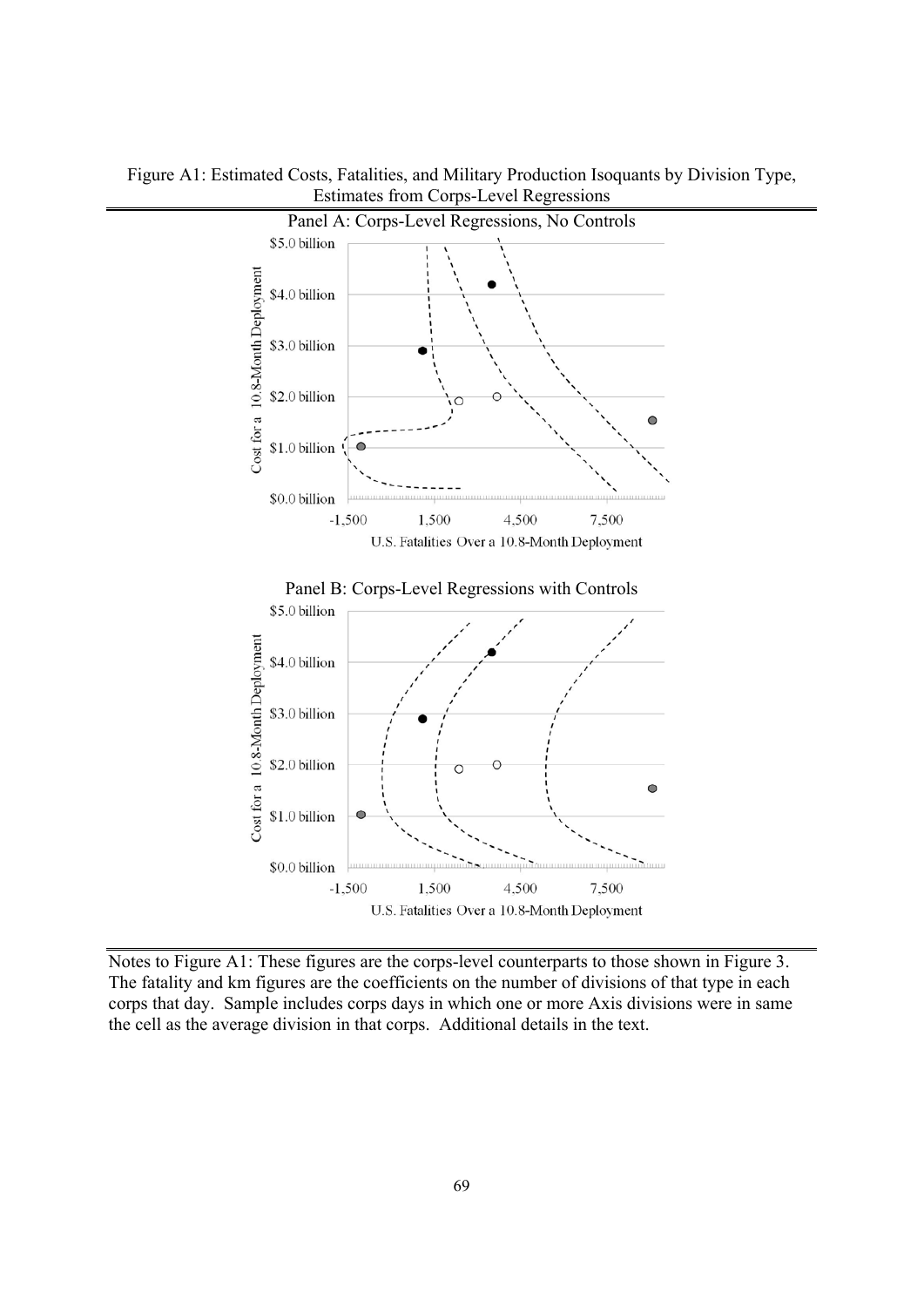|                                                  | Figure A2: Mission Accomplishment Worksheet for Dupuy Institute Databases        |                                         |
|--------------------------------------------------|----------------------------------------------------------------------------------|-----------------------------------------|
|                                                  |                                                                                  |                                         |
|                                                  |                                                                                  |                                         |
| Assessment date:                                 | Assessor's Initials:                                                             |                                         |
| <b>Attacker</b>                                  | <b>Defender</b>                                                                  |                                         |
|                                                  |                                                                                  |                                         |
| Conceptual Accomplishment:                       | Conceptual Accomplishment:<br>$\boldsymbol{0}$<br>$\mathbf{1}$<br>$\overline{2}$ | $\boldsymbol{0}$<br>1<br>$\overline{2}$ |
| Geographical Accomplishment: 0                   | Geographical Accomplishment: 0<br>1<br>$\overline{2}$                            | 1<br>$\overline{2}$                     |
| <b>Block Hostile Missions:</b><br>$\overline{0}$ | <b>Block Hostile Mission:</b><br>$\boldsymbol{0}$<br>1<br>$\overline{2}$         | $\mathbf{1}$<br>$\overline{2}$          |
| Command & Staff Performance: 0                   | Command & Staff Performance: 0<br>1<br>$\overline{2}$                            | $\mathbf{1}$<br>$\overline{2}$          |
| Troop Performance:                               | Troop Performance:<br>$\boldsymbol{0}$<br>1<br>$\overline{2}$                    | $\theta$<br>1<br>$\overline{2}$         |
| Bonus or Penalty:<br>Explain:                    | Bonus or Penalty:<br>Explain:                                                    |                                         |
| Total Score:                                     | Total Score:                                                                     |                                         |

Notes to Figure A2: The 0-1 index of U.S. Mission Accomplishment used in this study is calculated as the (U.S. Total Score – German Total Score)/16. Source: The Dupuy Institute (2001a).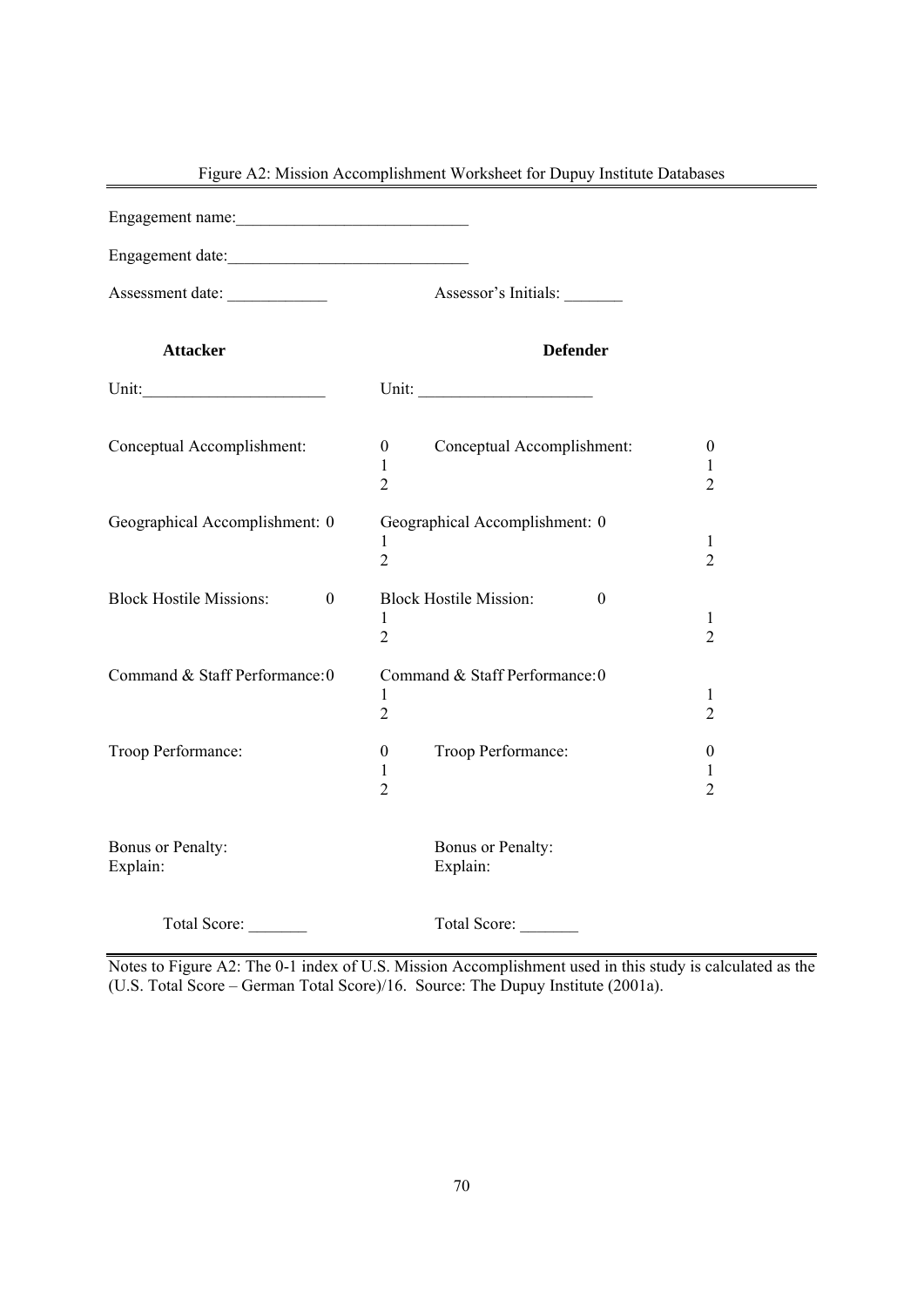

Figure A3: Numbers of Troops and Tanks in an Organic U.S. Army Armored, Infantry, and Airborne Division, 1940-1945

Notes to Figure A3: "Organic" indicates the numbers specified in the U.S. Army Tables of Organization and Equipment and ignores attached or detached battalions, combat losses, and replacement troops. Sources: Hays (2002, 2003a, 2003b, 2004).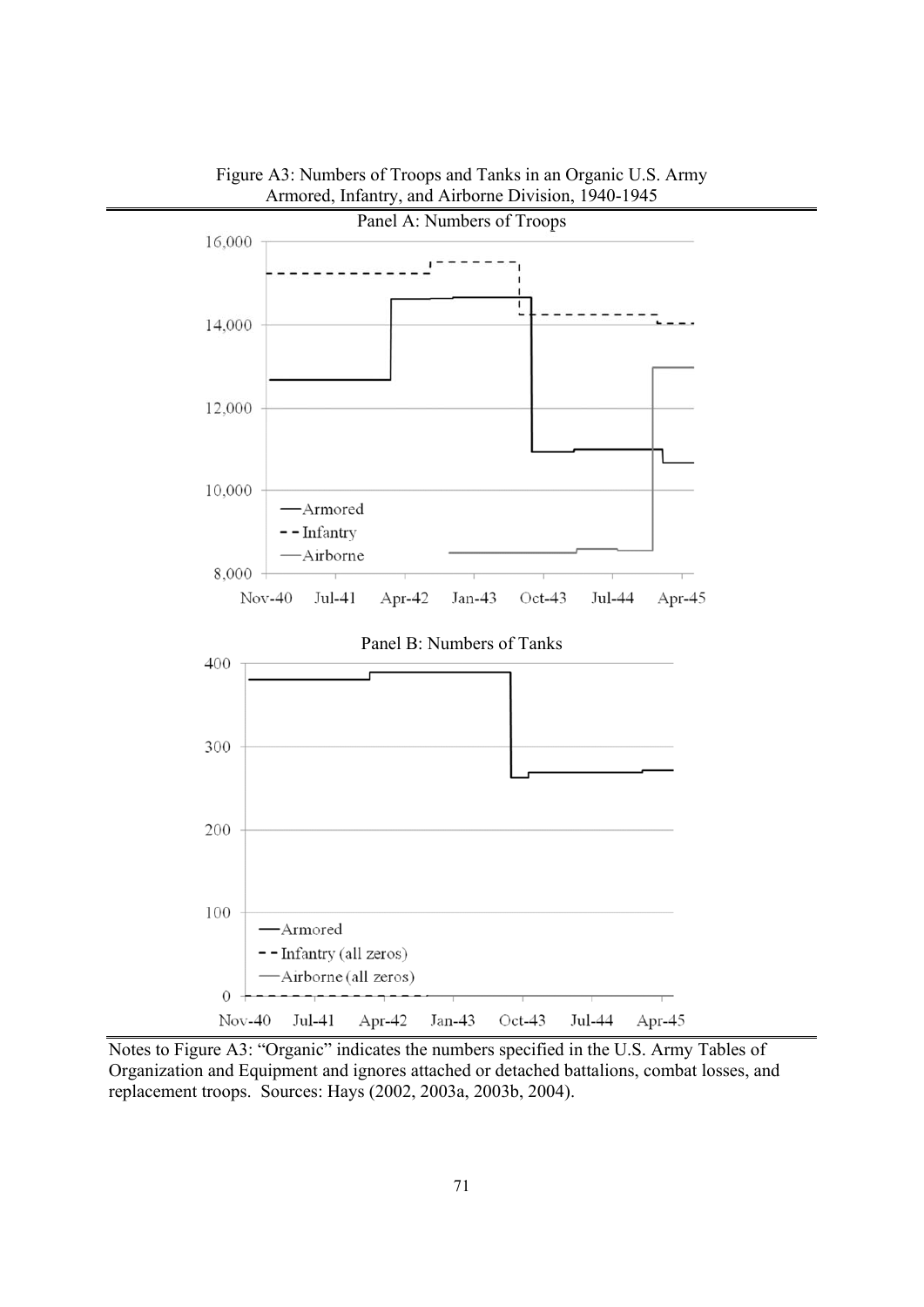|     |                            | (1)    | (2)                   | (3)                   | (4)    | (5)      | (6)                    | (7)    | (8)          |  |
|-----|----------------------------|--------|-----------------------|-----------------------|--------|----------|------------------------|--------|--------------|--|
|     |                            |        |                       | Division by Day Panel |        |          | <b>Engagement Data</b> |        |              |  |
|     |                            |        | <b>Axis Divisions</b> |                       |        |          | By Division Type       |        | Troop & Tank |  |
|     | Division Type and Variable |        | in Cell $\geq 1$      | U.S. KIA $\geq$ 5     |        |          | Regressions            |        |              |  |
|     | Pre-Reorganization         |        |                       |                       |        |          |                        |        |              |  |
|     | <b>Armored Division</b>    |        |                       |                       |        |          |                        |        |              |  |
| 1.  | Km Advanced                | 1.929  | 1.802                 | 3.384                 | 2.964  | 0.978    | 1.146                  | 1.994  | 2.089        |  |
| 2.  | <b>Mission Success</b>     |        |                       |                       |        | 0.764    | 0.699                  | 0.692  | 0.626        |  |
| 3.  | U.S. Deaths                | 1,059  | 834.0                 | 1,346                 | 1,255  | 2,297    | $-500.7$               | 2,624  | 561.4        |  |
| 4.  | Cost (billions)            | \$4.20 | \$4.20                | \$4.20                | \$4.20 | \$5.14   | \$5.14                 | \$4.20 | \$4.20       |  |
|     | <b>Infantry Division</b>   |        |                       |                       |        |          |                        |        |              |  |
| 5.  | Km Advanced                | 1.058  | 0.768                 | 1.513                 | 2.946  | 0.587    | 0.436                  | 0.572  | 0.596        |  |
| 6.  | <b>Mission Success</b>     |        |                       |                       |        | 0.510    | 0.607                  | 0.520  | 0.547        |  |
| 7.  | U.S. Deaths                | 2,120  | 1,692                 | 1,796                 | 1,581  | 1,453    | 3,543                  | 1,640  | 2,294        |  |
| 8.  | Cost (billions)            | \$1.92 | \$1.92                | \$1.92                | \$1.92 | \$2.20   | \$2.20                 | \$1.92 | \$1.92       |  |
|     | Airborne Division          |        |                       |                       |        |          |                        |        |              |  |
| 9.  | Km Advanced                | 1.985  | 2.222                 | $-0.021$              | 0.105  |          |                        | 0.460  | 0.427        |  |
| 10. | <b>Mission Success</b>     |        |                       |                       |        |          |                        | 0.489  | 0.448        |  |
| 11. | U.S. Deaths                | 3,948  | 2,935                 | 2,302                 | 1,982  |          |                        | 1,436  | 2,024        |  |
| 12. | Cost (billions)            | \$1.03 | \$1.03                | \$1.03                | \$1.03 |          |                        | \$1.03 | \$1.03       |  |
|     | Post-Reorganization        |        |                       |                       |        |          |                        |        |              |  |
|     | <b>Armored Division</b>    |        |                       |                       |        |          |                        |        |              |  |
| 13. | Km Advanced                | 1.706  | 1.931                 | 3.699                 | 3.407  | 1.923    | 2.980                  | 1.758  | 2.073        |  |
| 14. | <b>Mission Success</b>     |        |                       |                       |        | 0.569    | 0.573                  | 0.648  | 0.572        |  |
| 15. | U.S. Deaths                | 1,116  | 1,326                 | 1,225                 | 1,160  | 2,311    | $-1,011$               | 2,266  | 768          |  |
| 16. | Cost (billions)            | \$2.90 | \$2.90                | \$2.90                | \$2.90 | \$2.93   | \$2.93                 | \$2.90 | \$2.90       |  |
|     | <b>Infantry Division</b>   |        |                       |                       |        |          |                        |        |              |  |
| 17. | Km Advanced                | 1.072  | 1.086                 | 1.848                 | 1.720  | 1.228    | 1.116                  | 0.656  | 0.683        |  |
| 18. | <b>Mission Success</b>     |        |                       |                       |        | 0.590    | 0.481                  | 0.529  | 0.544        |  |
| 19. | U.S. Deaths                | 1,822  | 1,904                 | 1,839                 | 1,901  | 1,967    | 613                    | 1,685  | 2,157        |  |
| 20. | Cost (billions)            | \$2.00 | \$2.00                | \$2.00                | \$2.00 | \$2.29   | \$2.29                 | \$2.00 | \$2.00       |  |
|     | Airborne Division          |        |                       |                       |        |          |                        |        |              |  |
| 21. | Km Advanced                | 1.574  | 1.472                 | 0.874                 | 1.764  | $-2.090$ |                        | 0.579  | 0.598        |  |
| 22. | <b>Mission Success</b>     |        |                       |                       |        | 0.613    |                        | 0.512  | 0.501        |  |
| 23. | U.S. Deaths                | 2,284  | 1,837                 | 2,352                 | 1,950  | 4,513    |                        | 1,570  | 2,091        |  |
| 24. | Cost (billions)            | \$1.54 | \$1.54                | \$1.54                | \$1.54 | \$2.49   | \$2.49                 | \$1.54 | \$1.54       |  |
|     | Controls?                  |        | Yes                   |                       | Yes    |          | Yes                    |        | Yes          |  |

Table A3: Estimated Combat Outcomes and Costs Over a 10.8-Month Deployment by Division Type

Notes to Table A3: Estimates are the same as those presented in graphical form in the main text.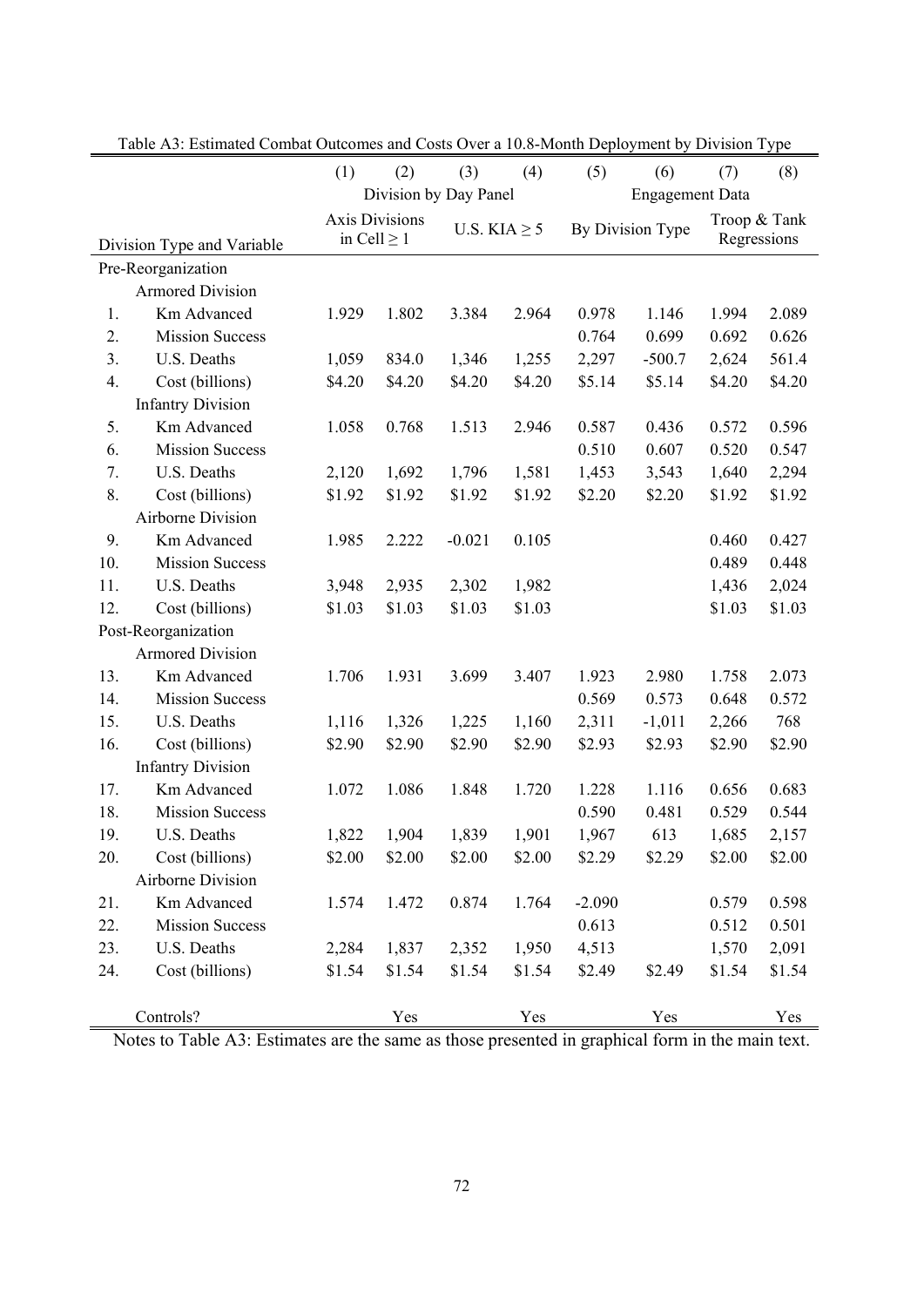| I dolume is that the saved and lives saved from Effectiveness-tycular compilations of I oncles | (1)                                                                 | (2)                    | (3)                 | (4)                                                         | (5)                     | (6)                    | (7)                  | (8)                   |
|------------------------------------------------------------------------------------------------|---------------------------------------------------------------------|------------------------|---------------------|-------------------------------------------------------------|-------------------------|------------------------|----------------------|-----------------------|
|                                                                                                |                                                                     | Division by Day Panel  |                     |                                                             |                         | <b>Engagement Data</b> |                      |                       |
|                                                                                                |                                                                     | Axis Divisions in Cell |                     | U.S. KIA $\geq$ 5                                           |                         | By Division Type       |                      | Troop & Tank          |
| Variable                                                                                       | $\geq$ 1                                                            |                        |                     |                                                             |                         |                        |                      | Regressions           |
|                                                                                                | Replace Infantry with Armored plus Partial Armored Reorganization   |                        |                     |                                                             |                         |                        |                      |                       |
| Cost per Life Saved                                                                            | $-$ \$3.328                                                         | \$2.643                | $-$ \$37.26         | \$7.224                                                     | $-$ \$0.119             | \$0.424                | $-$10.21$            | \$0.394               |
| (millions of 2009 dollars)                                                                     | (22.58)                                                             | $(1.212)$ **           | (324.2)             | (18.19)                                                     | (0.534)                 | (0.429)                | (24.69)              | (0.900)               |
| Lives Saved                                                                                    | 837.1                                                               | 4,807                  | $-267.9$            | 322.7                                                       | $-577.5$                | 3,030                  | 271.2                | 966.4                 |
|                                                                                                | (1,015)                                                             | (26,666)               | (3,231)             | (334.0)                                                     | (907.8)                 | (805.6)                | (653.7)              | $(565.4)^*$           |
|                                                                                                | Infantry Reorganization plus Partial Replace Infantry with Armored  |                        |                     |                                                             |                         |                        |                      |                       |
| Cost per Life Saved                                                                            | \$0.210                                                             | \$0.601                | \$0.533             | \$3.355                                                     | $-$ \$2.072             | \$0.262                | $-$ \$6.832          | \$0.927               |
| (millions of 2009 dollars)                                                                     | (1.606)                                                             | (1.128)                | (1.925)             | (5.506)                                                     | (4.356)                 | $(0.099)$ **           | (80.72)              | $(0.493)*$            |
| Lives Saved                                                                                    | 281.4                                                               | $-430.0$               | $-154.0$            | 218.2                                                       | $-1,217$                | 3,538.2                | $-2.371$             | 206.4                 |
|                                                                                                | (475.9)                                                             | (614.9)                | (332.5)             | (516.1)                                                     | (2, 536)                | $(1,154)$ **           | (27.97)              | (319.5)               |
|                                                                                                | Replace Infantry with Airborne plus Partial Airborne Reorganization |                        |                     |                                                             |                         |                        |                      |                       |
| Cost per Life Saved                                                                            | \$0.134                                                             | \$0.109                | \$0.029             | \$0.053                                                     |                         |                        | $-$15.13$            | \$0.631               |
| (millions of 2009 dollars)                                                                     | (0.631)                                                             | (0.811)                | (2.305)             | (2.107)                                                     |                         |                        | (138.7)              | (0.452)               |
|                                                                                                |                                                                     |                        |                     |                                                             |                         |                        |                      |                       |
| Lives Saved                                                                                    | 1,930<br>(8,069)                                                    | 885.7<br>(2, 561)      | $-592.7$<br>(558.6) | $-346.2$<br>(506.1)                                         |                         |                        | 12.15<br>(111.4)     | 98.58<br>$(53.46)*$   |
|                                                                                                |                                                                     |                        |                     | Infantry Reorganization plus Replace Infantry with Airborne |                         |                        |                      |                       |
|                                                                                                |                                                                     |                        |                     |                                                             |                         |                        |                      |                       |
| Cost per Life Saved<br>(millions of 2009 dollars)                                              | \$0.300<br>(0.787)                                                  | $-$1.720$<br>(5.878)   | \$0.357<br>(1.229)  | \$7.608<br>(38.69)                                          | $-$0.110$<br>$(0.062)*$ |                        | $-$18.79$<br>(260.2) | \$1.359<br>$(0.775)*$ |
|                                                                                                |                                                                     |                        |                     |                                                             |                         |                        |                      |                       |
| Lives Saved                                                                                    | 351.0                                                               | 815.2                  | $-216.8$            | $-11,284$                                                   | 5,745                   |                        | 7.796                | 86.86                 |
| (millions of 2009 dollars)                                                                     | (1, 423)                                                            | (3,073)                | (515.6)             | (171, 851)                                                  | (9, 467)                |                        | (108.3)              | $(47.13)*$            |
|                                                                                                | Replace Airborne with Armored plus Partial Armored Reorganization   |                        |                     |                                                             |                         |                        |                      |                       |
| Cost per Life Saved                                                                            | \$1.201                                                             | $-$ \$2.144            | $-$ \$48.99         | \$96.79                                                     |                         |                        | $-$ \$9.203          | $-$1.964$             |
| (millions of 2009 dollars)                                                                     | (2.127)                                                             | (88.25)                | (632.6)             | (2,150)                                                     |                         |                        | (18.14)              | (2.629)               |
| Lives Saved                                                                                    | 2,904                                                               | 497.8                  | $-350.9$            | 119.4                                                       |                         |                        | 304.3                | 563.7                 |
| (millions of 2009 dollars)                                                                     | $(285.3)$ **                                                        | (9,256)                | (5,738)             | (2,395)                                                     |                         |                        | (594.1)              | (514.7)               |
| Airborne Reorganization plus Partial Replace Airborne with Armored                             |                                                                     |                        |                     |                                                             |                         |                        |                      |                       |
| Cost per Life Saved                                                                            | \$1.205                                                             | \$4.385                | $-$0.197$           | \$0.772                                                     |                         |                        | $-$ \$22.66          | \$0.716               |
| (millions of 2009 dollars)                                                                     | $(0.680)*$                                                          | (8.436)                | (3.849)             | (1.374)                                                     |                         |                        | (330.2)              | (0.472)               |
| Lives Saved                                                                                    | 3,942                                                               | 622.1                  | $-400.1$            | $-1,118$                                                    |                         |                        | $-12.51$             | $-704.7$              |
|                                                                                                | (20, 730)                                                           | (1,825)                | (1,104)             | (1, 597)                                                    |                         |                        | (182.3)              | (589.9)               |
| Controls?                                                                                      |                                                                     | Yes                    |                     | Yes                                                         |                         | Yes                    |                      | Yes                   |

Notes to Table A4: Each cost per life saved estimates the cost of implementing one of the policies suggested plus partially implementing the second one the exact fraction of the amount necessary to hold success constant (measured as km success in the division by day data and the subjective index in the engagement data). Details in the text.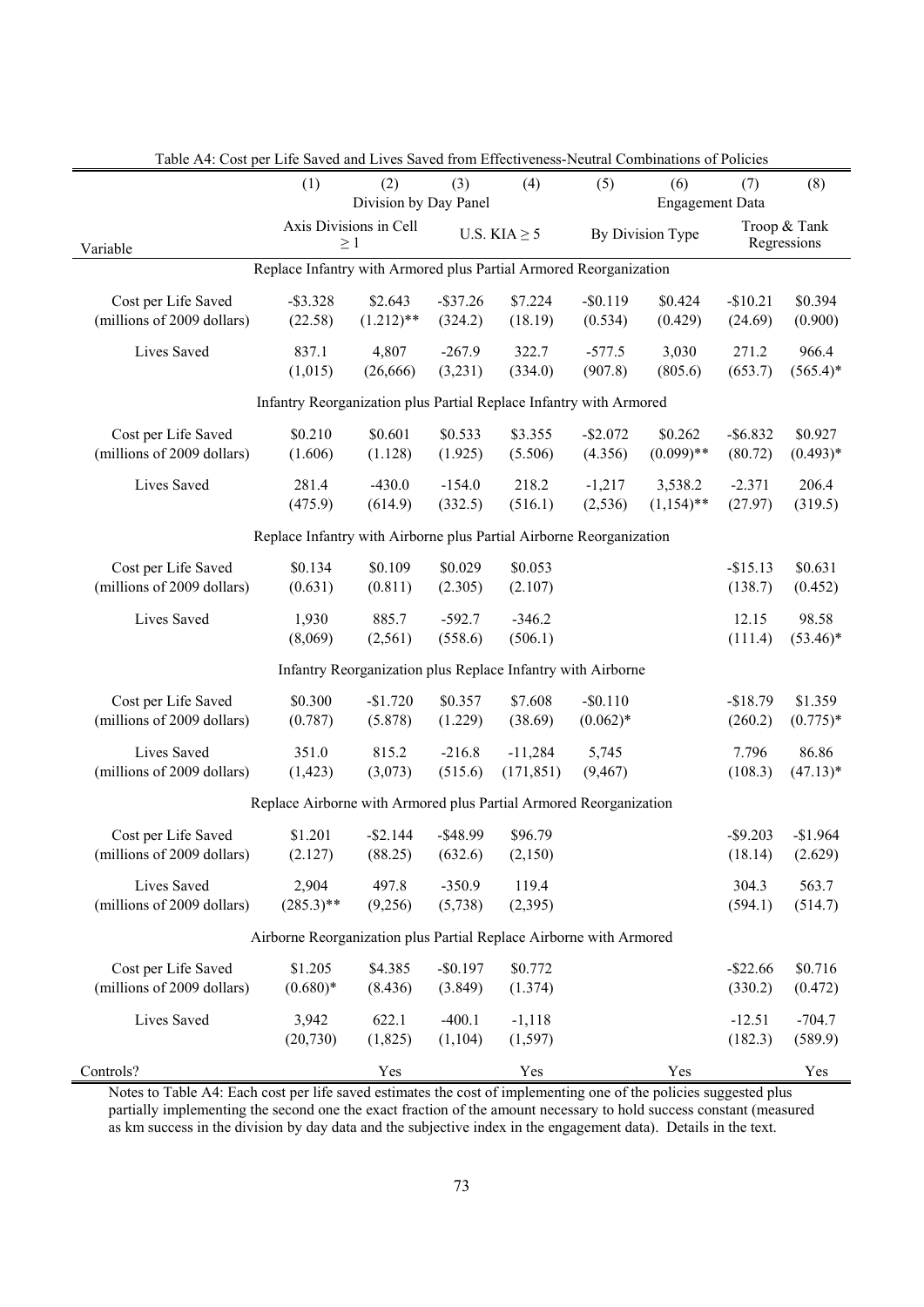|                                                                                     |                          |                          |                          | Table A.). OLS and PIACO LITCOS ESTIMATES OF the PIIST Stage LITCOS OF DIVISION TYPE ON KNOMETES OFFIOGLESS and O.S. KIA, DIVISION OY DAY FAIRE |                                 |                                                         |                     |                                          |                          |                                 |
|-------------------------------------------------------------------------------------|--------------------------|--------------------------|--------------------------|-------------------------------------------------------------------------------------------------------------------------------------------------|---------------------------------|---------------------------------------------------------|---------------------|------------------------------------------|--------------------------|---------------------------------|
|                                                                                     | (1)                      | (2)                      | (3)                      | (4)<br>Panel A: Dependent Variable is Kilometers of Progress Toward Berlin/Tunis/Messina                                                        | (5)                             | (6)                                                     | (7)                 | (8)                                      | (9)                      | (10)                            |
| Division Type                                                                       |                          |                          |                          | Division Days in Which Axis Divisions in Cell $\geq 1$                                                                                          |                                 |                                                         |                     | Division Days in Which U.S. KIA $\geq 5$ |                          |                                 |
|                                                                                     |                          | Full Sample              |                          |                                                                                                                                                 |                                 |                                                         | Full Sample         |                                          |                          |                                 |
| Post-Reorganization                                                                 | $-0.156$                 | 0.129                    | 0.502                    | $-5.245$                                                                                                                                        | $-4.351$                        | 0.245                                                   | 0.443               | 0.923                                    | 22.41                    | 1.281                           |
| * Armored                                                                           | (0.658)                  | (0.677)                  | (0.743)                  | (4.285)                                                                                                                                         | (4.257)                         | (0.820)                                                 | (0.834)             | (0.837)                                  | $(10.13)$ **             | (15.03)                         |
| Post-Reorganization                                                                 | 0.169                    | 0.319                    | 0.062                    | $-0.707$                                                                                                                                        | $-2.961$                        | $-0.513$                                                | $-1.226$            | 0.886                                    | 2.844                    | 2.940                           |
| * Infantry                                                                          | (0.642)                  | (0.693)                  | (0.888)                  | (0.987)                                                                                                                                         | $(1.149)$ **                    | (0.809)                                                 | (0.894)             | (1.135)                                  | $(1.410)$ **             | (1.796)                         |
| Post-Reorganization<br>* Airborne                                                   | $-0.273$<br>(1.849)      | $-0.751$<br>(1.986)      | $-0.654$<br>(1.814)      | 13.58<br>(21.44)                                                                                                                                |                                 | 1.469<br>(2.573)                                        | 1.659<br>(2.688)    | 0.164<br>(2.346)                         | $-51.67$<br>(38.39)      | 71.00<br>$(27.64)$ **           |
| Armored                                                                             | 0.943<br>(0.762)         | 1.035<br>(0.796)         | 1.176<br>(1.061)         | $-2.451$<br>$(1.356)*$                                                                                                                          |                                 | 0.968<br>(0.955)                                        | 0.018<br>(1.005)    | 0.499<br>(1.254)                         | $-1.112$<br>(1.777)      |                                 |
| Airborne                                                                            | 1.065                    | 1.455                    | 1.286                    |                                                                                                                                                 |                                 | $-2.536$                                                | $-2.841$            | 1.802                                    | $-34.75$                 |                                 |
|                                                                                     | (1.895)                  | (2.044)                  | (1.923)                  |                                                                                                                                                 |                                 | (2.587)                                                 | (2.723)             | (2.452)                                  | (27.20)                  |                                 |
| $\mathbb{R}^2$                                                                      | 0.003                    | 0.025                    | 0.357                    | 0.649                                                                                                                                           | 0.657                           | 0.007<br>Panel B: Dependent Variable is U.S. Fatalities | 0.031               | 0.579                                    | 0.773                    | 0.773                           |
| Post-Reorganization                                                                 | 5.914                    | 7.333                    | $-2.505$                 | 20.05                                                                                                                                           | 19.03                           | 2.255                                                   | $-1.357$            | 1.500                                    | 11.88                    | 21.59                           |
| * Armored                                                                           | (4.051)                  | $(4.087)*$               | (4.948)                  | (45.06)                                                                                                                                         | (45.27)                         | (2.369)                                                 | (2.406)             | (3.279)                                  | (48.09)                  | (71.21)                         |
| Post-Reorganization<br>* Infantry                                                   | $-0.424$<br>(3.951)      | 3.160<br>(4.184)         | $-26.61$<br>$(5.917)$ ** | $-23.58$<br>$(10.38)$ **                                                                                                                        | $-30.29$<br>$(12.21)$ **        | 7.736<br>$(2.336)$ **                                   | 4.617<br>$(2.578)*$ | $-9.011$<br>$(4.449)$ **                 | $-1.246$<br>(6.695)      | $-2.957$<br>(8.510)             |
| Post-Reorganization<br>* Airborne                                                   | $-29.80$<br>$(11.38)$ ** | $-16.37$<br>(11.99)      | $-14.39$<br>(12.08)      | $-14.82$<br>(225.4)                                                                                                                             |                                 | $-4.146$<br>(7.433)                                     | $-0.457$<br>(7.754) | $-12.173$<br>(9.195)                     | 289.2<br>(182.3)         | 96.18<br>(131.0)                |
| Armored                                                                             | $-17.02$<br>$(4.689)$ ** | $-12.78$<br>$(4.810)$ ** | $-37.97$<br>$(7.068)$ ** | $-42.93$<br>$(14.26)$ **                                                                                                                        |                                 | $-2.197$<br>(2.760)                                     | $-4.707$<br>(2.899) | $-18.043$<br>$(4.916)$ **                | $-9.918$<br>(8.439)      |                                 |
| Airborne                                                                            | 30.44<br>$(11.66)$ **    | 18.52<br>(12.35)         | $-4.466$<br>(12.81)      |                                                                                                                                                 |                                 | 15.77<br>$(7.472)$ **                                   | 5.773<br>(7.854)    | $-2.426$<br>(9.613)                      | $-79.12$<br>(129.1)      |                                 |
| $\mathbb{R}^2$                                                                      | 0.054                    | 0.108                    | 0.285                    | 0.466                                                                                                                                           | 0.467                           | 0.038                                                   | 0.070               | 0.248                                    | 0.335                    | 0.340                           |
| Controls?<br>Month & Year Fes<br>Axis Division Fes<br>Cell Fes<br>U.S. Division Fes |                          | Yes                      | Yes<br>Yes<br>Yes<br>Yes | Yes<br>Yes<br>Yes<br>Yes                                                                                                                        | Yes<br>Yes<br>Yes<br>Yes<br>Yes |                                                         | Yes                 | Yes<br>Yes<br>Yes<br>Yes                 | Yes<br>Yes<br>Yes<br>Yes | Yes<br>Yes<br>Yes<br>Yes<br>Yes |
| N (Division Days)                                                                   |                          | 4,430                    |                          |                                                                                                                                                 | 1,137                           |                                                         | 4,579               |                                          |                          | 1,221                           |
| <b>Clusters (Division Months)</b>                                                   |                          | 470                      |                          |                                                                                                                                                 | 115                             |                                                         | 516                 |                                          |                          | 137                             |

Table A5: OLS and Fixed Effects Estimates of the First Stage Effects of Division Type on Kilometers of Progress and U.S. KIA, Division by Day Panel

Notes to Table A5: Within each panel, each column shows results from a different OLS or fixed effects regression. These regressions represent the first-stage estimates preceding the 2SLS estimates shown in Table 1 of the paper. Additional details in the text.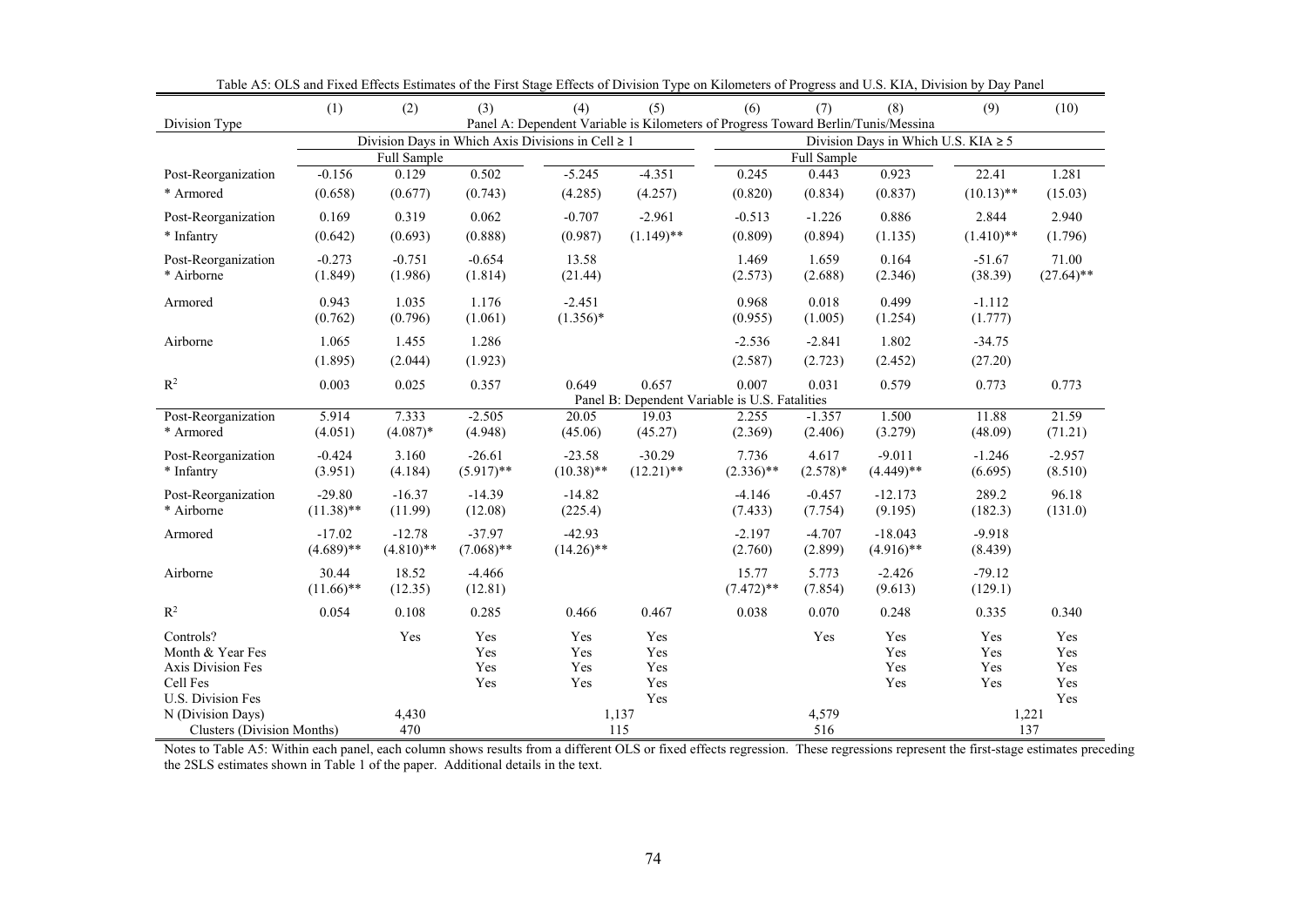|                        |                     |                                         |                     |                                                | Table A6: OLS Estimates of the First-Stage Effects of Division Type on Combat Outcomes, Engagement Data |                       |                     |                          |                     |                       |                  |                     |
|------------------------|---------------------|-----------------------------------------|---------------------|------------------------------------------------|---------------------------------------------------------------------------------------------------------|-----------------------|---------------------|--------------------------|---------------------|-----------------------|------------------|---------------------|
|                        | (1)                 | (2)                                     | (3)                 | (4)                                            | (5)                                                                                                     | (6)                   | (7)                 | (8)                      | (9)                 | (10)                  | (11)             | (12)                |
|                        |                     |                                         |                     |                                                |                                                                                                         | Dependent Variable is |                     |                          |                     |                       |                  |                     |
| Variable               |                     | Km Progress<br>Along Axis of<br>Advance |                     | Zero to One Index of<br><b>Mission Success</b> | Indicator for U.S.<br>Success ( $Draw = 0.5$ )                                                          |                       |                     | U.S. KIA                 |                     | U.S. Tank Losses      |                  | German KIA          |
| Post-Reorganiza-       | 0.426               | 1.852                                   | $-0.198$            | $-0.111$                                       | $-0.209$                                                                                                | $-0.140$              | 4.294               | $-9.452$                 | $-4.918$            | $-9.689$              | 4.935            | $-2.893$            |
| tion * Armored         | (1.160)             | (2.129)                                 | $(0.036)$ **        | (0.089)                                        | $(0.096)$ **                                                                                            | (0.323)               | (12.01)             | (11.53)                  | (7.850)             | $(4.290)$ **          | (24.65)          | (27.10)             |
| Post-Reorganiza-       | $-0.460$            | 0.506                                   | $-0.023$            | $-0.115$                                       | 0.114                                                                                                   | $-0.235$              | $-7.083$            | $-31.03$                 | 3.346               | 0.979                 | $-10.42$         | $-20.99$            |
| tion * Infantry        | (0.420)             | (0.736)                                 | (0.071)             | $(0.046)$ **                                   | (0.163)                                                                                                 | (0.153)               | (7.373)             | $(5.427)$ **             | (2.949)             | (3.589)               | (9.263)          | $(12.61)^*$         |
| Armored                | $-0.821$<br>(1.027) | 0.562<br>(1.402)                        | 0.133<br>$(0.072)*$ | 0.087<br>(0.085)                               | 0.299<br>$(0.170)*$                                                                                     | 0.186<br>(0.320)      | $-7.121$<br>(12.36) | $-33.37$<br>$(10.53)$ ** | 13.37<br>$(7.489)*$ | 14.85<br>$(4.828)$ ** | 8.966<br>(22.67) | $-13.68$<br>(22.62) |
| Controls Include       |                     |                                         |                     |                                                |                                                                                                         |                       |                     |                          |                     |                       |                  |                     |
| Date & Continent       | Yes                 | Yes                                     | Yes                 | Yes                                            | Yes                                                                                                     | Yes                   | Yes                 | Yes                      | Yes                 | Yes                   | Yes              | Yes                 |
| Enemy Inputs           |                     | Yes                                     |                     | Yes                                            |                                                                                                         | Yes                   |                     | Yes                      |                     | Yes                   |                  | Yes                 |
| Terrain & Weather      |                     | Yes                                     |                     | Yes                                            |                                                                                                         | Yes                   |                     | Yes                      |                     | Yes                   |                  | Yes                 |
| Human Factors          |                     | Yes                                     |                     | Yes                                            |                                                                                                         | Yes                   |                     | Yes                      |                     | Yes                   |                  | Yes                 |
| $\mathbb{R}^2$         | 0.076               | 0.453                                   | 0.186               | 0.597                                          | 0.144                                                                                                   | 0.514                 | 0.083               | 0.531                    | 0.383               | 0.649                 | 0.231            | 0.482               |
| N (Division Days)      | 279                 | 279                                     | 279                 | 279                                            | 279                                                                                                     | 279                   | 279                 | 279                      | 215                 | 215                   | 279              | 279                 |
| Clusters (Engagements) | 152                 | 152                                     | 152                 | 152                                            | 152                                                                                                     | 152                   | 152                 | 152                      | 118                 | 118                   | 152              | 152                 |

Notes to Table A6: Within each panel, each column shows results from a different OLS regression. The regressions in columns (1) to (4) (and scaled versions of the regressions in columns (7) and (8)) represent the first-stage estimates preceding the 2SLS estimates shown in the first few columns of Table 2 of the paper. Additional details in the text.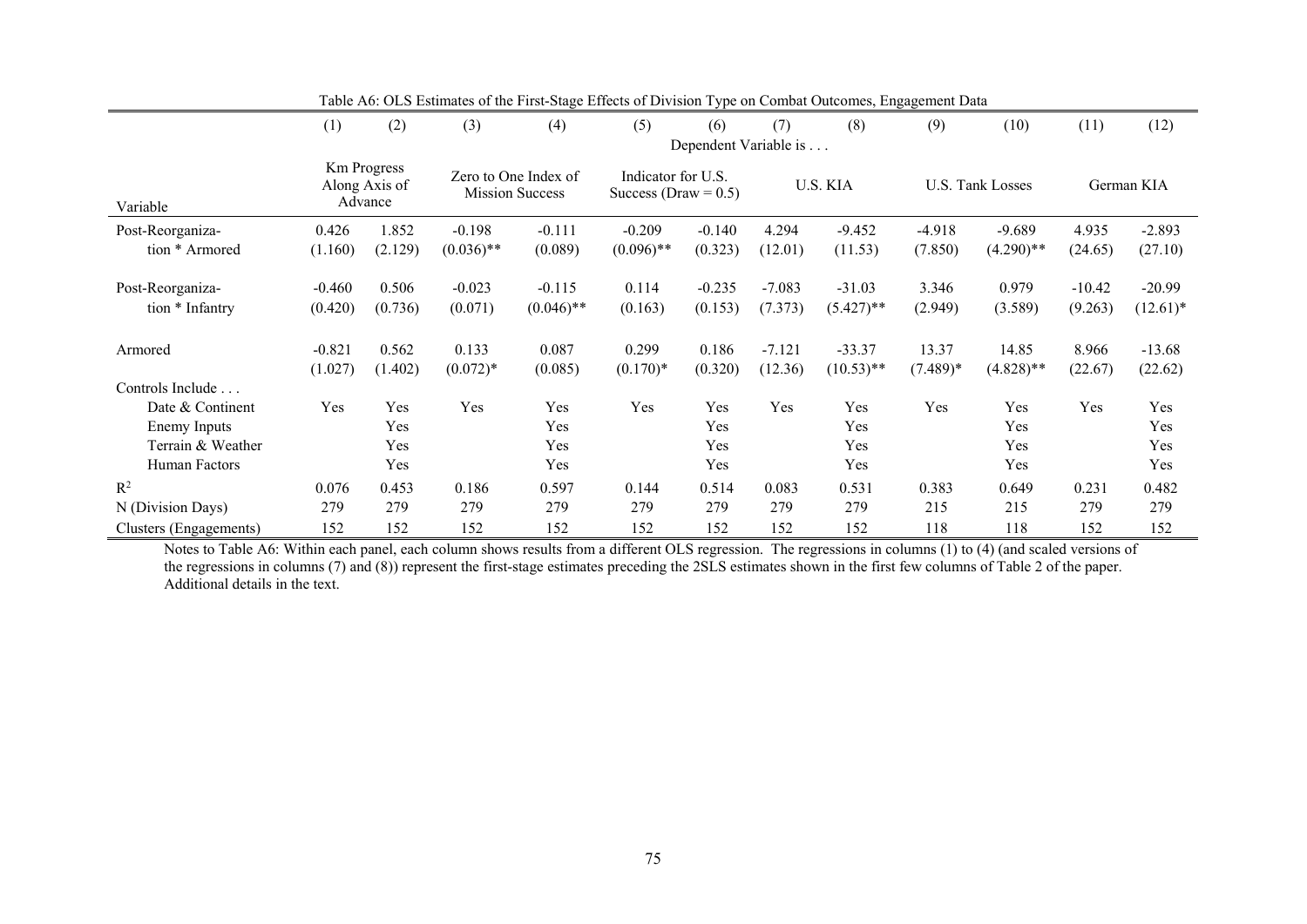|                                                                                            | (1)          | (2)                                                                          | (3)        | (4)                                           | (5)                         | (6)                      |
|--------------------------------------------------------------------------------------------|--------------|------------------------------------------------------------------------------|------------|-----------------------------------------------|-----------------------------|--------------------------|
| Variable                                                                                   |              |                                                                              |            | Panel A: Dependent Variable is Km of Progress |                             |                          |
|                                                                                            |              | Full Sample                                                                  |            |                                               | <b>Fixed Effects Sample</b> |                          |
| U.S. Troops/10,000                                                                         | 0.204        | $-0.010$                                                                     | $-0.278$   | 0.078                                         | $-0.208$                    | $-1.706$                 |
|                                                                                            | (0.444)      | (0.568)                                                                      | (0.526)    | (0.513)                                       | (0.724)                     | (1.393)                  |
| U.S. Tanks/100                                                                             | 0.714        | 1.169                                                                        | 1.688      | 2.065                                         | 2.093                       | 1.338                    |
|                                                                                            | (0.688)      | (0.800)                                                                      | (1.246)    | (1.550)                                       | $(1.126)$ *                 | (1.408)                  |
| U.S. Troops * U.S.                                                                         | $-0.231$     | $-0.404$                                                                     | $-0.503$   | $-0.486$                                      | $-0.602$                    | $-0.026$                 |
| Tanks/1,000,000                                                                            | (0.232)      | (0.294)                                                                      | (0.413)    | (0.390)                                       | (0.374)                     | (0.288)                  |
| $R^2$                                                                                      | 0.043        | 0.468<br>Panel B: Dependent Variable is Zero to One Index of Mission Success | 0.113      | 0.452                                         | 0.611                       | 0.783                    |
| U.S. Troops/10,000                                                                         | 0.033        | 0.127                                                                        | 0.013      | 0.051                                         | 0.118                       | 0.179                    |
|                                                                                            | (0.032)      | $(0.046)$ **                                                                 | (0.033)    | (0.036)                                       | $(0.060)*$                  | $(0.082)$ **             |
| U.S. Tanks/100                                                                             | 0.072        | 0.085                                                                        | 0.056      | $-0.070$                                      | 0.085                       | $-0.047$                 |
|                                                                                            | $(0.027)$ ** | $(0.037)$ **                                                                 | (0.047)    | (0.060)                                       | (0.062)                     | (0.090)                  |
| U.S. Troops * U.S.                                                                         | $-0.020$     | $-0.032$                                                                     | $-0.013$   | 0.015                                         | $-0.033$                    | $-0.009$                 |
| Tanks/1,000,000                                                                            | $(0.010)*$   | $(0.014)$ **                                                                 | (0.015)    | (0.017)                                       | (0.024)                     | (0.030)                  |
| $R^2$                                                                                      | 0.187        | 0.594                                                                        | 0.143      | 0.579                                         | 0.542                       | 0.749                    |
|                                                                                            |              |                                                                              |            | Panel C: Dependent Variable is U.S. KIA       |                             |                          |
| U.S. Troops/10,000                                                                         | 1.556        | 2.949                                                                        | 0.185      | $-15.09$                                      | 8.066                       | 23.12                    |
|                                                                                            | (6.600)      | (7.227)                                                                      | (8.813)    | $(5.741)$ **                                  | (9.19)                      | $(9.527)$ **             |
| U.S. Tanks/100                                                                             | 1.135        | $-5.324$                                                                     | 13.39      | 19.94                                         | 7.833                       | $-5.359$                 |
|                                                                                            | (6.152)      | (5.925)                                                                      | (10.48)    | (13.54)                                       | (7.883)                     | (9.647)                  |
| U.S. Troops * U.S.                                                                         | $-0.053$     | 0.763                                                                        | $-3.832$   | $-3.750$                                      | $-4.198$                    | $-3.388$                 |
| Tanks/1,000,000                                                                            | (2.409)      | (2.413)                                                                      | (3.596)    | (3.379)                                       | (3.046)                     | (2.794)                  |
| $R^2$                                                                                      | 0.077        | 0.436                                                                        | 0.105      | 0.386                                         | 0.509                       | 0.638                    |
| Controls Include<br>Date & Continent<br>Enemy Inputs<br>Terrain & Weather<br>Human Factors | Yes          | Yes<br>Yes<br>Yes<br>Yes                                                     | Yes        | Yes                                           | Yes<br>Yes<br>Yes<br>Yes    | Yes<br>Yes<br>Yes<br>Yes |
| <b>Axis Division Fes</b>                                                                   |              |                                                                              |            | Yes                                           |                             | Yes                      |
| U.S. Division Fes                                                                          |              |                                                                              |            | Yes                                           |                             | Yes                      |
| N (Division Days)<br>Clusters (Engagements)                                                | 289<br>162   | 289<br>162                                                                   | 225<br>132 | 225<br>132                                    | 225<br>132                  | 225<br>132               |

Table A7: OLS and Fixed Effects Estimates of the First Stage Effects of Troops and Tanks, Engagement Data

Notes to Table A7: Within each panel, each column shows results from a different OLS or fixed effects regression. These regressions represent the first-stage estimates preceding the 2SLS estimates shown in the last few columns of Table 2 of the paper. Additional details in the text.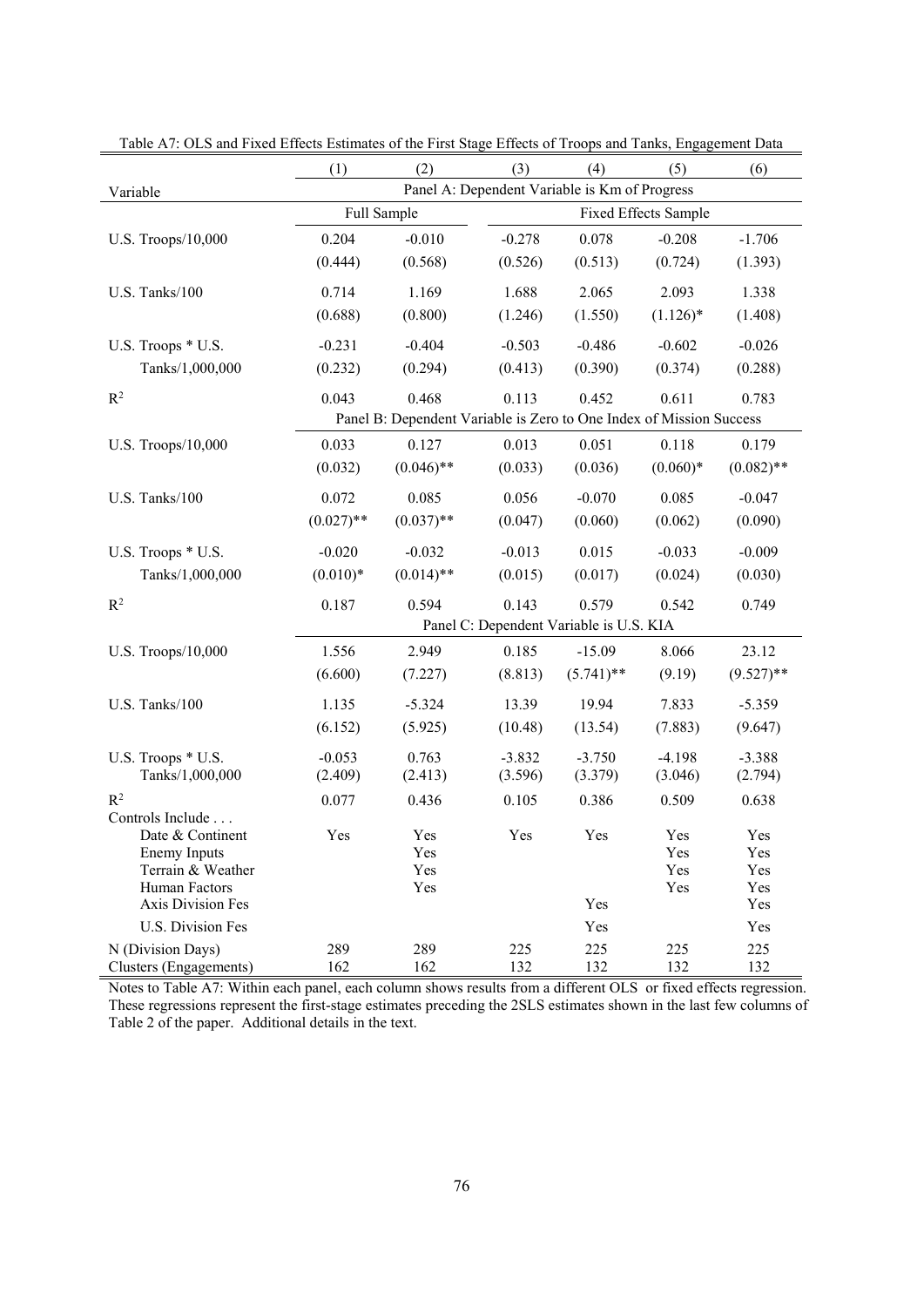|  | Table A8: Corps by Day-Level 2SLS Estimates of the Cost Function for Military Operations, Collapsed Division by Day Panel |  |  |  |
|--|---------------------------------------------------------------------------------------------------------------------------|--|--|--|
|--|---------------------------------------------------------------------------------------------------------------------------|--|--|--|

|  |  |  |  | (1) (2) (3) (4) (5) (6) (7) (8) (9) (10) (11) |  |  |  |  |  |  |
|--|--|--|--|-----------------------------------------------|--|--|--|--|--|--|
|--|--|--|--|-----------------------------------------------|--|--|--|--|--|--|

Dependent Variable is Estimated Dollar Cost per Day in Millions of 2009 Dollars

All Division Type Indicators are Excluded Instruments Armored and Airborne Indicators are Only Excluded Instruments

| Full Sample<br>Variable  |          |          |          |          |          | <b>Fixed Effects Sample</b> |          | Fixed<br>Effects<br>Sample |          |          |          |
|--------------------------|----------|----------|----------|----------|----------|-----------------------------|----------|----------------------------|----------|----------|----------|
|                          |          |          |          |          |          |                             |          |                            |          |          |          |
| Km of                    |          |          |          |          |          |                             |          |                            |          |          |          |
| Progress                 | 10.23    | $-3.464$ | 9.562    | 3.090    | 0.542    | 0.077                       | 47.69    | $-10.84$                   | 19.90    | 53.65    | $-15.01$ |
|                          | (10.26)  | (3.970)  | (6.524)  | (2.538)  | (0.350)  | (0.068)                     | (86.69)  | (12.15)                    | (25.10)  | (204.5)  | (30.05)  |
| U.S.                     |          |          |          |          |          |                             |          |                            |          |          |          |
| Fatalities               | $-0.294$ | $-0.043$ | $-0.213$ | $-0.075$ | $-0.076$ | 0.001                       | $-0.851$ | $-0.091$                   | $-1.046$ | 0.521    | $-0.236$ |
|                          | (0.207)  | (0.090)  | (0.317)  | (0.119)  | (0.066)  | (0.003)                     | (1.399)  | (0.233)                    | (1.776)  | (3.206)  | (0.691)  |
| $\mathbb{R}^2$           | $-13.85$ | $-0.662$ | $-8.298$ | 0.031    | 0.961    | 0.999                       | $-316.9$ | $-14.85$                   | 9.56     | $-288.5$ | $-23.31$ |
| Controls?                |          | Yes      | Yes      | Yes      | Yes      | Yes                         |          | Yes                        | Yes      | Yes      | Yes      |
| Month & Year FEs         |          |          | Yes      | Yes      | Yes      | Yes                         |          |                            | Yes      | Yes      | Yes      |
| <b>Axis Division FEs</b> |          |          | Yes      | Yes      | Yes      | Yes                         |          |                            | Yes      | Yes      | Yes      |
| Cell FEs                 |          |          | Yes      | Yes      | Yes      | Yes                         |          |                            | Yes      | Yes      | Yes      |
| U.S. Corps FEs           |          |          |          | Yes      | Yes      | Yes                         |          |                            |          | Yes      | Yes      |
| <b>U.S. Division FEs</b> |          |          |          |          |          | Yes                         |          |                            |          |          |          |
| N (Corps Days)           |          |          | 1,024    |          |          | 801                         |          |                            | 1,024    |          | 801      |
| Clusters (Corps<br>119   |          |          |          | 93       |          |                             | 119      |                            | 93       |          |          |
| Months)                  |          |          |          |          |          |                             |          |                            |          |          |          |

Notes to Table A8: Each column shows results from a different corps by day-level 2SLS regression. The specifications are the same as in Table 1, except that the data are organized at the corps by day level, the total number of divisions in the corps is a control variable, and the nearby Allied unit controls are replaced with controls for the other Allied units in the corps. Additional details in the text.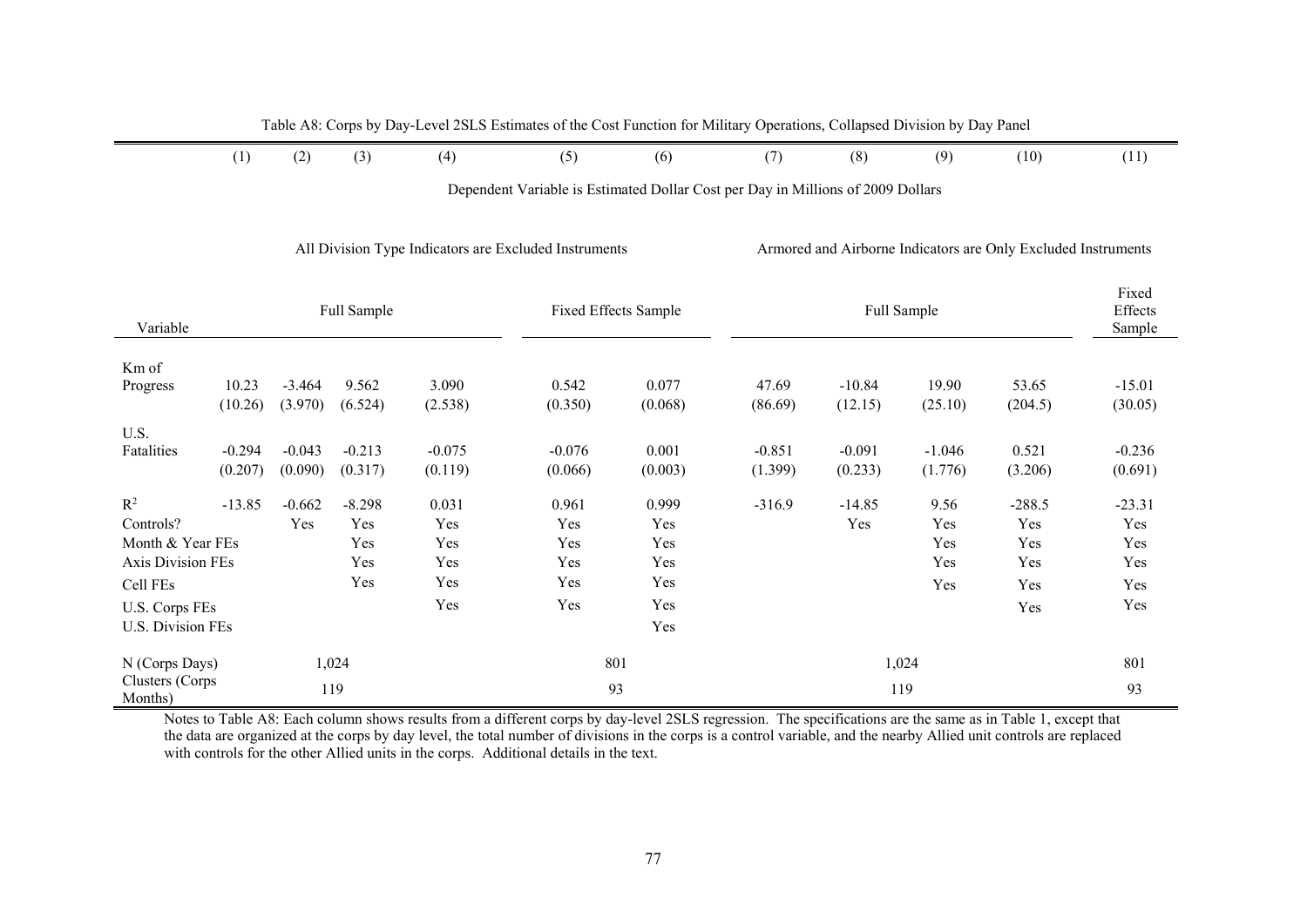Table A9: 2SLS Estimates of the Cost Function for Military Operations with Alternative Clustering, Division by Day Panel

| (1)                                                                                  | (2)                           | (3)             | (4)       | (5)            | (6)         | (7)         |
|--------------------------------------------------------------------------------------|-------------------------------|-----------------|-----------|----------------|-------------|-------------|
| Dependent Variable is Fistimated Dollar Cost per Day in Millions of 2009 Dollars     |                               |                 |           |                |             |             |
| Panel A: Division Days in Which Axis Division in Cell $\geq 1$                       |                               |                 |           |                |             |             |
| Only                                                                                 | Only                          |                 |           |                |             |             |
| Wall Sample                                                                          | Amored                        | Infanny and     | Amored    |                |             |             |
| Wariable                                                                             | Amored                        | Infanny and     | Amored    |                |             |             |
| Wariable                                                                             | Amored                        | Infinary and    | Amored    |                |             |             |
| Wariable                                                                             | Amored                        | Infinary        | and       | Reorganization |             |             |
| Wary isom                                                                            | Chly Pose-<br>and Infunry and | Amored          | Chay Cons | Chay C1.6057   | Chay C1.607 | Chay C1.607 |
| (by division month) (12.20) (9.057) (9.157) (21.01) (10.50) (4.939) (128.7)          |                               |                 |           |                |             |             |
| (by division month) (14.48) (9.913) (8.119) (13.13) (8.943) (6.433) (4.143) (8.4.77) | 4.371                         |                 |           |                |             |             |
| US version 10.0759)** (0.625)** (0.768)*                                             | 2.464) (0.61)**               | 0.769)**        | 0.231     |                |             |             |
| (by division month) (0.579)** (0.637)**                                              | 0.689*                        | 2.464) (0.61)** | 0.769**   | 0.769**        | 0.769**     |             |
| R.                                                                                   |                               |                 |           |                |             |             |

Notes to Table A9: This table reproduces estimates from Table 1 but with varying ways of clustering the standard errors. Additional details in the text.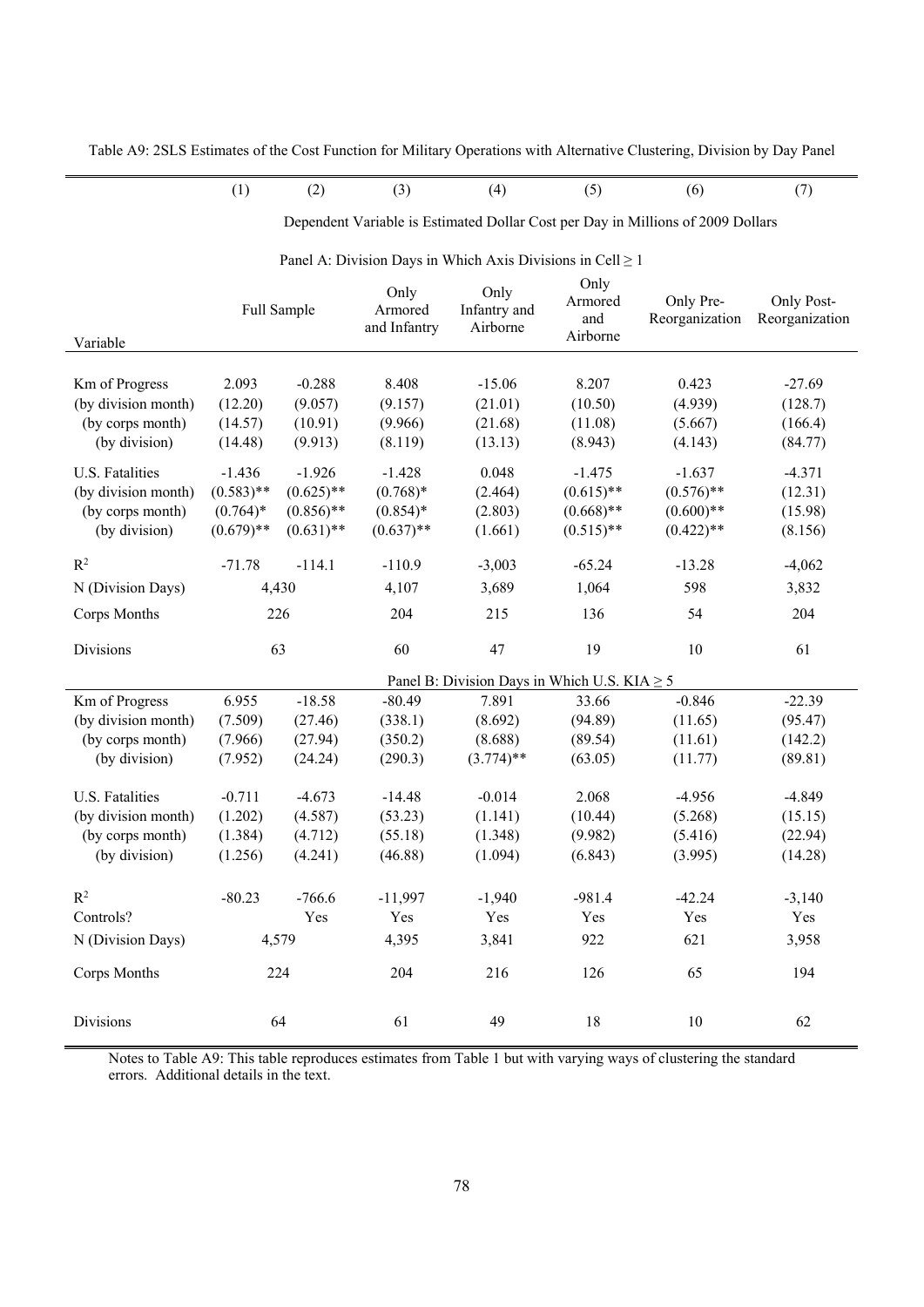|                                                                                                                                                | (1)                                                            | (2)      | (3)                                                                                                                  | (4)                                                                      | (6)       | (8)                                                                               | (10)       | (12)     |  |  |  |
|------------------------------------------------------------------------------------------------------------------------------------------------|----------------------------------------------------------------|----------|----------------------------------------------------------------------------------------------------------------------|--------------------------------------------------------------------------|-----------|-----------------------------------------------------------------------------------|------------|----------|--|--|--|
|                                                                                                                                                |                                                                |          |                                                                                                                      | Dependent Variable is Estimated Cost per Day in Millions of 2009 Dollars |           |                                                                                   |            |          |  |  |  |
|                                                                                                                                                |                                                                |          |                                                                                                                      | Panel A: Mission Effectiveness Measured as Km Progress                   |           |                                                                                   |            |          |  |  |  |
|                                                                                                                                                |                                                                |          | Excluded Instruments are Indicators for<br>Armored, Post-Reorganization*Infantry,<br>and Post-Reorganization*Armored |                                                                          |           | Excluded Instruments are U.S. Troops,<br>U.S. Tanks, and U.S. Troops * U.S. Tanks |            |          |  |  |  |
| Low<br>High<br>Fixed<br>Full<br>Tank<br>Tank<br>Effects<br><b>Excluding Airborne</b><br>Sample<br>Intensity<br>Intensity<br>Sample<br>Variable |                                                                |          |                                                                                                                      |                                                                          |           |                                                                                   |            |          |  |  |  |
| Km of Progress                                                                                                                                 | $-1,411$                                                       | 558.1    | $-721.6$                                                                                                             | 21.73                                                                    | 48.58     | 279.6                                                                             | 1,051      | $-961.2$ |  |  |  |
| (by engagement)                                                                                                                                | (3,449)                                                        | (594.2)  | (1, 425)                                                                                                             | (58.19)                                                                  | (1,220)   | $(127.9)$ **                                                                      | (2,009)    | (2,265)  |  |  |  |
| (by division)                                                                                                                                  | (3,277)                                                        | (717.9)  | (1,248)                                                                                                              | (56.86)                                                                  | (992.0)   | $(90.14)$ **                                                                      | (1, 812)   | (2,611)  |  |  |  |
|                                                                                                                                                |                                                                |          |                                                                                                                      |                                                                          |           |                                                                                   |            |          |  |  |  |
| U.S. Fatalities                                                                                                                                | 2.571                                                          | $-0.833$ | $-0.595$                                                                                                             | $-0.080$                                                                 | 4.721     | 0.286                                                                             | 6.942      | 4.727    |  |  |  |
| (by engagement)                                                                                                                                | (13.61)                                                        | (1.414)  | (1.833)                                                                                                              | (0.178)                                                                  | (7.808)   | (1.006)                                                                           | (17.58)    | (12.46)  |  |  |  |
| (by division)                                                                                                                                  | (11.54)                                                        | (1.272)  | (2.512)                                                                                                              | (0.191)                                                                  | (9.280)   | (0.805)                                                                           | (12.41)    | (14.79)  |  |  |  |
|                                                                                                                                                |                                                                |          |                                                                                                                      |                                                                          |           |                                                                                   |            |          |  |  |  |
| $R^2$                                                                                                                                          | $-278.9$                                                       | $-36.93$ | $-55.44$                                                                                                             | 0.182                                                                    | $-178.4$  | $-24.9$                                                                           | $-491.6$   | $-486.1$ |  |  |  |
|                                                                                                                                                | Panel B: Mission Effectiveness Measured with Zero to One Index |          |                                                                                                                      |                                                                          |           |                                                                                   |            |          |  |  |  |
| Zero to One                                                                                                                                    |                                                                |          |                                                                                                                      |                                                                          |           |                                                                                   |            |          |  |  |  |
| Index                                                                                                                                          | 2,995                                                          | $-760.4$ | 2,296                                                                                                                | 4,053                                                                    | 578.0     | 5,487                                                                             | 7,194      | 13,757   |  |  |  |
| (by engagement)                                                                                                                                | $(872.7)$ **                                                   | (2,570)  | $(925.9)$ **                                                                                                         | $(1,562)$ **                                                             | (13, 561) | (10, 558)                                                                         | $(4,246)*$ | (9,711)  |  |  |  |
| (by division)                                                                                                                                  | $(1,045)$ **                                                   | (3,366)  | $(1,171)^*$                                                                                                          | $(1,259)$ **                                                             | (11,275)  | (14, 033)                                                                         | (4, 489)   | (12,360) |  |  |  |
|                                                                                                                                                |                                                                |          |                                                                                                                      |                                                                          |           |                                                                                   |            |          |  |  |  |
| U.S. Fatalities                                                                                                                                | 0.422                                                          | $-1.270$ | $-0.309$                                                                                                             | $-0.142$                                                                 | 4.506     | $-1.468$                                                                          | $-0.035$   | $-1.505$ |  |  |  |
| (by engagement)                                                                                                                                | (1.251)                                                        | (1.696)  | (0.592)                                                                                                              | (0.379)                                                                  | (12.12)   | (4.114)                                                                           | (1.823)    | (3.879)  |  |  |  |
| (by division)                                                                                                                                  | (1.458)                                                        | (2.736)  | (0.763)                                                                                                              | (0.399)                                                                  | (12.40)   | (5.372)                                                                           | (1.634)    | (4.978)  |  |  |  |
|                                                                                                                                                |                                                                |          |                                                                                                                      |                                                                          |           |                                                                                   |            |          |  |  |  |
| Controls Include<br>Date &                                                                                                                     |                                                                |          |                                                                                                                      |                                                                          |           |                                                                                   |            |          |  |  |  |
| Continent                                                                                                                                      | Yes                                                            | Yes      | Yes                                                                                                                  | Yes                                                                      | Yes       | Yes                                                                               | Yes        | Yes      |  |  |  |
| Sorties & Enemy Inputs                                                                                                                         |                                                                | Yes      |                                                                                                                      |                                                                          |           |                                                                                   |            |          |  |  |  |
| Terrain & Weather<br>Yes                                                                                                                       |                                                                |          |                                                                                                                      |                                                                          |           |                                                                                   |            |          |  |  |  |
| Human Factors                                                                                                                                  |                                                                |          |                                                                                                                      | Yes                                                                      |           |                                                                                   |            |          |  |  |  |
| $R^2$                                                                                                                                          | $-4.094$                                                       | $-10.64$ | $-2.070$                                                                                                             | $-3.443$                                                                 | $-163.7$  | $-69.54$                                                                          | $-15.08$   | $-126.5$ |  |  |  |
| N (Division<br>Days)                                                                                                                           | 279                                                            | 279      | 279                                                                                                                  | 279                                                                      | 289       | 150                                                                               | 139        | 225      |  |  |  |
| Divisions                                                                                                                                      | 19                                                             | 19       | 19                                                                                                                   | 19                                                                       | $20\,$    | 13                                                                                | 16         | 15       |  |  |  |

Table A10: 2SLS Estimates of the Cost Function for Military Operations with Alternative Clustering, Engagement Data

Notes to Table A10: This table reproduces estimates from Table 2 but with varying ways of clustering the standard errors. Additional details in the text.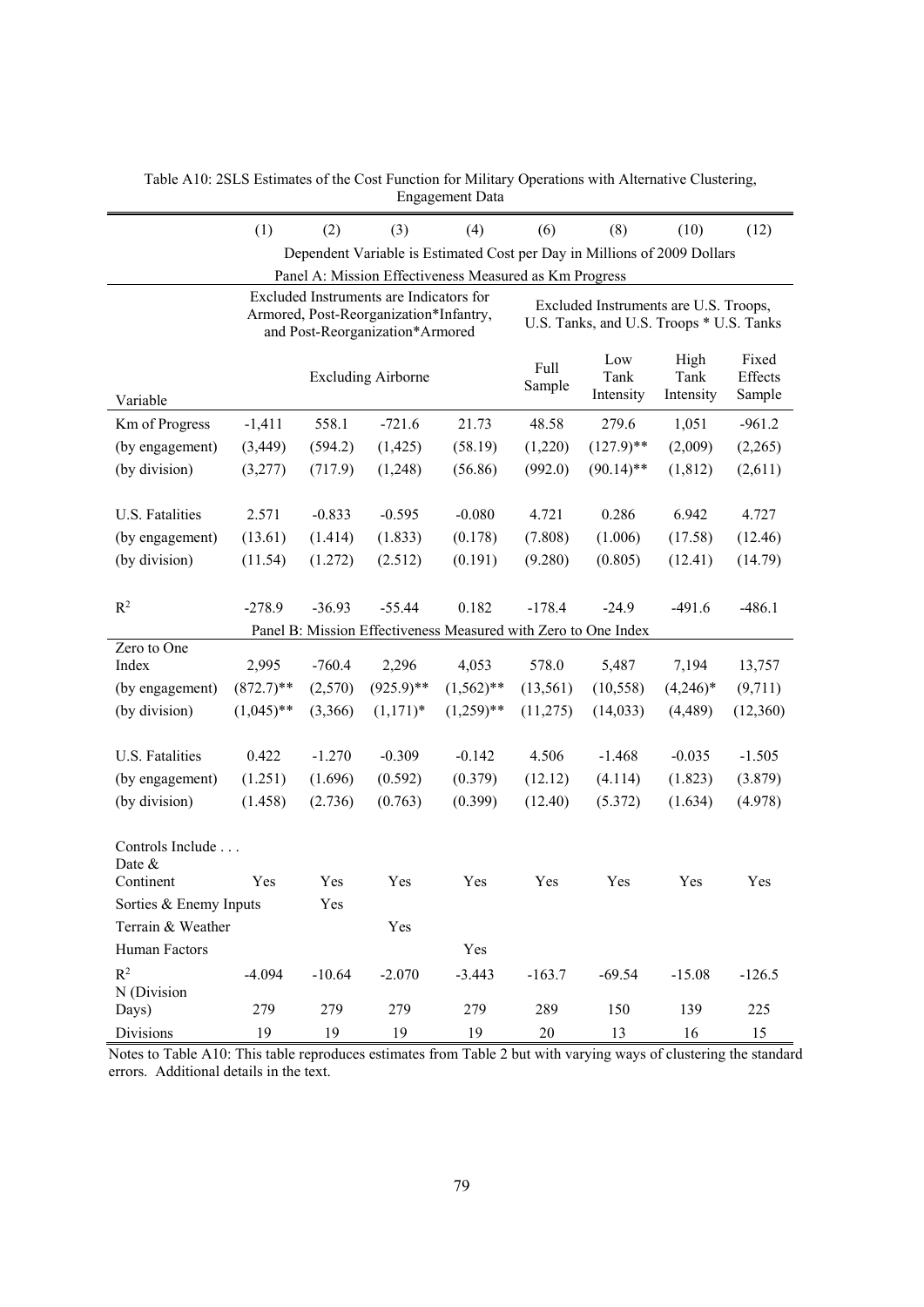|                              |                          |                                         |                          |                                                 |                          |                                                                                    | Table A11: 2SLS Estimates of the Cost Function for Military Operations with Alternative Specifications, Engagement Data |                     |                           |                     |                                                                                |                         |                                                    |                                                       |
|------------------------------|--------------------------|-----------------------------------------|--------------------------|-------------------------------------------------|--------------------------|------------------------------------------------------------------------------------|-------------------------------------------------------------------------------------------------------------------------|---------------------|---------------------------|---------------------|--------------------------------------------------------------------------------|-------------------------|----------------------------------------------------|-------------------------------------------------------|
|                              | (1)                      | (2)                                     | (3)                      | (4)                                             | (5)                      | (6)                                                                                | (7)<br>Panel A: Mission Effectiveness Measured as Km Progress                                                           | (8)                 | (9)                       | (10)                | (11)                                                                           | (12)                    | (13)                                               | (14)                                                  |
|                              |                          |                                         |                          | Post-Reorganization*Armored                     |                          | Excluded Instruments are Indicators for Armored, Post-Reorganization*Infantry, and |                                                                                                                         |                     |                           |                     | Excluded Instruments are U.S. Troops, U.S. Tanks, and U.S. Troops * U.S. Tanks |                         |                                                    |                                                       |
| Variable                     |                          | Benchmark,<br><b>Excluding Airborne</b> |                          | <b>Excluding Cases with</b><br>U.S. as Defender |                          | <b>Excluding Cases with</b><br>Axis Aerial Sorties                                 | Light $&$<br>Heavy<br>Tanks<br>Treated<br>Separately                                                                    |                     | Benchmark, Full<br>Sample |                     | <b>Excluding Cases with</b><br>U.S. as Defender                                |                         | <b>Excluding Cases with</b><br>Axis Aerial Sorties | Light $\&$<br>Heavy<br>Tanks<br>Treated<br>Separately |
| Km of                        | 74.22                    | 30.29                                   | 47.54                    | 37.98                                           | 77.26                    | 42.12                                                                              | 73.31                                                                                                                   | $-338.8$            | $-492.9$                  | $-440.4$            | $-807.6$                                                                       | $-406.6$                | $-1,591$                                           | $-19.76$                                              |
| Progress                     | (68.44)                  | (54.53)                                 | (56.00)                  | (56.69)                                         | (73.59)                  | (56.27)                                                                            | (69.88)                                                                                                                 | (361.6)             | (547.5)                   | (379.5)             | (1,037)                                                                        | (417.1)                 | (4,208)                                            | (116.1)                                               |
| U.S. Fatalities              | $-0.386$                 | $-0.015$                                | $-0.538$                 | $-0.149$                                        | $-0.744$                 | $-0.189$                                                                           | $-0.400$                                                                                                                | $-3.344$            | $-2.117$                  | $-4.103$            | $-5.477$                                                                       | $-2.433$                | $-8.367$                                           | $-1.261$                                              |
|                              | $(0.170)$ **             | (0.169)                                 | $(0.196)$ **             | (0.205)                                         | $(0.222)$ **             | (0.255)                                                                            | $(0.183)$ **                                                                                                            | (2.904)             | (3.266)                   | (3.783)             | (8.786)                                                                        | (2.078)                 | (23.92)                                            | $(0.670)*$                                            |
| $R^2$                        | $-0.105$                 | 0.294                                   | $-0.134$                 | 0.169                                           | $-0.853$                 | 0.147                                                                              | $-0.107$                                                                                                                | $-26.88$            | $-24.49$                  | $-37.29$            | $-95.25$                                                                       | $-23.12$                | $-349.5$                                           | $-2.432$                                              |
|                              |                          |                                         |                          |                                                 |                          |                                                                                    | Panel B: Mission Effectiveness Measured with Zero to One Index                                                          |                     |                           |                     |                                                                                |                         |                                                    |                                                       |
| Index                        | 2,578                    | 3,101                                   | 1,913                    | 3,093                                           | 1,045                    | 2,506                                                                              | 2,608                                                                                                                   | 3,064               | 5,161                     | 3,029               | 3,479                                                                          | 3,756                   | 7,322                                              | 3,197                                                 |
| of Success                   | $(753.8)$ **             | $(935.5)$ **                            | $(790.6)$ **             | $(1,163)$ **                                    | $(673.4)$ **             | $(761.1)$ **                                                                       | $(769.5)$ **                                                                                                            | $(1,571)*$          | $(1,511)$ **              | $(1,266)$ **        | $(1,068)$ **                                                                   | $(1,884)$ **            | $(3,132)$ **                                       | (1,317)                                               |
| U.S. Fatalities              | $-0.626$<br>$(0.202)$ ** | $-0.421$<br>(0.270)                     | $-0.717$<br>$(0.223)$ ** | $-0.616$<br>$(0.333)*$                          | $-0.842$<br>$(0.206)$ ** | $-0.615$<br>$(0.272)$ **                                                           | $-0.618$<br>$(0.208)$ **                                                                                                | $-1.227$<br>(0.783) | $-0.386$<br>(0.926)       | $-0.664$<br>(0.686) | $-0.332$<br>(1.063)                                                            | $-0.838$<br>$(0.431)^*$ | $-0.270$<br>(0.723)                                | $-1.087$<br>$(0.640)*$                                |
| Controls Include.<br>Date &  |                          |                                         |                          |                                                 |                          |                                                                                    |                                                                                                                         |                     |                           |                     |                                                                                |                         |                                                    |                                                       |
| Continent<br>Air & Enemy     | Yes<br>Yes               | Yes                                     | Yes<br>Yes               | Yes                                             | Yes<br>Yes               | Yes                                                                                | Yes<br>Yes                                                                                                              | Yes<br>Yes          | Yes                       | Yes<br>Yes          | Yes                                                                            | Yes<br>Yes              | Yes                                                | Yes<br>Yes                                            |
| Terr & Weath                 | Yes                      | Yes                                     | Yes                      | Yes                                             | Yes                      | Yes                                                                                | Yes                                                                                                                     | Yes                 | Yes                       | Yes                 | Yes                                                                            | Yes                     | Yes                                                | Yes                                                   |
| Human Fact                   | Yes                      | Yes                                     | Yes                      | Yes                                             | Yes                      | Yes                                                                                | Yes                                                                                                                     | Yes                 | Yes                       | Yes                 | Yes                                                                            | Yes                     | Yes                                                | Yes                                                   |
| $R^2$                        | $-1.001$                 | $-1.487$                                | $-0.734$                 | $-2.031$                                        | $-0.529$                 | $-1.184$                                                                           | $-0.986$                                                                                                                | $-3.980$            | $-4.969$                  | $-1.657$            | $-2.085$                                                                       | $-2.734$                | $-8.832$                                           | $-3.421$                                              |
| Division Days<br>Engagements | 279<br>152               | 279<br>152                              | 251<br>140               | 251<br>140                                      | 234<br>131               | 234<br>131                                                                         | 278<br>151                                                                                                              | 289<br>162          | 289<br>162                | 252<br>141          | 252<br>141                                                                     | 239<br>136              | 239<br>136                                         | 288<br>161                                            |

Notes to Table A11: This table explores the sensitivity of the results by showing alternative specifications of the regressions in Table 2. Additional details in the text.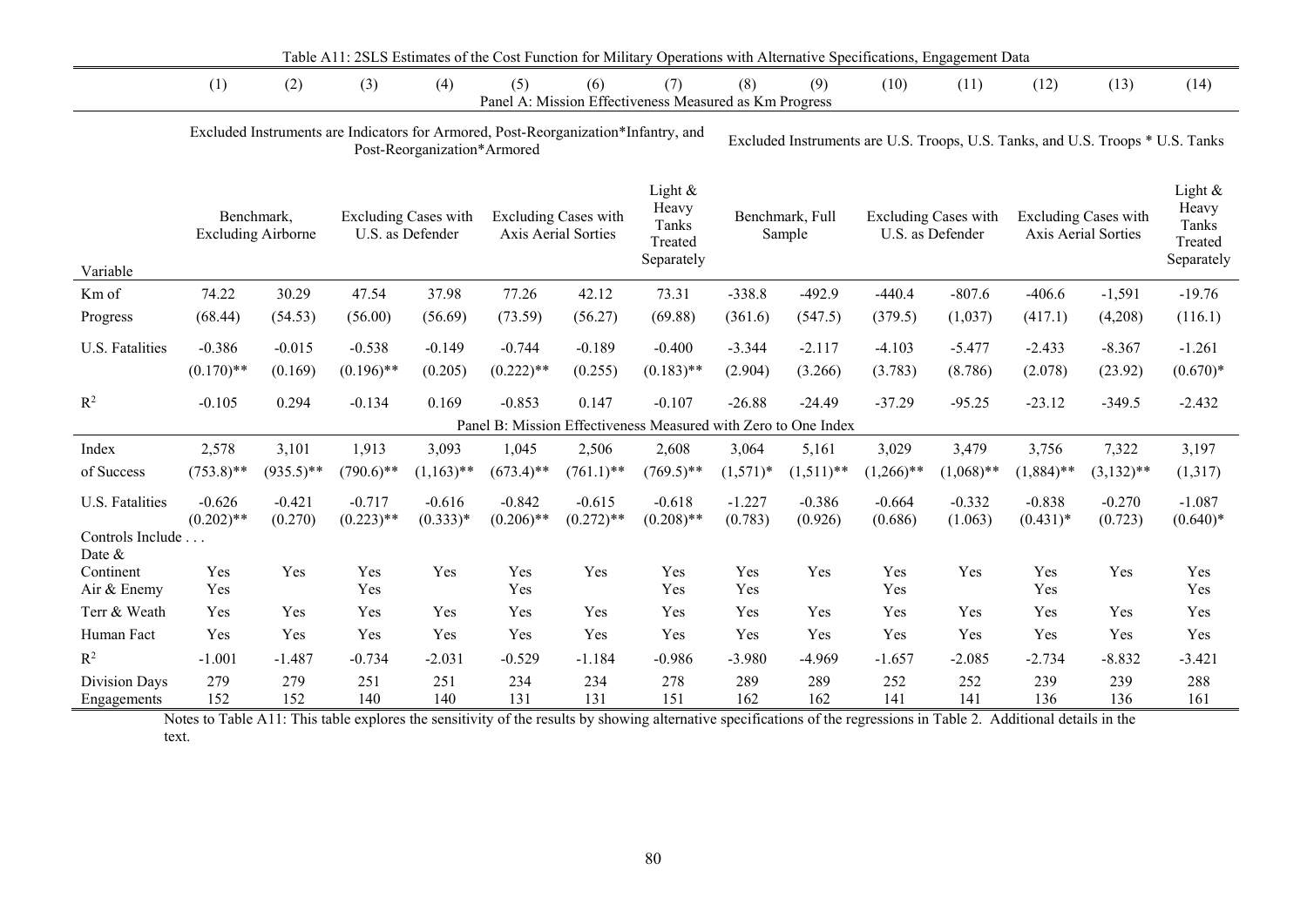| Dataset                                            | Sample                                                                                                                       | Variables                                                                                                                                                                                                                                                                        | Source                                                         | Citation                                                            |
|----------------------------------------------------|------------------------------------------------------------------------------------------------------------------------------|----------------------------------------------------------------------------------------------------------------------------------------------------------------------------------------------------------------------------------------------------------------------------------|----------------------------------------------------------------|---------------------------------------------------------------------|
| Reading<br>Room Data                               | Battle dead among<br>those assigned to<br>U.S. Army ground<br>divisions. $N=146,431$                                         | Name, serial number, division,<br>battalion or regiment, rank, broad<br>military occupational category, type<br>of death, date of death for 41% of<br>observations                                                                                                               | Hard copy<br>Xeroxed<br>from<br>Archives II<br>reading<br>room | U.S. War<br>Department,<br>1947                                     |
| U.S.<br>Airborne<br>Data                           | Battle and non-battle<br>dead among those<br>assigned to U.S.<br>airborne divisions,<br>attachments included.<br>$N=9,209$   | Name, division, battalion or regiment,<br>company, rank, type of death, country<br>of death, date of death, cemetery                                                                                                                                                             | Downloaded<br>from<br>website.                                 | U.S. Airborne in<br>WWII, 2010                                      |
| Machine<br>Records<br>Data                         | Dead, wounded,<br>captured, or missing,<br>battle or non-battle,<br>all U.S. military<br>branches, 1941-1943,<br>$N=101,353$ | Name, serial number, home county,<br>rank, broad category of military<br>occupation, type of casualty, date of<br>casualty                                                                                                                                                       | Hard copy<br>Xeroxed<br>from<br>Archives II<br>records         | U.S. War<br>Department,<br>1944                                     |
| <b>WWII</b><br>Honor List                          | All battle and non-<br>battle dead, all U.S.<br>military branches,<br>$N = 373,218$                                          | Name, serial number, rank, branch of<br>service, type of death, hometown                                                                                                                                                                                                         | <b>FOIA</b><br>request to<br><b>ABMC</b>                       | U.S. Navy, 1946;<br>U.S. War<br>Department,<br>1946                 |
| <b>ABMC</b><br>Cemetery<br>Files                   | All battle and non-<br>battle dead buried in<br>U.S. military<br>cemeteries, all U.S.<br>military branches,<br>$N=180,735$   | Name, serial number, branch of<br>service, divisional and<br>battalion/regiment affiliation, rank,<br>type of death, date of death, date of<br>birth, age, home town, burial plot<br>location, awards won                                                                        | Purchased<br>from ABMC                                         | U.S. American<br>Battle<br>Monuments<br>Commission,<br>2005         |
| <b>AGRS</b><br>Remains<br>not<br>Recovered<br>File | All dead and missing<br>whose remains were<br>not recovered by<br>1954, all U.S.<br>military branches,<br>$N=79,021$         | Name, serial number, rank, branch of<br>service, date of loss                                                                                                                                                                                                                    | <b>FOIA</b><br>request to<br><b>DPMO</b>                       | U.S. Army<br>Graves<br>Registration<br>Service, 1954                |
| <b>WWII</b><br>Serials File                        | Nearly all enlisted<br>U.S. Army personnel<br>who enrolled between<br>1938 and 1946,<br>$N=8,706,394$                        | Name, serial number, home state and<br>county, enlistment location, date of<br>enlistment, rank, branch of service,<br>term of enlistment, country of birth,<br>year of birth, race and citizenship,<br>education, civilian occupation, marital<br>status, component of the Army | Purchased<br>from NARA<br>Electronic<br>Records<br>Division    | U.S. National<br>Archives and<br>Records<br>Administration,<br>2002 |
| Adjutant<br>General<br>Final<br>Report             | U.S. Army battle<br>casualties (incl.<br>wounded and<br>captured) and non-<br>battle deaths<br>$N=936,259$                   | Two-way tabulations include different<br>types of casualties and deaths by<br>division, by theater, and by month of<br>occurrence                                                                                                                                                | Hard copy<br>Xeroxed<br>from<br>Archives II<br>reading<br>room | U.S. Army<br>Adjutant<br>General's Office,<br>1953.                 |

Table A12: Data Sources for U.S. Military Deaths in Division by Day Panel